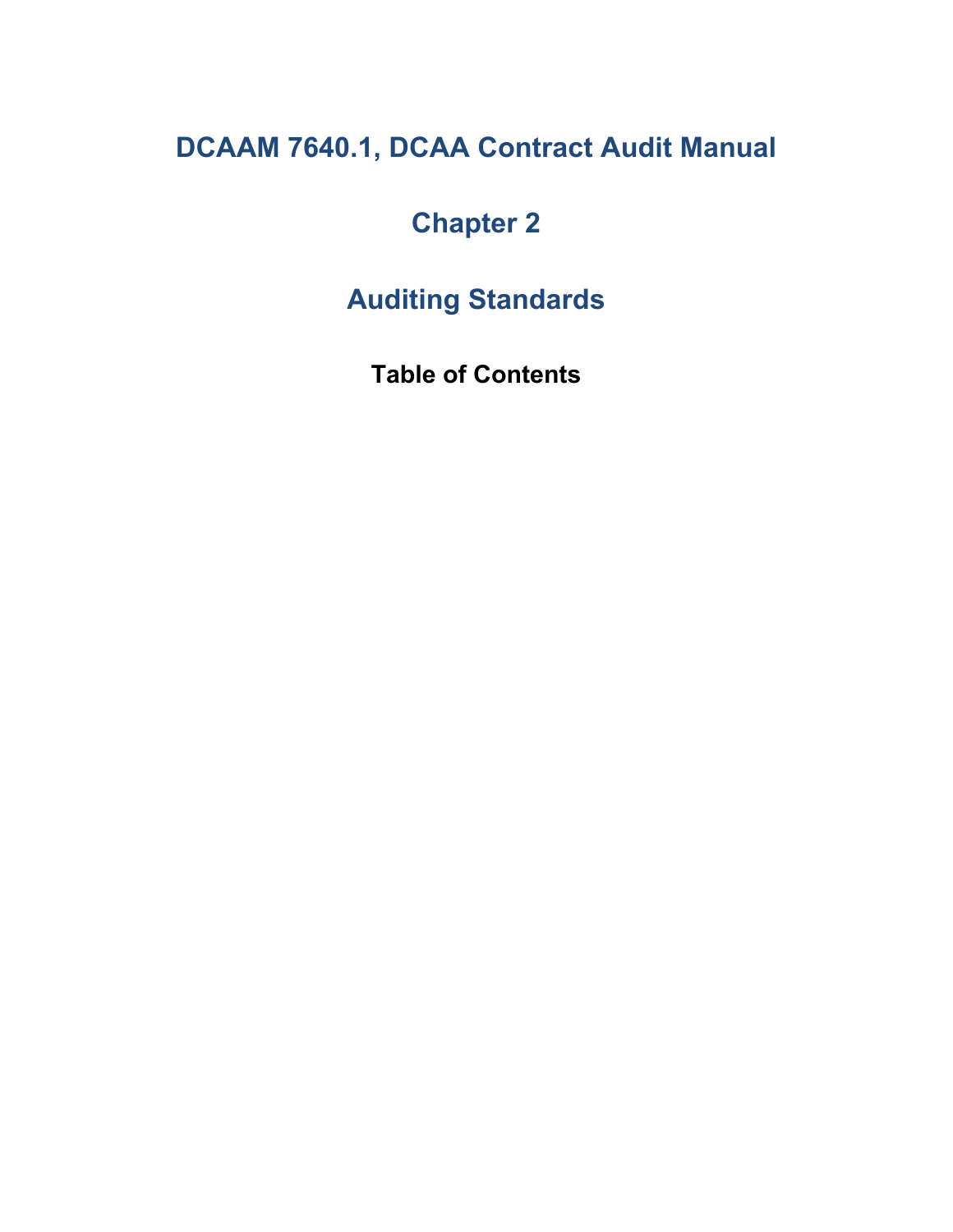**[2-000-](#page-6-0)Auditing Standards**

- <span id="page-1-6"></span><span id="page-1-5"></span><span id="page-1-4"></span><span id="page-1-3"></span><span id="page-1-2"></span><span id="page-1-1"></span><span id="page-1-0"></span>**[2-001](#page-6-1) Scope of Chapter**
- <span id="page-1-7"></span>**[2-100](#page-7-0) Section 1–Auditing Standards and DCAA Audits**
	- **[2-101](#page-7-1) Generally Accepted Government Auditing Standards (GAGAS)**
	- **[2-102](#page-8-0) AICPA Attestation Standards**
		- **[2-102.1](#page-8-1) Types of Attestation Engagements**
		- **[2-102.2](#page-9-0) Types of Report Statements – Unqualified, Qualified, Adverse Opinion and Disclaimer of Opinion**
		- **[2-102.3](#page-10-0) Converting Another Form of Engagement to an Agreed Upon Procedures**
	- **[2-104](#page-10-1) Reserved**
	- **[2-105](#page-10-2) Stating Compliance with Generally Accepted Government Auditing Standards (GAGAS 2.16 – 2.23 and 9.03 – 9.05)**
	- **[2-106](#page-11-0) Communication with Auditee (GAGAS 3.64 – 3.106)**
	- **[2-107](#page-12-0) Routine Activities Directly Related to an Audit**
	- **2-108 Advisory Services**

## <span id="page-1-9"></span>**[2-200](#page-13-0) Section 2–General Standards**

- <span id="page-1-12"></span><span id="page-1-11"></span><span id="page-1-10"></span><span id="page-1-8"></span>**[2-201](#page-13-1) Introduction**
- <span id="page-1-14"></span><span id="page-1-13"></span>**[2-202](#page-13-2) Competence (GAGAS 4.02 – 4.15)**
	- **[2-202.1](#page-13-3) Technical Knowledge (GAGAS 4.07 – 4.08)**
	- **[2-202.2](#page-14-0) Continuing Professional Education (GAGAS 4.16 – 4.53)**
- <span id="page-1-16"></span><span id="page-1-15"></span>**[2-203](#page-14-1) Independence (GAGAS 3.17 – 3.63 and 3.107 – 3.108)**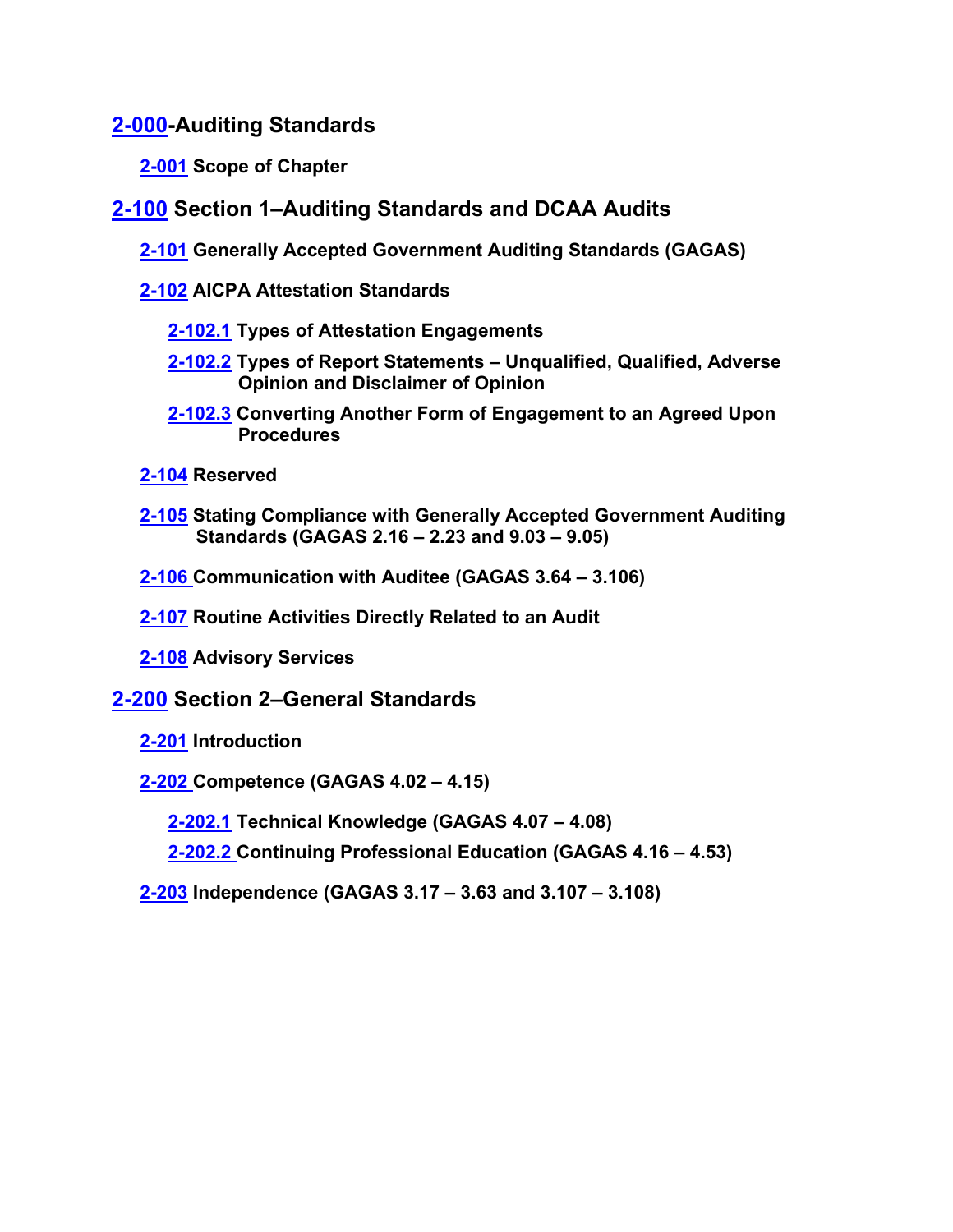- <span id="page-2-0"></span>**[2-203.1](#page-15-0) Conceptual Framework Approach to Independence – Overview (GAGAS 3.26 – 3.51)**
- <span id="page-2-1"></span>**[2-203.2](#page-16-0) Conceptual Framework-Identifying Threats to Independence**
- <span id="page-2-2"></span>**[2-203.3](#page-17-0) Conceptual Framework–Evaluating the Significance of Identified Threats and Applying Safeguards**
- <span id="page-2-3"></span>**[2-203.4](#page-18-0) Independence Impairments**
- <span id="page-2-4"></span>**[2-203.5](#page-18-1) Documentation Requirements (GAGAS 3.107 – 3.108 and 5.08 – 5.11)**
- <span id="page-2-5"></span>**[2-203.6](#page-19-0) Government Auditors and Audit Organization Structure**
- <span id="page-2-8"></span><span id="page-2-7"></span><span id="page-2-6"></span>**[2-203.7](#page-19-1) Independence Considerations When Performing an Advisory Service**
- **[2-204](#page-20-0) Professional Judgment (GAGAS 3.109 – 3.177)**
- <span id="page-2-10"></span><span id="page-2-9"></span>**[2-205](#page-22-0) Quality Control and Assurance (GAGAS Chapter 5)**
- **[2-300](#page-23-0) Section 3-Standards for Attestation Engagements (GAGAS Chapter 7 and Statement on Standards for Attestation Engagements (SSAE))**
	- **[2-301](#page-23-1) Introduction**
	- **[2-302](#page-23-2) Applicability of AICPA Statement on Standards for Attestation Engagements (SSAE) (GAGAS 2.11 – 2.15, AT-C 105, AT-C 205, AT-C 315)**
	- **[2-303](#page-23-3) Concepts Common to All Attestation Engagements (AT-C 105)**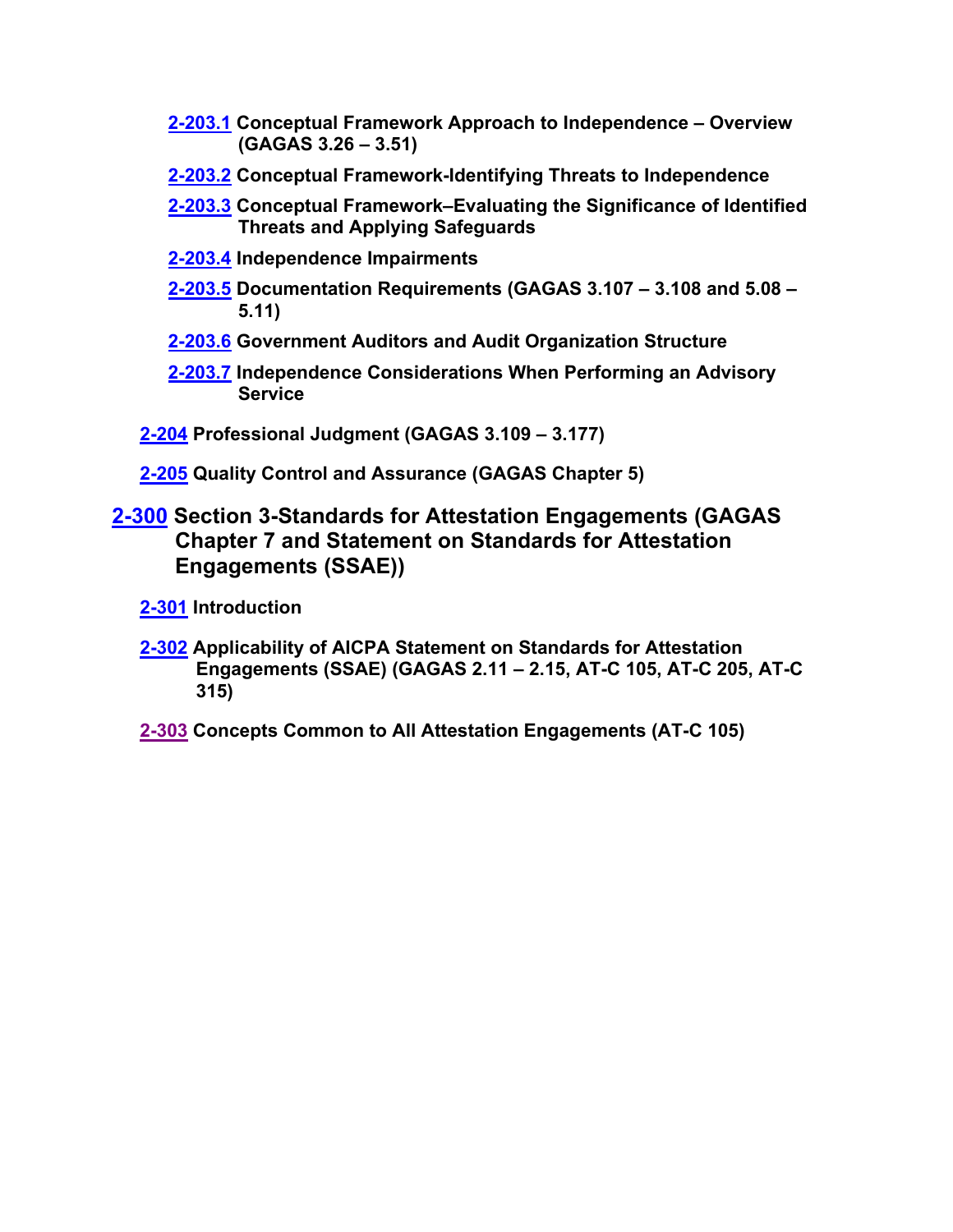- <span id="page-3-0"></span>**[2-303.1](#page-24-0) Professional Skepticism and Professional Judgment (AT-C 105.43- .45)**
- <span id="page-3-1"></span>**[2-303.2](#page-24-1) Adequate Planning (AT-C 205.11 – 205.18)**
- **[2-303.3](#page-25-0) Proper Supervision (GAGAS 5.36 – 5.43, AT-C105.33)**
- **[2-303.4](#page-28-0) Obtaining Sufficient Evidence (AT-C 205.19-31, AT-C 205.A49-.A53)**
- <span id="page-3-3"></span><span id="page-3-2"></span>**[2-303.5](#page-28-1) Documentation (AT-C 105.34–105.41)**
- <span id="page-3-6"></span><span id="page-3-5"></span><span id="page-3-4"></span>**[2-303.6](#page-29-0) Materiality (AT-C 105.16-105.17)**

#### **[2-304](#page-29-1) RESERVED**

- **[2-305](#page-29-2) Examination Engagements – Communication (GAGAS 7.09 – 7.12, AT-C 205.85-.86)**
- <span id="page-3-10"></span><span id="page-3-9"></span><span id="page-3-8"></span><span id="page-3-7"></span>**[2-306](#page-30-0) Examination Engagements – Risk Assessment (GAGAS 7.13 – 7.16, AT-C 205.14-.18)**
	- **[2-306.1](#page-31-0) Inherent Risk (AT-C 105.A9-.A15, AT-C 205.14, 205.A4, AT-C 205.A13-.A14. 205.A86)**
	- **2-306.2 Understanding Internal Controls (AT-C 205.15, AT-C 315.15, 315.A15)**
	- **[2-306.3](#page-33-0) Control Risk (AT-C 105.A9-.A15, AT-C 315.15, 315.A15-.A16)**
	- **[2-306.4](#page-34-0) Designing Substantive Procedures (AT-C 205.19-.31, 205.A83)**
	- **[2-306.5](#page-35-0) Waste and Abuse (GAGAS 7.22 – 7.32)**
	- **[2-306.6](#page-36-0) Avoiding Interference with Investigations or Legal Proceedings (GAGAS 7.14 – 7.16)**
	- **[2-306.7](#page-36-1) Elements of a Finding (GAGAS 7.19 – 7.32)**
	- **[2-306.8](#page-37-0) Documentation (GAGAS 7.33 – 7.38)**
	- **[2-306.9](#page-38-0) Terminating an Examination Engagement (GAGAS 5.25)**
- **[2-307](#page-38-1) Agreed Upon Procedures Engagements (GAGAS 7.78 – 7.85, SSAE 19)**
	- **[2-307.1](#page-39-0) Planning – Agreed-Upon Procedures**
	- **[2-307.2](#page-39-1) Communication – Agreed-Upon Procedures (GAGAS 7.09 – 7.12)**
	- **[2-307.3](#page-40-0) Appropriateness of Procedures Performed – Agreed-Upon Procedures (SSAE 19 paras. .22 – .26)**
	- **[2-307.4](#page-41-0) Reporting and Statement of Compliance with GAGAS (GAGAS 7.82)**
- **[2-400](#page-42-0) Section 4 Attestation Examinations-Reporting (GAGAS 7.19 – 7.69, AT-C 105, AT-C 205, AT-C 315)**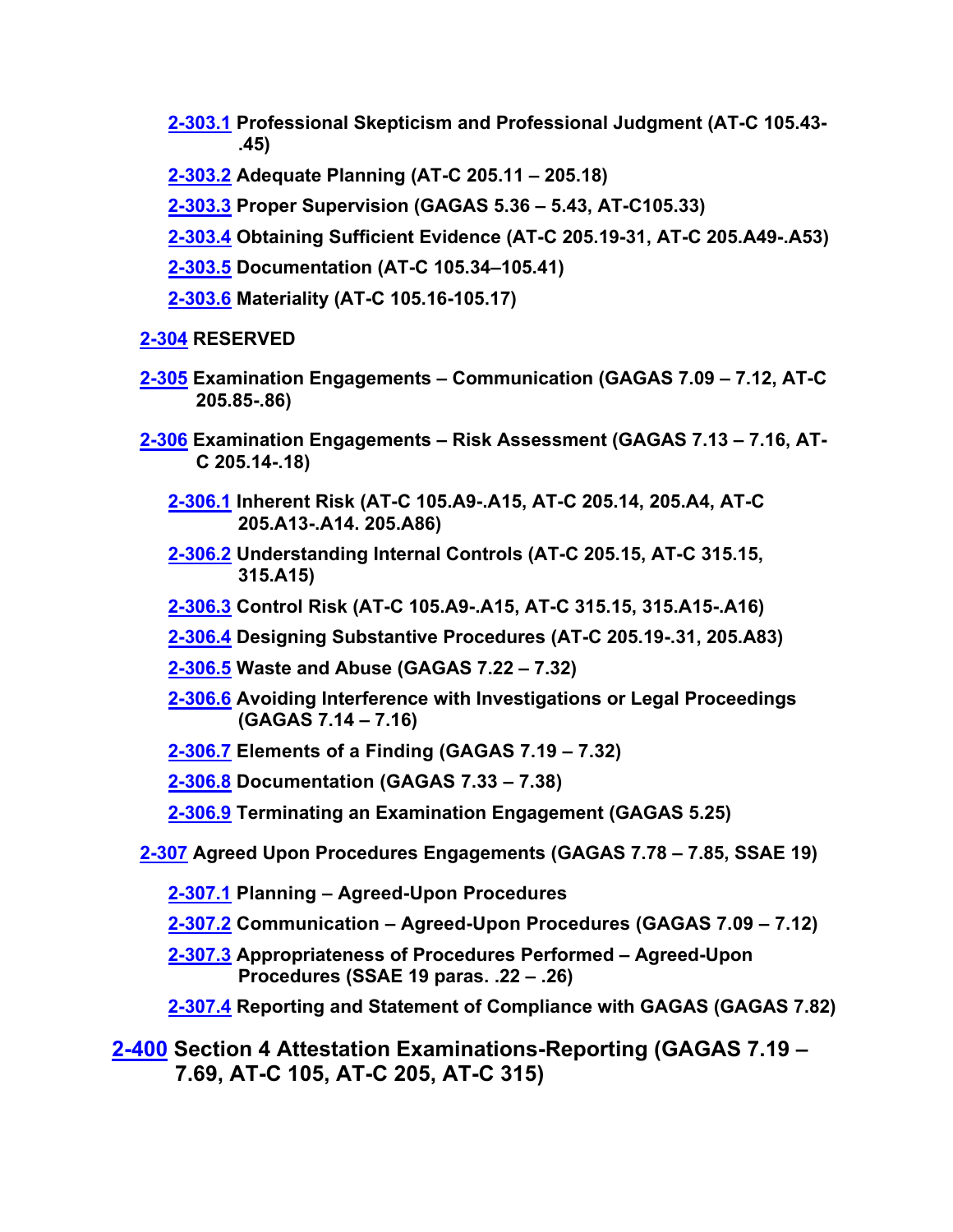**[2-401](#page-42-1) Introduction**

**[2-402](#page-42-2) Reporting Requirements for Attestation Examination Engagements**

- **[2-402.1](#page-43-0) Subject and Character of Engagement**
- **[2-402.2](#page-43-1) Report Conclusions**
- **[2-402.3](#page-43-2) Significant Reservations and Scope Limitations (AT-C 205.68-.75)**
- **[2-402.4](#page-44-0) Restrictions on Use of Report**
- **[2-403](#page-44-1) GAGAS Reporting Requirements for Attestation Examination Engagements (GAGAS 7.44-7.47, and 7.61 – 7.68)**
	- **[2-403.1](#page-45-0) Reporting Auditors Compliance with GAGAS (GAGAS 7.39 – 7.41)**
	- **[2-403.2](#page-45-1) Reporting Confidential or Sensitive Information (GAGS 7.61 – 7.68**
	- **[2-403.3](#page-45-2) Distributing Attestation Examination Reports**
	- **[2-403.4](#page-46-0) Reporting Deficiencies in Internal Controls, Noncompliance with Provisions of Laws, Regulations, Contracts, Grant Agreements and Instances of Fraud (GAGAS 7.42 – 7.47)**
	- **[2-403.5](#page-46-1) Reporting Views of Responsible Officials (GAGAS 7.55 – 7.60)**
	- **[2-403.6](#page-47-0) Reporting Deficiencies in Internal Control (GAGAS 7.42)**
- **[2-404](#page-48-0) Presenting Findings in the Examination Report (GAGAS 7.19 – 7.32)**
- **[2-405](#page-49-0) Providing the Draft Examination Report to the Audited Entity**

## **2-500 Section 5 Field Work Standards for Performance Audits (Operations Audits)**

- **[2-501](#page-49-1) Introduction (2018 GAGAS 8.01-8.02)**
	- **[2-501.1](#page-49-2) Reasonable Assurance (2018 GAGAS 8.12-8.13)**
	- **[2-501.2](#page-50-0) Significance in a Performance (Operations) Audit (2018 GAGAS 8.15)**
	- **[2-501.3](#page-50-1) Audit Objectives (2018 GAGAS 8.08)**
	- **[2-501.4](#page-50-2) Audit Risk (2018 GAGAS 8.16)**
- **[2-502](#page-51-0) Planning (2018 GAGAS8.03 – 8.19)**
	- **[2-502.1](#page-52-0) Nature and Profile of the Program and User Needs (2018 GAGAS 8.36 – 8.38)**
	- **[2-502.2](#page-53-0) Internal Controls (2018 GAGAS 8.14 – 8.67)**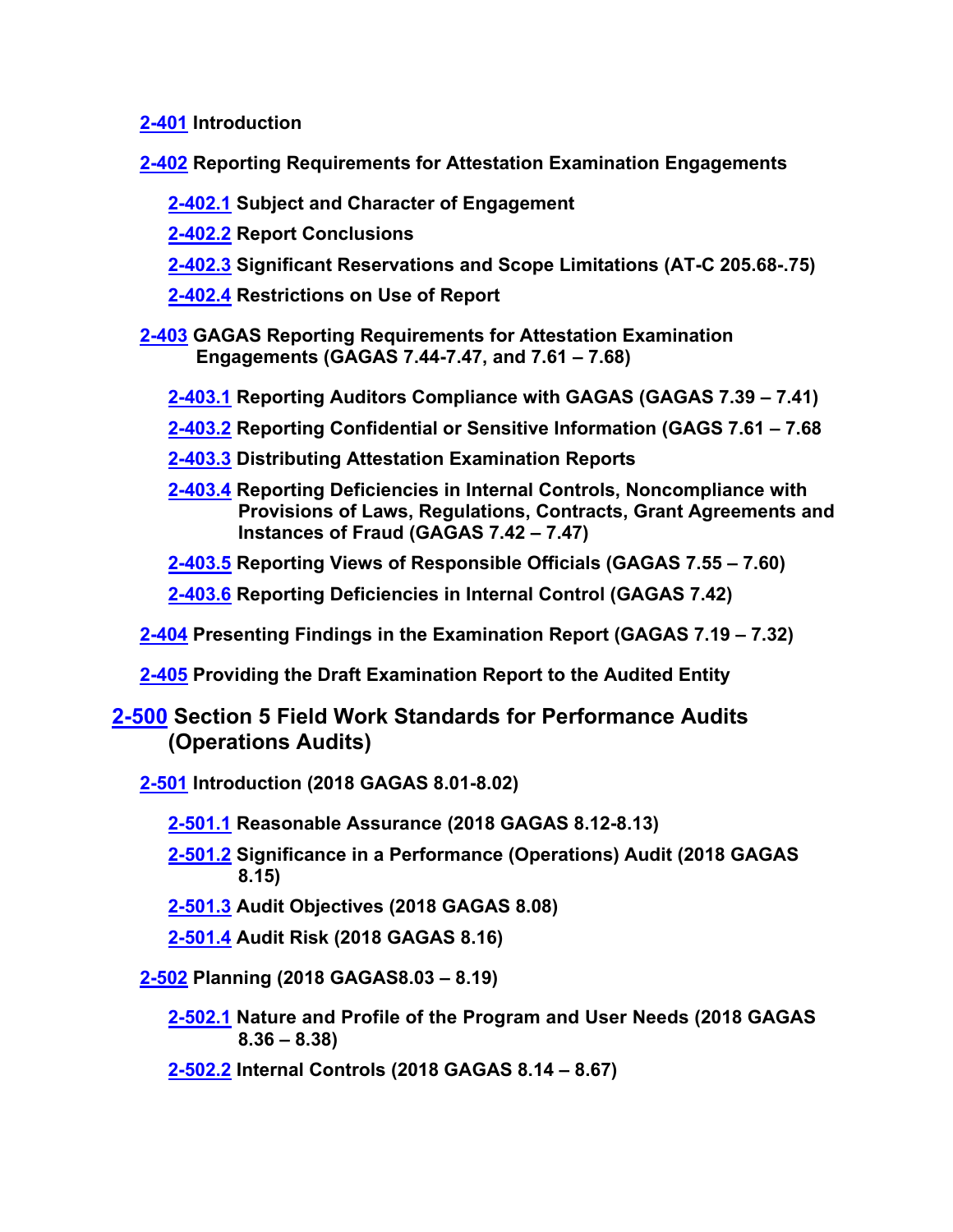- **[2-502.3](#page-55-0) Internal Control Deficiencies Considerations (2018 GAGAS 8.54 - 8.57**
- **[2-502.4](#page-56-0) Information System Controls (GAGAS 8.59 – 8.67)**
- **[2-502.5](#page-57-0) Provisions of Laws, Regulations, Contracts, and Grant Agreements, (2018 GAGAS 8.68 – 8.70)**
- **[2-502.6](#page-58-0) Fraud (GAGAS 8.71 – 8.76)**
- **[2-502.7](#page-59-0) Ongoing Investigations and Legal Proceedings (2018 GAGAS 8.27 – 8.29)**
- **[2-502.8](#page-60-0) Results of Previous Engagements (2018 GAGAS 8.30)**

**[2-502.9](#page-60-1) Audit Criteria (2018 GAGAS 8.17 – 8.19)**

- **[2-502.10](#page-60-2) Evidence (2018 GAGAS 8.90-8.107, 8.12 – 8.13 and 8.16)**
- **[2-502.11](#page-64-0) Using the Work of Others (2018 GAGAS 8.80 – 8.86)**
- **[2-502.12](#page-65-0) Communications (2018 GAGAS 8.20-8.26)**
- **[2-502.13](#page-65-1) Preparing a Written Audit Plan (2018 GAGAS 8.33-8.35)**
- **[2-503](#page-66-0) Supervision (2018 GAGAS 8.87 – 8.89)**
- **[2-504](#page-67-0) Audit Documentation (2018 GAGAS 8.132 – 8.139)**
- **[2-600](#page-68-0) Section 6 Reporting Standards for Performance Audits (Operations Audits)**
	- **[2-601](#page-68-1) Introduction (2018 GAGAS 9.01-9.02)**
	- **[2-602](#page-68-2) Reporting (2018 GAGAS 9.06 – 9.09, 9.68)**
	- **[2-603](#page-69-0) Report Contents (2018 GAGAS 9.10 – 9.14)**
		- **[2-603.1](#page-69-1) Objectives, Scope and Methodology (2018 GAGAS 9.15 – 9.17)**
		- **[2-603.2](#page-70-0) Audit Findings, Conclusions, and Recommendations (2018 GAGAS 9.18 – 9.28)**
			- **[2-603.2.1](#page-70-1) Findings**
			- **[2-603.2.2](#page-71-0) Conclusions**
			- **[2-603.2.3](#page-71-1) Recommendations**
		- **[2-603.3](#page-72-0) Reporting on Internal Control (2018 GAGAS 9.29 – 9.34)**
		- **[2-603.4](#page-72-1) Reporting on Noncompliance with Provisions of Laws, Regulations, Contracts, and Grant Agreements (2018 GAGAS 9.35 – 9.39)**
		- **[2-603.5](#page-73-0) Reporting on Instances of Fraud (2018 GAGAS 9.40 – 9.44)**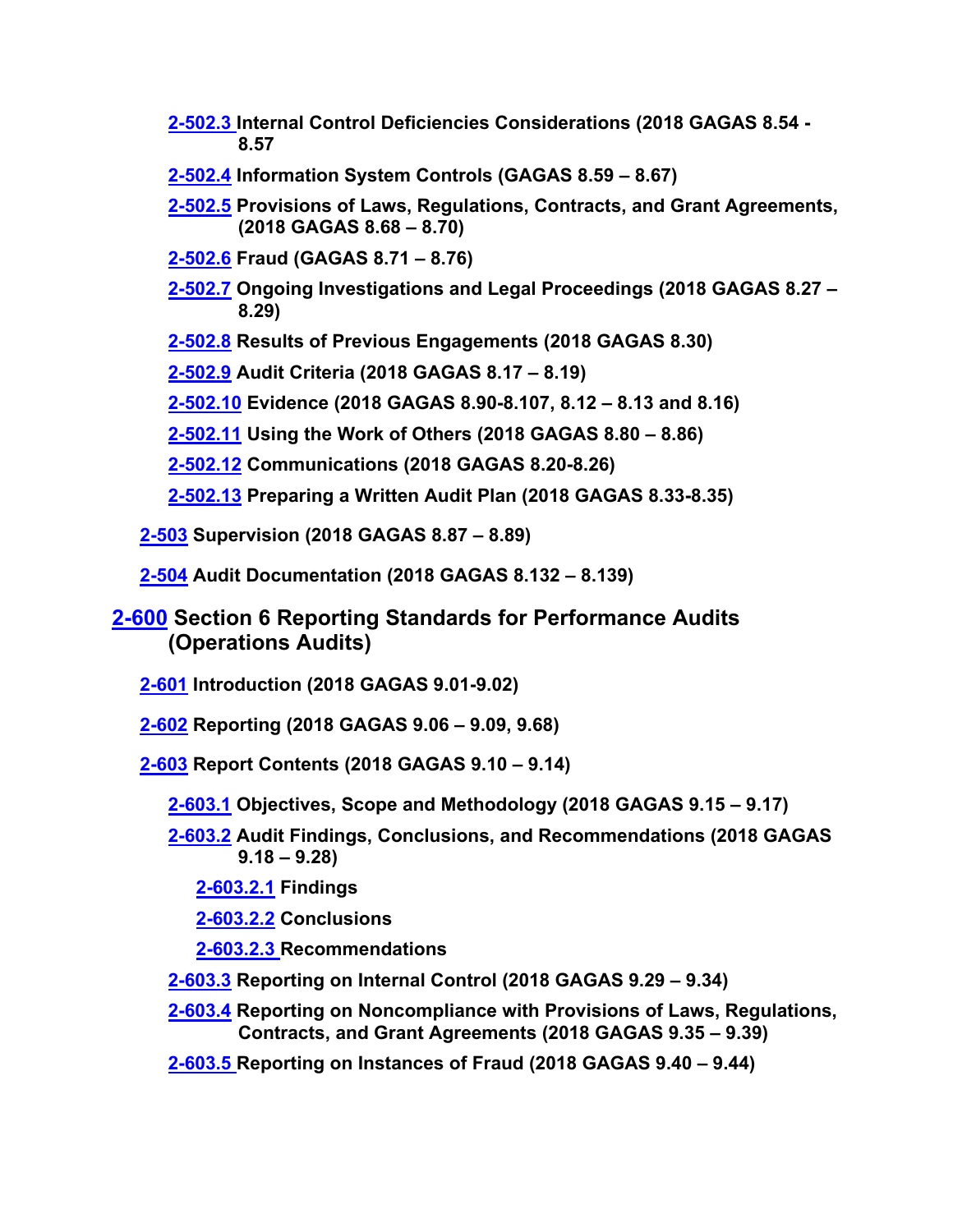**[2-603.6](#page-74-0) Reporting Auditors Compliance with GAGAS (2018 GAGAS 9.03- 9.05)**

- **[2-603.7](#page-74-1) Obtaining the Views of Responsible Officials (2018 GAGAS 9.50 – 9.55)**
- **[2-603.8](#page-75-0) Confidential and Sensitive Information (2018 GAGAS 9.61 – 9.67)**
- **[2-603.9](#page-76-0) Report Quality Elements (2018 GAGAS 9.17)**

**[2-604](#page-77-0) Report Distribution (2018 GAGAS 9.56 – 9.59)**

# **[2-S10](#page-77-1) Supplement – Description of DCAA Quality Control System**

**[2-S101](#page-77-2) Introduction**

**[2-S102](#page-78-0) Philosophy, Organization, and Approach to Providing Quality Services**

**[2-S102.1](#page-78-1) Philosophy**

**[2-S102.2](#page-78-2) Organization**

**[2-S102.3](#page-81-0) Approach**

**[2-S103](#page-82-0) Elements of DCAA's Quality Control System**

**[2-S103.1](#page-82-1) Independence and Ethical Requirements**

**[2-S103.2](#page-87-0) Personnel Management**

**[2-S103.3](#page-92-0) Acceptance of Engagements/Assignments**

**[2-S103.4](#page-93-0) Engagement Performance**

**[2-S103.5](#page-96-0) Monitoring**

## **[2-S104](#page-98-0) Administration of DCAA's Quality Control System**

## <span id="page-6-0"></span>**2-000-Auditing Standards [\\*\\*](#page-1-0)**

## <span id="page-6-1"></span>**2-001 Scope of Chapter [\\*\\*](#page-1-1)**

This chapter discusses the auditing standards that apply to DCAA audits. Auditing standards differ from audit procedures. Audit procedures are designed to meet the audit objectives for examining or evaluating the subject matter under audit. Auditing standards relate to conducting engagements to ensure the quality of the audit work performed meets the audit objectives.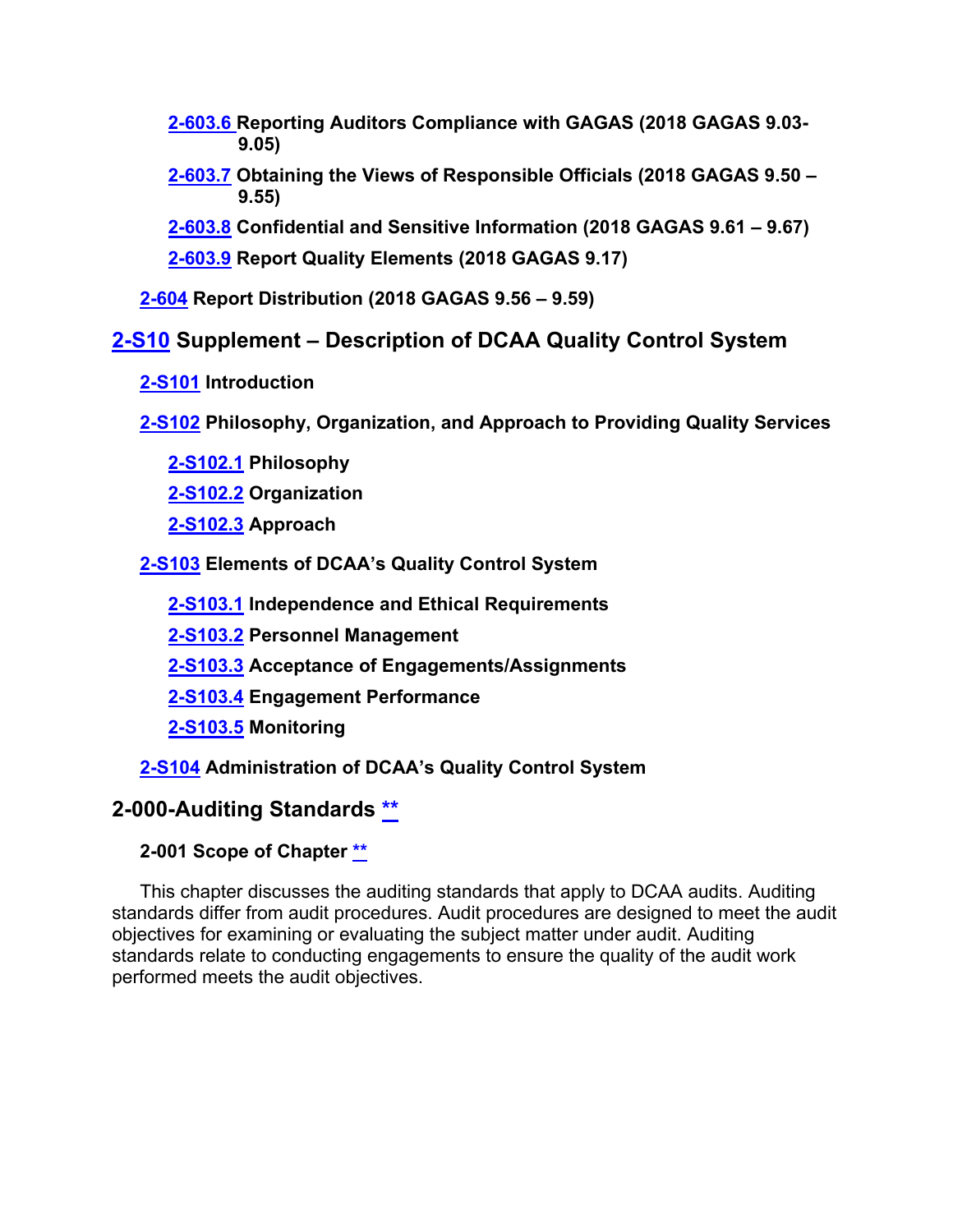# <span id="page-7-0"></span>**2-100 Section 1 – Auditing Standards and DCAA Audits [\\*\\*](#page-1-2)**

## <span id="page-7-1"></span>**2-101 – Generally Accepted Government Auditing Standards (GAGAS) [\\*\\*](#page-1-3)**

a. DoD Instruction 7600.02, "Audit Policies," incorporates the [Government Auditing](http://www.gao.gov/products/GAO-12-331G)  [Standards](http://www.gao.gov/products/GAO-12-331G) (GAGAS) issued by the Comptroller General of the United States Government Accountability office (GAO). These standards are commonly referred to as GAGAS or the "Yellow Book" (YB) interchangeably. As prescribed in DoD Directive 5105.36 "Defense Contract Audit Agency" DCAA provides contract audit services for all of DoD and performs audits in accordance with GAGAS.

b. GAGAS incorporates the American Institute of Certified Public Accountants (AICPA) auditing standards. Therefore, in order to comply with GAGAS, DCAA auditors must also comply with relevant AICPA standards. The AICPA's Statement on Standards for Attestation Engagements (SSAE) are codified as [AICPA AT-C standards](https://www.aicpa.org/research/standards/auditattest/ssae.html) and apply to attestation engagements, including agreed-upon procedures engagements. SSAE 18 is applicable to attestation engagements, and SSAE 19 is applicable to agreed-upon procedure engagements.

c. The current revision of GAGAS was issued in July 2018 and is available on the [GAO web site.](http://www.gao.gov/yellowbook/overview) The 2018 revised standards are applicable for attestation engagements for periods that end on or after June 30, 2020, and for performance audits that begin on or after July 1, 2019.

- Apply the 2011 GAGAS standards for incurred cost audits covering fiscal years that end before June 30, 2020.
- Apply the 2018 GAGAS standards for incurred cost audits covering fiscal years that end on or after June 30, 2020, for all performance audits, and for all other types of engagements that begin on or after July 1, 2020. The date of the initial acknowledgement letter will be used to determine when the engagement begins.

d. All engagements begin with objectives, and the objectives determine the type of engagement to be performed and the auditing standards to be followed.

- For attestation and agreed-upon procedure engagements the standards for 2018 GAGAS are located in chapter 7 and the standards for 2011 GAGAS are located in chapter 5 (see 2-300 and 2-400). **SSAE 18 and [SSAE 20](https://www.aicpa.org/content/dam/aicpa/research/standards/auditattest/downloadabledocuments/ssae-20.pdf) are** applicable for attestation engagements and SSAE 18 and [SSAE 19](https://www.aicpa.org/content/dam/aicpa/research/standards/auditattest/downloadabledocuments/ssae-19.pdf) are applicable to agreed-upon procedure engagements.
- The 2018 GAGAS standards for performance audits are located in chapters 8 and 9 of the 2018 YB (see 2-500 for discussion of performance audit fieldwork standards, and 2-600 for discussion of performance audit reporting standards).
- For engagements performed in accordance with 2018 GAGAS, chapters 1 through 5 apply to all engagements (see 2-200).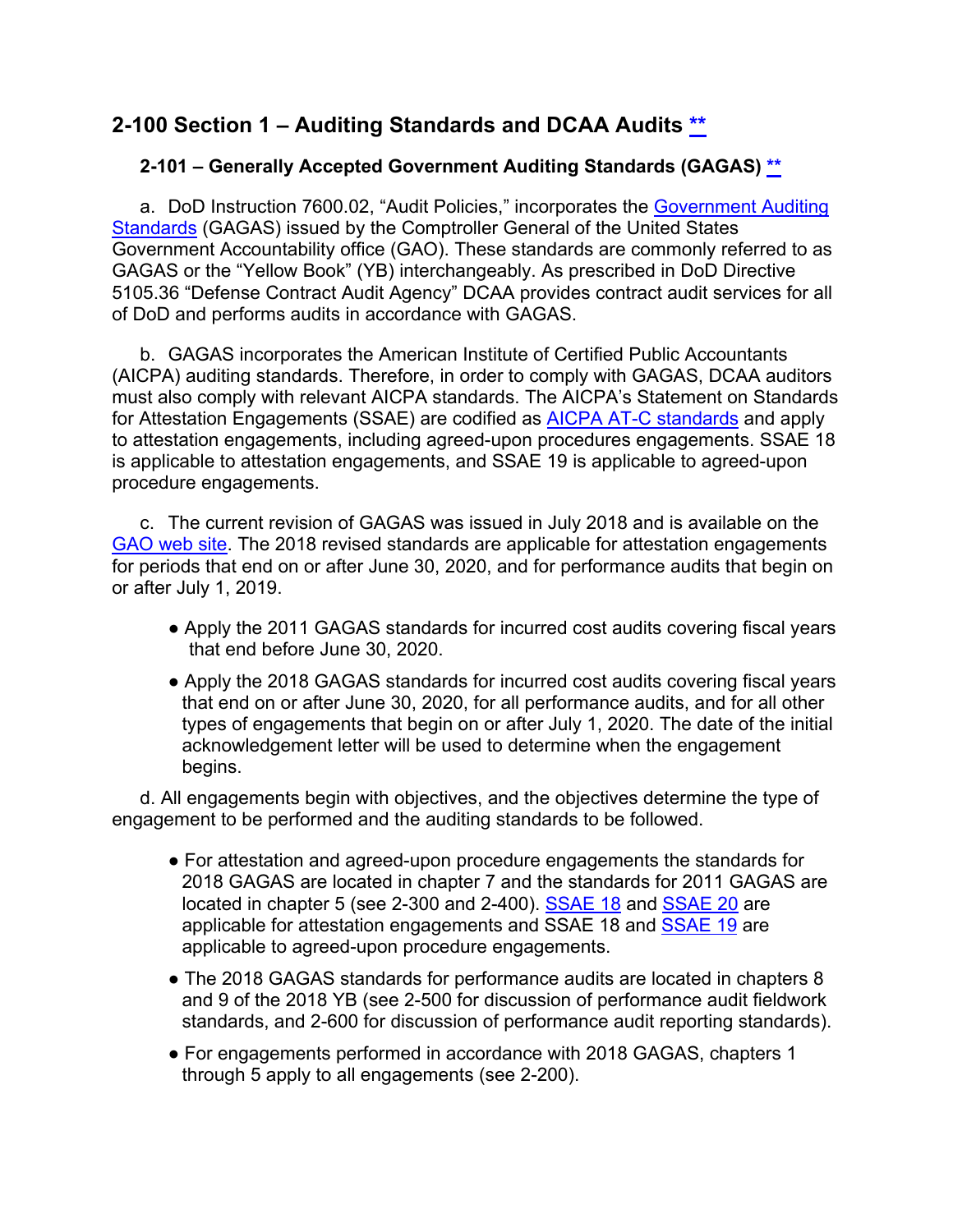- For engagements performed in accordance with 2011 GAGAS, Chapters 1 through 3 apply to all engagements (see 2-200).
- Auditors should also consider any applicable GAO issued **GAGAS** interpretive [guidance.](https://www.gao.gov/yellowbook/overview#gagas_amend)

e. DCAA uses the terms examination and audit interchangeably when referring to attestation–level examination engagements.

f. Fieldwork and reporting requirements for attestation engagements and performance audits are implemented through CAM guidance, supplemented by the standard audit programs and the audit report shells delivered by CaseWare.

## <span id="page-8-0"></span>**2-102 AICPA Attestation Standards [\\*\\*](#page-1-4)**

a. For attestation engagements, unless specifically excluded or modified by GAGAS, GAGAS incorporates the AICPA's Statements on Standards for Attestation Engagements (SSAE). [SSAE No. 18](https://www.aicpa.org/research/standards/auditattest/ssae.html) establishes requirements and provides application guidance for performing and reporting on examination and agreed-upon procedures engagements. The SSAE 18 sections that are applicable to work performed by DCAA are codified by the AICPA as AT-C 105 Concepts Common to All Attestation Engagements, AT-C 205 Examination Engagements, AT-C 215 Agreed-Upon Procedures, and AT-C 315 Compliance Attestation.

b. Attestation engagements are performed as examinations or through agreed-upon procedures in order to report on a subject matter that is the responsibility of another party. It is important to identify the assertion or subject matter being reported on (e.g., incurred cost proposal, price proposal, a contractor's business system; where the assertion is obtained from; criteria, such as contract terms, legislation, or regulations).

## **2-102.1 Types of Attestation Engagements [\\*\\*](#page-1-5)**

<span id="page-8-1"></span>The three types of attestation engagements each provide for different levels of assurance in relation to the auditor's opinion or conclusions, as reflected in the table below.

| <b>Type of Attestations</b>   | Level of Assurance   | <b>Type of Report Statement</b>                              |
|-------------------------------|----------------------|--------------------------------------------------------------|
| Examination                   | <b>High-Positive</b> | Unqualified, Qualified, Adverse,<br>or Disclaimer of Opinion |
| <b>Review</b>                 | Moderate-Negative    | <b>Disclaimer of Opinion</b>                                 |
| <b>Agreed-Upon Procedures</b> | None                 | <b>Disclaimer of Opinion</b>                                 |

a. Examinations provide a high level of assurance and express the audit conclusion in the form of an opinion (stated as positive assurance) on whether the subject matter is in conformity with the criteria in all material respects. To achieve a high level of assurance, sufficient appropriate evidence must be obtained in order to restrict attestation risk to a low level.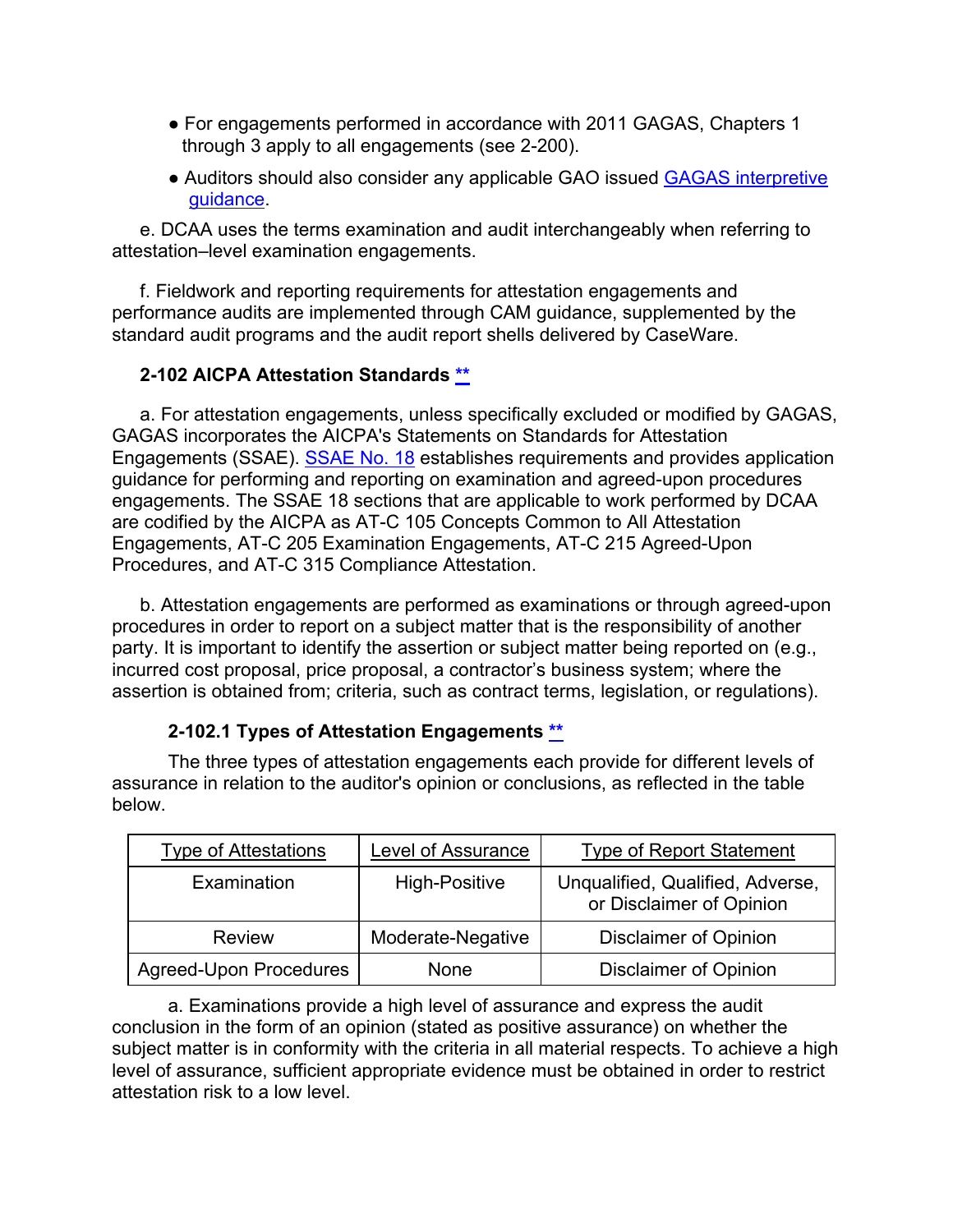b. Reviews. DCAA does perform review engagements.

c. Agreed-upon procedure engagements are substantially less in scope than an examination and report on the results of specific procedures performed without providing an opinion or conclusion (includes a statement disclaiming an opinion). 2018 GAGAS 7.78 – 7.85, and AICPA's AT-C 215 and SSAE 19 provide requirements and guidance for conducting agreed-upon procedures engagements.

#### **2-102.2 Types of Report Statements-Unqualified, Qualified, Adverse Opinion and Disclaimer of Opinion [\\*\\*](#page-1-6)**

<span id="page-9-0"></span>a. When an attestation examination engagement discloses no material findings to be reported, and the auditor followed all applicable GAGAS requirements, the report opinion will be unqualified.

b. When an examination discloses that the assertion is not in conformity with the criteria (i.e., the auditor has reservations about the assertion (see 2-402.3), has findings of material noncompliance, etc.), the auditor must issue either a qualified or adverse opinion, depending on the materiality of the departure from the criteria (e.g., considering the nature and significance of the audit exception(s)).

c. If the auditor did not comply with all applicable GAGAS requirements (e.g., the auditor was not able to perform all the procedures necessary in the circumstances), Either a qualified opinion or disclaimer of opinion will be issued, depending on the significance of the potential effects of the departure from the requirements.

d. A qualified opinion provides assurance that, except for the effects of the matter to which the qualification relates, the subject matter or the assertion materially complies with the established criteria (e.g., FAR/DFARS). A qualified opinion is expressed when:

(1) There are significant reservations about the engagement, such as a lack of sufficient evidence, significant scope limitations, or departures from GAGAS, and the auditor concludes an unqualified opinion cannot be issued. Additionally, the auditor has determined that a disclaimer of opinion is not warranted,

(2) There are significant reservations about the subject matter or assertion demonstrating that the subject matter contains significant departures from the established criteria, and the auditor has determined that an adverse opinion is not warranted.

e. An adverse opinion states that the degree of nonconformity of the subject with the criteria is significant. To arrive at the decision to express an adverse opinion (rather than a qualified opinion), the auditor must consider the materiality and pervasiveness of the departures from the criteria, with consideration that lower materiality levels may be appropriate because of Government accountability and the visibility and sensitivity of Government programs (GAGAS 7.06). An adverse opinion should be expressed only when the auditor has performed an audit of sufficient scope to meet the audit objectives.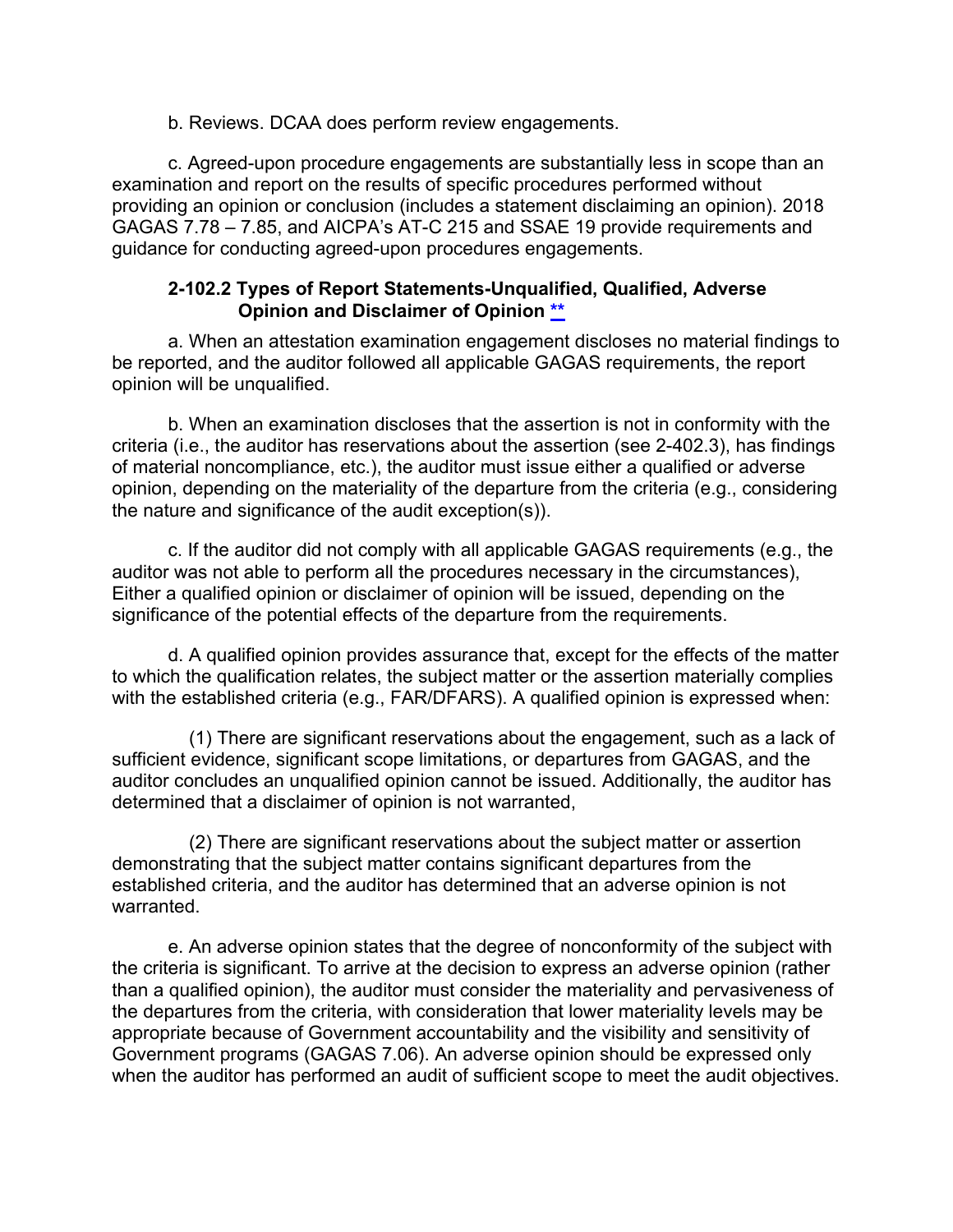f. A disclaimer of opinion is issued when scope restrictions or departures from GAGAS requirements are so significant that the limitations on the scope of the examination do not enable the auditor to form an opinion. A scope restriction may be imposed by the contractor, the requestor, or by other circumstances, such as the timing of the work or the inability to obtain sufficient evidence (see [10-208.5](https://viper.dcaa.mil/guidance/cam/3147/preparation-and-distribution-of-audit-reports#Sec102085) preparation and distribution of audit reports).

g. When the auditor performs an agreed-upon procedures engagement (see [14-](https://viper.dcaa.mil/guidance/cam/3158/other-contract-audit-assignments#Sec141000) [1000](https://viper.dcaa.mil/guidance/cam/3158/other-contract-audit-assignments#Sec141000) application of agreed upon procedures), the resulting report must disclaim an opinion providing no level of assurance due to the scope of the engagement being limited to only the procedures agreed upon by the specified parties.

#### **2-102.3. Converting Another Form of Engagement to an Agreed-Upon Procedures Engagement [\\*\\*](#page-1-7)**

<span id="page-10-0"></span>a. An attestation examination engagement may not be converted to an application of agreed-upon procedures merely to avoid disclosing a scope restriction.

b. An examination may, under certain circumstances, be converted to an agreedupon procedure engagement. This is typically due to the requestor's desire to change to an agreed-upon procedure engagement resulting from changes in circumstances that affect the requestor's requirements, or a misunderstanding about the nature of the original services agreed-to or lack of awareness that alternative services were available.

c. Before an attestation examination engagement is converted to an agreed-upon procedures engagement, consider the following:

- (1) Are the procedures already performed as part of an examination appropriate for inclusion in an agreed-upon procedures engagement?
- (2) Is the rationale for changing to an AUP engagement sound?
- (3) How much additional effort is required to complete the examination engagement? Is the original engagement is substantially complete or is the effort to complete relatively insignificant?

d. When converting to an AUP engagement, the auditor will issue a revised acknowledgement memorandum to the requestor specifying the scope of engagement and the procedures to be performed, and obtain an acknowledgement from the requestor that the procedures are appropriate for the intended purposes. The AUP report should not reference the original engagement or document that the engagement was changed from an examination engagement.

## <span id="page-10-1"></span>**2-104 RESERVED**

#### <span id="page-10-2"></span>**2-105 Stating Compliance with Generally Accepted Government Auditing Standards (GAGAS 2.16 – 2.23, and 9.03 – 9.05) [\\*\\*](#page-1-8)**

a. DCAA reports must include a statement of compliance with GAGAS.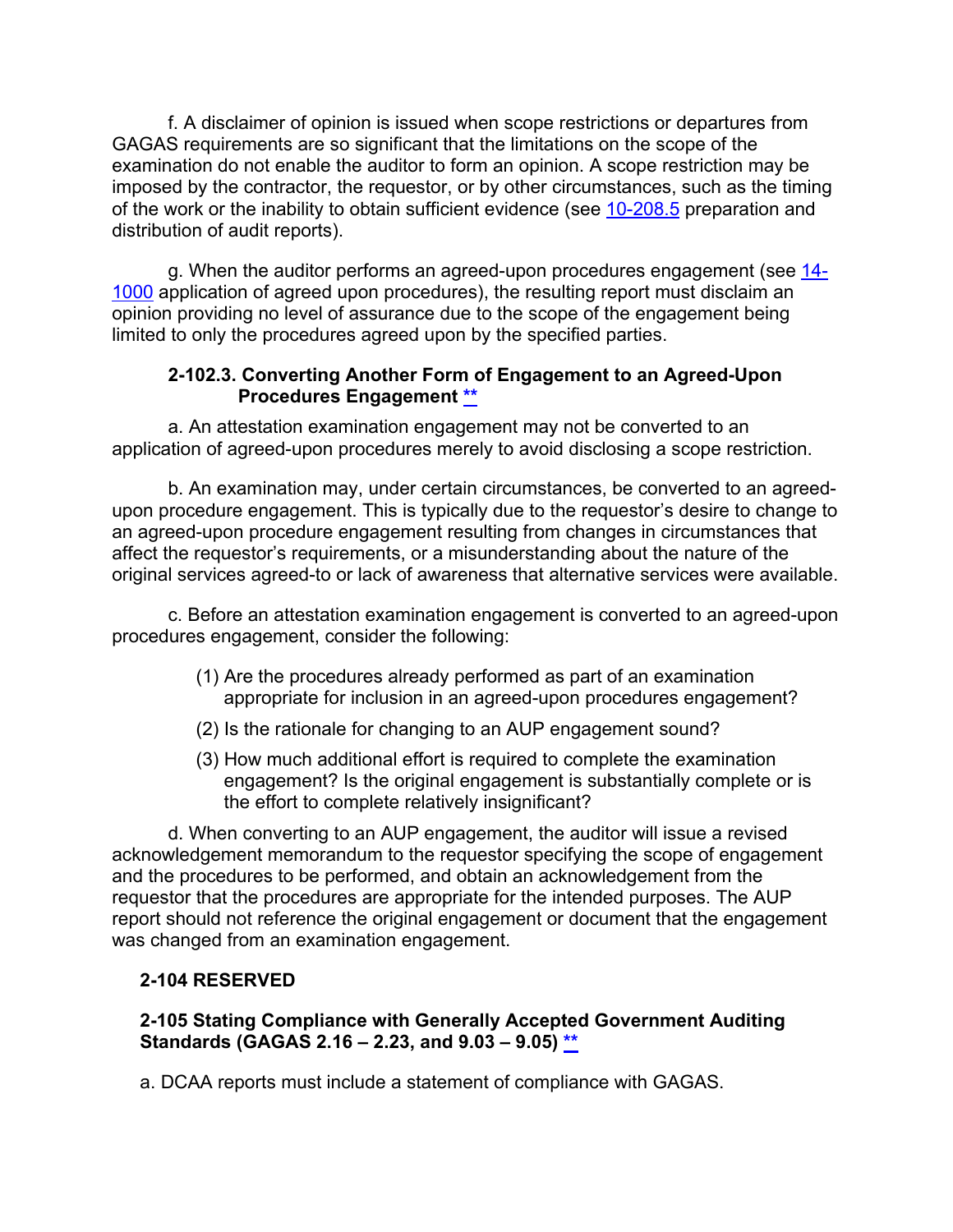b. When an audit is conducted in accordance with GAGAS, the report should include an unmodified GAGAS compliance statement. An unmodified statement is used when auditors complied with:

(1) Unconditional and applicable presumptively mandatory GAGAS requirements, or

(2) Unconditional requirements with departure from applicable presumptively mandatory requirements, when the justification for any departures are documented and the alternative procedures achieved the intent of the requirements through other means.

c. If GAGAS requirements are not complied with, perform the following:

(1) assess the significance of the noncompliance to the audit objectives;

(2) document that assessment and the reasons the requirement was not followed, whether alternative procedures were performed to meet the intent of the requirement, and

(3) determine the appropriate statement of GAGAS compliance for the report. This determination is a matter of professional judgment and is affected by the significance of the requirement(s) not followed in relation to the audit objectives.

d. When all the applicable standards are not complied with during the audit, the statement of compliance with GAGAS should be modified depending on the significance of the departure (see 2-402.3a) as follows:

(1) The auditor performed the engagement in accordance with GAGAS, except for specific applicable requirements that were not followed, or

(2) Because of the significance of the departure(s) from the requirements, the auditor was unable to and did not perform the engagement in accordance with GAGAS.

e. Other situations that require use of a modified statement of compliance with GAGAS include scope limitations, such as restrictions on access to records, restriction to officials or other individuals needed to conduct the audit, time constraints that did not permit completing all necessary audit procedures, etc.

f. When a modified statement of compliance with GAGAS is used, the report should disclose the requirement(s) not followed, the reason for the departure, the impact of not following the requirements and how the departure affects the audit results and assurance provided. This information is included in WP A and in the "Basis of Opinion" section of the audit report (see [10-208.4](https://viper.dcaa.mil/guidance/cam/3147/preparation-and-distribution-of-audit-reports#Sec102084) preparation and distribution of audit reports).

#### <span id="page-11-0"></span>**2-106 Nonaudit Services GAGAS 3.64 – 3.106 [\\*\\*](#page-1-9)**

a. DCAA does not provide nonaudit services to the entities we audit and the discussion in GAGAS 3.64 – 3.106 is not applicable to DCAA. DCAA does, however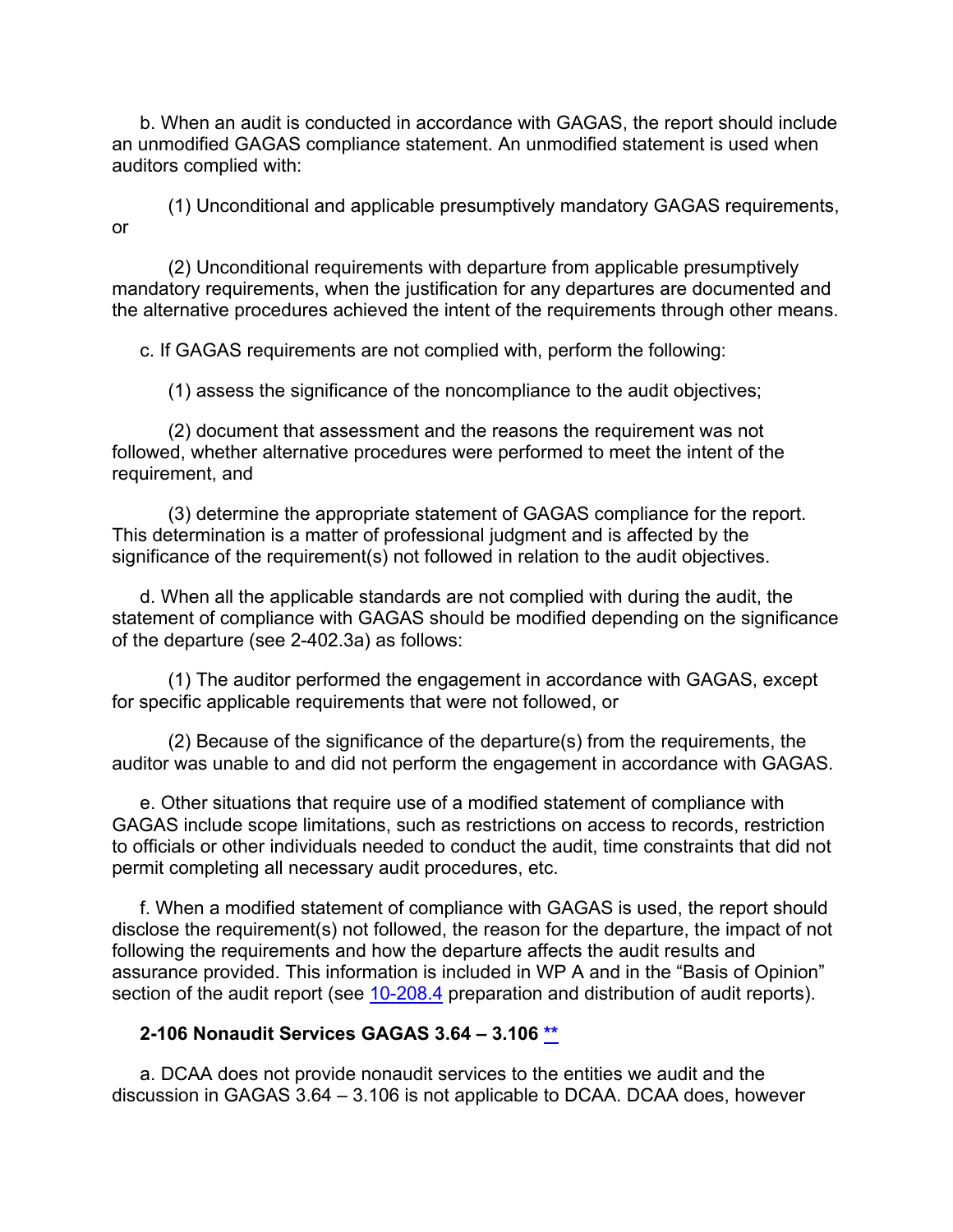provide advisory services to our customers, which could cause impairment to independence, or give the appearance of an impairment. To avoid these risks of impairment to independence, auditors will not participate as team members of Integrated Product Teams (IPT), which typically involve teaming with the contractor to develop a proposal. Auditors will also not provide direct input to contractors to recommend revisions to the contractor's products, such items as draft proposals, draft policies and procedures, draft CAS disclosure statements or other draft contractor assertions. Such activities could result in significant self-review or management participation threats.

#### <span id="page-12-0"></span>**2-107 Communication With Auditee [\\*\\*](#page-1-8)**

a. Auditors must exercise caution when providing input and feedback on contractor submissions to avoid giving the appearance of impairment, or actually becoming impaired. Feedback provided to the contractor should be limited to what the contractor is required to do (for example, cite the contract term or FAR or DFARS criteria with which they need to comply with, general information for what is required for an adequate proposal, general discussion of the proposal adequacy checklist in [DFARS](http://www.ecfr.gov/cgi-bin/text-idx?SID=268c9477037914a656db84c6ec7466fd&mc=true&node=se48.3.252_1215_67009&rgn=div8)  [252.215-7009\)](http://www.ecfr.gov/cgi-bin/text-idx?SID=268c9477037914a656db84c6ec7466fd&mc=true&node=se48.3.252_1215_67009&rgn=div8), or explaining the [FAR 15.408](http://www.ecfr.gov/cgi-bin/text-idx?SID=f763e90d35ad1473c6f8c539a3465b1f&mc=true&node=se48.1.15_1408&rgn=div8) (Table 15-2) requirements for adequate cost or pricing data).

b. See also [4-102](https://viper.dcaa.mil/guidance/cam/3130/general-audit-requirements/#Sec4102) (coordination with contractor and government contract administration personnel) and [4-300](https://viper.dcaa.mil/guidance/cam/3130/general-audit-requirements#Sec4300https://viper.dcaa.mil/guidance/cam/3130/general-audit-requirements) (conferences with the contractor on audit plans and results) for additional guidance on communication with the contractor during the audit process.

#### **2-108 Advisory Services [\\*\\*](#page-1-10)**

a. DCAA provides services other than audits or attestations to other federal government agency officials with cognizance over the contractor, we do not provide any services to the audited entities. DCAA advisory services are not the same as the nonaudit services discussed in GAGAS 3.64–3.106. The nonaudit services discussed in GAGAS are related to services provided by the auditor to the audited entity. Services DCAA provides that are not audits and attestation examinations are not performed in accordance with GAGAS.

b. Services other than audits or attestation engagements performed by DCAA are advisory services. An advisory service is not conducted in accordance with GAGAS, does not provide an audit opinion, and provides no level of assurance on the subject matter.

c. The auditor should clearly communicate to the requestor that the service is not an audit or attestation examination performed under GAGAS, does not provide an opinion on the subject matter overall, and will provide no level of assurance over the subject matter. Memorandums with the results of an advisory service performed by the FAO must include a statement that contains the following information:

*The scope of work performed does not constitute an audit or*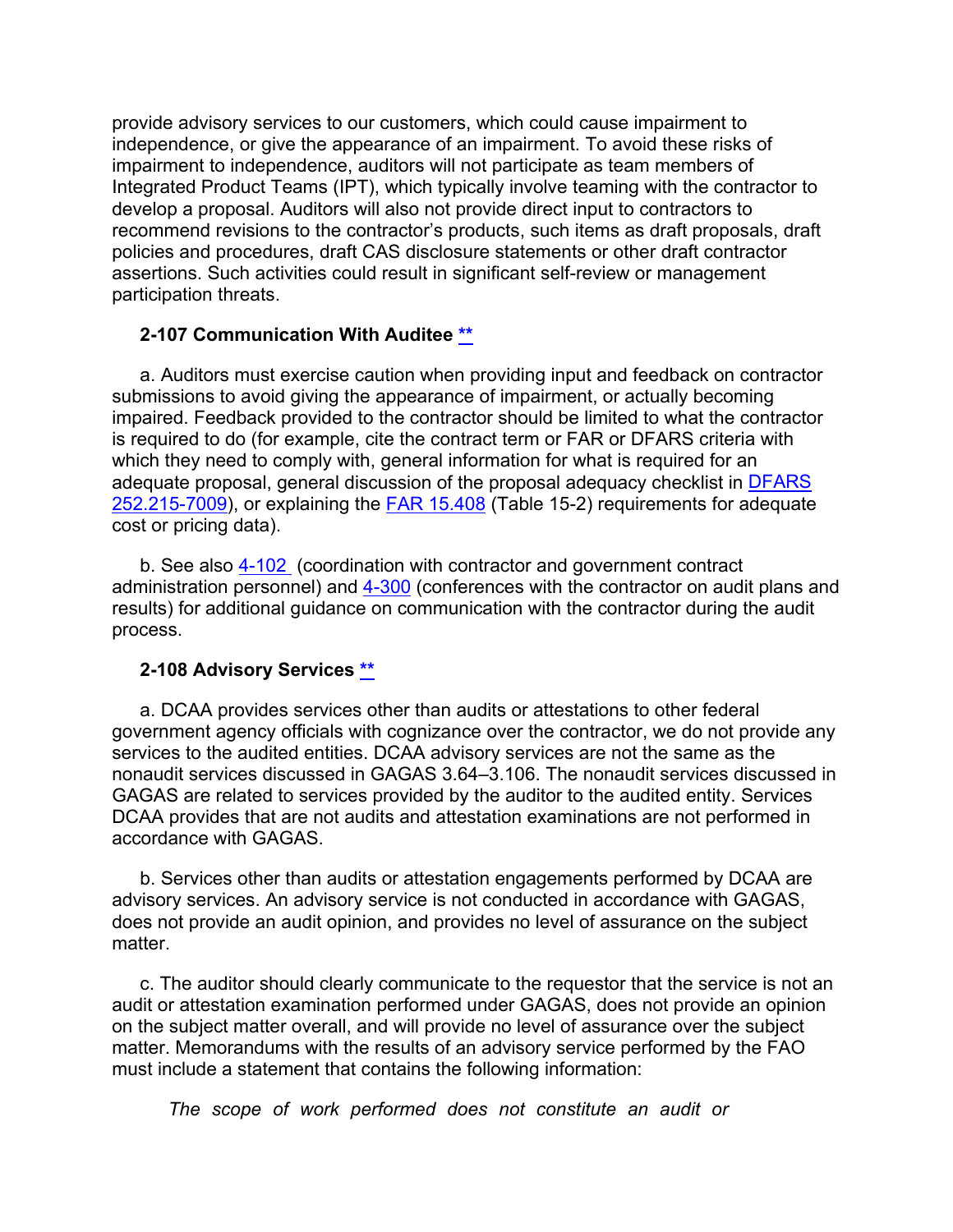*attestation engagement under generally accepted government auditing standards.*

Advisory services are discussed in more detail in 2-203.4.

# <span id="page-13-0"></span>**2-200 Section 2 – General Standards** [\\*\\*](#page-1-11)

## <span id="page-13-1"></span>**2-201 Introduction [\\*\\*](#page-1-12)**

This section discusses the general standards in GAGAS that apply to all types of engagements performed in accordance with GAGAS. These standards relate to competence, independence, professional judgment, the organization's system of quality controls, and external peer reviews. DCAA auditors must also comply with the Standards of Conduct contained in the Joint Ethics Regulations [\(DoD Manual 5500.07-](https://www.esd.whs.mil/Portals/54/Documents/DD/issuances/dodm/550007r.pdf?ver=2019-04-03-110847-370) [R\)](https://www.esd.whs.mil/Portals/54/Documents/DD/issuances/dodm/550007r.pdf?ver=2019-04-03-110847-370).

## <span id="page-13-2"></span>**2-202 Competence (GAGAS 4.02 – 4.15) [\\*\\*](#page-1-13)**

a. GAGAS requires that those assigned to each audit collectively possess adequate professional competence to address the audit objectives and perform the work (GAGAS 4.02), and that prior to beginning work effort, each auditor possesses the competence to perform his or her assigned role (GAGAS 4.03). Competence for each engagement must be assessed at both the individual auditor, and engagement team levels. Each individual auditor must possess the competency needed for his or her assigned role.

b. Competence is the knowledge, skills, and abilities, obtained from education and experience, necessary to conduct the engagement. Competence enables auditors to make sound professional judgments and includes possessing the specific knowledge about GAGAS as well as the technical knowledge and skills necessary for the assigned role and the type of work being performed. DCAA policies and procedures for staff competence are an integral element of the DCAA quality control system and are discussed further in 2-S103.2.

c. The standards do not exclude the use of auditors in a training status, as long as trainees are assigned duties commensurate with their experience, have the competence necessary to perform their assigned role, and are adequately supervised.

#### **2-202.1 Technical Knowledge (GAGAS 4.07 – 4.08) [\\*\\*](#page-1-14)**

<span id="page-13-3"></span>a. Auditor proficiency in the knowledge, skills and abilities needed to conduct the engagement in accordance with GAGAS help ensure the engagements are performed in compliance with the GAGAS requirements. This technical knowledge includes possessing a sufficient understanding to be able to proficiently apply:

- GAGAS, applicable to the type of engagement,
- Standards, statutory requirements, regulations, criteria, and guidance applicable to auditing or the objectives for the engagement, such as: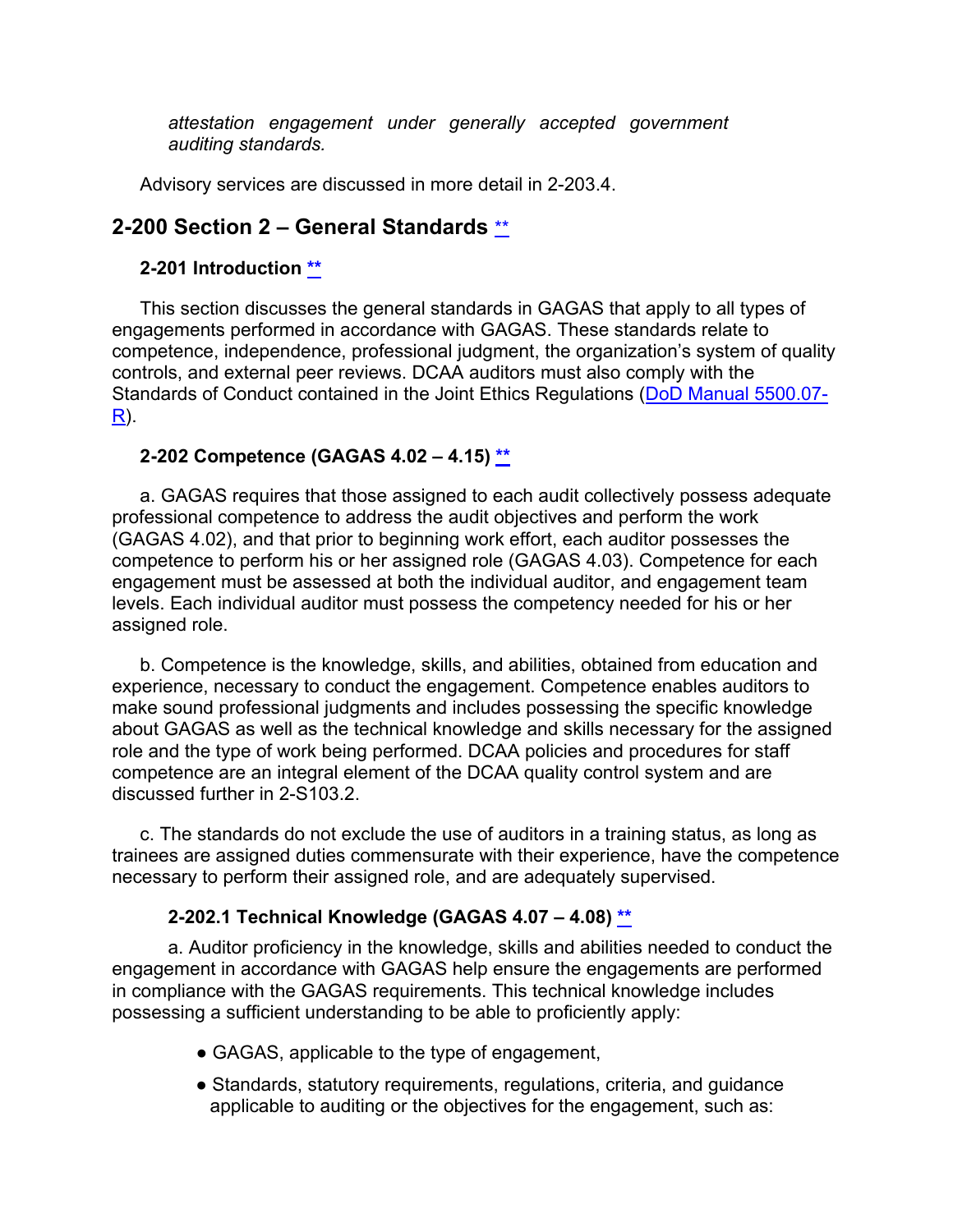- Federal Acquisition Regulation and applicable Supplements
- Contract terms and conditions
- AICPA SSAE 18
- Techniques, tools, and guidance related to professional expertise applicable to the work being performed. This includes skills necessary to perform the actual audit effort, such as:
	- The ability to effectively and clearly communicate, both orally and in writing,
	- Specialized audit methodologies or analytical techniques, such as understanding and applying statistical or non-statistical sampling, regression analysis, and data analytics,
	- Understanding relevant information technology,
	- Understanding of the 5 components of internal control

b. When assistance from specialists in other disciplines, such as DCAA legal, or the contracting officer's project management team (e.g., engineering or construction specifications, labor hours) is needed, make arrangements as early in the engagement as possible to help ensure the technical assistance report can be provided timely for consideration in audit findings and report opinion. See Appendix B for guidance in obtaining technical assistance.

#### **2-202.2 Continuing Professional Education (GAGAS 4.16 – 4.53) [\\*\\*](#page-1-15)**

<span id="page-14-0"></span>a. GAGAS require auditors to be competent when performing GAGAS engagements and has established a minimum number of training hours auditors must complete for continuing professional education (CPE). Continuing education contributes to auditors being competent to plan and perform the engagement in compliance with GAGAS.

b. Auditors who plan, direct, perform engagement procedures for, or report on an engagement conducted in accordance with GAGAS, should develop and maintain their professional competence by completing at least 80 hours of CPE during each two-year reporting period. At least 20 CPEs must be completed each year. Within the 80 hours, 24 hours should be in subject matter directly related to the government environment.

c. Each auditor is responsible for ensuring required CPEs are obtained to maintain their competency. Field audit office staff, Headquarters, the regions, and the CADs share responsibility for ensuring staff maintain competency through appropriate CPEs. The specific responsibilities of all parties are defined in the DCAA Personnel Management Manual, DCAAM 1400.1.

#### <span id="page-14-1"></span>**2-203 Independence (GAGAS 3.17 – 3.63 and 3.107 – 3.108) [\\*\\*](#page-1-16)**

a. GAGAS states that in all matters relating to the audit work, each individual auditor must be independent from the audited entity. GAGAS Chapter 3 establishes a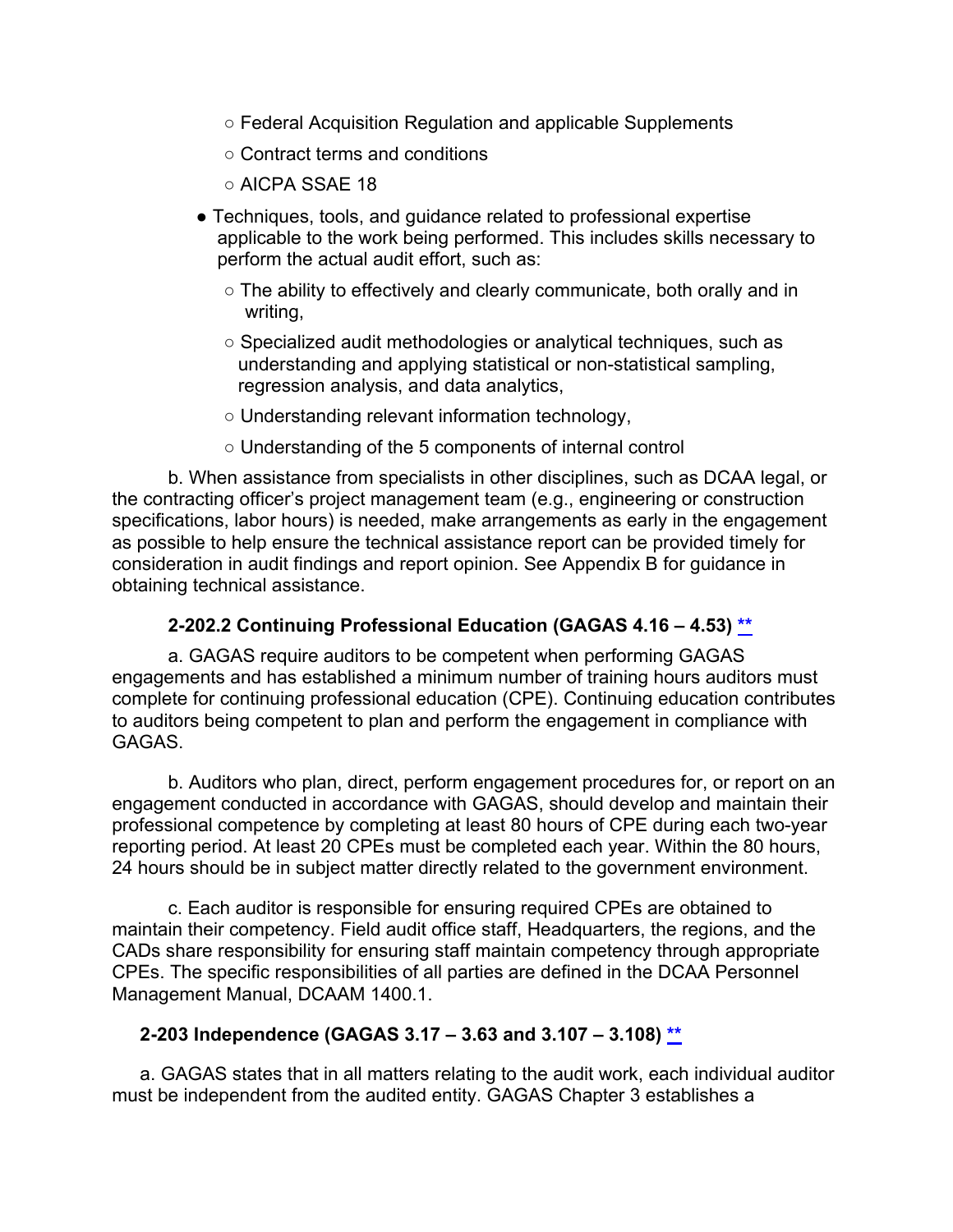conceptual framework to identify and evaluate threats, apply safeguards, and document the evaluation of independence.

b. Auditors and audit organizations maintain independence to ensure their audit opinions, findings, conclusions, judgments, and recommendations are impartial and are viewed as impartial by reasonable and informed third parties. To comply with the independence standards, an auditor should avoid situations that could lead reasonable and informed third parties to conclude that the auditor is not independent and thus not capable of exercising objective and impartial judgment on all issues associated with conducting the audit and reporting on the work. Each auditor has an obligation to refrain from entering into any relationship (financial, social, or other) with contractors and contractor employees that would impair, or give the appearance of impairment, his or her independence or objectivity or reflect discreditably on him/her, the Agency or DoD.

c. Auditors should be independent from the contractor during any period that falls within the period of the subject matter of the audit and during the period of the professional engagement. The engagement begins either when the initial acknowledgement letter is issued to the audit requestor or the audit notification letter is sent to the cognizant government authority (e.g., ACO), or when work begins on the audit, whichever is earlier. However, the period of professional engagement does not necessarily end with the issuance of a report and recommence with the beginning of the next audit. The period of professional engagement lasts the entire duration of the professional relationship, which for recurring audits could cover many periods.

d. GAGAS requires the audit organization's quality control system to establish policies and procedures to address independence. DCAA has established policies and procedures to assist the audit staff to identify and evaluate circumstances and relationships that create threats to independence, and to take appropriate action to eliminate those threats or reduce them to an acceptable level by applying safeguards. Refer to 2-S103.1 for the Agency's policies and procedures on the documentation of independence considerations, and the actions to take when a threat to independence is identified before work is performed on an audit, during an audit, and after report issuance.

#### **2-203.1 Conceptual Framework Approach to Independence – Overview (GAGAS 3.26 – 3.51) [\\*\\*](#page-2-0)**

<span id="page-15-0"></span>a. The conceptual framework assists auditors in maintaining both independence of mind and independence in appearance (Refer to GAGAS 3.21 for definitions of independence of mind and in appearance) and allows auditors to identify and address threats to independence that result from activities that are not specifically prohibited by GAGAS. The conceptual framework should be applied at the audit organization level, the engagement level, and to individual auditors to:

(1) identify threats to independence;

(2) evaluate the significance of the threats identified both individually and in the aggregate; and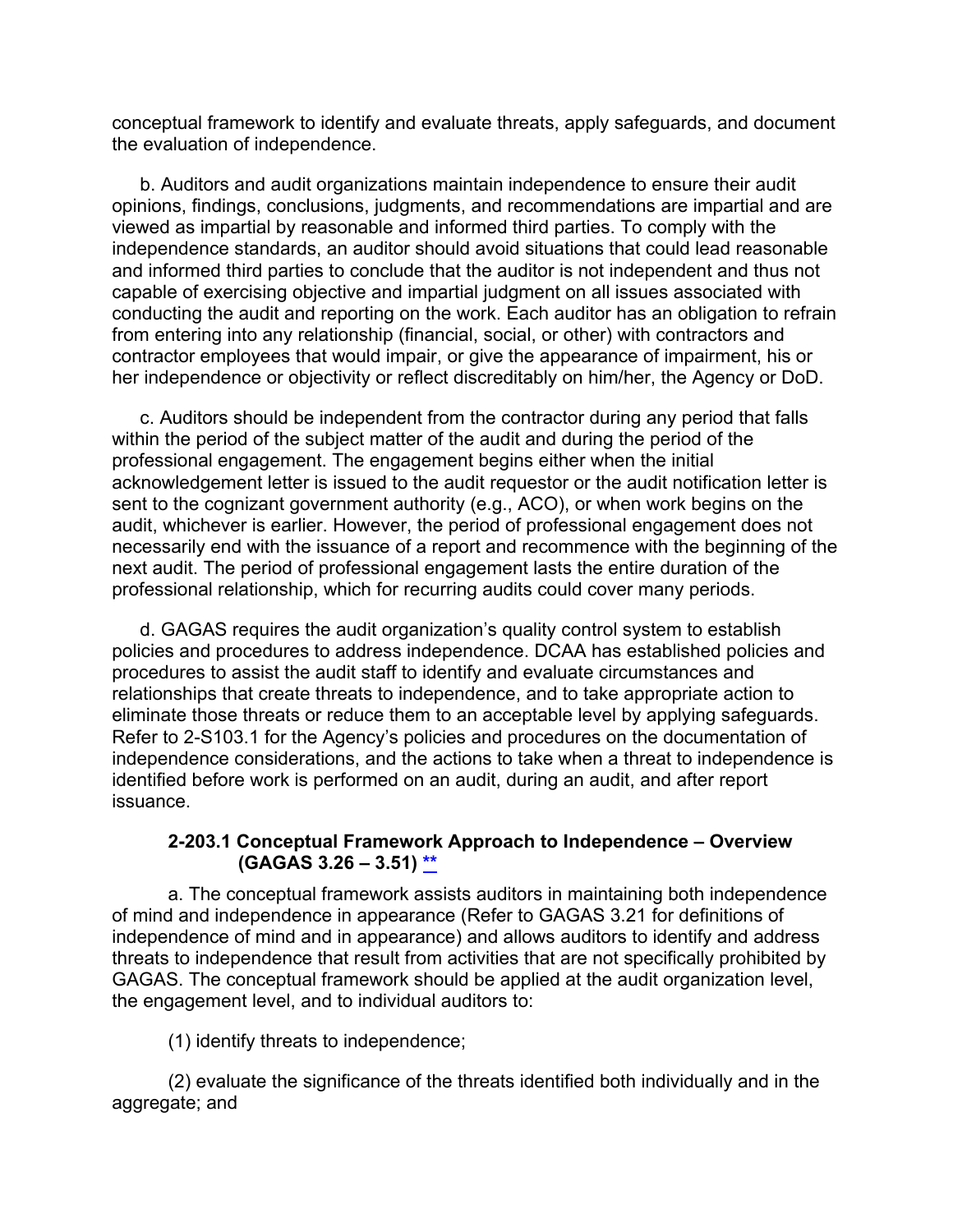(3) apply safeguards as necessary to eliminate the threats or reduce them to an acceptable level. Auditors should conclude that independence is impaired if no safeguards have been effectively applied to eliminate an unacceptable threat or reduce it to an acceptable level.

b. Certain events require auditors to evaluate threats to independence, such as the start of a new audit; assignment of new staff to an ongoing audit; and providing an advisory service. However, many different facts and circumstances, or combination of facts and circumstances, can result in threats to independence or increase the significance of threats to independence. Auditors should use professional judgment to determine whether other events in addition to those stated above warrant evaluation using the conceptual framework.

c. Auditors should reevaluate threats to independence, including any safeguards applied, whenever the audit organization or the auditors become aware of new information or changes in facts or circumstances that could affect whether a threat has been eliminated or reduced to an acceptable level.

#### **2-203.2 Conceptual Framework-Identifying Threats to Independence [\\*\\*](#page-2-1)**

<span id="page-16-0"></span>a. Threats to independence are facts and circumstances that **could** impair independence, but do not necessarily impair independence. Threats to independence may be created from a wide range of relationships and circumstances. Circumstances that result in threats to independence in one category may result in threats in other categories as well. The GAGAS conceptual framework approach to independence contains the following broad categories of threats to independence to use when identifying and evaluating threats.

(1) Self-interest threat-the threat that a financial or other interest will inappropriately influence an auditor's judgment or behavior,

(2) Self-review threat-the threat that an auditor or audit organization that has provided advisory services will not appropriately evaluate the results of previous judgments made or services performed as part of the advisory services when forming a judgment significant to an audit,

(3) Bias threat-the threat that an auditor will, as a result of political, ideological, social, or other convictions, take a position that is not objective,

(4) Familiarity threat-the threat that aspects of a relationship with management or personnel of an audited entity, such as a close or long relationship or that of an immediate or close family member, will lead an auditor to take a position that is not objective,

(5) Undue influence threat-the threat that external influences or pressures will impact an auditor's ability to make independent and objective judgments,

(6) Management participation threat-the threat that results from an auditor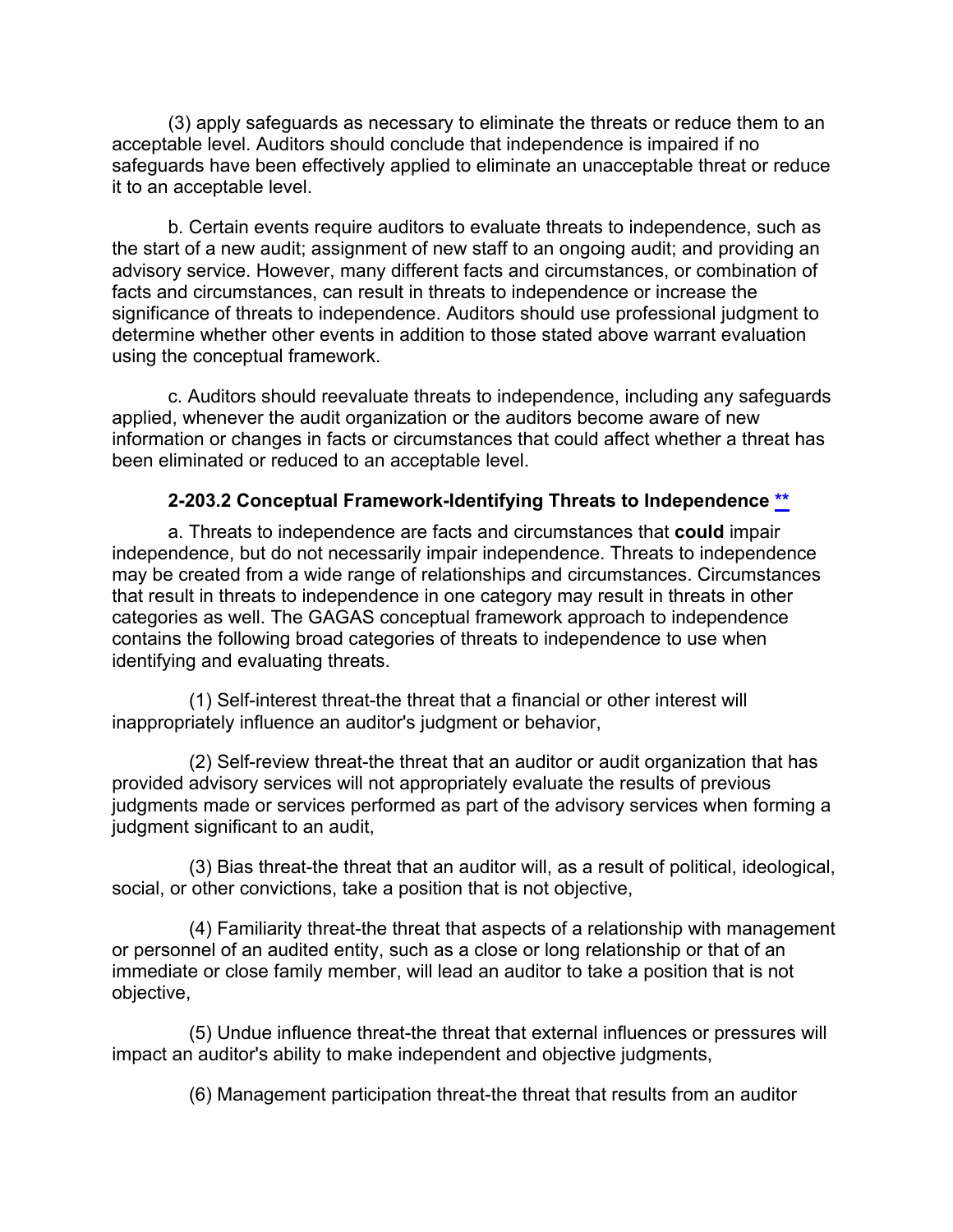taking on the role of management or otherwise performing management functions on behalf of an entity undergoing an audit, and

(7) Structural threat-the threat that an audit organization's placement within a government entity, in combination with the structure of the government entity being audited will impact the audit organization's ability to perform work and report results objectively.

#### **2-203.3 Conceptual Framework – Evaluating the Significance of Identified Threats and Applying Safeguards [\\*\\*](#page-2-2)**

<span id="page-17-0"></span>a. Auditors should determine whether identified threats to independence are at an acceptable level or have been eliminated or reduced to an acceptable level, considering both qualitative and quantitative factors to determine the significance of a threat. Threats should be evaluated both individually and in aggregate, as threats can have a cumulative effect on auditors' independence.

b. When auditors determine that threats to independence are not at an acceptable level, the auditors should determine whether appropriate safeguards can be applied to eliminate the threats or reduce them to an acceptable level.

c. A threat to independence is not at an acceptable level if it either (1) could impact the auditor's ability to perform an audit without being affected by influences that compromise professional judgment or (2) could expose the auditor or audit organization to circumstances that would cause a reasonable and informed third party to conclude that the integrity, objectivity, or professional skepticism of the audit organization, or a member of the audit team, had been compromised.

d. Safeguards are actions or other measures, individually or in combination, that auditors and audit organizations take that effectively eliminate threats to independence or reduce them to an acceptable level. Using the conceptual framework, safeguards are applied that address the specific circumstances under which threats to independence exist. In some cases, multiple safeguards may be necessary to address a threat. GAGAS provides a list of safeguards that may be effective under certain circumstances. The list cannot provide safeguards for all circumstances, but provides a starting point for evaluating identified threats to independence and considering what safeguards could eliminate or reduce the threat to an acceptable level. Examples of safeguards include:

(1) consulting an independent third party, such as a professional organization, a professional regulatory body, or another auditor,

(2) involving another audit organization to perform or re-perform part of the audit,

(3) having a professional staff member who was not a member of the audit team review the work performed, and

(4) removing an individual from an audit team when that individual's financial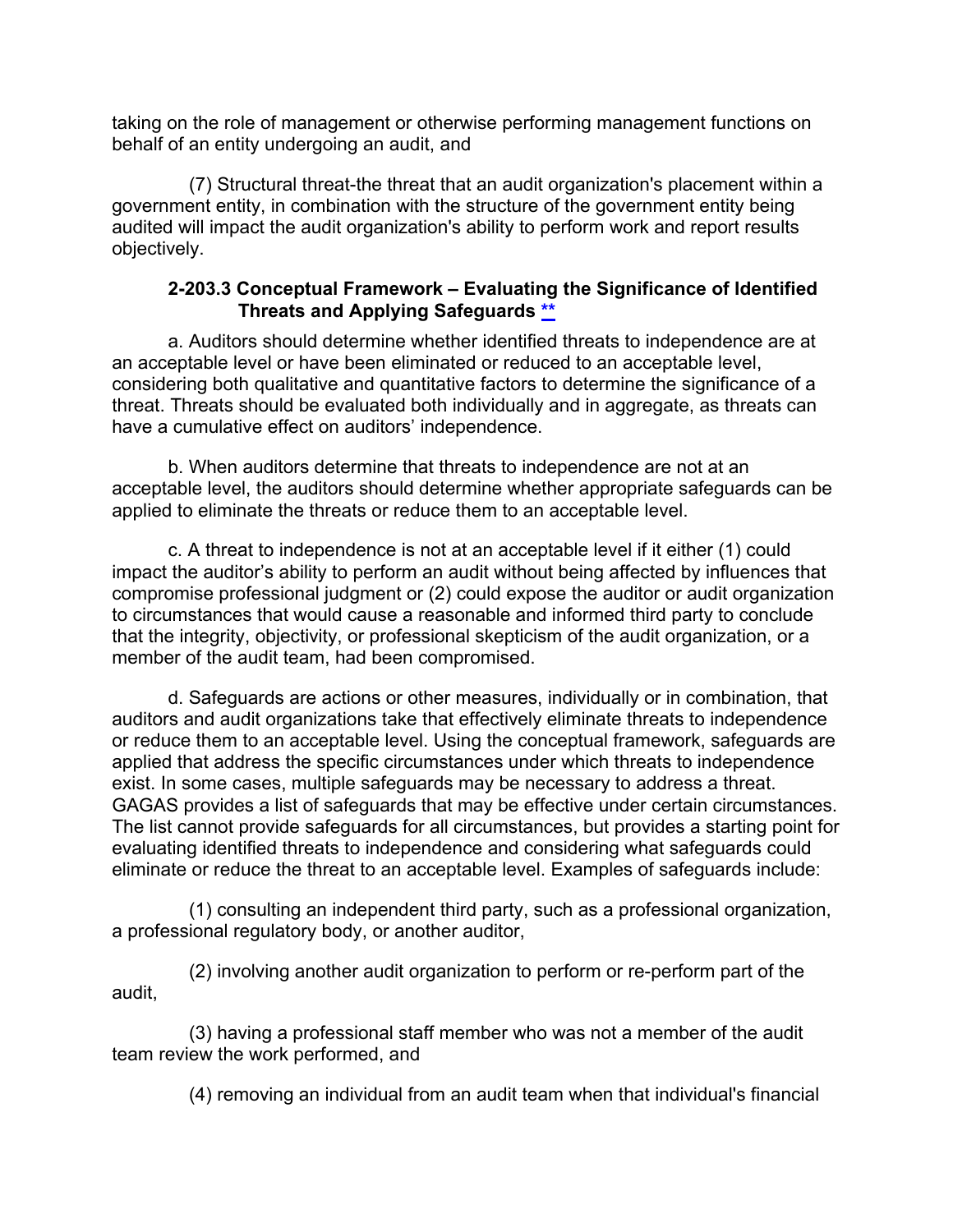or other interests or relationships pose a threat to independence.

f. Not all safeguards identified in GAGAS pertain to DCAA; for example, the safeguards included in GAGAS  $3.57 - 3.58$  relate to the audited entity's internal audit organization. Since DCAA performs audits for third parties, not for the audited entity (contractor), these safeguards would not be applicable for DCAA.

#### **2-203.4 Independence Impairments [\\*\\*](#page-2-3)**

<span id="page-18-0"></span>a. Certain conditions may lead to threats that are so significant they cannot be eliminated or reduced to an acceptable level through the application of safeguards, resulting in impaired independence. DCAA policy is that an auditor with an independence impairment will not work on affected assignments or perform advisory services that could impair independence. Under these conditions, the auditor will complete the [Memorandum for Notice of Recusal,](https://sharepoint.dcaaintra.mil/headquarters/resources/cpp/OGC/ethics/conflictsofinterest/Documents/Disqualification%20Form%20for%20Conflict%20of%20Interest%20or%20Threat%20to%20Independence.pdf) which is available on the [DCAA](https://sharepoint.dcaaintra.mil/headquarters/resources/cpp/OGC/ethics/eni/SitePages/Home.aspx)  [Ethics webpage.](https://sharepoint.dcaaintra.mil/headquarters/resources/cpp/OGC/ethics/eni/SitePages/Home.aspx)

b. Whether independence is impaired depends on the nature of the threat, whether the threat is of such significance that it would compromise the auditor's professional judgment or create the appearance that the auditor's integrity, objectivity, or professional judgment may be compromised. It also depends on the circumstances and the specific safeguards applied to eliminate the threat or reduce it to an acceptable level.

c. GAGAS requires the audit organization's quality control system to establish policies and procedures to address independence. DCAA has established policies and procedures to assist the audit staff to identify and evaluate circumstances and relationships that create threats to independence, and to take appropriate action to eliminate those threats or reduce them to an acceptable level by applying safeguards. Refer to 2-S103.1 for the Agency's policies and procedures on the documentation of independence considerations, and the actions to take when a threat to independence is identified before work is performed on an audit, during an audit, and after report issuance.

#### **2-203.5 Documentation Requirements (GAGAS 3.107 – 3.108 & 5.08 – 5.11) [\\*\\*](#page-2-4)**

<span id="page-18-1"></span>a. The GAGAS quality control and assurance standards require auditors to prepare appropriate documentation of threats to independence and safeguards applied in response to those threats. Auditors will use the Agency's [Documentation of GAGAS](https://sharepoint.dcaaintra.mil/headquarters/resources/cpp/OGC/ethics/eni/SitePages/Home.aspx)  [Independence Threats](https://sharepoint.dcaaintra.mil/headquarters/resources/cpp/OGC/ethics/eni/SitePages/Home.aspx) template to comply with the GAGAS requirement to document threats to independence and safeguards applied, and will use the [Memorandum for](https://sharepoint.dcaaintra.mil/headquarters/resources/cpp/OGC/ethics/conflictsofinterest/Documents/Disqualification%20Form%20for%20Conflict%20of%20Interest%20or%20Threat%20to%20Independence.pdf)  [Notice of Recusal](https://sharepoint.dcaaintra.mil/headquarters/resources/cpp/OGC/ethics/conflictsofinterest/Documents/Disqualification%20Form%20for%20Conflict%20of%20Interest%20or%20Threat%20to%20Independence.pdf) to communicate situations where appropriate safeguards cannot be applied to reduce or mitigate the threat risk to an acceptable level.

b. DCAA policies and procedures (refer to 2-S103.1b(1)(f)) requires auditors and internal specialist to reevaluate their independence in relation to each specific audit they perform work or consult on. If no threats are identified, the auditor or internal specialist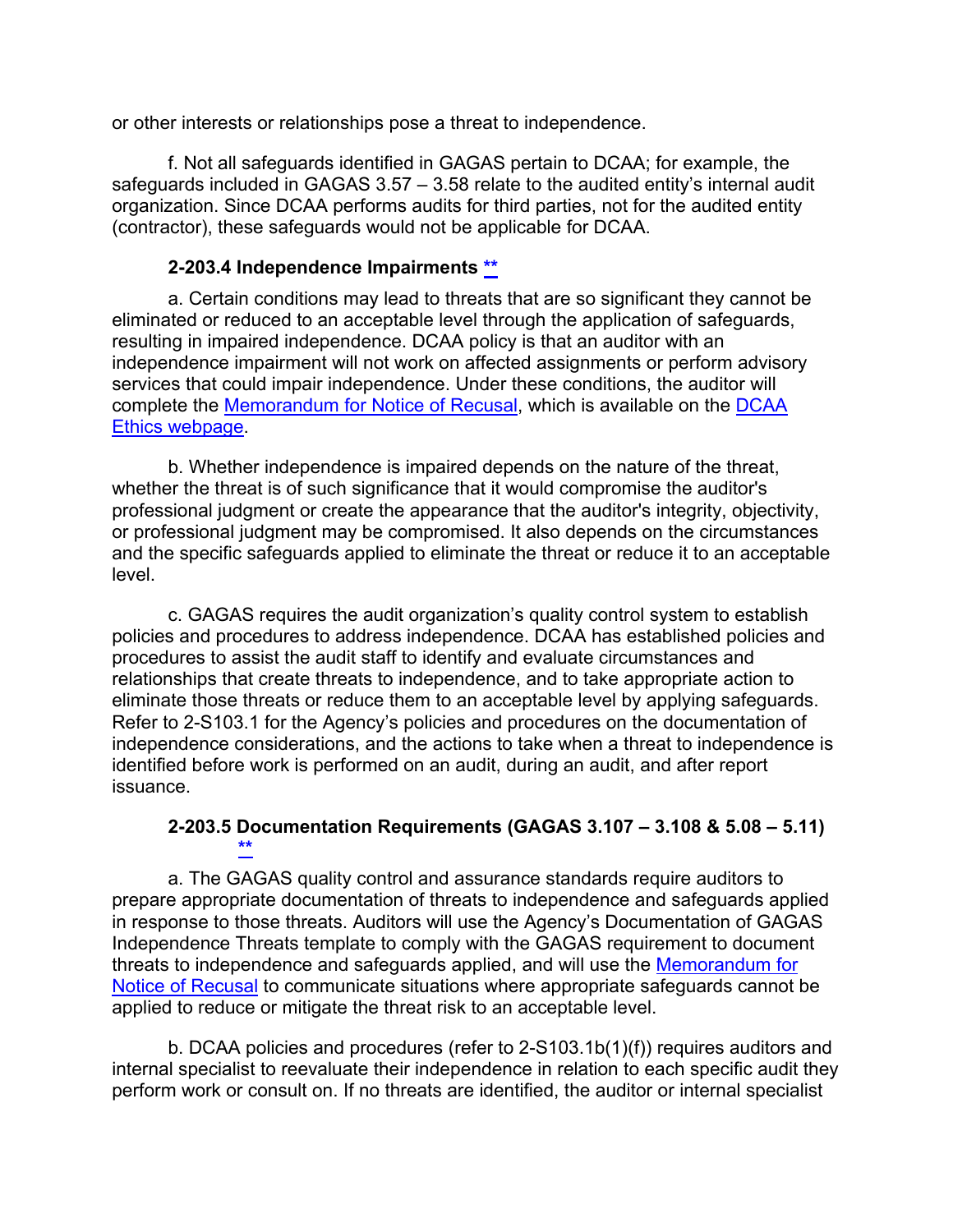is required to complete the Audit Specific Independence Determination work paper to document they have not identified any threats to independence in relation to the specific assignment. If the reevaluation identified threats, the procedures in 2-S103.1b(2) and 2- S103.1b(4) should be followed.

c. Each auditor that is required to be independent must provide a retrospective written affirmation that the auditor complied with DCAA's policies and procedures on independence (GAGAS 5.11). The written affirmation must be obtained at least annually.

#### **2-203.6 Government Auditors and Audit Organization Structure [\\*\\*](#page-2-5)**

<span id="page-19-0"></span>DoD Directive 5105.36 (see [Supplement 1-1S1\)](https://viper.dcaa.mil/guidance/cam/3127/introduction-to-contract-audit#Supplement11S11) established DCAA as an independent agency of the DoD, and is responsible for performing contract audits for the Department of Defense. DCAA has been organizationally positioned within the DoD to ensure independence from other DoD components involved in the acquisition process. DCAA does not perform audits of other DoD entities which permits DCAA to function in an independent, objective manner in providing contract audit services.

#### **2-203.7 Independence Considerations When Performing an Advisory Service [\\*\\*](#page-2-6)**

<span id="page-19-1"></span>a. GAGAS recognizes a variety of circumstances, or combinations of circumstances, relevant to identifying threats to independence. In addition to applying the GAGAS conceptual framework for independence to attestation examinations and performance audits, it can also be applied when we are requested to provide advisory services. Identifying and evaluating threats and applying safeguards for advisory services is no different from the process used in applying the conceptual framework for attestation engagements and performance audits.

b. To avoid situations that may result in impairment to independence, DCAA auditors only perform advisory services that will not impair independence.

c. Advisory services are defined in the Activity Code Matrix and Activity Code Definitions in the DMIS User Guide. Advisory services should only be performed if they fit into one of the activity codes designated as an advisory service. The scope of any advisory service to be performed should fit within the parameters described in the DMIS definition for the particular activity code. When determining the appropriate type of assignment that should be established to meet a requestor's needs, auditors should reference the DMIS User Guide definitions to ensure the proper activity code is selected for attestation engagements or requested advisory services.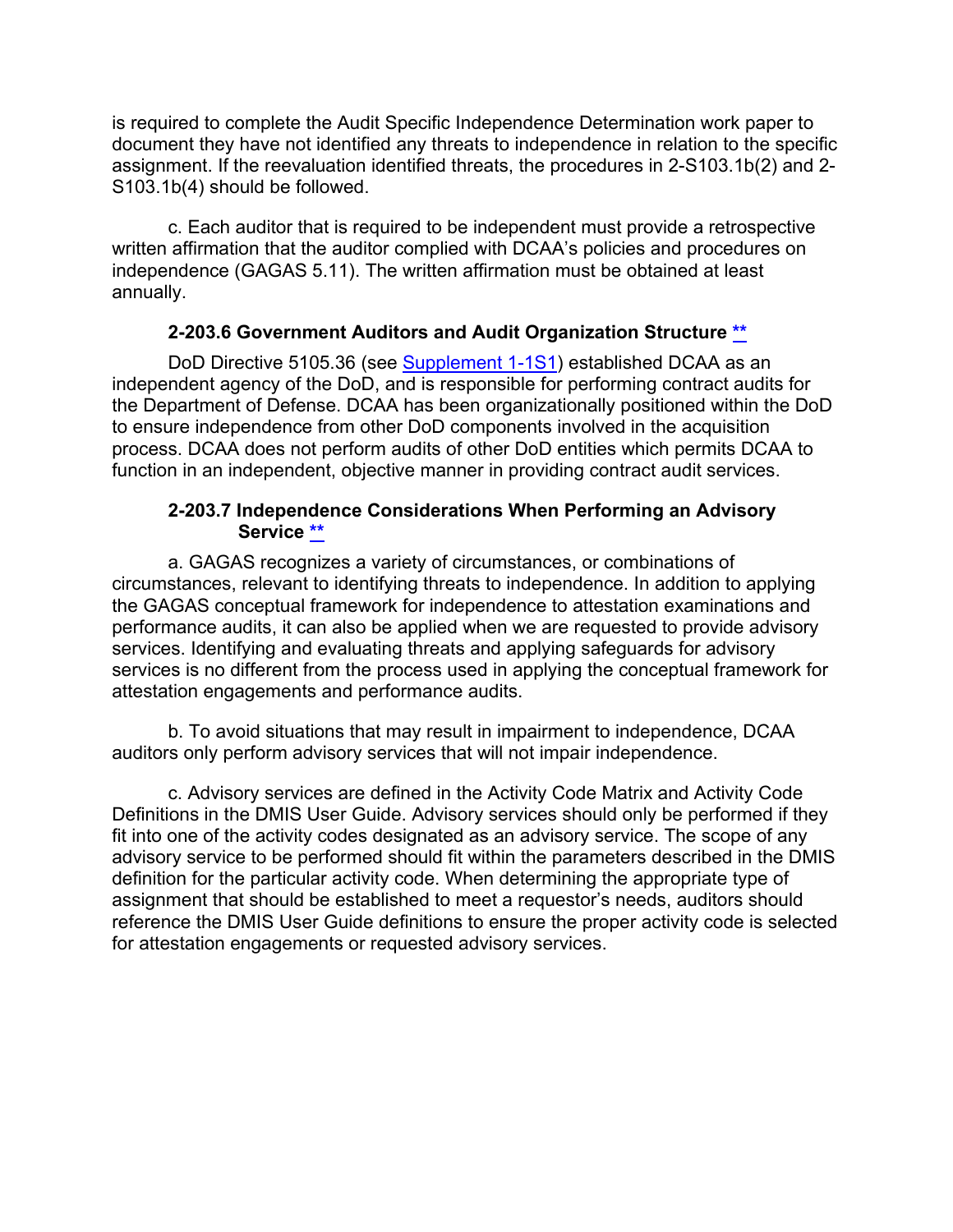d. If the requested service does not fit into one of the established advisory services activity codes, the assignment may be established under the 49800 activity code, Other Advisory Services, after coordination with the Regional Office and Headquarters PAS before accepting the engagement to perform the advisory service. No effort should be performed under the 49800 activity code until the FAO has applied the GAGAS conceptual framework for independence, using the "Other Advisory Services-Assessment of Threats" template, and determined that providing the advisory service does not create significant threats to independence with respect to current or future audits. The evaluation of whether the advisory service causes an impairment to independence should consider the advisory service individually as well as in the aggregate with other services provided. FAOs do not need to perform this assessment for advisory services performed under other DMIS activity codes designated as advisory services, as that documentation is maintained at the Agency level.

e. Advisory services are not performed in accordance with GAGAS, any correspondence regarding such services should include a statement to that effect (see 2-108).

f. FAOs should prepare and maintain documentation of advisory services performed. DCAA routinely performs some assignments as advisory services that have formal documentation packages generated by CaseWare that provide for sufficient documentation of the services (e.g., evaluation of final vouchers). However, when an FAO performs advisory services that do not have formal CaseWare packages, the FAO should prepare and maintain documentation with sufficient information on the advisory services to enable an experienced auditor with no previous connection to the assignment to understand the nature and scope of the work performed. The form and content of the documentation will vary depending on the specific circumstances. In most cases, it should include the request (when applicable), the product provided (e.g., memorandum), and documentation of the nature and scope of the work performed unless it is evident in the product provided.

g. FAOs should file documentation for work performed under activity codes designated as advisory services in CaseWare in the assignment folder based on the descriptions and guidance in [DCAAM 5015.1,](https://sharepoint.dcaaintra.mil/headquarters/resources/CM/CMC/Publications/Publications/DCAAM%205015.1.pdf) Records and Information Management Manual. For documentation related to FLA services (activity codes 30100, 30300, and 30550), activities related to investigative support, Form 2000 and Board of Contract Appeals cases (activity codes 48600, 48610, and 49300), and the processing of public vouchers (activity code 41500), the applicable organizations should follow their current filing practices.

#### <span id="page-20-0"></span>**2-204 Professional Judgment (GAGAS 3.109 – 3.177 and AT-C 105.43 – 104.45) [\\*\\*](#page-2-7)**

a. Professional judgement is used throughout the audit process. Auditors must use professional judgment in planning and performing audits and attestation engagements and in reporting the results.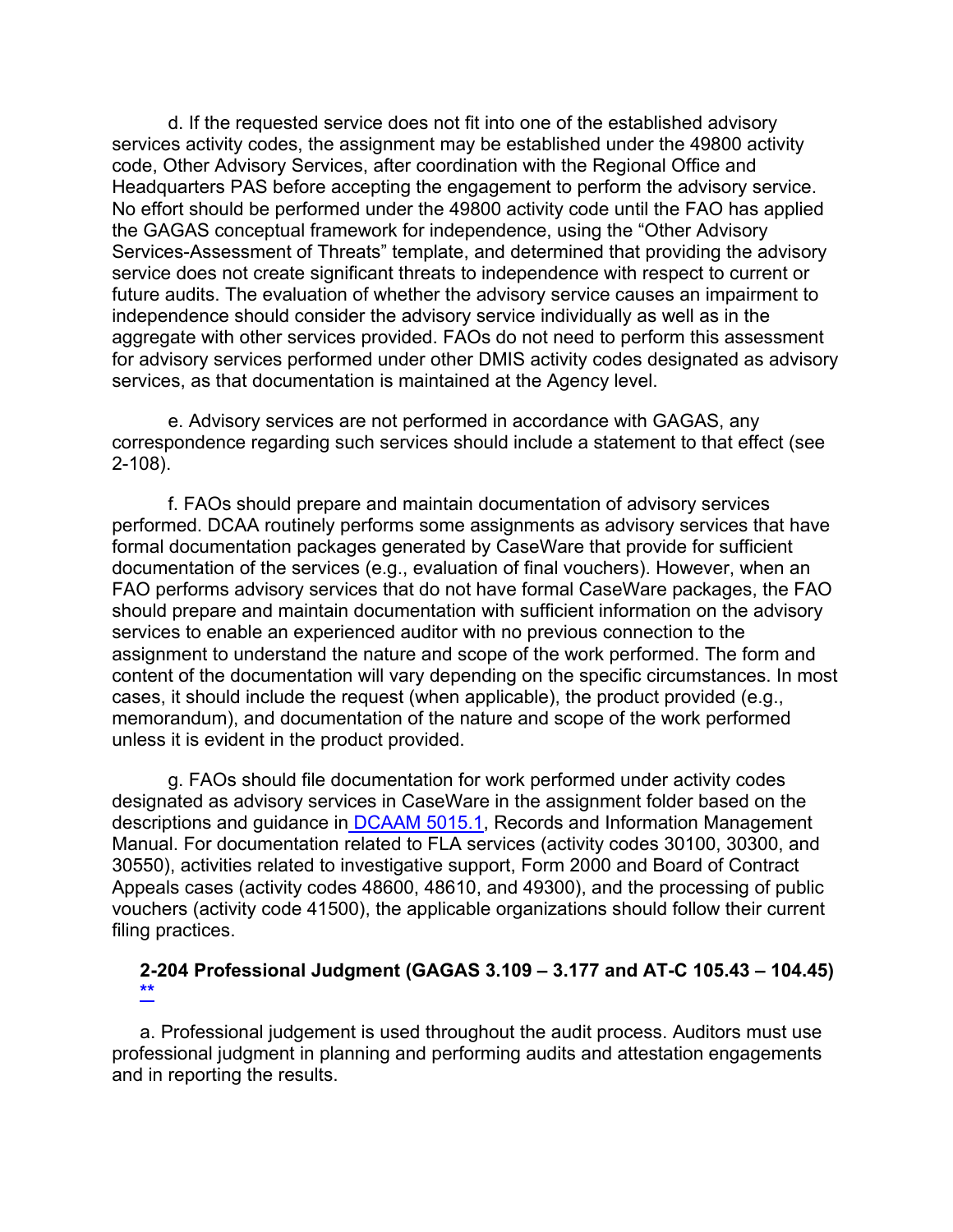b. Professional judgment includes exercising reasonable care and professional skepticism. Reasonable care includes acting diligently in accordance with applicable professional standards and ethical principles. Attributes of professional skepticism include a questioning mind and, awareness of conditions that may indicate possible misstatement owing to error or fraud, and a critical assessment of evidence. Professional skepticism includes being alert to evidence that contradicts other evidence obtained or information the brings into question the reliability of documents or responses to inquiries to be used as evidence. Further, it includes a mindset in which auditors assume that management is neither dishonest nor of unquestioned honesty. Auditors may accept records and documents as genuine unless they have reason to believe the contrary. Auditors may consider documenting procedures undertaken to support their application of professional skepticism in highly judgmental or subjective areas under audit.

c. Using professional judgment is important to auditors in carrying out all aspects of their professional responsibilities, including following the independence standards and related conceptual framework; maintaining objectivity and credibility; assigning competent audit staff to the engagement; defining the scope of work; evaluating, documenting and reporting the results of the work; and maintaining appropriate quality control over the engagement process.

d. Professional judgment and competence are interrelated because judgments made depend on the auditor's competence. Using professional judgment is important in determining the necessary level of understanding of the engagement subject matter and the related circumstances. This includes considering whether the audit team's collective competence is sufficient to assess the risks that the subject matter contain a significant misstatement or inaccuracy.

e. Professional judgment is required to determine the type of engagement or service to be performed, establishing the audit scope, assessing the level of audit risk, designing the methods and procedures to be used to evaluate the subject matter. The auditor must understand the purpose of the audit and the scope of audit necessary to meet the audit objectives, and remain mentally alert and questioning while performing in all phases of the engagement, including assessing risk, performing tests and procedures to evaluate the subject matter, and in reporting the audit results.

f. Professional judgment may be required for collaborating with other stakeholders, specialists, and management in the audit organization. For example, professional judgment is necessary in planning the audit when determining if specialist assistance is needed to obtain sufficient appropriate audit evidence.

g. Auditors must document their rationale for decisions made based on professional judgment related to matters that are significant to the engagement (e.g., assessing sufficiency of evidence, determining areas of risk, procedures designed to address audit risk, conclusions reached, etc.). This includes developing documentation that is sufficient to permit a third-party reviewer (e.g., the IRR reviewer or the DoD OIG) to understand the rationale for the decisions reached from reviewing the documentation.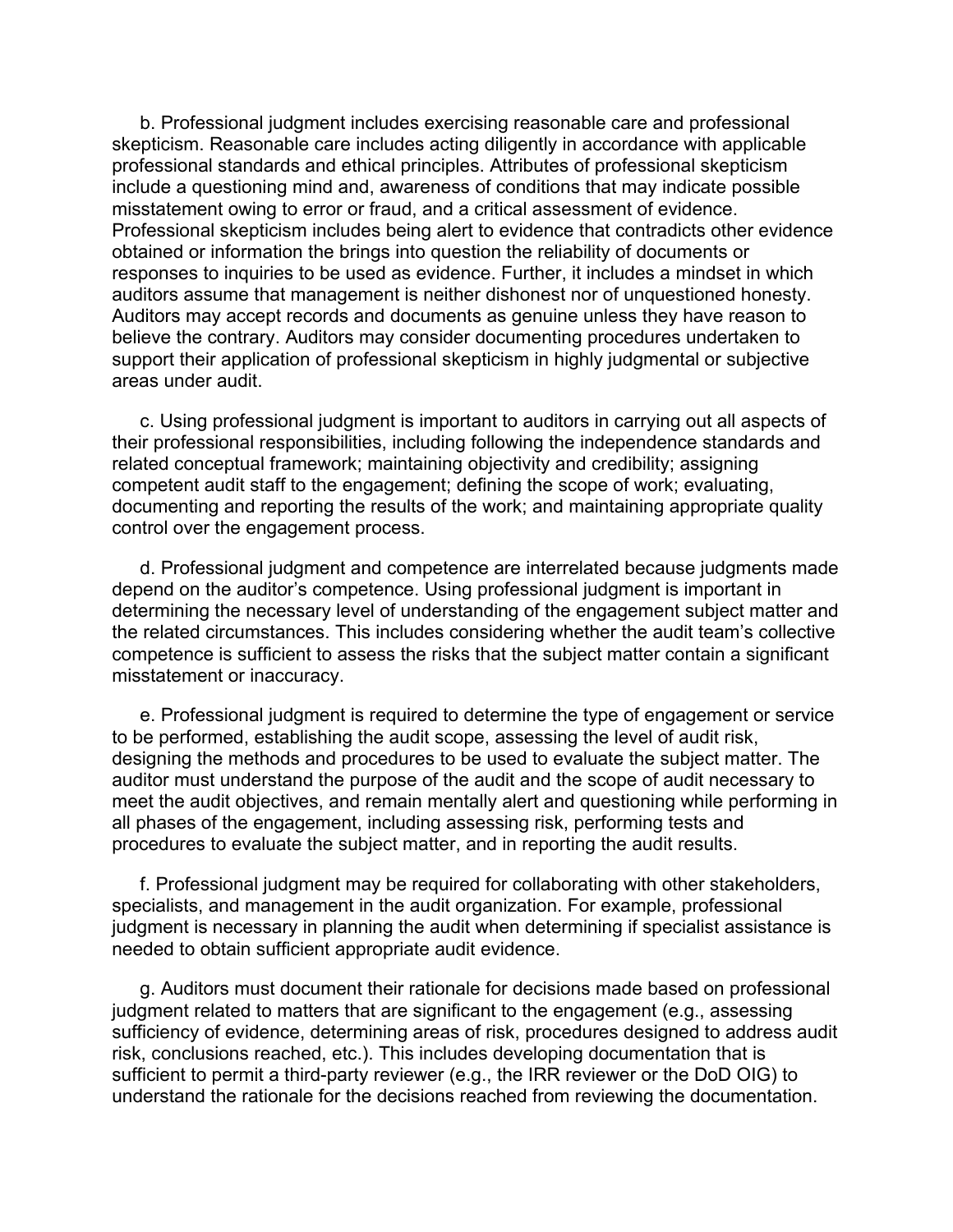Auditors should ensure the documentation includes information that is inherent to the audit team but is an integral part of the rationale for reaching a conclusion (e.g., long experience with the contractor makes some knowledge "common knowledge" among the audit team, but if an outside reviewer would not understand the rationale without this "common knowledge", then the documentation should also include the "common knowledge").

h. Professional judgment is crucial in determining the sufficiency and appropriateness of evidence obtained to support the findings and conclusions and any recommendations reported.

i. GAGAS places responsibility on each auditor and audit organization to exercise professional judgment in planning and performing GAGAS engagements, it does not, however, imply unlimited responsibility or infallibility on the part of the individual auditor or audit organization. Absolute assurance is not attainable because of the nature of evidence and the characteristics of fraud; an audit conducted in accordance with GAGAS may not detect a material misstatement or significant inaccuracy or noncompliance of provisions of contracts or grant agreements or abuse. Professional judgment does not mean eliminating all possible limitations or weaknesses associated with a specific audit, but rather identifying, considering, minimizing, mitigating, and clearing explaining them.

#### <span id="page-22-0"></span>**2-205 Quality Control and Assurance (GAGAS Chapter 5) [\\*\\*](#page-2-8)**

a. Each audit organization performing GAGAS engagements must establish a system of quality control designed to provide reasonable assurance that the organization and its personnel comply with professional standards and applicable legal and regulatory requirements and have an external peer review at least once every three years. DCAA's system of quality control encompasses the Agency's leadership and places emphasis on performing high-quality work.

b. Key elements of the Agency's quality control system are described throughout this manual and summarized in 2-S10. The system is also documented in the Agency's charter, regulations, instructions, personnel management manual, etc. Agency managers and supervisors serve as focal points for assuring that policies and procedures and are properly applied. Procedures are in place to promote feedback from the field [\(single-source suggestion program\)](https://asp.dcaa.mil/), and for periodic vulnerability assessments and internal reviews.

c. The external peer review must be conducted by reviewers that are independent of the organization being reviewed. The peer review team evaluates if the organization's system of quality control provides reasonable assurance that the organization is in compliance with professional standards.

d. Auditors should be mindful that any engagement could be selected for review during an external peer review process and ensure that documentation is sufficient to allow the external reviewer to understand the nature of the engagement and how the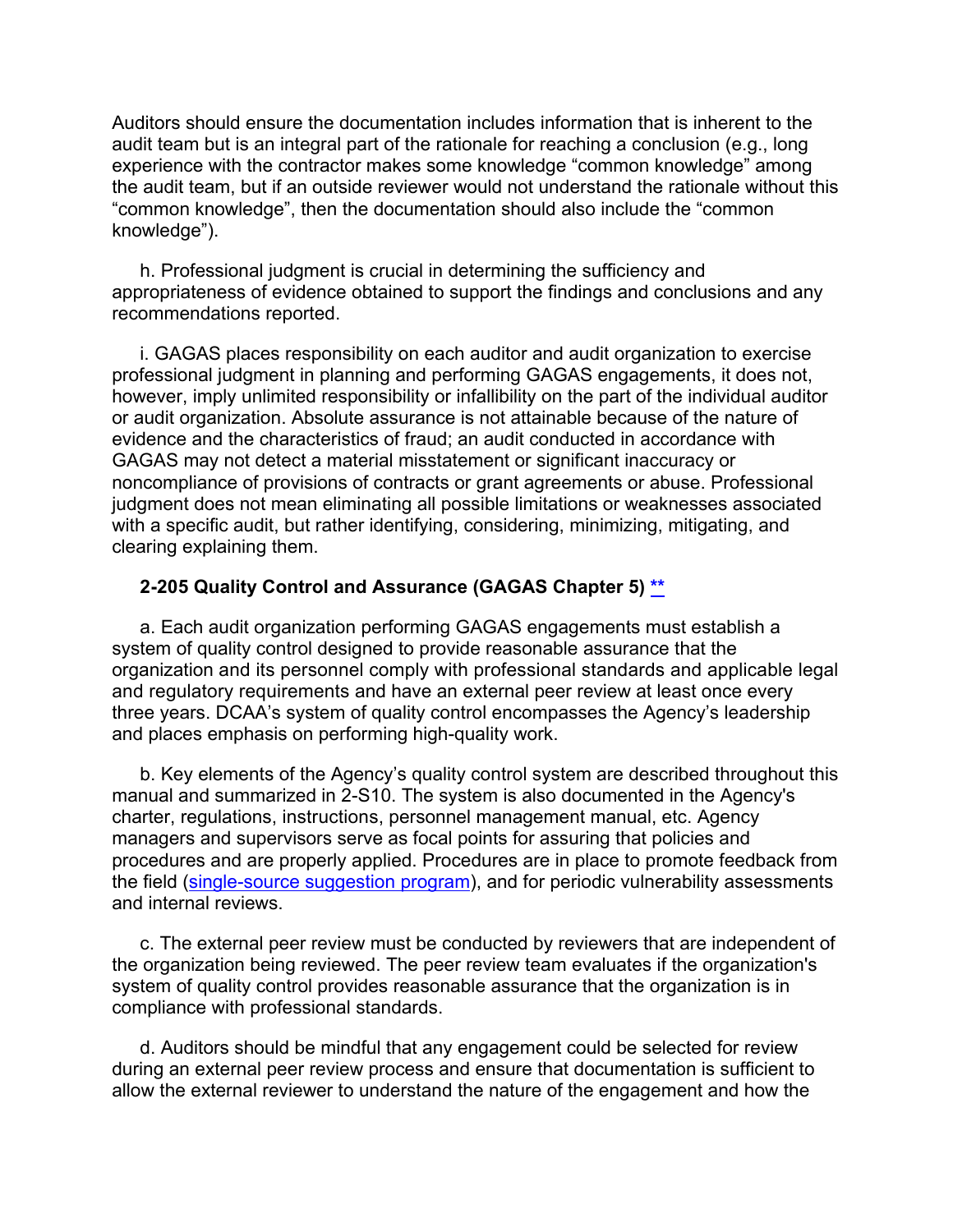planned and performed procedures obtained sufficient evidence to support the audit report opinion and findings. This documentation should referencing to detailed working papers that support findings, and descriptions of rationale when professional judgment was required to arrive at a conclusion. The external peer reviewer should be able to understand the audit objectives, what was done to meet those objectives, and how the working papers demonstrate the objectives were met, without the external reviewer needing to obtain significant explanations or clarifications in order to follow the work performed or understand the basis for decisions and conclusions.

## <span id="page-23-0"></span>**2-300 Section 3 – Standards for Attestation Engagements (GAGAS Chapter 7 and Statement on Standards for Attestation Engagements (SSAE) \*\***

## <span id="page-23-1"></span>**2-301 Introduction [\\*\\*](#page-2-9)**

This section provides information for conducting attestation engagements in accordance with professional auditing standards.

#### <span id="page-23-2"></span>**2-302 Applicability of AICPA Statement on Standards for Attestation Engagements (SSAE) (GAGAS 2.11 – 2.15, AT-C 105, AT-C 205, AT-C 315) \*\***

GAGAS incorporates the AICPA SSAE 18 by reference. Therefore, attestation engagements must be performed using GAGAS and the AICPA [Statements on](http://www.aicpa.org/Research/Standards/AuditAttest/Pages/SSAE.aspx)  [Standards for Attestation Engagements No. 18](http://www.aicpa.org/Research/Standards/AuditAttest/Pages/SSAE.aspx) (SSAE 18). SSAE 18 is comprised of 9 sections, 4 of which are applicable to DCAA engagements:

[AT-C Section 105](https://www.aicpa.org/content/dam/aicpa/research/standards/auditattest/downloadabledocuments/at-c-00105.pdf) Concepts Common to All Attestation Engagements, contains concepts that are relevant to all DCAA engagements.

[AT-C Section 205](https://www.aicpa.org/content/dam/aicpa/research/standards/auditattest/downloadabledocuments/at-c-00205.pdf) Examination Engagements, contains concepts for attestation examination engagements.

[AT-C Section 215](https://www.aicpa.org/content/dam/aicpa/research/standards/auditattest/downloadabledocuments/at-c-00215.pdf) Agreed-Upon Procedures Engagements, as amended by SSAE [No. 19](https://www.aicpa.org/content/dam/aicpa/research/standards/auditattest/downloadabledocuments/ssae-19.pdf) contains concepts for agreed-upon procedures engagements.

[AT-C Section 315](https://www.aicpa.org/content/dam/aicpa/research/standards/auditattest/downloadabledocuments/at-c-00315.pdf) Compliance Attestation, contains performance and reporting requirements and application guidance for engagements that include evaluating compliance with laws and regulations.

#### <span id="page-23-3"></span>**2-303 Concepts Common to All Attestation Engagements (AT-C 105) [\\*\\*](#page-2-10)**

a. All DCAA audit engagements must be adequately planned and properly supervised to comply with professional standards and applicable legal and regulatory requirements. Engagements must be planned and performed to obtain sufficient appropriate evidence that provide a reasonable basis for conclusions expressed in the report.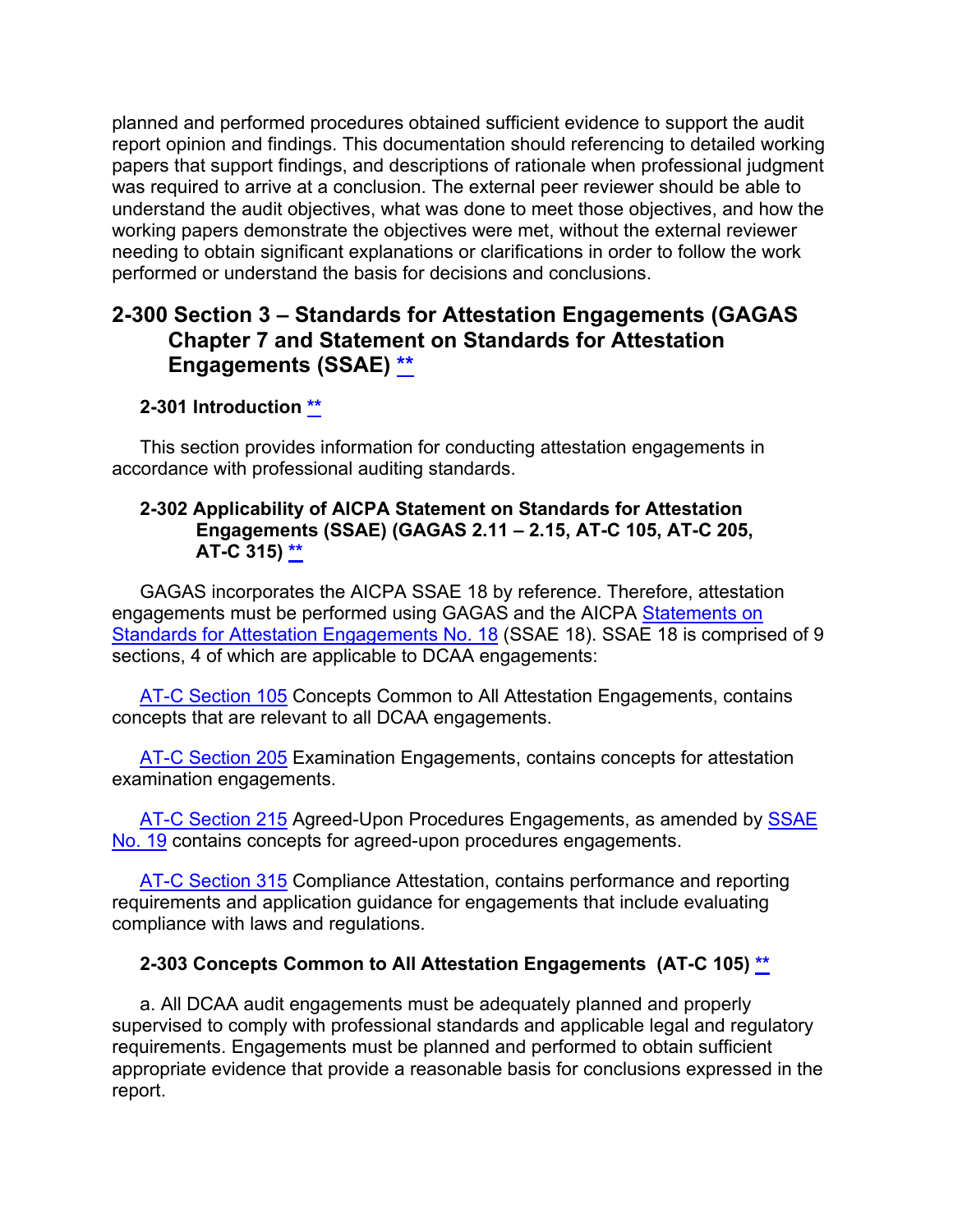b. GAGAS requirements for planning and performing attestation examination engagements and agreed-upon procedures engagements that incorporate by reference specific sections of SSAE 18.

c. SSAE 18 defines criteria as the benchmark used to measure or evaluate the subject matter. Suitable criteria are required for reasonably consistent measurement or evaluation of subject matter within the context of professional judgment. The suitability of criteria is context-sensitive, that is, it is determined in the context of the engagement circumstances (AT-C 105.10 and 105.16).

d. The auditor must have reason to believe that the subject matter is capable of evaluation against criteria that are suitable and available to users. Criteria are suitable when they exhibit all of the following attributes (AT-C 105.A42):

(1) Relevance –Criteria are relevant to the subject matter.

(2) Objectivity – Criteria are free from bias.

(3) Measurability – Criteria permit reasonably consistent measurements, qualitative or quantitative, of the subject matter.

(4) Completeness – Criteria are complete when subject matter prepared in accordance with them does not omit relevant factors that could reasonably be expected to affect decisions of the intended users made on the basis of that subject matter.

#### **2-303.1 Professional Skepticism and Professional Judgment (GAGAS 3.109 and AT-C 105.43-.45) [\\*\\*](#page-3-0)**

<span id="page-24-0"></span>Professional skepticism and professional judgment are crucial to performing a GAGAS engagement. See 2-204 for more information.

#### <span id="page-24-1"></span>**2-303.2 Adequate Planning (AT-C 205.11 – 205.18) [\\*\\*](#page-3-1)**

a. Attestation engagements should be planned and performed to comply with professional standards and applicable legal and regulatory requirements.

b. Before beginning an engagement, it is essential to coordinate with contracting officials requesting the audit or those responsible for dispositioning findings and acting on recommendations. The auditor needs to understand the contracting officer/requestor's needs and/or specific concerns, and be familiar with contractual, regulatory, or other factors pertinent to the engagement in order to determine the type of engagement to be performed.

c. The understanding with the requestor should include reaching an agreement on the objectives of the engagement, responsibilities of the parties, any limitations of the engagement, anticipated time-frame for completing the engagement, and how the results will be conveyed (i.e., through an audit report, memorandum, etc.). Communications with the requestor demonstrating the auditor's understanding with requestor must be documented in the working papers, preferably through a written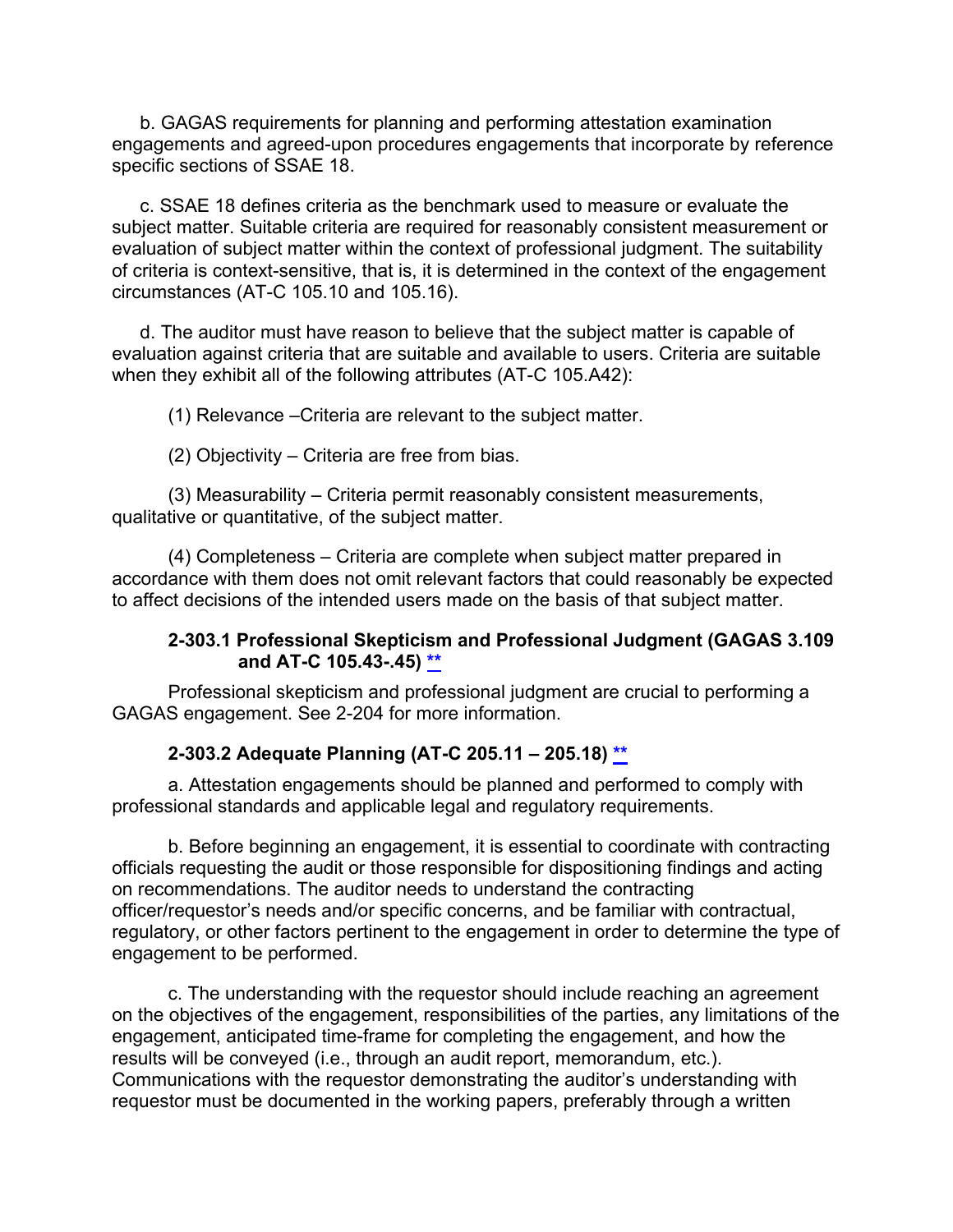communication with the appropriate official. An attestation engagement should be performed only when:

- all relevant ethical requirements, including independence, will be satisfied,
- the engagement team is competent to perform the engagement,
- the engagement meets all the preconditions for an attestation engagement,
- a common understanding with the requestor has been reached in the terms of the engagement, including the auditor's reporting responsibilities.

d. In cases where the attestation engagement may relate to only part of a broader subject matter, the auditor should consider which type of engagement is appropriate to meet the information needs of intended users (i.e., an examination, agreed-upon procedures, or a performance audit).

d. Audit team members to understand their responsibilities, including the objectives of the procedures they are to perform and matters that may affect the nature, timing, and extent of such procedures.

e. In planning an examination engagement, the audit team should obtain an understanding of relevant portions of internal control over compliance in order to sufficiently plan the engagement and assess the level of control risk for compliance with specified requirements. Such knowledge should be used to identify potential noncompliances that could result in material noncompliance, and to design appropriate tests of compliance.

f. In an engagement to examine compliance with specified requirements, the audit team should seek to obtain reasonable assurance that the contractor complied with the specified requirements, in all material respects, including designing the examination to detect both intentional and unintentional material noncompliance.

g. When planning the audit the audit team should consider materiality when establishing the overall engagement strategy.

h. Refer to 2-304 for additional guidance on planning specific to attestation examination engagements and 2-307 for additional guidance specific to agreed-upon procedures engagements.

## **2-303.3 Proper Supervision (AT-C 105.33)** \*\*

<span id="page-25-0"></span>a. Auditors must be properly supervised. Individuals supervising engagements and reviewing the work performed must have appropriate levels of skill and proficiency in auditing. Supervision involves directing the efforts of the audit team to accomplish the audit objectives and determining whether the objectives were met. This includes responsibility to ensure:

> • The engagement is established with audit objectives to meet the needs of the intended user of the report,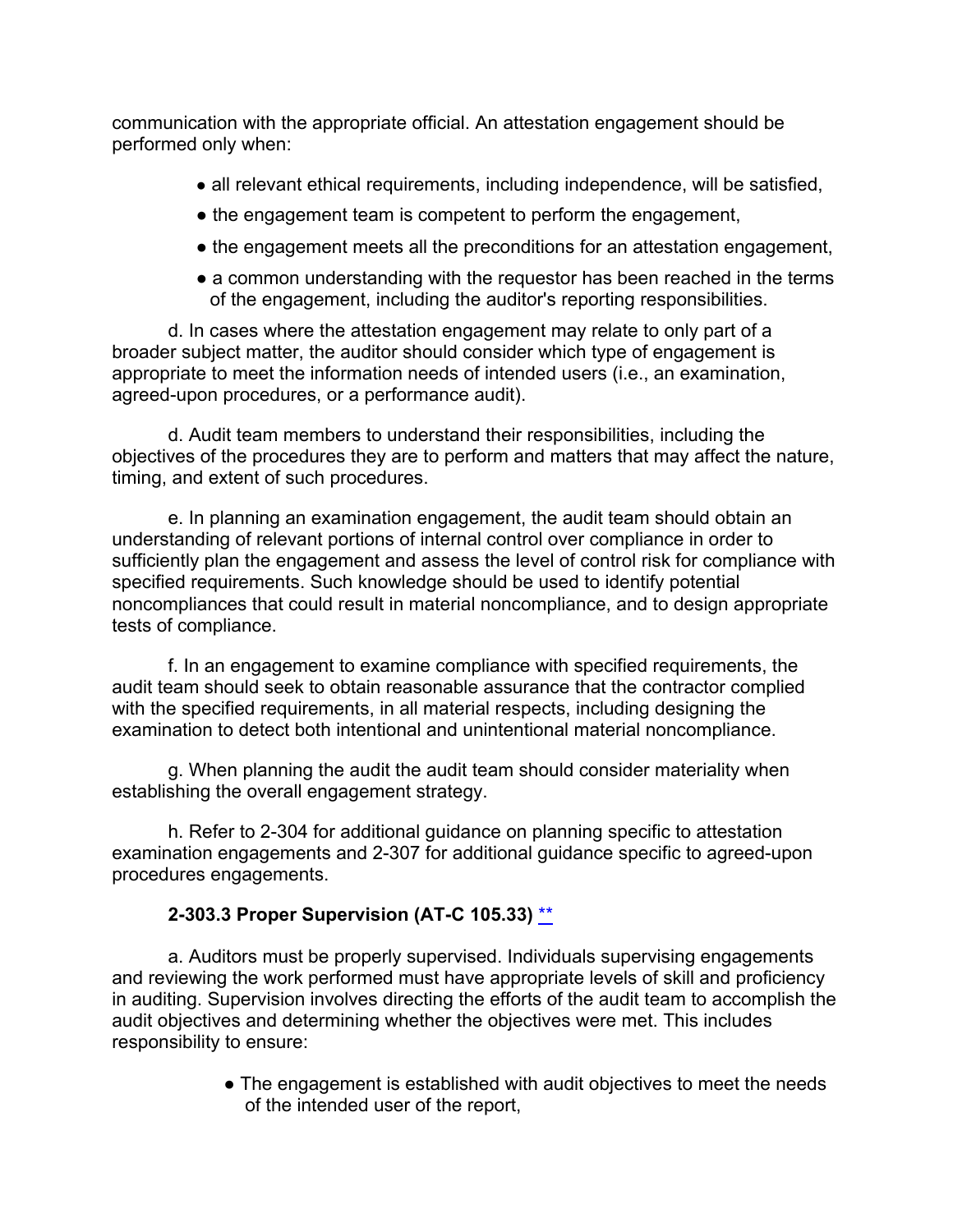- The engagement is planned and performed to comply with professional standards and applicable legal and regulatory requirements.
- Engagement documentation is reviewed in accordance with Agency policy and approved before the report is issued,
- Appropriate engagement documentation is maintained to provide evidence that the audit objectives were met and sufficient appropriate evidence was obtained to support the significant findings and audit opinion.
- Appropriate consultation is undertaken on difficult or contentious matters.

b. The supervisory auditor and FAO manager will generally perform the following to provide proper supervision:

- Track the progress of the engagement,
- Consider the competence and capabilities of the engagement team, both individually and collectively,
- Ensure resources are sufficient to carry out the work,
- Determine whether the work performed is in accordance with the audit plan,
- Address significant findings and issues that arise during the engagement, consider the significance of the issues, and appropriately address the issues (e.g., modifying the audit plan, identify the need for consultation with specialists, or engaging more experienced team members, etc.).

c. The auditor has primary responsibility to prepare and execute the audit program and draft the audit report. Depending on the auditor's level of competence for the engagement objectives, an auditor may act alone, or may be assisted by other auditors during the assignment. Each individual auditor is responsible for the professional adequacy of his/her own work. When the audit is conducted by a team, a lead auditor may be responsible for monitoring the day-to-day activities of engagement team and may review their working papers for both format and content.

d. Supervisory responsibilities are outlined in [DCAAI 7642.2,](https://sharepoint.dcaaintra.mil/headquarters/resources/CM/CMC/Publications/Publications/DCAAI%207642.2.pdf) Management Review and Technical Support of Audits.

e. The depth and extent of supervision is driven by the nature and complexity of the engagement, the competency and experience of the individual audit team members performing the work, and experience with the contractor.

f. Appropriate supervision occurs before, during, and after completion of the field work. In planning the engagement, the supervisory auditor should discuss the audit objectives to ensure the audit team understands the purpose and scope of the audit, the objectives of the planned procedures, and any special matters that may affect the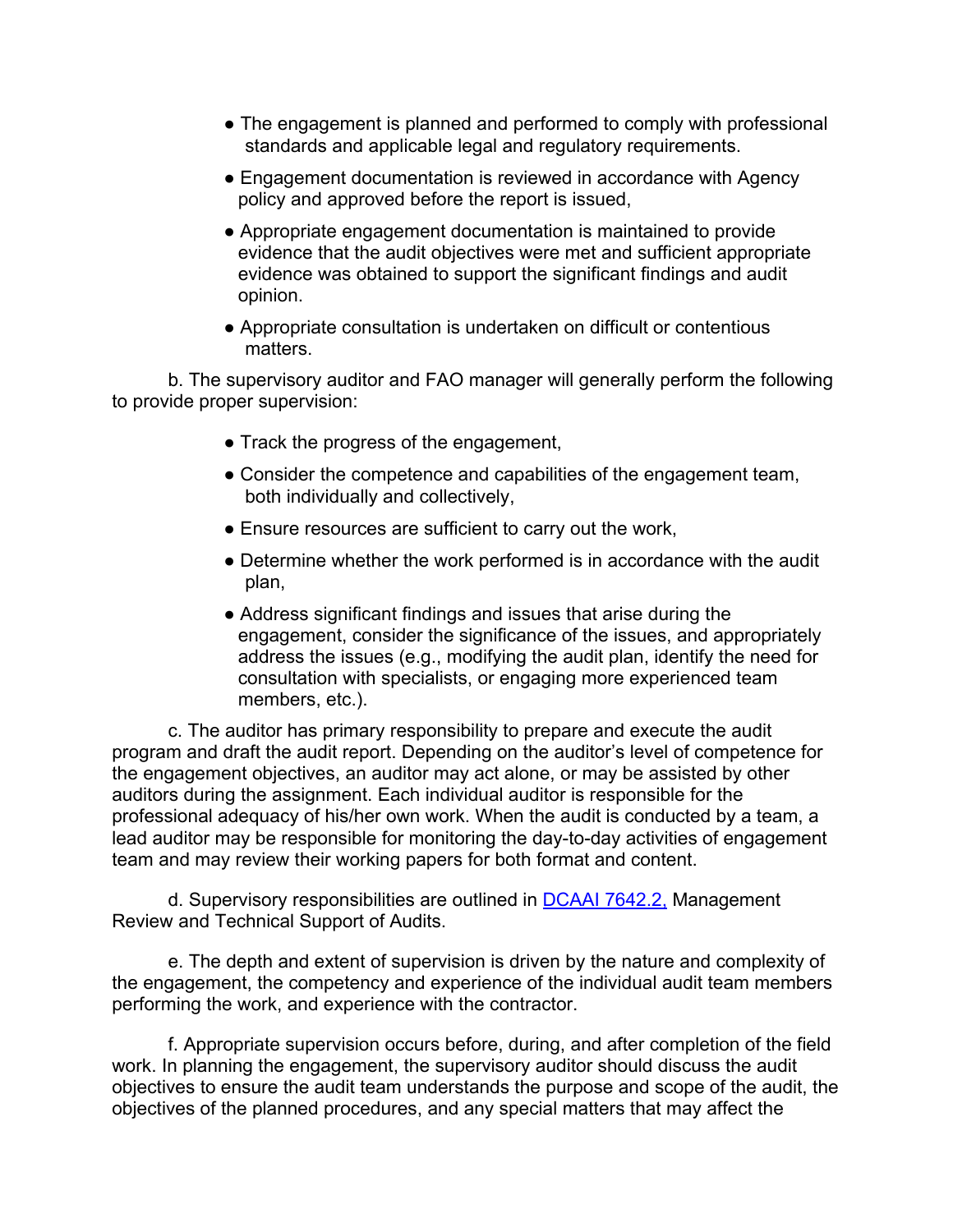nature, extent, and timing of such procedures.

g. For examinations, the supervisory auditor should ensure that the engagement has been adequately scoped, and that the audit program has been developed consistent with the purpose and scope of the audit and that steps have been tailored specifically to meet the assignment objectives, and the work performed matches the work planned in the risk assessment.

h. For an agreed-upon procedures engagement the supervisory auditor should ensure that the agreed-upon procedures are appropriate and that the requestor has agreed that the procedures are acceptable for the intended purpose. See [14-1000,](https://viper.dcaa.mil/guidance/cam/3158/other-contract-audit-assignments#Sec141000) application of agreed upon procedures.

i. The supervisory auditor should ensure that arrangements have been made for any necessary external support, such as assist audits or specialist assistance.

j. Depending on the complexity of the engagement and experience of the audit team, appropriate FAO management (the supervisory auditor and, in some cases, the FAO manager) may participate in entrance and exit conferences, as well as other significant conferences held with the contractor.

k. Throughout the engagement the supervisory auditor should:

(1) provide technical guidance on audit or accounting issues,

(2) review and approve any major changes needed to the audit program

(3) review and approve changes necessary for budgeted time or revisions of the due date,

(4) perform interim reviews, as warranted, based on the complexity of the assignment, and document review comments using the CaseWare Issues function), and

(5) be aware of the status of the engagement,

(6) consider whether significant findings and issues have been raised for further consideration and that appropriate consultations have taken place and that the resulting conclusions have been documented and implemented.

l. After the conclusion of field work, the supervisory auditor will review the working papers and the report draft for compliance with GAGAS, professional quality, accuracy, and responsiveness to the audit request. The review should be in sufficient depth to determine whether the work was adequately performed and whether the working papers are consistent with the conclusion in the report. The supervisory review must be completed and documented in the working papers prior to report issuance, and should include verification that:

(1) the auditors conformed to the auditing standards,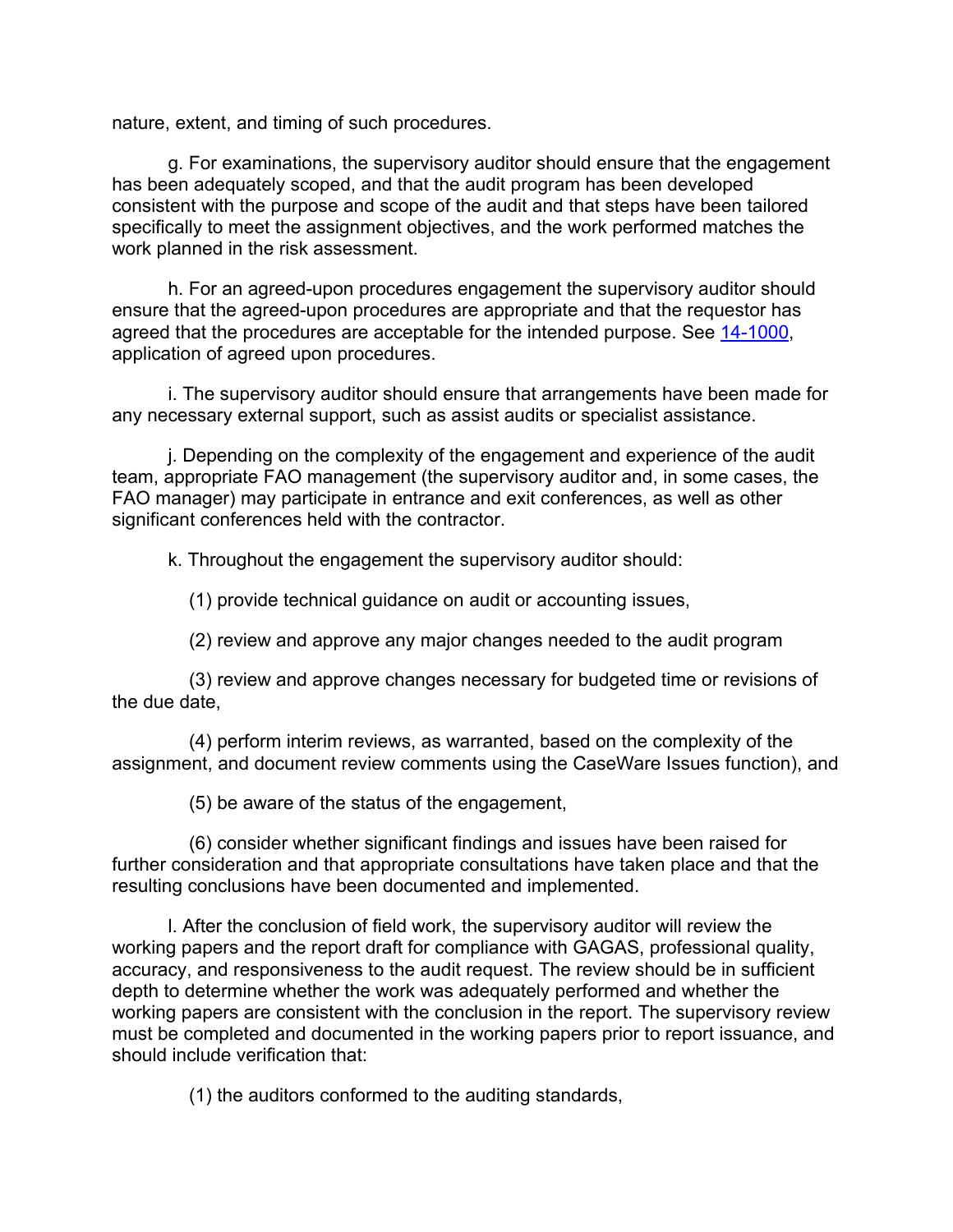(2) the engagement was completed as planned and the audit team accomplished the audit objectives, unless a deviation is documented, justified and authorized,

(3) for examinations, the working papers demonstrate sufficient appropriate evidence was obtained to adequately support findings or conclusions (see 2-306.8 for the GAGAS on documentation), and the report is responsive to the audit objectives,

m. The supervisory auditor will make or recommend any necessary changes to the report draft, and document the review comments (using the CaseWare Issues function) in the working paper file.

n. In addition to providing direction, advice and assistance throughout the audit as needed, the FAO manager should review all audits determined to be sensitive or high risk, and to review the content and format of draft reports where the Supervisory Auditor does not have signature authority. The FAO manager should review key working papers as deemed necessary and, at a minimum, the audit package should include evidence of FAO manager's review of the report in the form of signature or initials and the date reviewed.

o. The FAO manager may be more directly involved in audits of unusual materiality or sensitivity and may participate in individual audit assignments that involve significant issues, such as denial of access to records or timeliness of reporting, and may attend significant conferences with contractors.

p. The FAO manager, or acting FAO manager, shall not delegate signature authority for certain types of reports. See [DCAA Instruction 5600.1,](https://sharepoint.dcaaintra.mil/headquarters/resources/CM/CMC/Publications/Publications/DCAAI%205600.1.pdf) Delegation of Signature Authority for Audit Reports and Other Audit Related Documents for delegation and re-delegation authorities.

#### **2-303.4 Obtaining Sufficient Evidence (AT-C 205.19-.31, AT-C 205.A49-.A53) \*\***

<span id="page-28-0"></span>The auditor must obtain sufficient appropriate evidence to provide a reasonable basis for the conclusion expressed in the report. The extent to which procedures will be performed should be based on the level of assurance provided. Refer to 2-306.4 for guidance designing substantive audit tests to obtain sufficient evidence for an attestation examination engagement and 2-307.3 for guidance on performing agreedupon procedures engagements.

#### <span id="page-28-1"></span>**2-303.5 Documentation (AT-C 105.34 – 105.41) [\\*\\*](#page-3-2)**

a. Engagement documentation should be prepared on a timely basis.

b. If the auditor found it necessary to depart from a relevant, presumptively mandatory requirement, the auditor must document the justification for the departure and how alternative procedures performed in the circumstances were sufficient to achieve the intent of the requirement.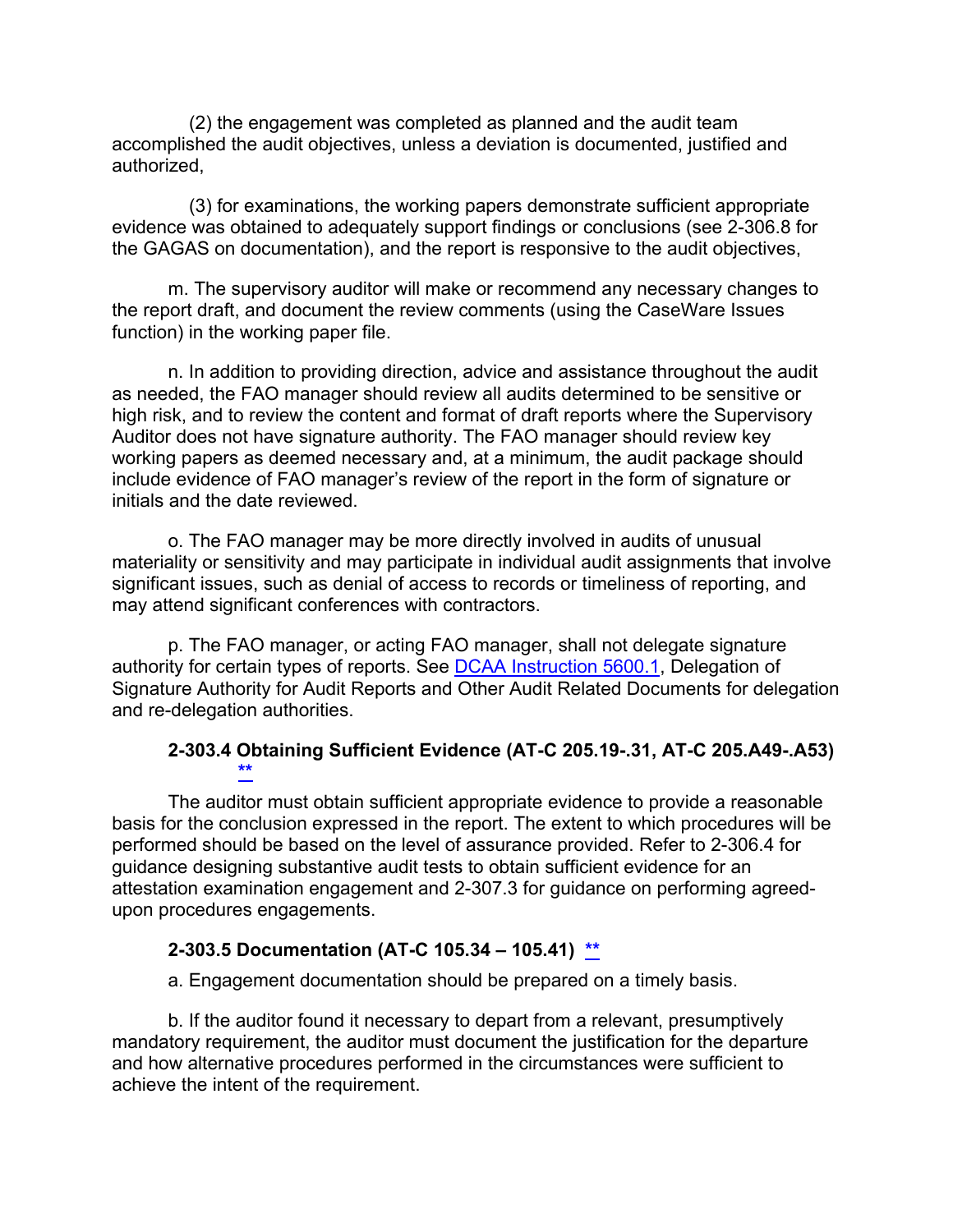#### **2-303.6 Materiality (AT-C 105.16-105.17, GAGAS 7.05 – 7.06) [\\*\\*](#page-3-3)**

<span id="page-29-0"></span>a. Materiality is defined as misstatements, including omissions, individually or in the aggregate, that could reasonably be expected to influence relevant decisions of intended users that are made based on the audited information. Materiality is considered in the context of qualitative factors and, when applicable, quantitative factors. The relative importance of qualitative and quantitative factors when considering materiality in a particular engagement is a matter for the audit team's professional judgment. See [6-107](https://viper.dcaa.mil/guidance/cam/3136/incurred-cost-audit-procedures#Sec6107) for additional information related to materiality and how to calculate quantitative materiality thresholds for incurred cost audits.

b. When establishing the overall engagement strategy, the practitioner should consider materiality for the subject matter and reconsider materiality if the auditor becomes aware of information during the engagement that would have caused the auditor to have initially determined a different materiality.

c. Preliminary judgments regarding materiality and sensitivity assist in identifying accounts, cost elements or areas for substantive testing. Establishing preliminary judgments about materiality helps ensure matters that could be material to the subject matter, either individually or in the aggregate, are a primary consideration in performing the audit procedures.

## <span id="page-29-1"></span>**2-304 RESERVED [\\*\\*](#page-3-4)**

#### <span id="page-29-2"></span>**2-305 Examination Engagements – Communication (AT-C 205.07-.08 ) [\\*\\*](#page-3-5)**

a. Prior to accepting the engagement, the auditor team should communicate with the requestor or responsible government official, as applicable, to agree on the terms of the engagement. The agreed-upon terms should be in writing, and each standard audit program has a proforma acknowledgement letter or memorandum, depending on the type of service being provided. The written agreed-upon terms should include the following information:

(1) The objective and scope of the engagement,

(2) The level of assurance the report will provide. This will generally be the type of engagement/audit service provided; e.g., examination with an opinion,

(3) The auditor's responsibilities,

(4) A statement identifying whether the engagement will be conducted in accordance with GAGAS,

(5) The requestor or responsible government official's responsibilities,

(6) A statement about the inherent limitations of an examination engagement,

(7) Identification of the criteria that will be used for the measurement, evaluation, or disclosure of the subject matter,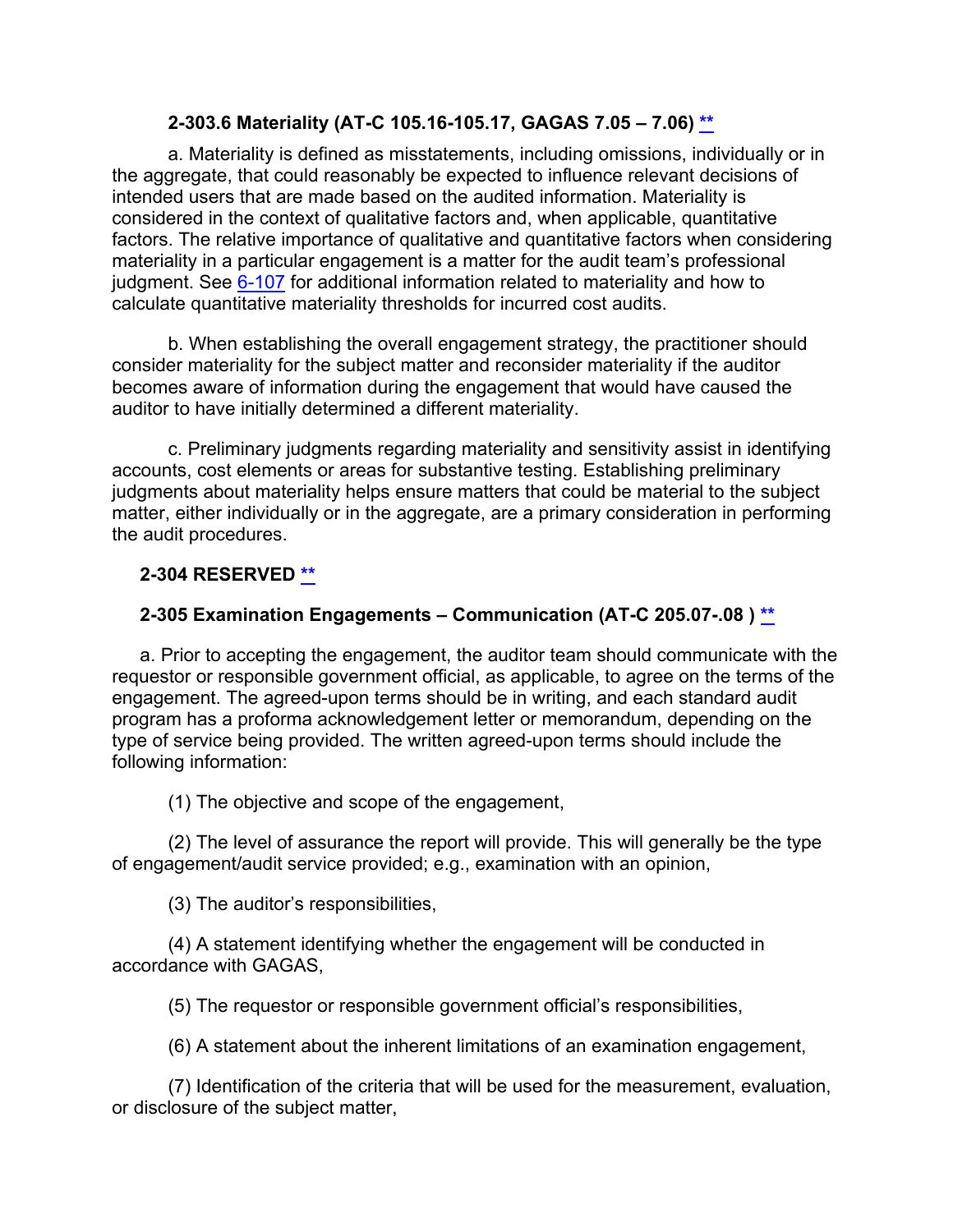b. Restrictions in the audit report regarding use of audit report. For example, DCAA audit reports generally include restrictions regarding the release of the report to other parties due to proprietary information, and also warn that the report should not be used for purposes other than those for which the engagement was conducted.

c. Auditors should also communicate the above information to appropriate representatives of the audited entity. This is generally provided through the contractor notification letter and at the entrance conference.

d. Refer to 1-[303](https://viper.dcaa.mil/guidance/cam/3127/introduction-to-contract-audit#Processing13031) for guidance on processing requests from Non-DoD Agencies; and [4-102,](https://viper.dcaa.mil/guidance/cam/3130/general-audit-requirements#Sec4102) [4-104,](https://viper.dcaa.mil/guidance/cam/3130/general-audit-requirements#Sec4104) [4-300](https://viper.dcaa.mil/guidance/cam/3130/general-audit-requirements#Sec4300) and [4-302.3](https://viper.dcaa.mil/guidance/cam/3130/general-audit-requirements#Sec43023) for guidance on communicating with the requestor and contractor.

#### <span id="page-30-0"></span>**2-306 Examination Engagements – Risk Assessment (GAGAS 7.13 – 7.16, AT-C 205.14-.18) [\\*\\*](#page-3-6)**

a. Proper planning directly influences the selection of appropriate procedures and the timeliness of their application. Planning an attestation examination engagement involves developing an overall strategy that sets the scope, timing, and direction of the engagement and guides the development of the audit plan. The audit team needs to have sufficient knowledge to determine the events, transactions, and practices that have a significant effect on the subject matter or assertion.

b. Attestation risk is the risk that the auditor will determine that the subject matter or assertion is fairly stated when it actually contains material misstatements. In general, attestation risk is composed of inherent risk, control risk, and detection risk, although all three of these components may not be present or significant for a given engagement. In order to prepare an appropriately detailed audit program, the audit team must perform a risk assessment to assess the attestation risk relative to the audit objectives.

c. Because an attestation examination provides a high level of assurance on whether the subject matter or assertion is presented in accordance with the criteria in all material respects, or that the assertion is fairly stated, the audit team should establish an appropriately low-level of attestation risk to support the high level of assurance provided.

#### **Risks the auditor does not directly influence:**

Inherent risk. The susceptibility of the subject matter to a material misstatement before consideration of any related controls.

Control risk. The risk that a material misstatement or noncompliance will not be prevented, or not be detected and corrected on a timely basis by the contractor.

#### **Risks the auditor can directly influence:**

Detection risk. The risk that the audit procedures will not detect a material misstatement or noncompliance that exists.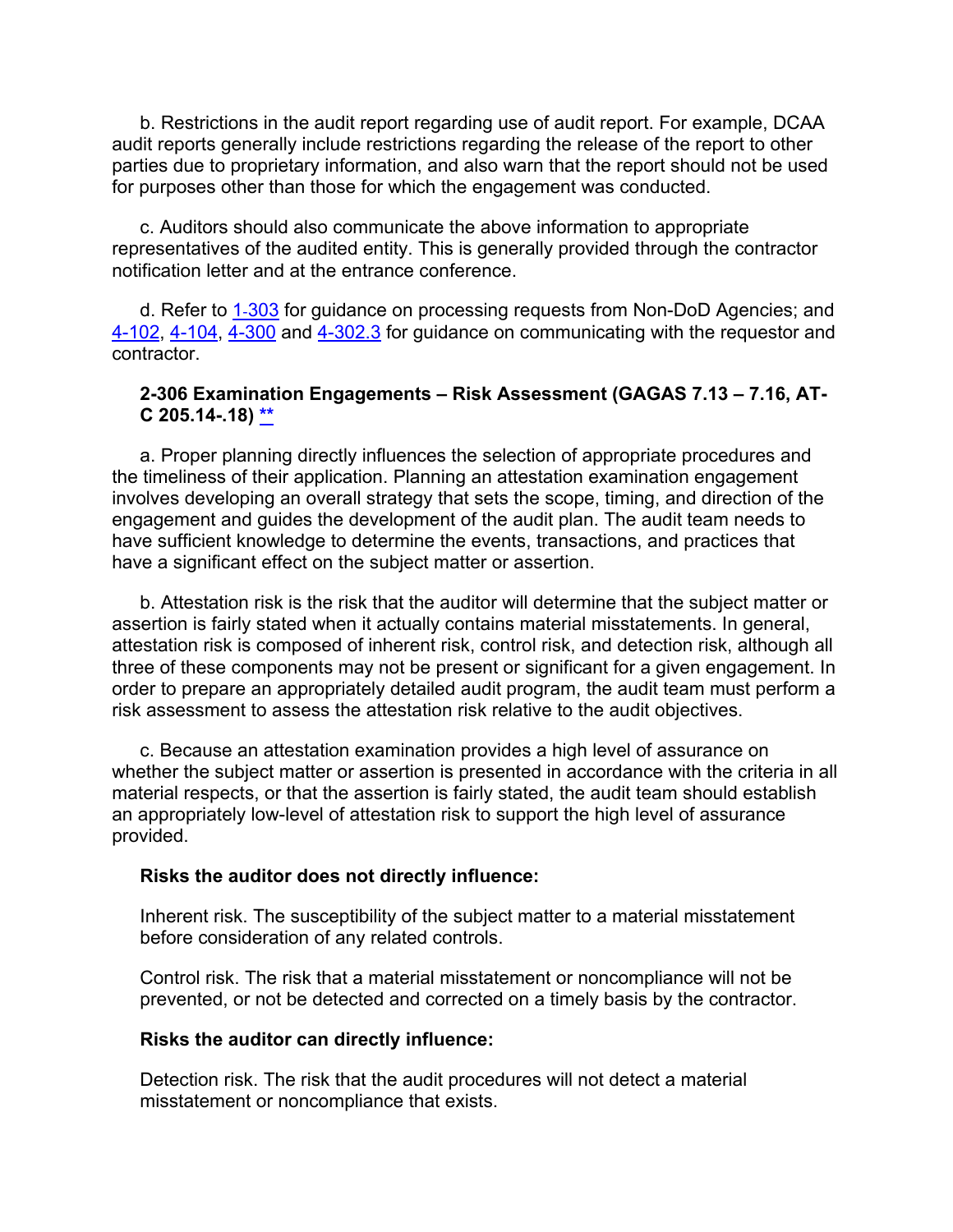d. In order to keep the overall audit risk to an acceptable limit, the auditor must assess the level of risk for each component of audit risk.

e. A properly performed risk assessment should provide information about risk factors relevant to the subject matter of the audit. In planning the attestation examination, the audit team should use the information obtained during the risk assessment to identify types of potential noncompliance and factors that may impact the risk of material noncompliance in order to appropriately design substantive tests (i.e., detailed testing and substantive analytical procedures) to obtain sufficient appropriate evidence to achieve the objectives of the audit and form an opinion.

#### **2-306.1 Inherent Risk (205.A14, GAGAS 7.17) [\\*\\*](#page-3-7)**

<span id="page-31-0"></span>a. Assessing inherent risk involves obtaining an understanding of the criteria, the subject matter of the audit, and the entity and its environment (e.g., complexity of the subject matter or assertion, the length of time the entity has had experience with the subject matter and criteria). It includes considering known risk factors, prior experience with the entity's compliance, potential impact of fraud or noncompliance on the assertion or the subject matter being audited, and making preliminary judgments about materiality for attest purposes.

b. The audit team should consider whether the contractor takes implements appropriate corrective actions timely to address findings, and consider whether their experience in responding to findings impacts the auditor's assessment of inherent risk.

c. Auditors may use inquiries, analyses, analytical procedures, and team brainstorming discussions to identify inherent risk factors to gain sufficient understanding to identify the areas of material risk associated with the subject matter in order to respond accordingly.

d. When assessing inherent risk the audit team should:

(1) Review contracts, contract briefs, or the request for solicitation or proposal, and correspondence with the requestor, to gain an understanding of the audit criteria, the subject matter, and the contractor's environment.

(2) Communicate with the contracting officer to learn of any known concerns and discuss any significant concerns or other information that the contracting officer may have relevant to the engagement that may impact audit risk.

(3) Make preliminary judgments of assessed inherent risk levels regarding materiality to select accounts, cost elements or audit areas for substantive testing.

(4) Consider whether specialist assistance is needed to evaluate contractor's information system, such as the nature and extent to which information technology is used relative to the subject matter or assertion, the complexity of the information system, types of information technology, etc. Refer to [4-503](https://viper.dcaa.mil/guidance/cam/3130/general-audit-requirements#Sec4503) for information regarding obtaining guidance and assistance from the DCAA Technical Support Branch.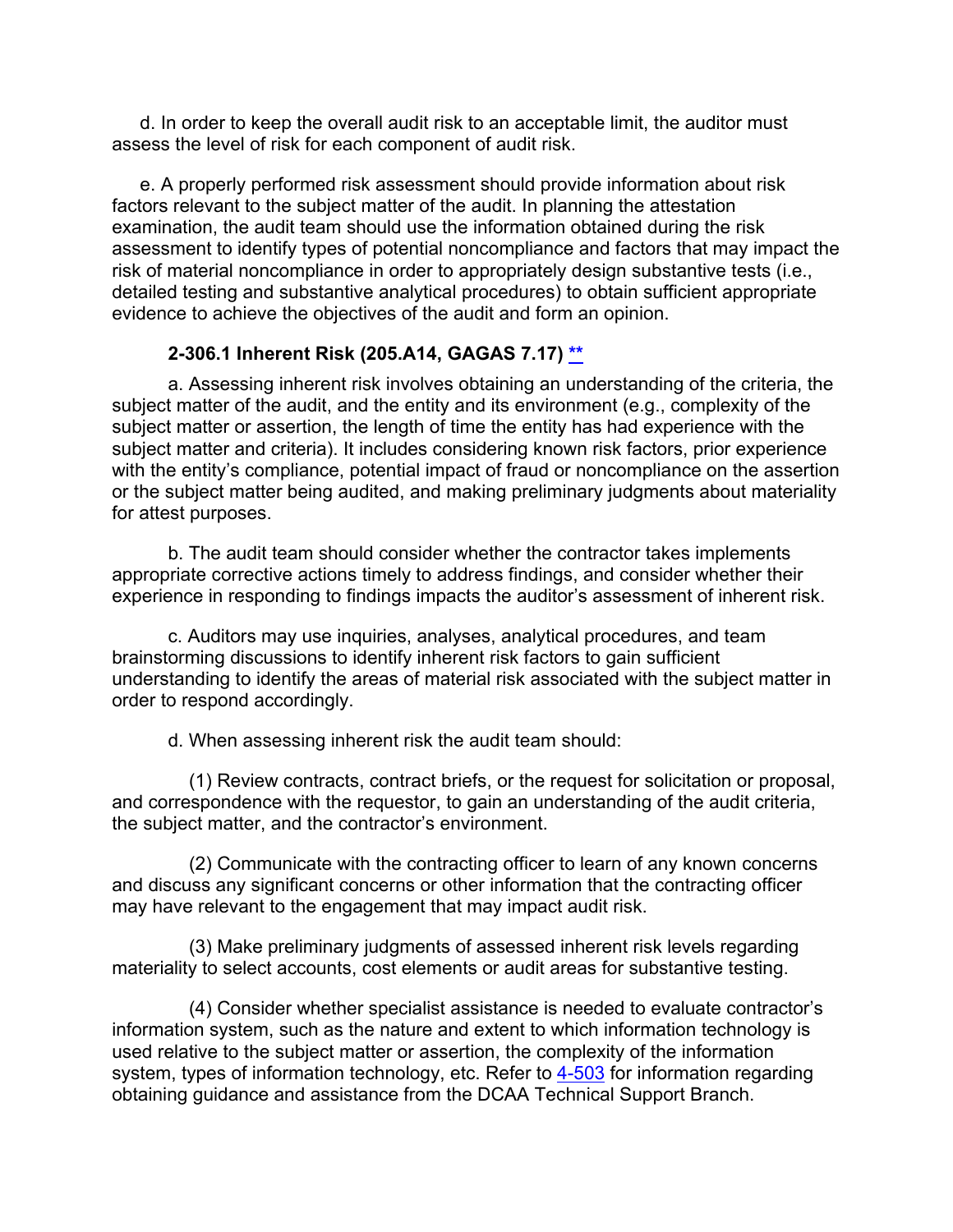e. The assessment of inherent risk should be documented in the working papers in sufficient detail to enable the members of the engagement team with supervision and review responsibilities to understand the nature, timing, extent of the assessment and the inherent risk factors identified.

#### **2-306.2 Understanding Internal Controls (AT-C 205.15) [\\*\\*](#page-3-8)**

a. Auditors should obtain an understanding of internal control over the preparation of the subject matter relevant to the engagement in order to appropriately plan the examination to achieve the audit objectives. See also [5-100](https://viper.dcaa.mil/guidance/cam/3135/audit-of-contractor-compliance-with-defense-federal-acquisition-regulation-supplement-for-contractor-business-systems-and-subsystems#Sec5100) for guidance on obtaining an understanding of a contractor's internal controls and assessing control risk for contractor business systems subject to DFARS 252.242-7006.

This includes evaluating the design of those controls relevant to the subject matter and determining whether they have been implemented, by performing procedures in addition to inquiry of personnel responsible for the subject matter.

b. The auditor's understanding of internal control should include gaining knowledge of the contractor's control environment, information and communication methods, processes for assessing risk, monitoring processes, and control activities relevant to the assertion or the subject matter. Auditors should use professional skepticism and professional judgment when evaluating how the various components of internal control impact the subject matter.

c. The control environment is the set of standards, processes, and structures that provide the basis for carrying out internal control across the organization. The board of directors and senior management establish the tone at the top regarding commitment to integrity, ethical values, and competency, and the importance of internal control including expected standards of conduct. The control environment establishes the organizational structure and assignment of authority and responsibility. A robust control environment sets the expectations for managing the organization in manner that achieves the organization's objectives, and enforces accountability through structures, and assigned authorities and responsibilities.

d. The accounting system consists of the methods and records established to identify, assemble, analyze, classify, record, and report accounting transactions, and to maintain accountability for the related assets and liabilities. An effective accounting system identifies and records all valid transactions, describes transactions in sufficient detail to permit proper classification, measures the value of transactions in a manner that permits proper assignment and allocation of cost, records transactions in the proper accounting period, and provide consistent and accurate reporting of the information.

e. Control activities are the actions established through policies and procedures that help ensure management's directives to mitigate risks to achieve the organizational objectives is carried out. Control activities are performed at all levels of the entity, at various stages within business processes, and over the technology environment. They may be preventive or detective in nature and encompass a range of manual and automated activities such as authorizations and approvals, verifications, reconciliations,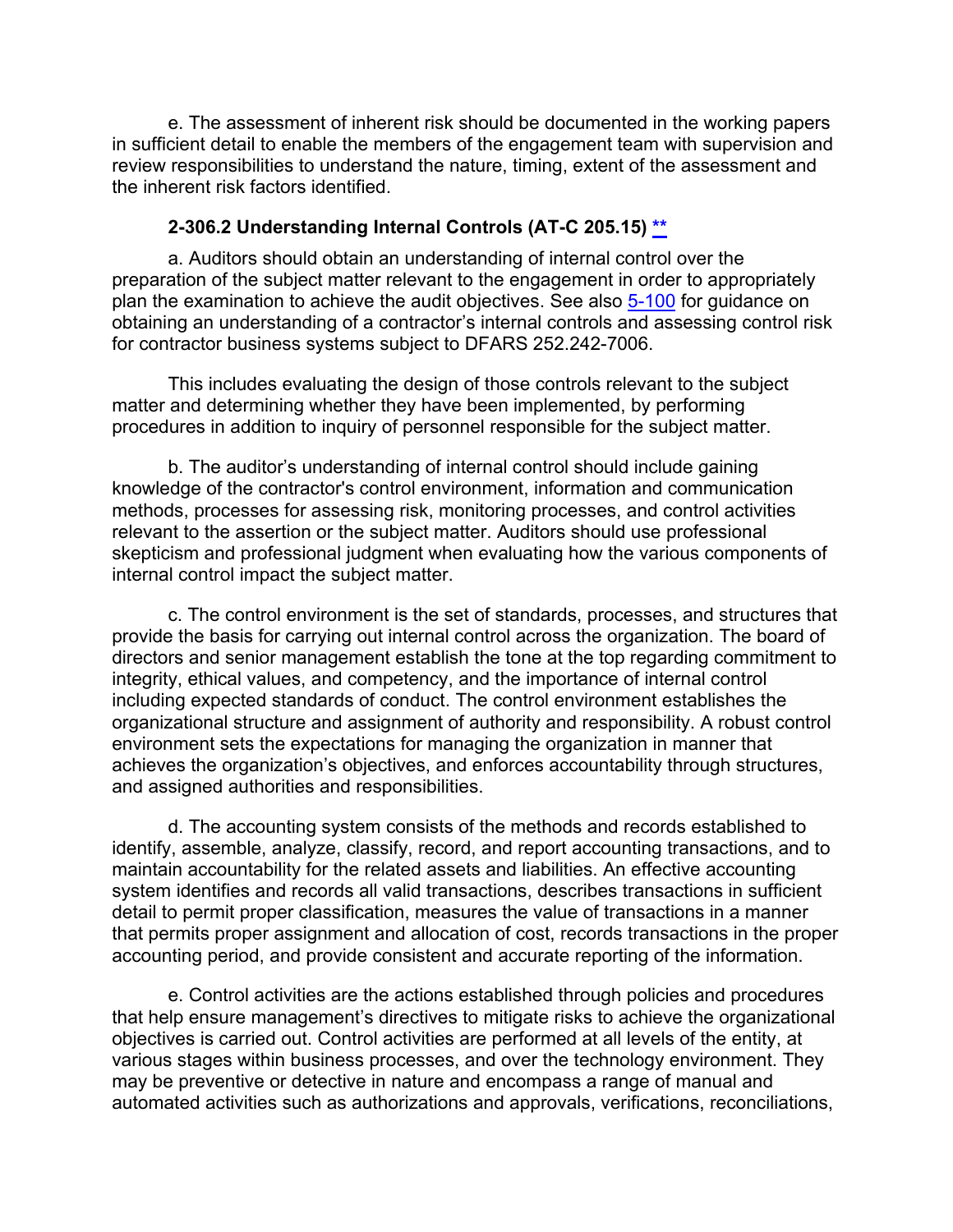and business performance reviews.

(1) Control activities relate to the prevention or timely detection of unauthorized transactions and unauthorized access to assets, such as:

- Proper authorization of transactions,
- Segregation of duties that reduce opportunities for an individual to be in a position to both perpetrate and conceal errors or irregularities,
- Adequately safeguarding over access to and use of assets and records, such as secured facilities and access to computer programs and files.

(2) Controls over compliance with laws and regulations provide for:

- Design and use of documents and records to help ensure proper recording of transactions and events.
- Independent checks on business performance and proper valuation of recorded amounts, such as manual clerical checks and comparison of assets with recorded accountability, automated controls, and reviewing computer-generated reports.

(3) The Agency's standard audit programs for business systems (available on the DCAA Intranet and in CaseWare) identify specific control objectives, likely control activities for accomplishing those objectives, and audit procedures for evaluating the contractor's control activities.

f. Auditors may gain an understanding of the design of specific controls through various procedures, including:

(1) Inquiries of appropriate management, supervisory, and staff personal,

(2) Inspection of entity's documents,

(3) Observation of the entity's activities and operations,

(4) Re-performance of calculations.

Inquiry alone is not sufficient to enable the auditor to gain an understanding of the design of specific controls.

#### **2-306.3 Assessing Control Risk (AT-C 105.A10) [\\*\\*](#page-3-9)**

<span id="page-33-0"></span>a. Control risk is the risk that a material misstatement or noncompliance that could occur in the subject matter will not be prevented, or detected and corrected, on a timely basis by the contractor's internal control.

b. Assessing control risk below maximum means there are effective controls to prevent or detect misstatements or noncompliances. Therefore, the assessment of control risk below maximum should be based on evidence of operating effectiveness of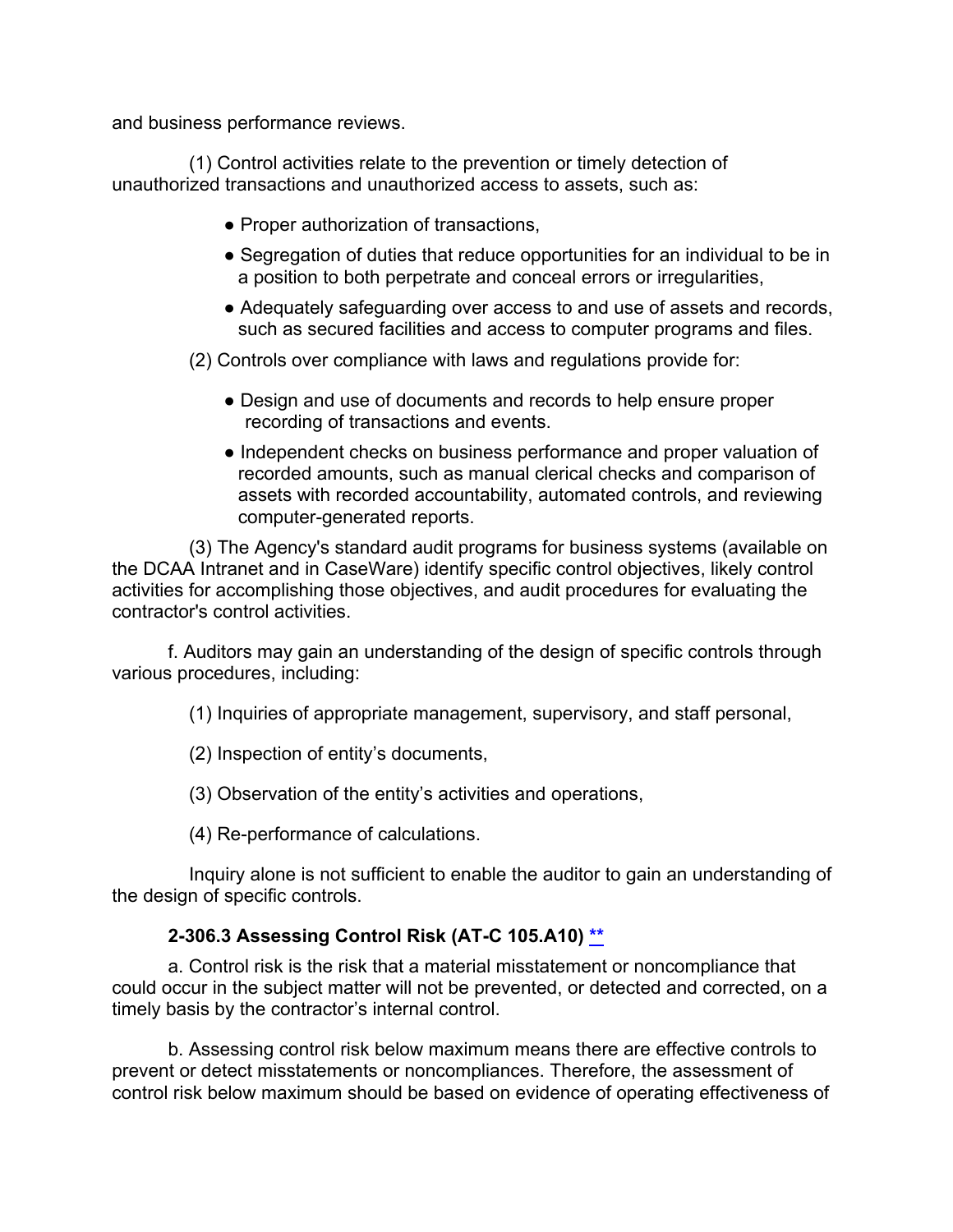the controls, where the controls have been tested and found to be effective during the entire period of reliance. If the contractor's internal controls are unlikely to be effective, or because it would be inefficient to evaluate their effectiveness, the auditor may choose not to perform the tests of controls needed to assess control risk below maximum when planning substantive audit tests.

c. Setting control risk at maximum does not relieve the auditor of the responsibility to gain a sufficient understanding of relevant internal controls to appropriately plan the audit. Auditors need to understand the contractor's processes related to the significant inherent risk factors and to design the appropriate audit procedures to address the heightened risk.

d. When the internal controls have been tested and determined to be effective for the entire period of reliance (e.g., the entire fiscal year underlying an incurred cost proposal), the auditor should rely on them and reduce the amount of substantive testing in the applicable audit area.

e. The assessment of control risk should be documented in the audit working papers in sufficient detail to enable the members of the engagement team with supervision and review responsibilities to understand the nature, timing, extent of the assessment and the control risk factors identified relevant to the assertion.

#### **2-306.4 Detection Risk and Designing Substantive Audit Tests [\\*\\*](#page-3-10)**

<span id="page-34-0"></span>a. The process of assessing control and inherent risk provides evidential matter about the risk that a significant noncompliance or material misstatement may exist in the assertion or the subject matter. Detection risk is risk that the audit procedures to be performed by the auditor will not detect a material misstatement or significant noncompliance.

b. When the auditor's assessment of inherent and control risk is high, detection risk must be established at a low risk level to keep the overall audit risk at an acceptable level to support the high level of assurance being provided by the audit report. A Lower detection risk is generally achieved by increasing the amount of substantive testing. Conversely, where the auditor has assessed the inherent and control risk of the engagement to be low, a higher level of detection risk may be appropriate, resulting in reduced substantive testing. The working papers must clearly document the rationale for the assessments of each risk-type and the overall assessment of audit risk.

c. The audit team should use their understanding of the internal control structure, the assessed level of control risk and consideration of inherent risk and consideration of materiality to assess detection risk and design substantive procedures for testing the contractor's assertion or the subject matter.

d. Substantive procedures include substantive analytical procedures and tests of details. Sufficient procedures must be performed to obtain sufficient appropriate evidence during tests of the contractor's assertion in relation to the audit criteria to provide a reasonable basis for the high level of assurance expressed in the report.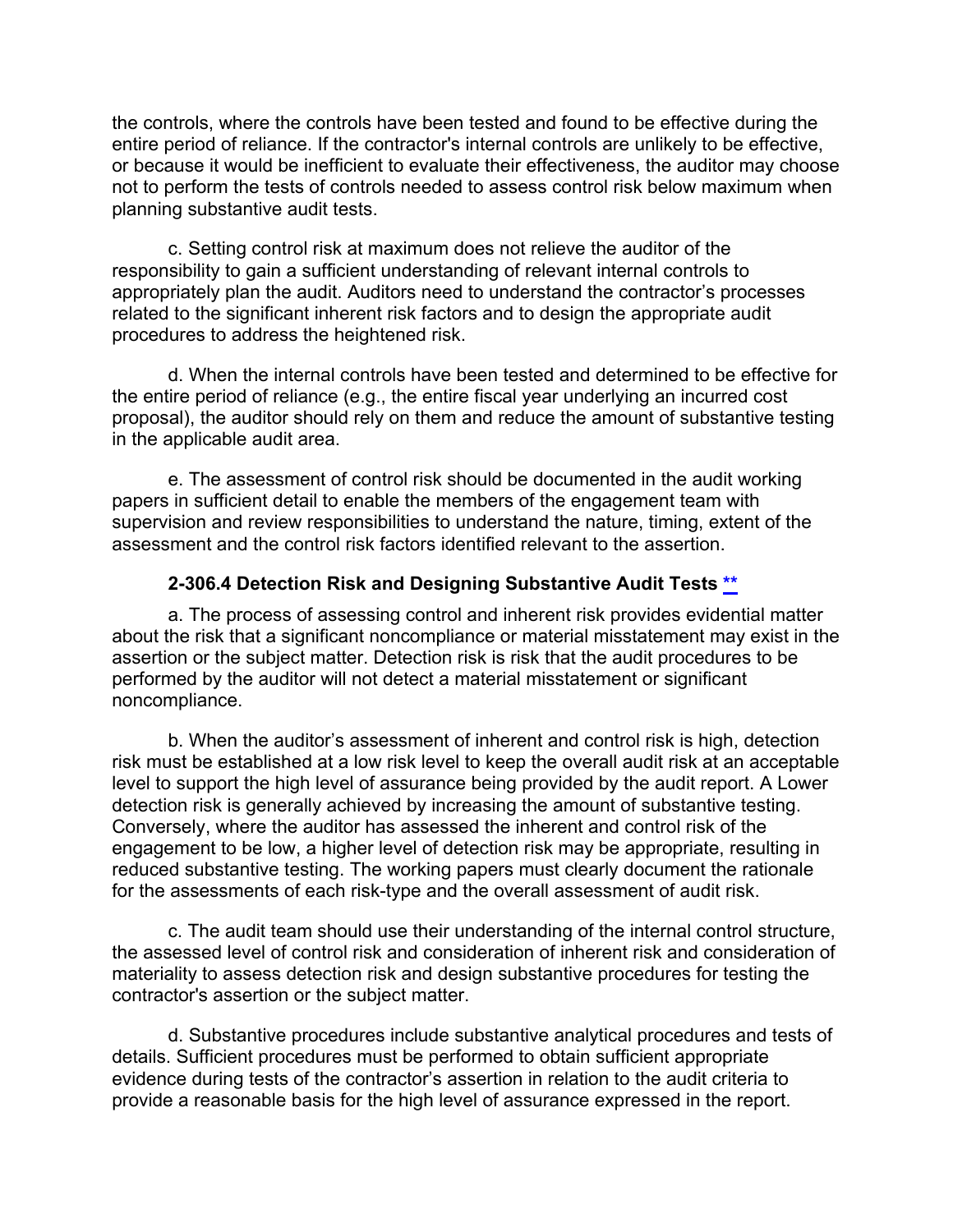e. The nature and extent of substantive procedures performed is based on the assessed level of audit risk; however, audit risk will never be low enough to entirely eliminate the need for substantive procedures. Furthermore, inquiry and/or analytical procedures alone are not sufficient to support the high level of assurance provided in an examination engagement. Procedures to obtain evidence can include inspection, observation, confirmation, recalculation, re-performance, and analytical procedures, often in some combination, in addition to inquiry. Tests of details must be performed in all examination engagements. See [3-204.14](https://viper.dcaa.mil/guidance/cam/3129/audit-planning#Sec320413) for additional guidance on the sufficient, appropriate audit evidence and adequate testing.

f. The audit team should document how the planned substantive procedures are adequate to obtain sufficient appropriate audit evidence and are in response to the assessed level of audit risk. This documentation should be in sufficient detail to enable the members of the engagement team with supervision and review responsibilities to understand the link between the risk assessment and the decision of what audit procedures to perform.

g. A written audit program should be prepared for each engagement to effectively communicate the objectives of the engagement to staff members, to facilitate managing the audit work, and to provide a permanent record of the work accomplished. The planned testing of details should be clearly documented in the audit program. The Agency's work packages and standard audit programs are used to meet these objectives, see [3-203.](https://viper.dcaa.mil/guidance/cam/3129/audit-planning#Sec3203)

h. When assist audits or the One Agency Approach is used, the FAO that is centrally planning the work should assure that assisting auditors receive appropriate background information, including purpose, scope, level of evaluation (i.e. examination), and relevant documentation to facilitate efficient completion of the field work and reporting.

#### **2-306.5 Waste and Abuse (GAGAS 7.22 – 7.32) [\\*\\*](#page-3-5)**

<span id="page-35-0"></span>a. Waste is the act of using or expending resources carelessly, extravagantly, or to no purpose. Waste can include activities that do not include abuse and does not necessarily a violation of law. Waste relates primarily to mismanagement, inappropriate actions, and inadequate oversight.

b. Abuse is behavior that is deficient or improper when compared with the behavior that a prudent person would consider reasonable and necessary business practice given the facts and circumstances. Abuse excludes fraud and noncompliance with provisions of laws, regulations, contracts, and grant agreements. Abuse also includes misuse of authority or position for personal financial interests or those of an immediate or close family member or business associate.

c. Because the determination of waste and abuse is subjective, auditors are not required to detect waste or abuse in examination engagements. However, auditors may consider whether and how to communicate such matters if become aware of them.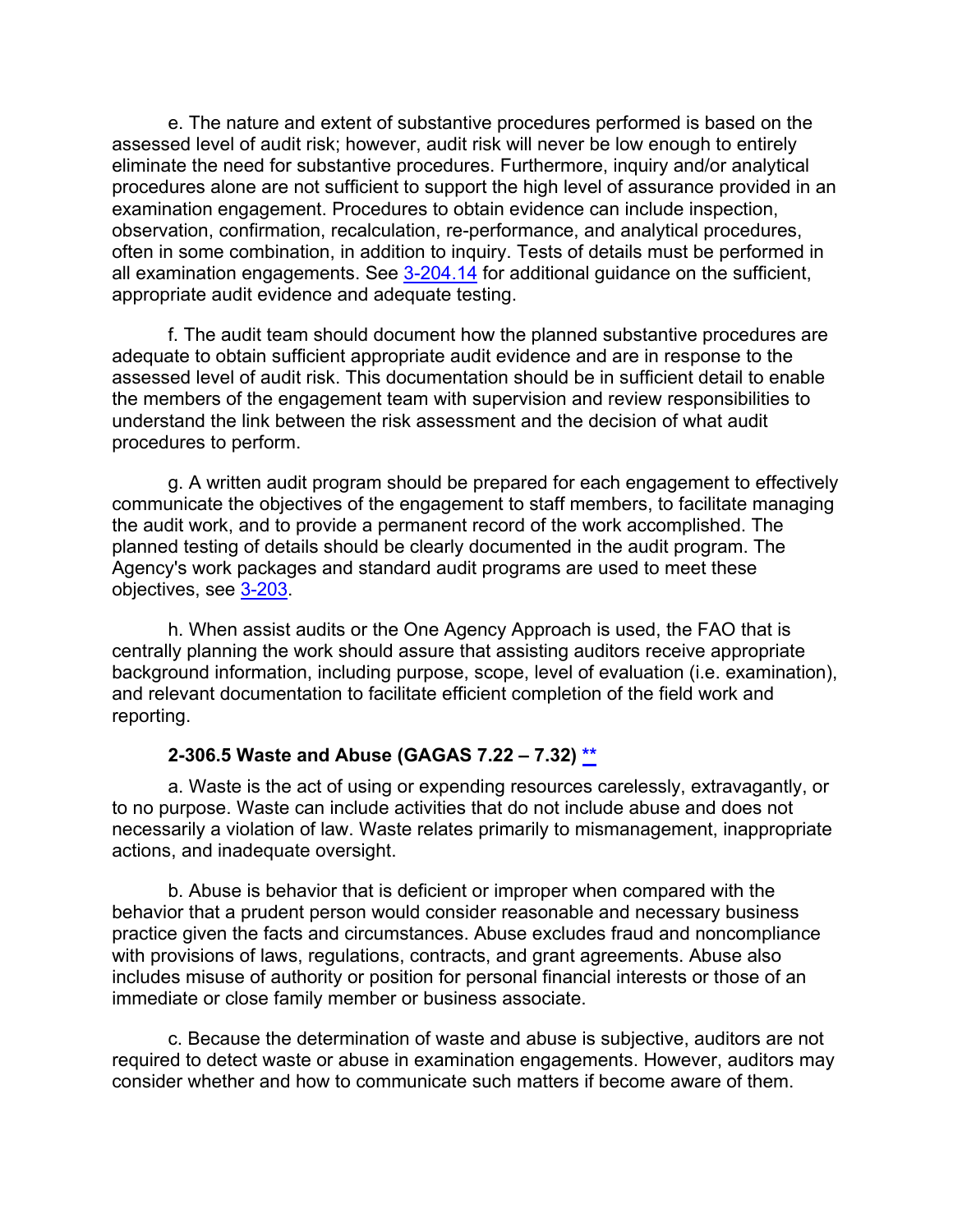#### **2-306.6 Avoiding Interference with Investigations or Legal Proceedings [\\*\\*](#page-3-0)**

a. GAGAS 7.14 requires that auditors inquire of management of the audited entity whether any investigations or legal proceedings significant to the engagement objectives have been initiated or are in process with respect to the period under examination, and evaluate the effect of initiated or in-process investigations or legal proceedings on the current examination engagement. The purpose of the requirement is to identify items that need to be reported to law enforcement or investigatory authorities, and to identify areas where action needs to be taken to avoid interfering with investigations and legal proceedings. This inquiry is separate from inquiries made regarding management's awareness of fraud, which may result in an increase in audit scope and testing.

b. Avoiding interference with investigations or legal proceedings is important in pursuing indications of fraud, noncompliance with provisions of laws, regulations, contracts, or grant agreements. Laws, regulations or policies may require auditors to report indications of certain types of fraud and noncompliance with provisions of laws, regulations, contracts, or grant agreements to law enforcement or investigatory authorities before performing additional audit procedures.

c. When investigations or legal proceedings are initiated or are in process, auditors should evaluate the impact on the current examination engagement. In some cases, it may be appropriate for the auditors to work with investigators or legal authorities, cancel the engagement, or reduce the scope of the engagement to avoid interfering with the investigation or legal proceeding.

d. The information in  $4-702.5$  provides guidance on actions the audit team should consider when a fraud referral, legal proceeding, or investigation affect an engagement. Additionally, [1-405](https://viper.dcaa.mil/guidance/cam/3127/introduction-to-contract-audit#Relationship14051) provides guidance for interacting with external investigators (e.g., Federal Bureau of Investigation or DoD criminal investigators).

e. Inquiries made to contractor management to identify other studies or audits that directly relate to the subject matter under audit may assist the auditor in identifying ongoing investigations or legal proceedings that may need to be considered in planning the engagement to avoid interfering with investigations or legal proceedings.

f. See [4-702.6](https://viper.dcaa.mil/guidance/cam/3130/general-audit-requirements#Sec47026) for auditor responsibilities related to supporting investigative activities.

# **2-306.7 Developing the Elements of a Finding (GAGAS 7.19 – 7.32) [\\*\\*](#page-3-1)**

a. When auditors identify findings, sufficient procedures should be planned and performed to enable the auditor to develop the elements of the findings that are relevant and necessary to achieve the examination objectives. The elements of a finding should be developed to assist the contracting officer in understanding the finding and the need for corrective action

b. A finding or set of findings is complete to the extent that the examination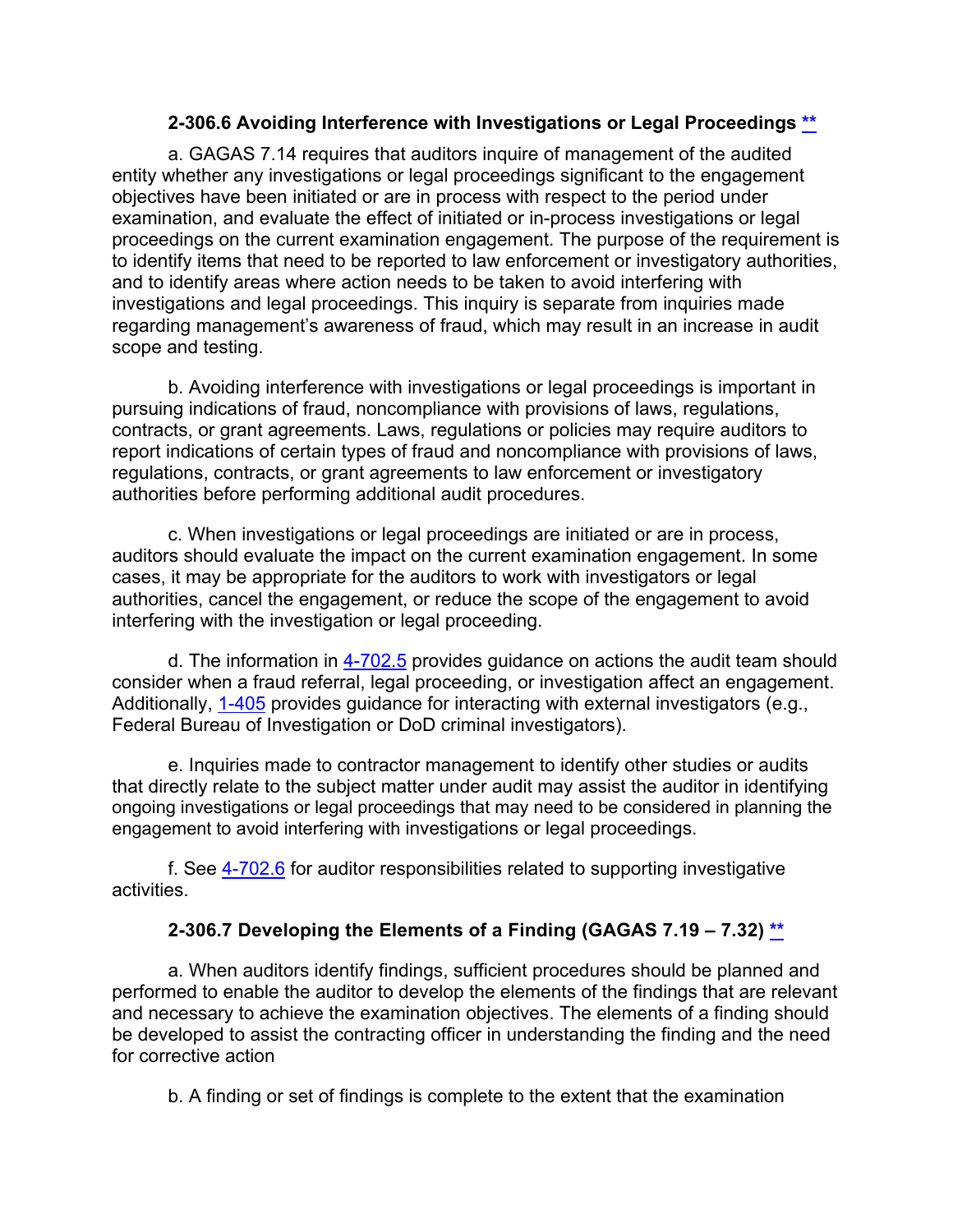objectives are satisfied. The elements of a finding include the criteria, condition, cause, and effect or potential effect. When developing the cause element, auditors should consider internal control deficiencies.

c. Guidance on developing structured notes and the elements of a finding are contained in [10-211.2.](https://viper.dcaa.mil/guidance/cam/3147/preparation-and-distribution-of-audit-reports#Sec102112)

### **2-306.8 Examination Engagement Documentation (AT-C 205.87-.89, GAGAS 7.33 – 7.38) \*\***

a. Engagement documentation, commonly referred to as working papers, should be sufficient to determine:

(1) the nature, timing, and extent of procedures performed, including:

- identifying characteristics of specific items or matters tested,
- who performed the engagement work and the date the work was completed,
- discussions with the contractor or requestor/ACO, as applicable, about findings or issues that are significant. The documentation should identify when and with whom the discussions took place,
- who reviewed the engagement work performed and the date and extent of such review.
- (2) results of the procedures performed and the evidence obtained.

(3) how the auditor addressed information that was inconsistent with the final conclusion,

(4) if there is a change in the engagement objectives, the auditor should document the revised engagement objectives and the reasons for the change.

b. Additionally, GAGAS 7.33 – 7.34 requires documentation of the following:

(1) before the date of the report issuance, documented supervisory review of the evidence that supports the findings, conclusions, and recommendations contained in the examination report,

(2) any departures from GAGAS requirements and the effect on the engagement and on the auditors' conclusions. This is applicable when the auditor did not comply with applicable GAGAS requirements because of law, regulation, scope limitations, restrictions on access to records, or other issues affecting the engagement.

(3) for examination engagements to be in sufficient detail to enable an experienced auditor, having no previous connection to the engagement, to understand from the documentation the nature, timing, extent, and results of procedures performed and the evidence obtained, and its source, and the conclusions reached.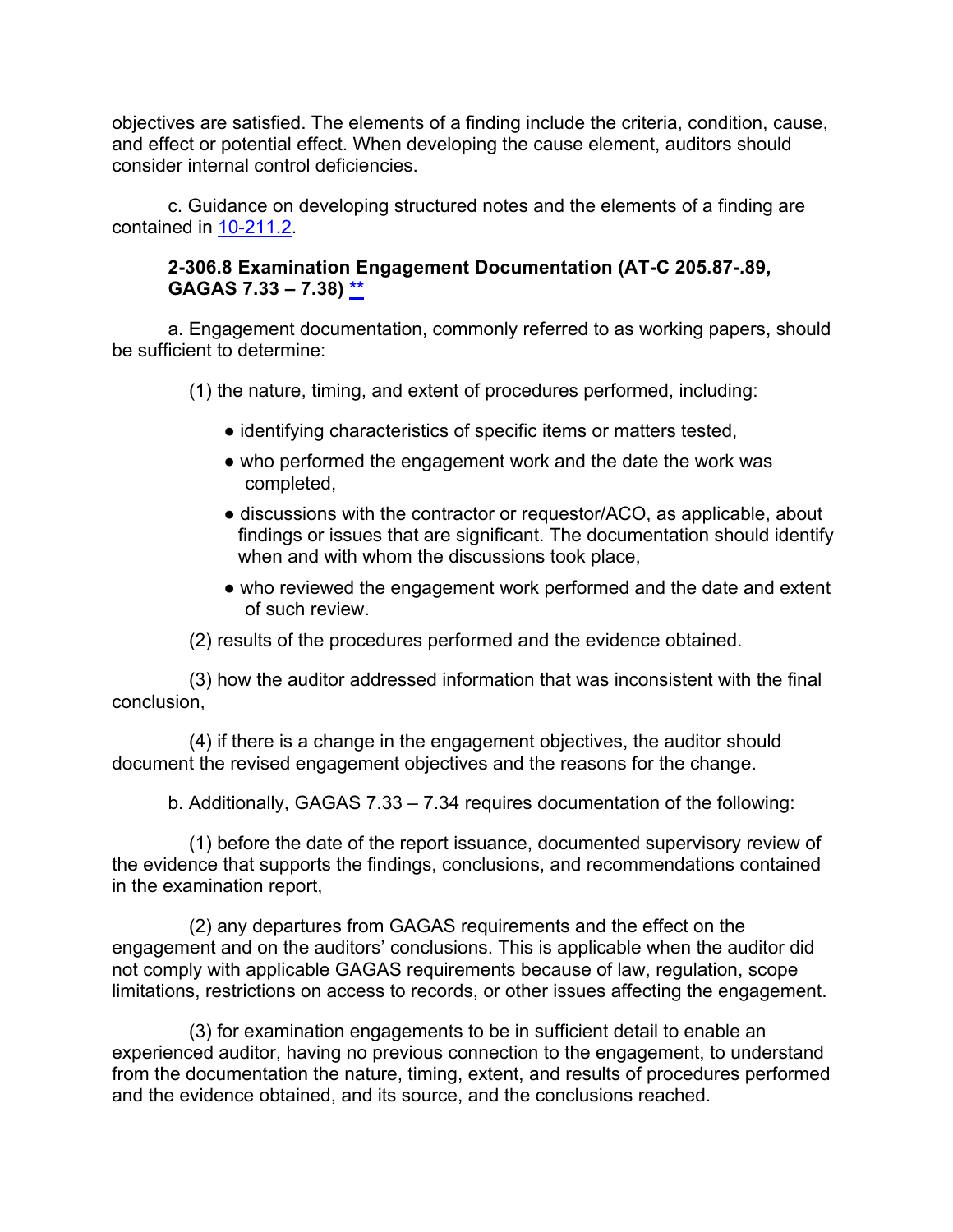(4) evidence that supports the auditors' significant judgments and conclusions.

c. Examination documentation should include evidence supporting all significant findings, conclusions, auditor judgments, and recommendations. This includes explanations for auditor's rationale on all significant findings or issues that require the exercise of professional judgment and related conclusions to include the relevant facts that were known by the auditor at the time the conclusion was reached. Documentation provides the evidence to support the auditors' statement of compliance with GAGAS in the audit report and the auditors' conclusions. The final engagement file should include the engagement objectives, scope of the examination, methodology for assessing risk and performing field work, and the understanding with the requestor/ACO regarding the services to be performed.

d. When the timeliness of an audit report is critically important, it may be acceptable to issue the report before non-critical working papers are complete. Noncritical working papers (generally administrative working papers) are those that do not impact obtaining and evaluating sufficient appropriate evidence supporting significant findings, judgments, conclusions, and recommendations. The auditing standards require all working papers to be completed within 60 days of issuing the report.

e. Revisions to working papers may be necessary after the audit report has been issued. See [4-410](https://viper.dcaa.mil/guidance/cam/3130/general-audit-requirements#Sec4410) for guidance in supplementing engagement working paper files.

f. See [3-200](https://viper.dcaa.mil/guidance/cam/3129/audit-planning#Sec3200) for guidance on developing an engagement assignment. Sufficiency of audit evidence is presented in [3-204.14](https://viper.dcaa.mil/guidance/cam/3129/audit-planning#Sec320414) and [4-400.](https://viper.dcaa.mil/guidance/cam/3130/general-audit-requirements#Sec4400) DCAA policies and procedures related to format and content of DCAA working papers is contained in [4-403.](https://viper.dcaa.mil/guidance/cam/3130/general-audit-requirements#Sec4403) See [4-407](https://viper.dcaa.mil/guidance/cam/3130/general-audit-requirements#Sec4407) and 2-S103.4 for documenting supervisory reviews in the working papers.

# **2-306.9 Terminating an Examination Engagement (GAGAS 5.25) [\\*\\*](#page-3-2)**

a. If an examination engagement with 8 or more hours incurred on the assignment is terminated before it is completed, the auditor should write a memorandum for record to be maintained in the engagement file. The memorandum for record should describe the work performed up to the date of cancellation and explain the reason for terminating or cancelling the assignment (see  $4.403f$ ).

b. When the contractor or contracting officer (or requestor) were notified of the assignment through a formal notification or acknowledgment letter or through informal communication (e.g., verbally or e-mail), the auditor should notify them that the assignment has been terminated or cancelled and include documentation of that communication in the administrative working papers for the assignment.

## **2-307 Agreed-Upon Procedures Engagements (GAGAS 7.78 – 7.85, AT-C 215 (as amended by SSAE 19)) [\\*\\*](#page-3-3)**

Agreed-upon procedures engagements are conducted in accordance with GAGAS 7.78 – 7.85 and AICPA AT-C 105 and AT-C 215 (As amended by SSAE 19). An agreed-upon procedures engagement is an engagement in which the auditor performs specific procedures on subject matter or an assertion and report the findings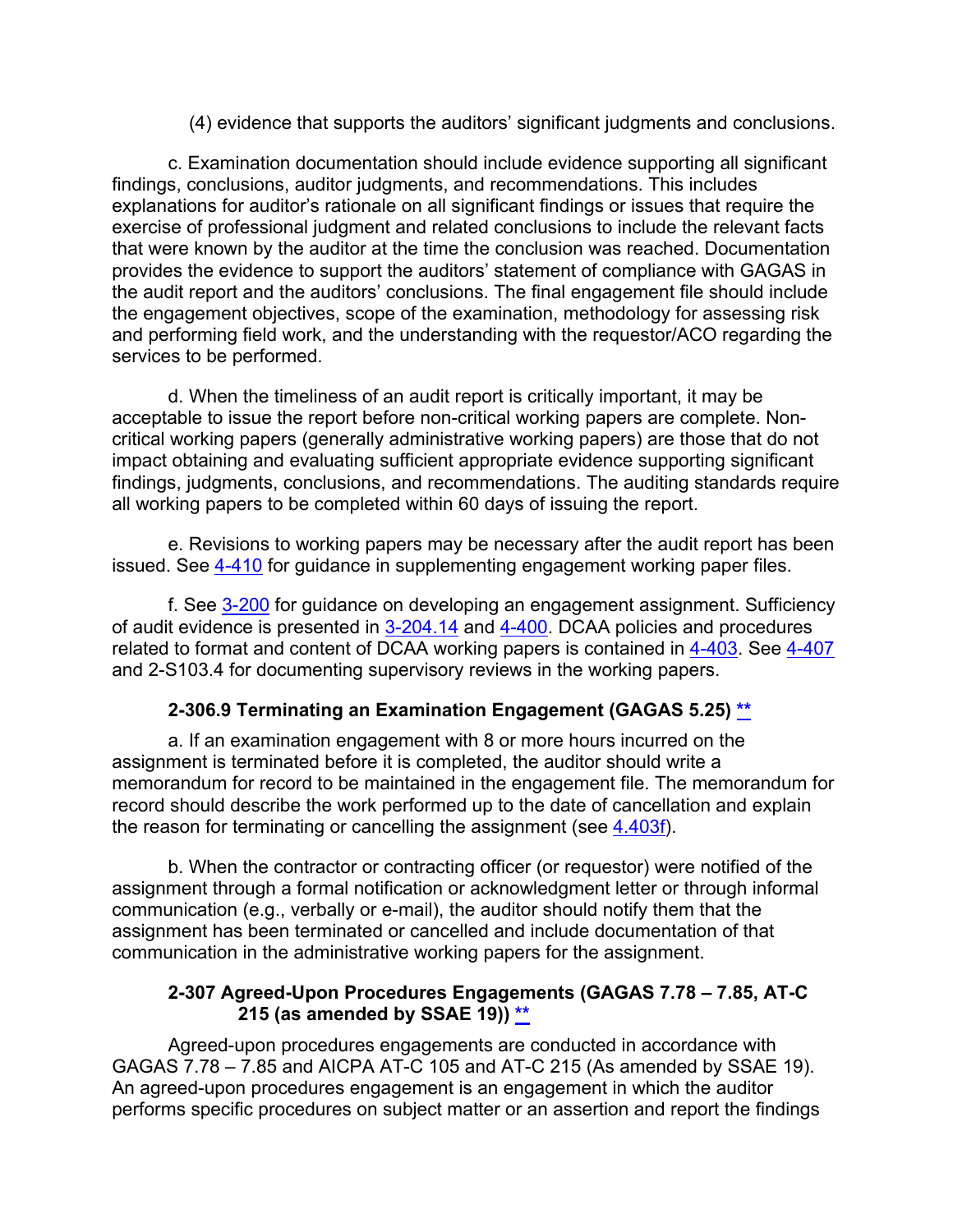without providing an opinion or a conclusion. The intended users assess for themselves the procedures and findings reported by the auditor and draw their own conclusions from the work performed by the auditor. This section provides general guidance for conducting an agreed-upon procedures engagement in compliance with GAGAS.

## **2-307.1 Planning – Agreed Upon Procedures Engagement [\\*\\*](#page-3-4)**

a. Before accepting and engagement to perform agreed-upon procedures (AUP), the auditor should document the terms of the engagement agreed-to with the requestor. The requestor best understands his own needs, and must agree to the procedures to be performed and acknowledge (preferably in writing) that the procedures are appropriate for the intended purpose. The agreed-upon terms of the engagement should be specified in sufficient detail in an engagement letter or other suitable form of written agreement. Auditors should not agree to perform procedures that are subjective or that would require rendering an opinion or providing any level of assurance (see [14-1000\)](https://viper.dcaa.mil/guidance/cam/3158/other-contract-audit-assignments#Sec141000).

b. An agreed-upon procedures engagement is one in which a report is issued on specific agreed-upon procedures that are applied to a subject matter or assertion. Because the auditor is precluded from expressing an opinion or conclusion, it is not appropriate to state that the intended purpose of the engagement was to determine whether the subject matter was prepared or is stated in accordance with specified criteria or that the auditor performed the engagement to conclude whether the entity complied specified criteria.

c. The auditor should determine that procedures can be designed, performed, and reported on using an AUP engagement. The procedures applied to the subject matter should be expected to result in reasonably consistent findings.

# **2-307.2 Communication – Agreed Upon Procedures Engagement \*\***

a. Establishing an understanding with the customer about the nature and the terms of the engagement reduce the opportunities for misunderstandings regarding the nature of the engagement and what the customer can expect in the form of reported results. See [14-1002](https://viper.dcaa.mil/guidance/cam/3158/other-contract-audit-assignments#Sec141002) for guidance with establishing an understanding with the requestor.

b. The auditor will communicate with the requestor to establish an understanding regarding the nature of the engagement, including the following:

- The intended purpose of the engagement and the intended users of the AUP report,
- Whether the AUP report is expected to be restricted to the use of specified parties,
- Whether the engagement is performed pursuant to any law, regulation, or contract,
- Whether parties in addition to the requestor will be requested to agree to the procedures and acknowledge that the procedures performed are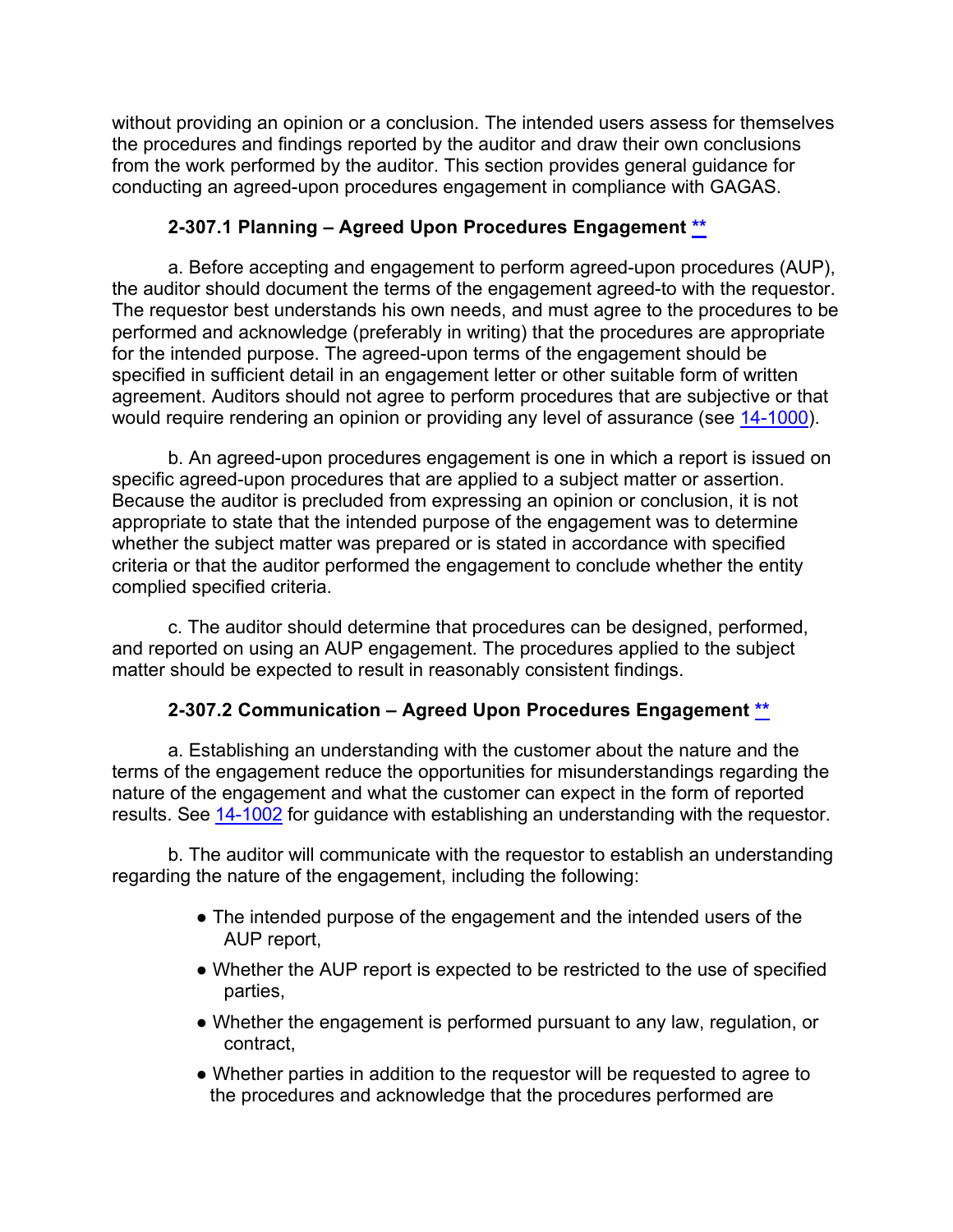appropriate for their purposes.

c. The auditor will communicate with the requestor to come to agreement on the terms of the engagement. The agreed-upon terms should include the following:

(1) The nature of the engagement (discussed in a. above)

(2) Identification of the subject matter and the contractor responsible for the subject matter or assertion

(3) The auditor's responsibilities

(4) A statement that the engagement will be conducted in accordance with GAGAS

(5) A statement that the contractor is responsible for the subject matter

(6) A statement that, prior to completion of the engagement, the requestor agrees to provide the auditor with a written agreement and acknowledgment that the procedures performed are appropriate for the intended purpose of the engagement

(7) The expected form and content of the AUP report, including any use restrictions

(8) Other information as applicable, such as assistance to be provided by the customer, involvement of external specialists, specified thresholds for reporting exceptions.

d. See [4.403f](https://viper.dcaa.mil/guidance/cam/3130/general-audit-requirements#Sec4403) for auditor actions when an agreed-upon procedures is terminated and canceled before it is completed. The auditor should communicate with the contractor and customer that the engagement has been terminated/cancelled and document that communication in the administrative working papers for the assignment.

e. If the auditor becomes aware of potential or actual instances of fraud or significant waste or abuse during application of the agreed-upon procedures, the auditor should consider the quidance in [4-700](https://viper.dcaa.mil/guidance/cam/3130/general-audit-requirements#Sec4700) to determine any actions that need to be taken in response to the information.

## **2-307.3 Evidential Matter – Agreed-Upon Procedures Engagements (AT-C 215) \*\***

a. The auditor should obtain evidence from applying the procedures to provide a reasonable basis for the finding or findings expressed in the audit report. The auditor does not need to perform additional procedures outside the scope of the engagement to gather additional evidence.

b. The auditor has no responsibility to determine the differences between the agreed-upon procedures to be performed and the procedures that the auditor would have determined necessary to perform if the auditor had been engaged to perform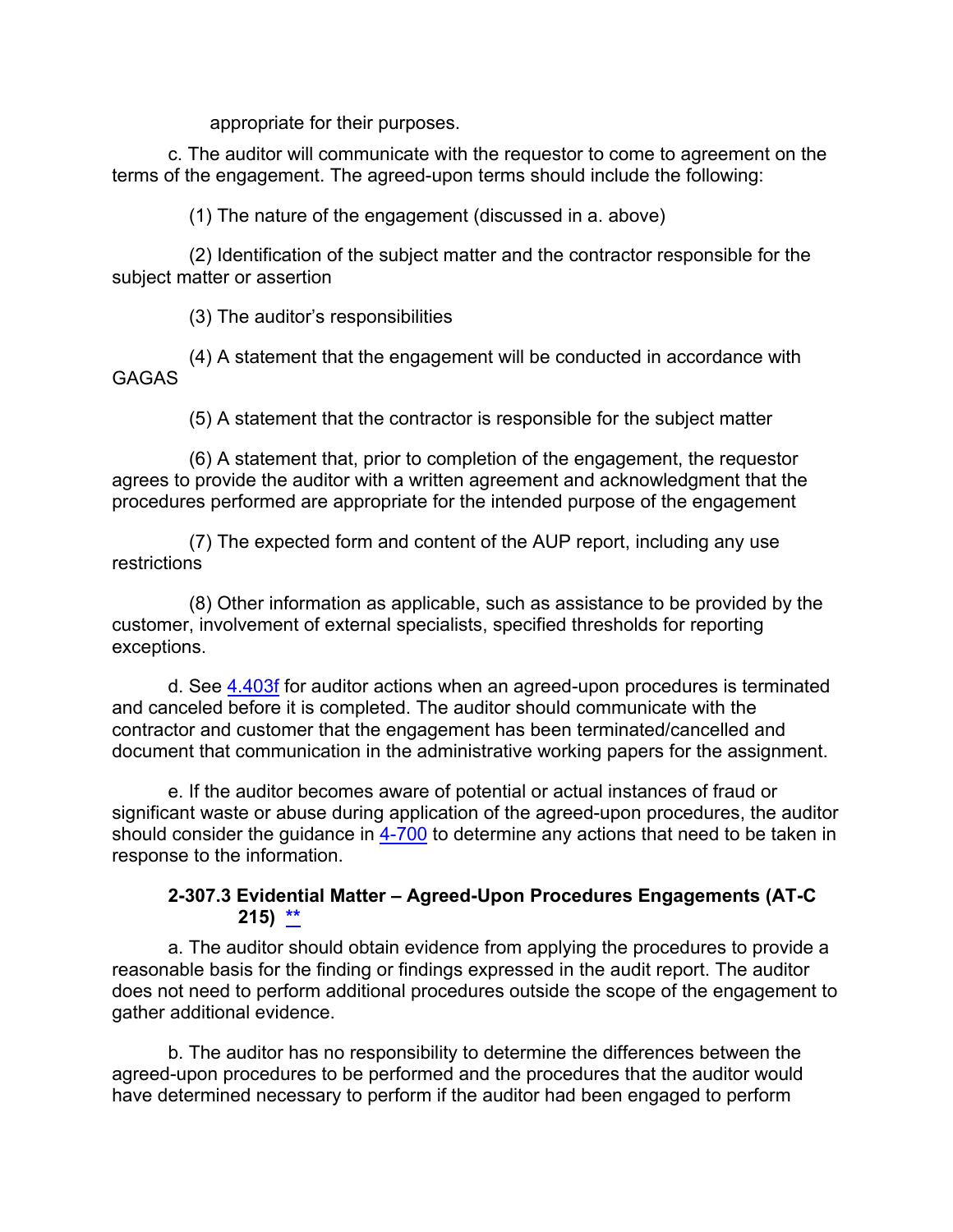another form of attest engagement.

c. Refer to [14-1002.2](https://viper.dcaa.mil/guidance/cam/3158/other-contract-audit-assignments#Sec1410022) for examples of appropriate agreed-upon procedures

d. If the auditor becomes aware of significant deficiencies, material weaknesses, instances of fraud, noncompliance with provisions of laws, regulations, contracts or grant agreements, waste, or abuse when applying the agreed-upon procedures, the auditor should discuss with the supervisory auditor whether the existence of such matters affects the auditor's ability to apply the procedures or report on the engagement.

e. When circumstances impose restrictions on the performance of the agreedupon procedures, the auditor should attempt to obtain agreement from the specified parties for a modification of the agree-upon procedures. If the requestor agrees to the modified procedures, the auditor should obtain an updated affirmation from the requestor that the modified procedures are acceptable and issue an updated engagement letter. When the requestor does not agree to the modified procedures (e.g. the procedures are to test an element of cost for compliance with a specific regulatory clause) the auditor should describe any restrictions on the performance of agreed upon procedures in the AUP report or terminate the engagement, as appropriate.

#### **2-307.4 Reporting and Statement of Compliance with GAGAS (GAGAS 7.82, AT-C 215.31-.36 (as amended by SSAE 19)) [\\*\\*](#page-3-5)**

a. When auditors comply with all applicable GAGAS requirements for agreedupon procedures engagements, they should include a statement in the agreed-upon procedures engagement report that they conducted the engagement in accordance with GAGAS.

b. Because agreed-upon procedures engagements are substantially less in scope than audits and examination engagements, it is important not to deviate from the required reporting elements contained in the AICPA attestation standards incorporated by GAGAS, other than to include the reference to GAGAS. AT-C 215 (as amended by SSAE 19) provides requirements for the content of the Agreed-Upon Procedures Report. The auditor should review the revised AT-C 215 standard to ensure the AUP report complies with the audit standards.

c. A required element of the report on agreed-upon procedures is a statement that the auditors were not engaged to and did not conduct an examination or a review of the subject matter, the objective of which would be the expression of an opinion or a conclusion, respectively, and that had the auditors performed additional procedures, other matters may have come to their attention that would have been reported.

d. The auditor may describe the criteria or measurement framework used by the contractor to develop the subject matter may assist the customer in determining whether the procedures are appropriate for their purposes.

e. When the subject matter or assertion are provided directly by the customer, it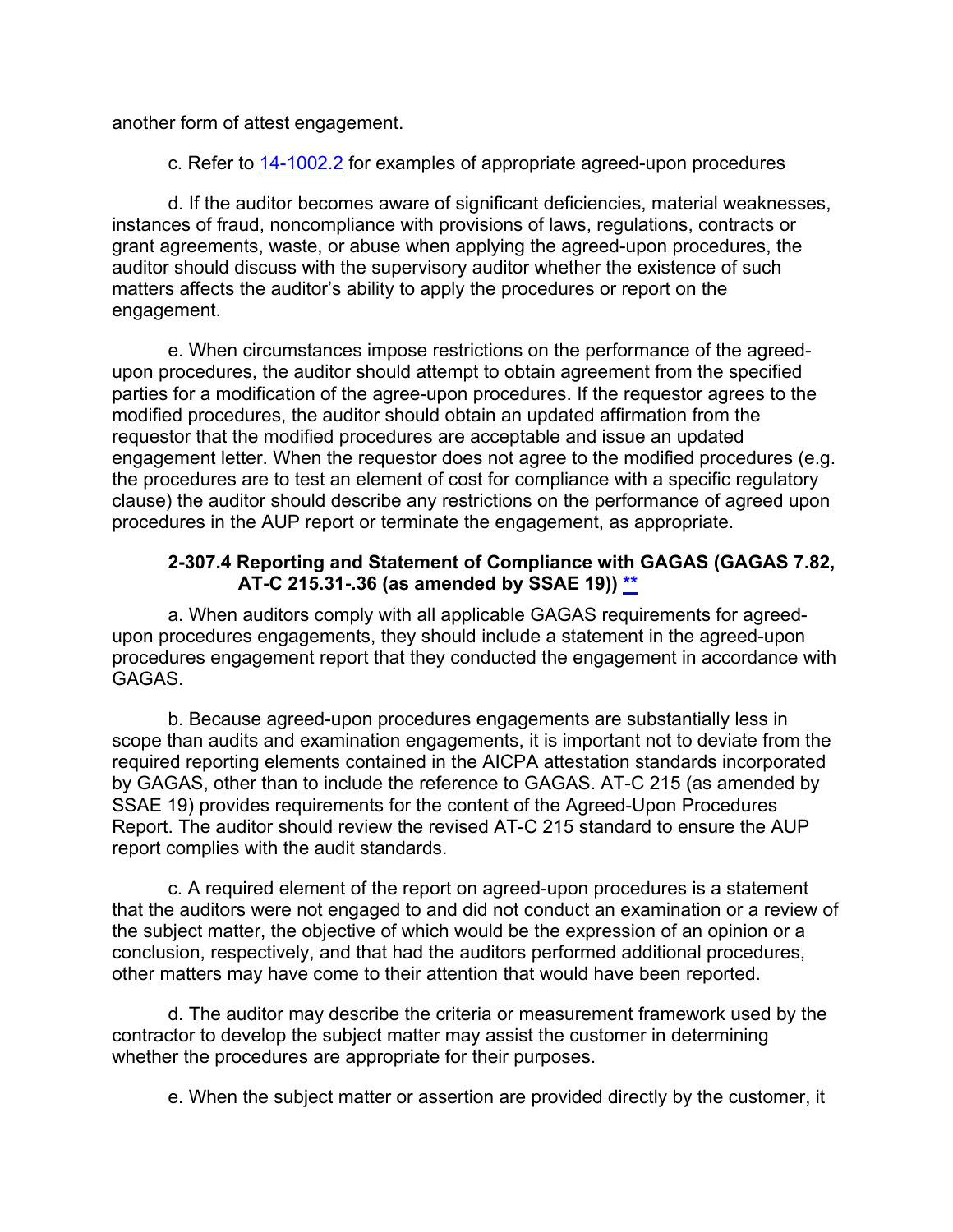may appropriate to include the following statement in the audit report: "In performing our agreed-upon procedures engagement, we have relied solely on representations provided by the [identify the requestor/customer] relating to the contractor and its responsibility for [identify the subject matter].

f. If the requestor specifies the procedures to be applied, it may be appropriate to explicitly state that the auditor makes no representation regarding the appropriateness of the procedures either for the purpose for which the report has been requested or for any other purpose.

g. The auditor is not responsible for controlling, and cannot control, distribution of the report after its release. Therefore, the auditor may include a statement in the AUP report to advise users regarding inappropriate uses of the agreed-upon procedures report. For example, that the report is not intended for making investment decisions or for use by potential lenders.

h. When applicable, the report should include any necessary reservations or restrictions concerning the procedures or findings. Examples of reservations or restriction may include such items as: disclosure of stipulated facts, assumptions, or interpretations used in the application of procedures; description of the condition of records, controls, or data to which the procedures were applied; explanation that the auditor has no responsibility to update the report; explanation that the sample (subject matter) may not be representative of the population. Reservations or restrictions may require the auditor to use a modified statement of GAGAS compliance depending on the significance of the reservation or restriction.

i. If, during the course of applying the agreed-upon procedures, the auditor becomes aware of a material weakness in internal control or other significant noncompliance by means other than applying the procedures, such matter may be included in the AUP report if deemed necessary.

# **2-400 Section 4 – Attestation Examinations – Reporting ((GAGAS 7.19 – 7.69, AT-C 105, AT-C 205, AT-C 315) [\\*\\*](#page-3-6)**

## **2-401 Introduction [\\*\\*](#page-4-0)**

The Generally Accepted Government Auditing Standards (GAGAS) and AICPA SSAE 18 (AT-C 105, 205 and 315) contain standards for reporting for attestation examinations. This section discusses the requirements for reporting in examination engagements. See 2-307.4 for reporting requirements for agreed upon procedures.

#### **2-402 Reporting Requirements for Attestation Examination Engagements [\\*\\*](#page-4-1)**

For examination engagements the audit team's opinion, conclusion, or findings, are provided through a written audit report that is appropriate for the engagement objectives.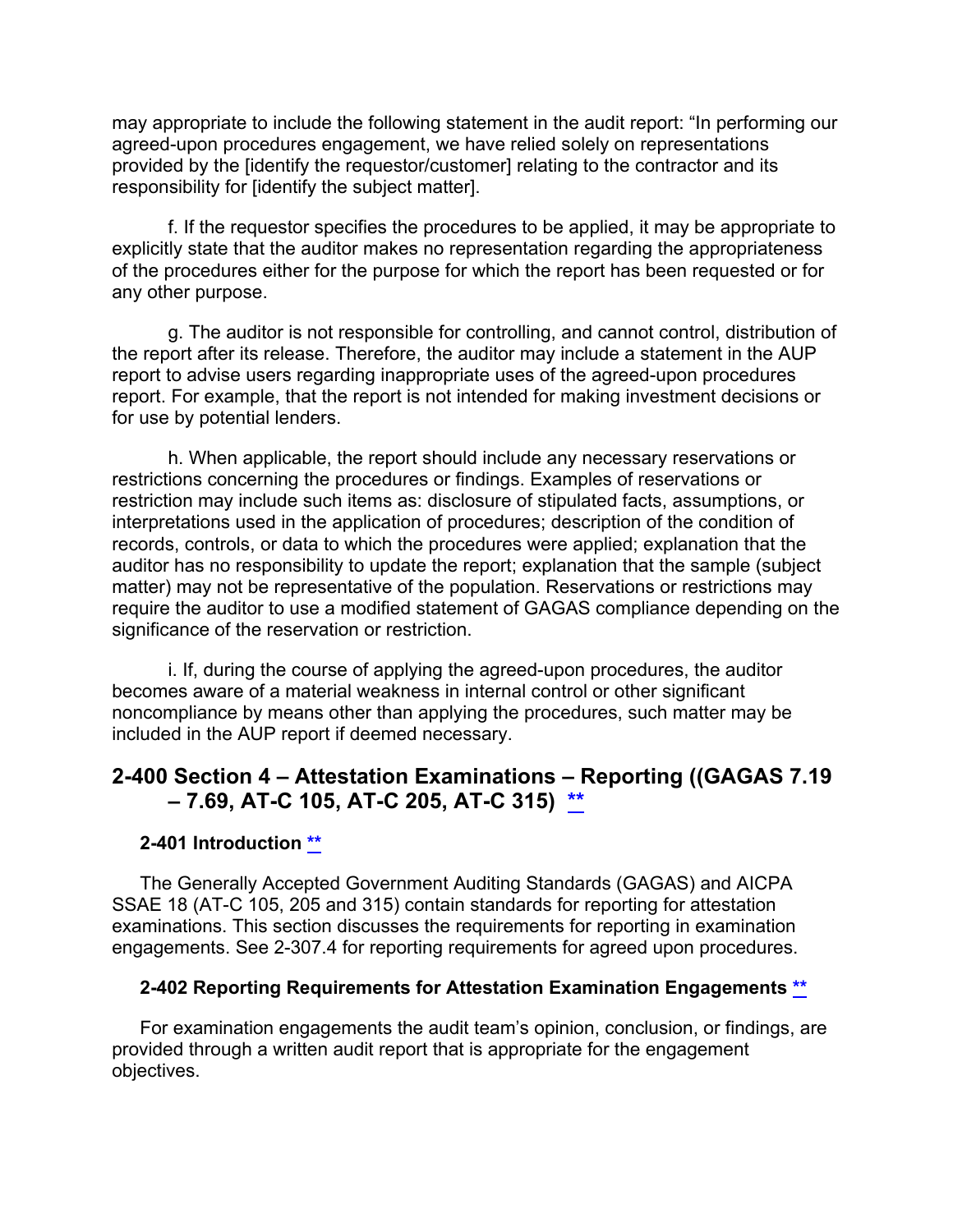#### **2-402.1 Subject and Character of Engagement [\\*\\*](#page-4-2)**

a. The audit report must identify the subject matter or the assertion being reported on, the type of engagement performed, and the nature and scope of work performed and in the engagement.

b. If reporting on the assertion, the assertion should accompany the report or should be clearly stated in the report.

c. The report must include an appropriate statement on the auditor's compliance with GAGAS.

d. When performing an examination engagement, the term "examination" should be used to describe the engagement to provide a high level of assurance.

e. See [10-202](https://viper.dcaa.mil/guidance/cam/3147/preparation-and-distribution-of-audit-reports#Sec10202) for general information on Agency policy to ensure compliance with the standards for reporting. See [10-208](https://viper.dcaa.mil/guidance/cam/3147/preparation-and-distribution-of-audit-reports#Sec10208) for details on report content.

## **2-402.2 Conclusion [\\*\\*](#page-4-3)**

a. In an examination engagement the auditor must state the auditor's conclusion about the subject matter or the assertion in relation to the criteria against which the subject matter was evaluated in the report. See [10-208.5](https://viper.dcaa.mil/guidance/cam/3147/preparation-and-distribution-of-audit-reports#Sec102085) for quidance on the different types of audit opinions.

b. See 2-307.4 and [14-1003](https://viper.dcaa.mil/guidance/cam/3158/other-contract-audit-assignments#Sec141003) for details relating to agreed-upon procedures engagement reports.

## **2-402.3 Significant Reservations and Scope Limitations [\\*\\*](#page-4-4)**

a. The audit report must state all significant reservations about the engagement, the subject matter or assertion. "Reservations about the engagement" and "reservations about the subject matter" describe the nature of matter. See [10-208.5](https://viper.dcaa.mil/guidance/cam/3147/preparation-and-distribution-of-audit-reports#Sec102085) for guidance on the different types of audit opinions.

b. A significant reservation about the engagement results in either a qualified opinion or disclaimer of opinion depending on the materiality and pervasiveness of the reservation. A qualified opinion requires the use of a modified GAGAS compliance statement (see 2-105). Reservations about the engagement are scope limitations that occur causing the auditor to be unable to obtain sufficient appropriate evidence, and can include unresolved problems the auditor had in complying with applicable GAGAS requirements, such as not performing all procedures considered necessary in the circumstances.

c. A significant reservation about the subject matter results in either a qualified or adverse opinion depending on the materiality and pervasiveness of the departure from the criteria. A reservation about the subject matter does not require a modified GAGAS compliance statement unless there is also in a significant reservation about the engagement (for example, a contractor's denial of access to records may result in both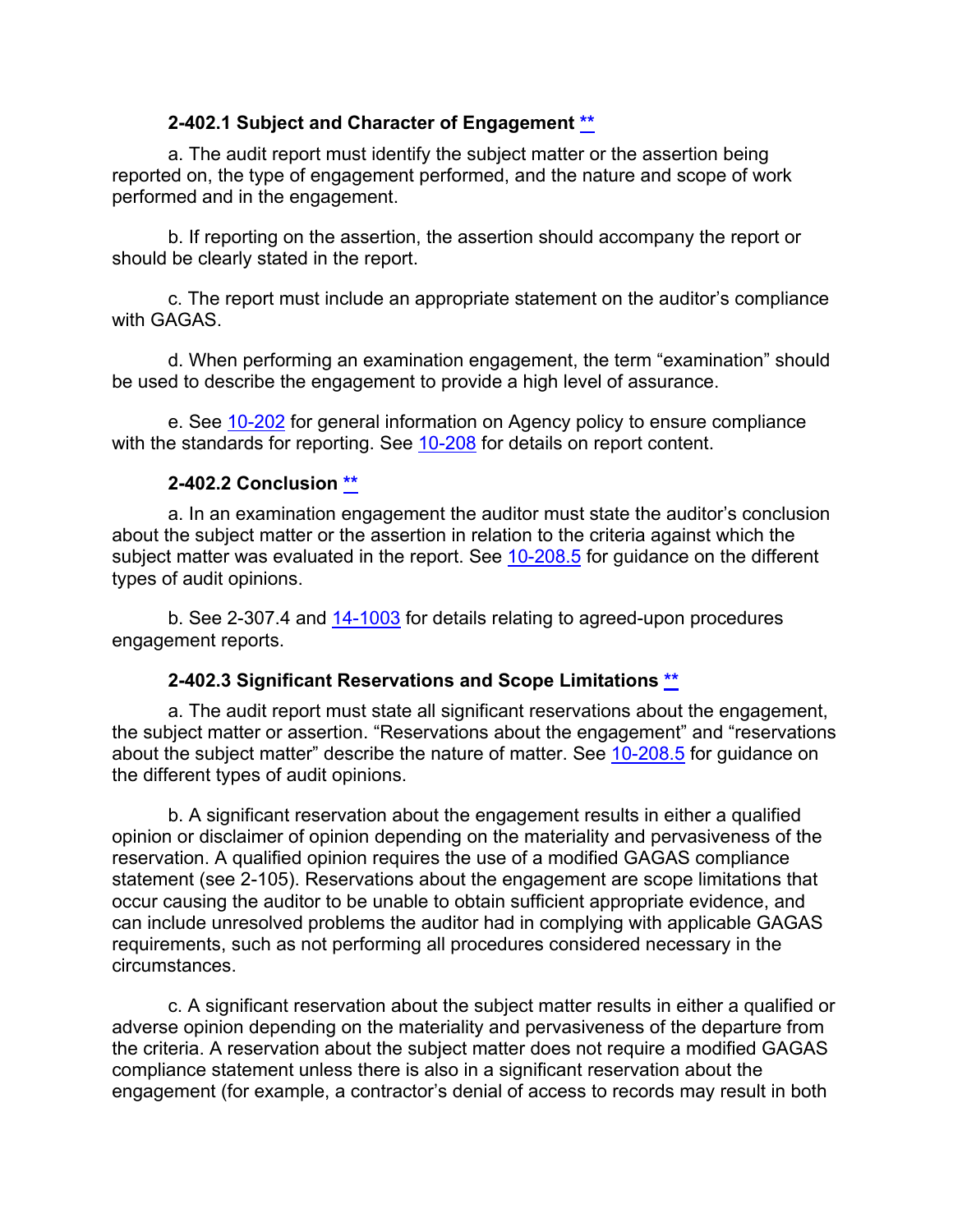reservations about the engagement and reservations about the subject matter). Professional judgment is required to determine whether a particular reservation affects the report given the circumstances and facts the auditor is aware of at the time. Reservations about the subject matter or the assertion occur when the subject matter is materially misstated in relation to conformity of the subject matter with the criteria, and may relate to things such as the measurement, form, arrangement, content or underlying judgments and assumptions applicable to the subject matter or the assertion and its appended notes, including for example, the terminology used, the amount of detail given, the classification of items, and the bases of amounts.

## **2-402.4 Restrictions on Use of Report [\\*\\*](#page-4-5)**

a. The need to include restrictions on the use of a report may result from a number of circumstances, including; the purpose of the report, the criteria used in preparation of the subject matter, the extent to which the procedures performed are known or understood, and the potential for the report to be misunderstood when taken out of context in which it was intended to be used.

b. See [10-210](https://viper.dcaa.mil/guidance/cam/3147/preparation-and-distribution-of-audit-reports#Sec10210) for guidance on restrictions included in DCAA reports.

c. The report shells delivered with standard audit programs include proforma report restrictions documenting the limitations on report distribution due to sensitive nature of contractor proprietary information. The audit team should tailor the proforma statements as necessary to fit the specific facts and circumstances of the engagement, in accordance with the guidance in [10-210.2.](https://viper.dcaa.mil/guidance/cam/3147/preparation-and-distribution-of-audit-reports#Sec102102)

## **2-403 Additional GAGAS Reporting Requirements for Attestation Examination Engagements (GAGAS 7.39 – 7.54) [\\*\\*](#page-4-6)**

In addition to the reporting requirements contained in the SSAE 18, GAGAS contains requirements for:

(1) reporting the auditor's compliance with GAGAS

(2) reporting deficiencies in internal control, even when communicated early, that are considered to be significant deficiencies or material weaknesses that the auditor identified based on the engagement work performed.

(3) reporting noncompliance with provisions of laws, regulations, contracts, and grant agreements, or instances of fraud

(4) obtaining and reporting the views of responsible officials

(5) reporting confidential or sensitive information

(6) distributing reports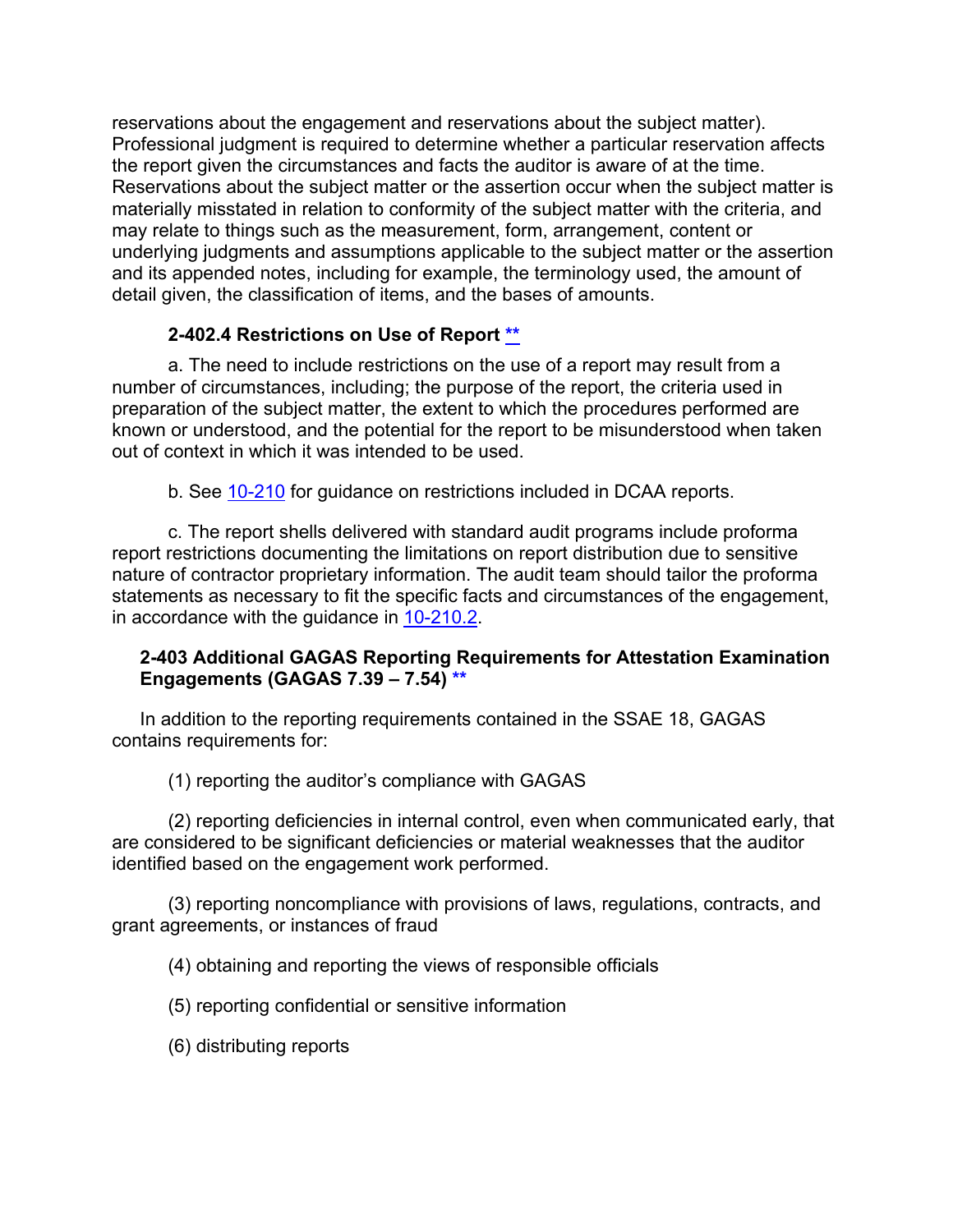### **2-403.1 Reporting Auditors Compliance with GAGAS (GAGAS 7.39-7.41) [\\*\\*](#page-4-7)**

When auditors comply with all applicable GAGAS requirements for an attestation examination engagement the report should include a statement of auditor compliance with GAGAS. See 2-105 for guidance on the use of modified and unmodified GAGAS compliance statements.

#### **2-403.2 Reporting Confidential or Sensitive Information (GAGAS 7.61 – 7.68) [\\*\\*](#page-4-8)**

a. If certain pertinent information is excluded from a report due to the confidential or sensitive nature of the information, the audit report should disclose that certain information has been omitted and the reason or other circumstances that make the omission necessary.

b. Certain information may be classified or otherwise prohibited from disclosure by federal, state, local laws or regulations. In such circumstances, auditors may issue a separate classified or limited use report containing such information and distribute the report only to persons authorized by law or regulation to receive it. When omitting information from the audit report, the report may reference the information in general, rather than in specific terms, when the information is necessary to prevent the reader from drawing inappropriate conclusions.

c. DCAA attestation examination reports generally include sensitive and confidential information that is subject to regulatory or statutory restrictions. With the exception of Uniform Guidance audit reports performed under activity code 10110 (see [Chapter 13\)](https://viper.dcaa.mil/guidance/cam/3155/audits-at-educational-institutions-nonprofit-organizations-and-federally-funded-research-and-development-centers-ffrdcs), DCAA reports are not distributed publically and are restricted from release (see [10-210\)](https://viper.dcaa.mil/guidance/cam/3147/preparation-and-distribution-of-audit-reports?term=restrictions#Sec10210).

d. [DoD Instruction](https://www.esd.whs.mil/Portals/54/Documents/DD/issuances/dodi/760002p.pdf?ver=2019-04-03-110508-543) 7600.02; Audit Policies, Enclosure 3, Item No. 3, requires DCAA to refer indications of potential fraud or other criminal acts to the appropriate investigative organization. Therefore, DCAA reports suspected fraud or irregularities separately (see [4-700\)](https://viper.dcaa.mil/guidance/cam/3130/general-audit-requirements#Sec4700).

## **2-403.3 Distributing Attestation Examination Reports [\\*\\*](#page-4-9)**

a. DCAA distributes the audit reports only to persons whose official duties require access to the report in accordance with Department of Defense (DoD) Manual 5200.01, Volume 4-DoD Information Security Program, February 2012, Enclosure 3, paragraph 2.d. The contracting officer provides the report to the contractor at their discretion.

b. General information on audit report distribution is located in [10-210.1.](https://viper.dcaa.mil/guidance/cam/3147/preparation-and-distribution-of-audit-reports#Sec102101)

c. See [Chapter 13](https://viper.dcaa.mil/guidance/cam/3155/audits-at-educational-institutions-nonprofit-organizations-and-federally-funded-research-and-development-centers-ffrdcs) for guidance on report distribution for Uniform Guidance audits performed in accordance with 2 CFR 200.

d. See [15-100](https://viper.dcaa.mil/guidance/cam/3161/other-dcaa-functions#Sec15100) for general guidance on distributing reports to non-DoD agencies, and table [15-1S6](https://viper.dcaa.mil/guidance/cam/3161/other-dcaa-functions#Sec151S6) provides additional report distribution requirements specified by non-DoD organizations.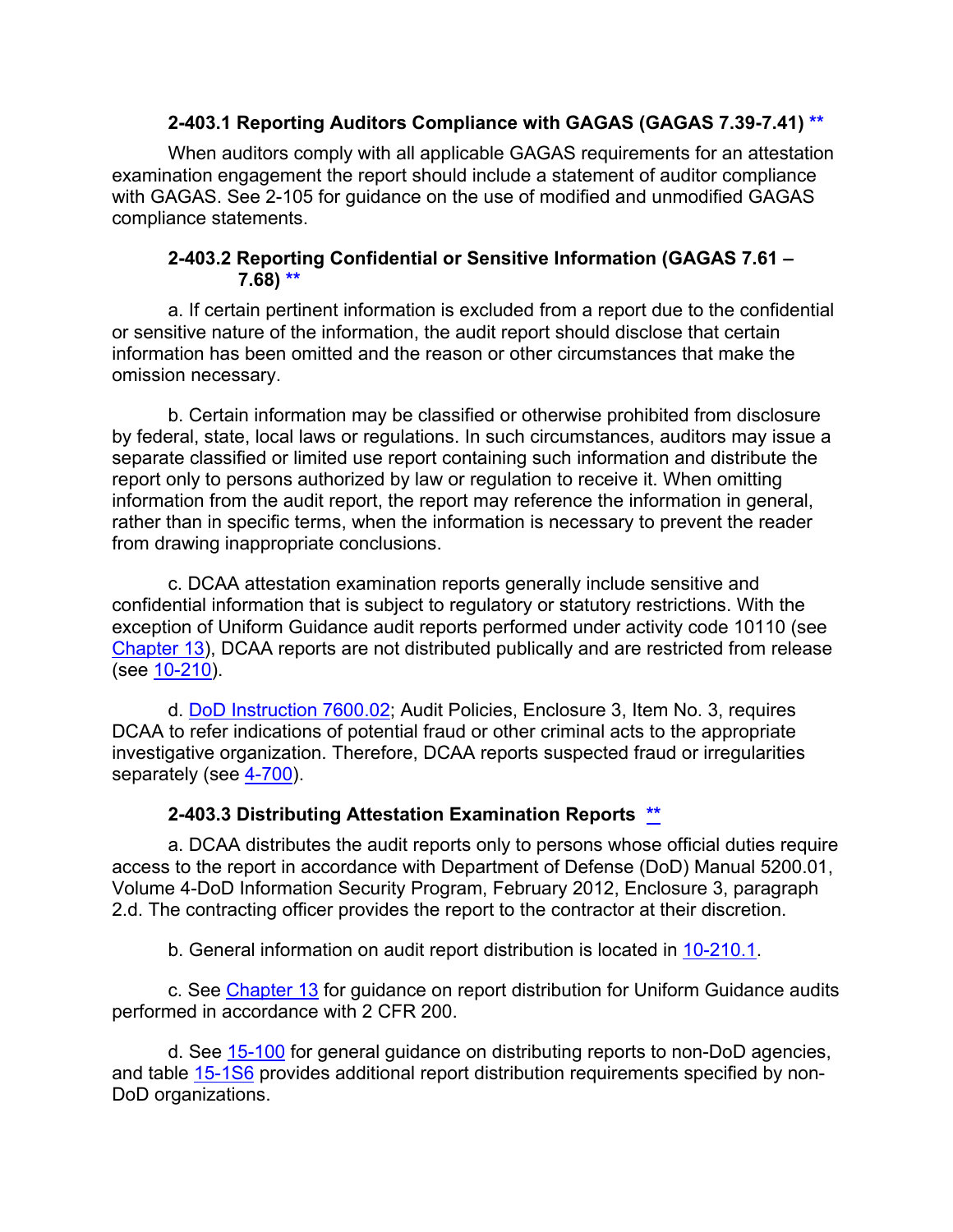#### **2-403.4 Reporting Deficiencies in Internal Controls, Noncompliance with Provisions of Laws, Regulations, Contracts, Grant Agreements and Instances of Fraud (GAGAS 7.42 – 7.47, AT-C 205.A30) [\\*\\*](#page-4-10)**

a. Auditors should include in the examination report all significant deficiencies and material weaknesses in internal control based on the engagement work performed, including those deficiencies that were communicated early. Determining whether and how to communicate internal control deficiencies that are not considered significant deficiencies or material weaknesses to officials of the audited entity is a matter of professional judgment. See 2-306.2 for discussion of internal control deficiencies.

b. The examination report should include the relevant information about noncompliance and fraud when auditors, based on sufficient appropriate evidence, identify or suspect:

(1) noncompliance with provisions of laws, regulations, contracts or grant agreements that have a material effect on the subject matter or the assertion about the subject matter that warrant the attention of those charged with governance, and

(2) fraud that is material, either quantitatively or qualitatively, to the subject matter or an assertion about the subject matter that is significant to the engagement objectives.

c. When auditors suspect or identify noncompliance or instances of fraud that are less than material but warrant the attention of those charged with governance, the auditor should communicate in writing to the audited entity officials. It may be appropriate to describe the matter in a separate paragraph in the report. The auditors' determination of whether and how to communicate such instances to government officials is a matter of processional judgment.

d. When considering the materiality of instances of fraud, and noncompliance with provisions of laws, regulations, contracts and grant agreements, auditors should use materiality levels that consider the government's risk and public accountability of the entities receiving government funding, legal and regulatory requirements, and the visibility and sensitivity of government programs.

# **2-403.5 Reporting Views of Responsible Officials (GAGAS 7.55 – 7.60) [\\*\\*](#page-4-11)**

a. Auditors should obtain and report the views of responsible officials of the audited entity concerning the findings, conclusions, and recommendations, as well as planned corrective actions. Whenever possible, the comments should be obtained in writing. See [4-304.1e](https://viper.dcaa.mil/guidance/cam/3130/general-audit-requirements?term=draft%20report#p117) and [10-201.3](https://viper.dcaa.mil/guidance/cam/3147/preparation-and-distribution-of-audit-reports#Sec102103) for guidance on when the auditor may provide a draft report with findings to the contractor to facilitate obtaining their views and comments.

b. When auditors receive written comments from the responsible officials, they should include a copy of the officials' written comments or a summary of the comments received. When the contractor provides oral comments, the auditor should include a summary of those comments in the report.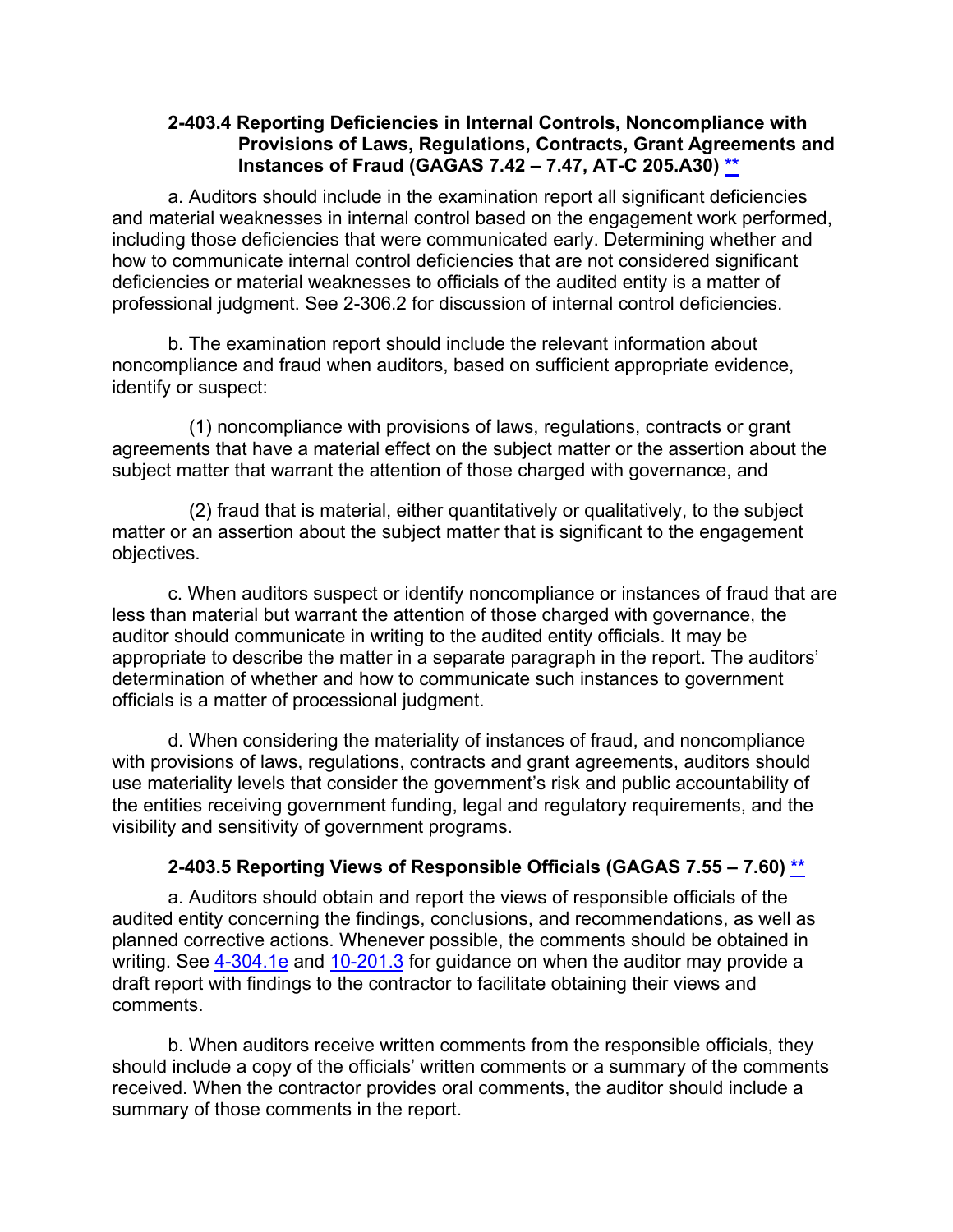c. The auditor should objectively evaluate the contractor's comments. When the comments disagree with the auditor's findings, conclusions, or recommendations in the report, the auditor should evaluate the validity of the entity's comments. If the auditor disagree with the comments, an explanation of the reasons for the disagreement should be included in the report. If the auditor finds the comments to be valid and supported by sufficient appropriate evidence, the report should be modified appropriately.

d. If the audited entity declines, or is unable, to provide comments within a reasonable period of time, the auditors should issue the report without receiving comments and indicate in the report that the audited entity did not provide comments.

e. When the audited entity's comments are inconsistent or in conflict with the findings, conclusions or recommendations in the draft report, or when planned corrective actions do not adequately address the auditors' recommendations, the auditors' should evaluate the validity of the audited entities comments. If the auditors disagree with the comments, they should explain in the report their reasons for disagreement. Conversely, the auditors should modify their report as necessary if they find the comments valid and supported by sufficient appropriate evidence.

f. If the audited entity refuses to provide comments or is unable to provide comments within a reasonable period of time, the auditors may issue the report without receiving comments from the audited entity. In such cases the auditor should indicate in the report that the audited entity did not provide comments.

g. See [10-208.5d](https://viper.dcaa.mil/guidance/cam/3147/preparation-and-distribution-of-audit-reports#Sec102085) for instruction on where to include the contractor's comments in the audit report.

#### **2-403.6 Reporting Deficiencies in Internal Control (GAGAS 7.42, AT-C 315) [\\*\\*](#page-4-12)**

a. Auditors should include in the examination report all internal control deficiencies, even those communicated early, that are considered to be significant deficiencies or material weaknesses that the auditor identified based on the engagement work performed. Professional judgment is required to determine whether a deficiency, or combination of deficiencies, is a material weakness, a significant deficiency, or less than a significant deficiency. The auditor should consider deficiencies individually as well as in the aggregate in determining which level of deficiency is present.

b. An entity's internal control over compliance is the process by which management obtains reasonable assurance of compliance with specified requirements. A material weakness in internal control is more severe than a significant deficiency.

c. GAGAS's use of internal control terminology is consistent with the AICPA Statements of Auditing Standards (SAS) No. 122, [AU-C section 265,](https://www.aicpa.org/content/dam/aicpa/research/standards/auditattest/downloadabledocuments/au-c-00265.pdf) Communicating Internal Control Related Matters Identified in an Audit. [DFARS 252.242-7005\(b\)\(6\)](https://www.ecfr.gov/cgi-bin/text-idx?SID=90fbbb451a3c2fbbf694e9c7b57e8a72&mc=true&node=se48.3.252_1242_67005&rgn=div8)  defines a significant deficiency as "A shortcoming in the system that materially affects the ability of officials of the Department of Defense to rely upon information produced by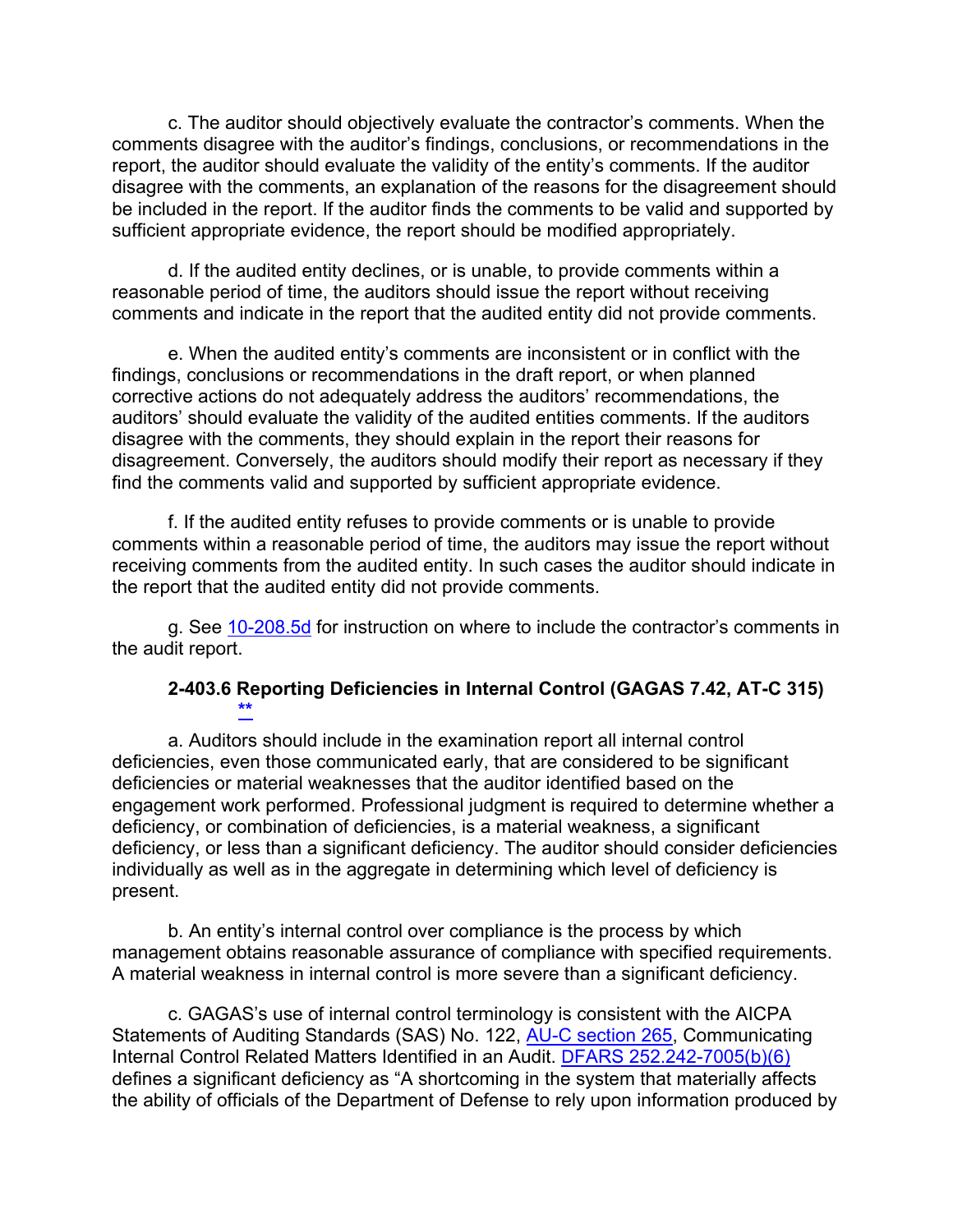the system that is needed for management purposes."

d. In evaluating internal control over compliance, the auditor needs to consider both the design and operation of the control. A deficiency in internal control exists when the design or operation of a control does not allow management or employees, in the normal course of performing their assigned functions, to prevent, or detect and correct, misstatements or noncompliances on a timely basis. A deficiency in *design* exists when either a control that is necessary to meet the control objective is missing, or an existing control is not designed to meet the control objective. A deficiency in *operation* exists when a properly designed control does not operate as designed or the person performing the control does not possess the authority or competence to perform the control effectively.

e. A material weakness is a deficiency, or combination of deficiencies, in internal control such that there is a reasonable possibility that a material misstatement or noncompliance will not be prevented, or detected and corrected, on a timely basis. A reasonable possibility exists when the likelihood of an event occurring is either reasonably possible or probable. A reasonable possibility is the chance of a future event occurring is more than remote but less than likely. A probable possibility is that the event is likely to occur.

f. A significant deficiency, or combination of deficiencies, in internal control is less severe than a material weakness yet important enough to merit the attention by those charged with governance. Determining whether and how to communicate to officials of the audited entity those internal control deficiencies that are not consider significant deficiencies or material weaknesses is a matter of professional judgment. When the engagement is a business system audit, deficiencies that are less severe than a significant deficiency should be included in the audit report an appendix titled "Deficiencies that Warrant Attention of the Contracting Officer".

g. Early Communication of Internal Control Deficiencies. For some matters, early communication of deficiencies may be important because of their relative significance and urgency for corrective action. Early communication is important to allow management to take prompt corrective action to prevent further occurrences when a control deficiency results in identified or suspected noncompliance with provisions of laws, regulations, contracts, or grant agreements, or identified or suspected fraud. The audit report should include all significant deficiencies and material weaknesses identified based on the engagement work performed even when those deficiencies were communicated early.

## **2-404 Presenting Findings in the Examination Report (GAGAS 7.48 – 7.50) [\\*\\*](#page-4-13)**

a. When presenting findings, auditors should develop the elements of the findings to the extent necessary to assist management or oversight officials of the audited entity in understanding the need for taking corrective action. Clearly developed findings assist oversight officials of the audited entity, such as the CFAO, in understanding the need for corrective action, and assist the auditor in developing recommendations to the CFAO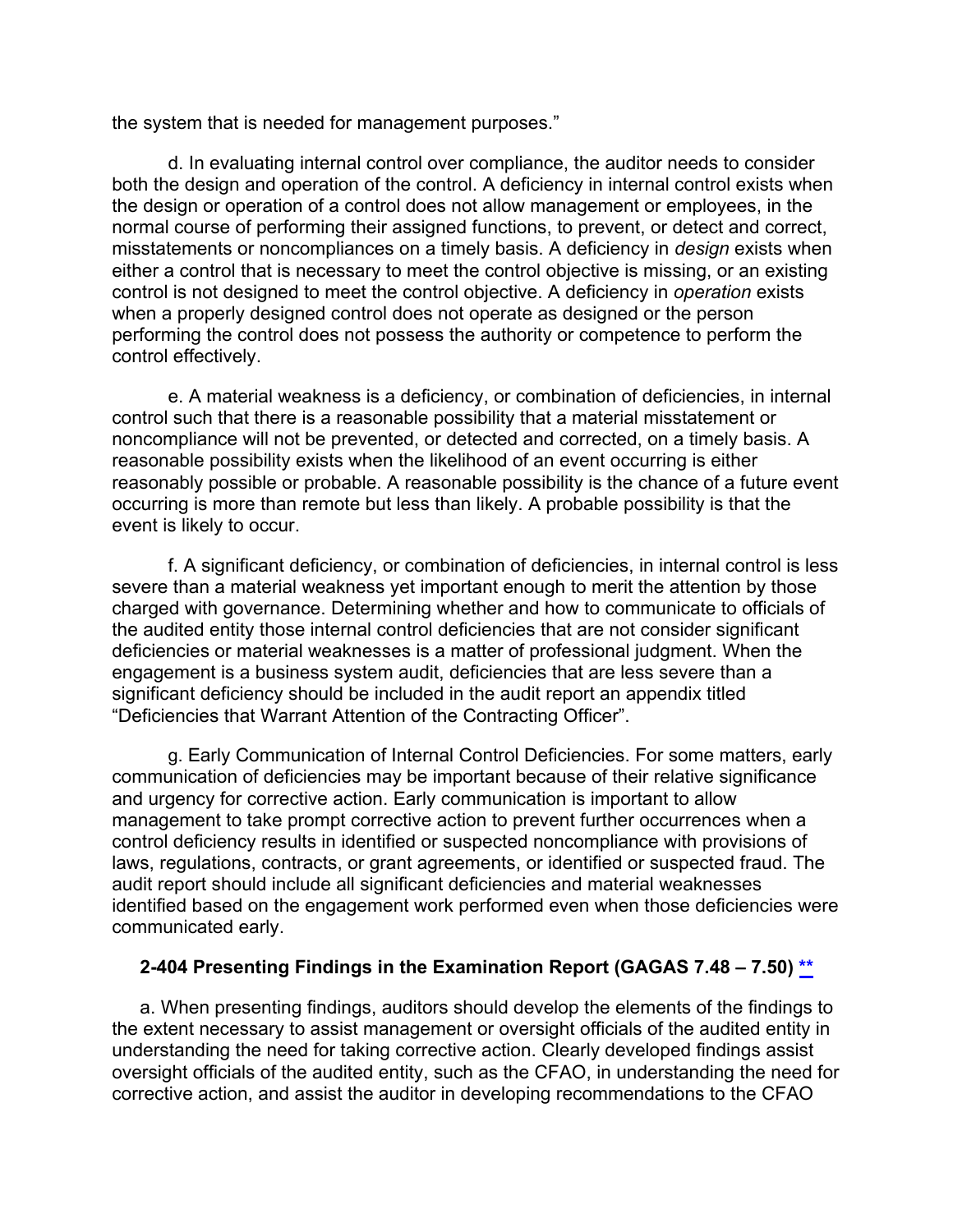for necessary corrective action.

b. Auditors should place their findings in perspective by describing the nature and extent of issues being reported and the extent of the work performed that resulted in the finding. To give the reader a basis for judging the prevalence and consequences of the findings, auditors' should, as appropriate, relate the instances identified to the population or the number of cases examined and quantify the results in terms of dollar value or other measures. If the results cannot be projected, auditors should limit their conclusions appropriately.

c. DCAA presents findings for examination engagements through structured notes, using either explanatory notes or a statement of conditions and recommendations (SOCAR). See [10.211.2](https://viper.dcaa.mil/guidance/cam/3147/preparation-and-distribution-of-audit-reports#Sec102112) for guidance in developing and presenting structured notes for DCAA examination reports.

d. Audit reports should provide relevant information in a manner that facilitates the readers ability to understand and use the information. See [10-104](https://viper.dcaa.mil/guidance/cam/3147/preparation-and-distribution-of-audit-reports#Sec10104) for guidance in developing an effective audit report.

# **2-500 Section 5 – Field Work Standards for Performance Audits (Operations Audits) [\\*\\*](#page-4-14)**

#### **2-501 Introduction (2018 GAGAS 8.01 – 8.02) [\\*\\*](#page-4-14)**

In the contract audit environment, performance audits are more commonly described as operations audits. DCAA performance audits seek to determine if the contractor is operating in an economical and efficient manner. Economy and efficiency relate to the reasonableness of costs charged to Government contracts, and may also impacts areas such as program schedules operations, etc. Inefficient operations can result in schedule slippages and contract overruns. Examples of subject matter covered by operations audits performed by DCAA include; labor and facilities utilization, and materials inventory management. The 2018 Yellow Book establishes the field work and reporting standards for performance audits in Chapters 8 and 9 respectively. These standards apply to the operations audits performed by DCAA. The auditor must also follow the requirements in 2018 GAGAS Chapters 1 through 5. Fieldwork requirements establish an overall approach for planning and performing the audit to obtain sufficient, appropriate evidence that provides a reasonable basis for findings and conclusions based on the audit objectives.

#### **2-501.1 Reasonable Assurance (2018 GAGAS 8.12-8.13) [\\*\\*](#page-4-15)**

Performance audits that comply with 2018 GAGAS provide reasonable assurance that evidence is sufficient and appropriate to support findings and conclusions in relation to the audit objectives. The sufficiency and appropriateness of evidence needed and tests of evidence will vary based on the audit objectives significance of the, findings, and overall conclusions. Audit objectives for operations audits range from narrow to broad and involve varying types and quality of evidence. In some audits, sufficient, appropriate evidence is available, but in others, information may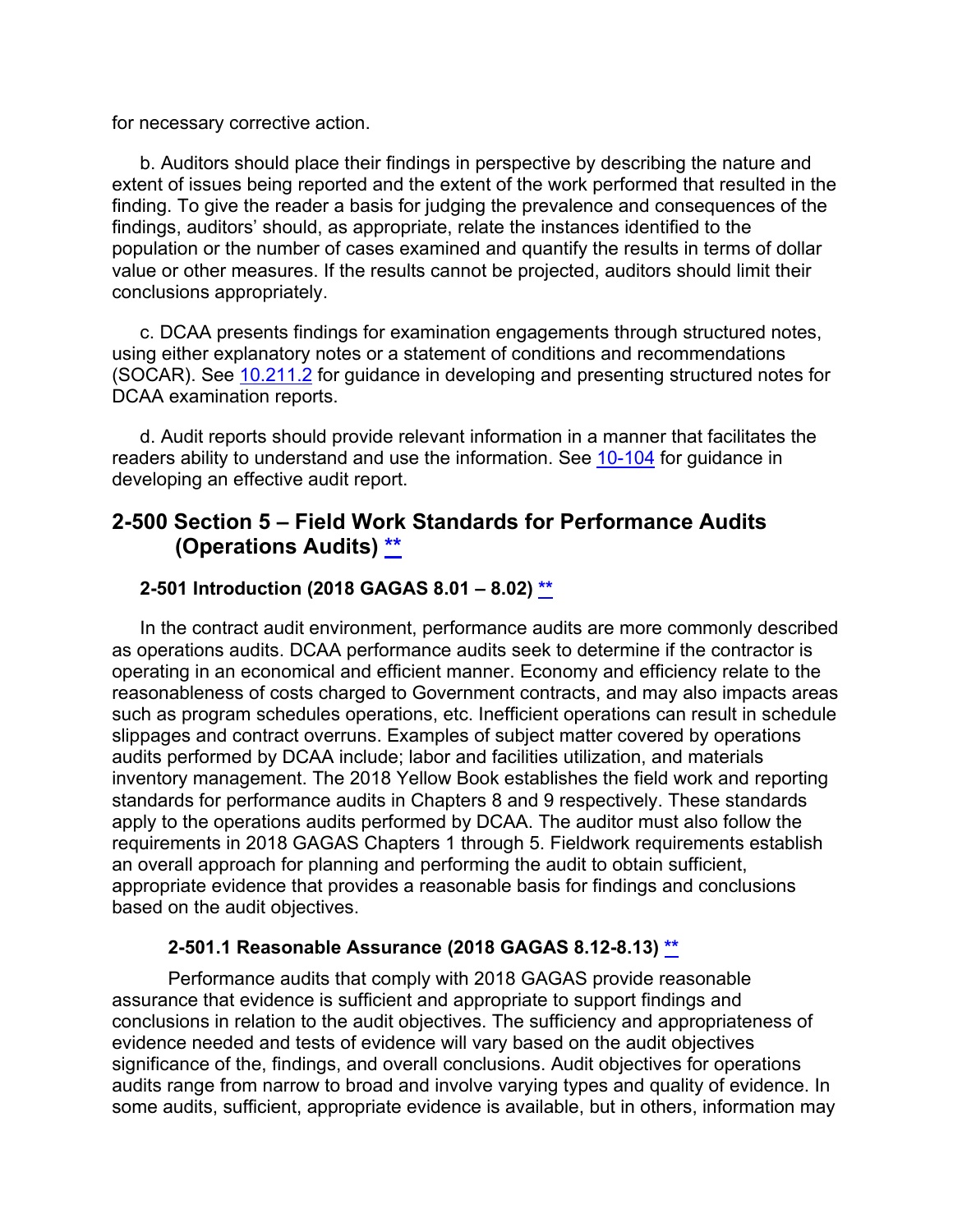have limitations. Professional judgment assists auditors in determining the audit scope and methodology needed to address the audit objectives, and in evaluating whether sufficient appropriate evidence has been obtained to address the audit objectives.

## **2-501.2 Significance in a Performance (Operations) Audit (2018 GAGAS 8.15) [\\*\\*](#page-4-16)**

The concept of significance assists auditors throughout an operations audit, including deciding the type and extent of audit procedures to perform, evaluating results of audit work, and developing the report and related findings and conclusions. Significance is defined as the relative importance of a matter within the context in which it is being considered, and includes both quantitative and qualitative factors, such as: the magnitude of the matter in relation to the subject matter of the audit; the nature and effect of the matter; the relevance of the matter; the needs and interests of an objective third party with knowledge of the relevant information; and the impact of the matter to the audited program or activity. Professional judgment assists auditors when evaluating the significance of matters within the context of the audit objectives.

# **2-501.3 Audit Objectives (2018 GAGAS 6.08) [\\*\\*](#page-4-17)**

a. The audit objectives are what the audit is intended to accomplish. The audit objectives identify the audit subject matter and performance aspects to be performed in the audit. Audit objectives can be thought of as questions about the subject matter that the auditor seeks to answer based on the evidence obtained and assessed against suitable criteria. Information addressing the audit objectives should be provided in an objective, understandable manner.

b. Performance audit objectives vary widely, as discussed in the 2-501 Introduction. The audit team should use professional judgment and consider the requestor's needs and objectives when establishing the audit objectives.

# **2-501.4 Audit Risk (2018 GAGAS 8.16) [\\*\\*](#page-4-18)**

a. Audit risk is the possibility that the findings, conclusions, recommendations, or assurance may be improper or incomplete. It is the risk that auditors will not detect a mistake, inconsistency, significant error, or fraud in the evidence supporting the audit. This risk can be based on factors such as evidence that is not sufficient and/or appropriate, an inadequate audit processes, or intentional omissions of information or misleading information due to misrepresentation or fraud. The assessment of audit risk involves both qualitative and quantitative considerations. Factors of audit risk can include such things as: the complexity or sensitivity of the work; size of the program; operations in terms of dollar amounts; adequacy of the audited entity's systems; the audited entity's processes to detect inconsistencies, significant errors or fraud, and access to records. Audit risk can be reduced by taking actions such as increasing the scope of work, adding specialists, additional reviewers and other resources to the audit team; changing the methodology to obtain additional evidence, obtaining higher quality evidence, or alternative forms of corroborating evidence; and aligning the findings and conclusions to reflect the evidence obtained.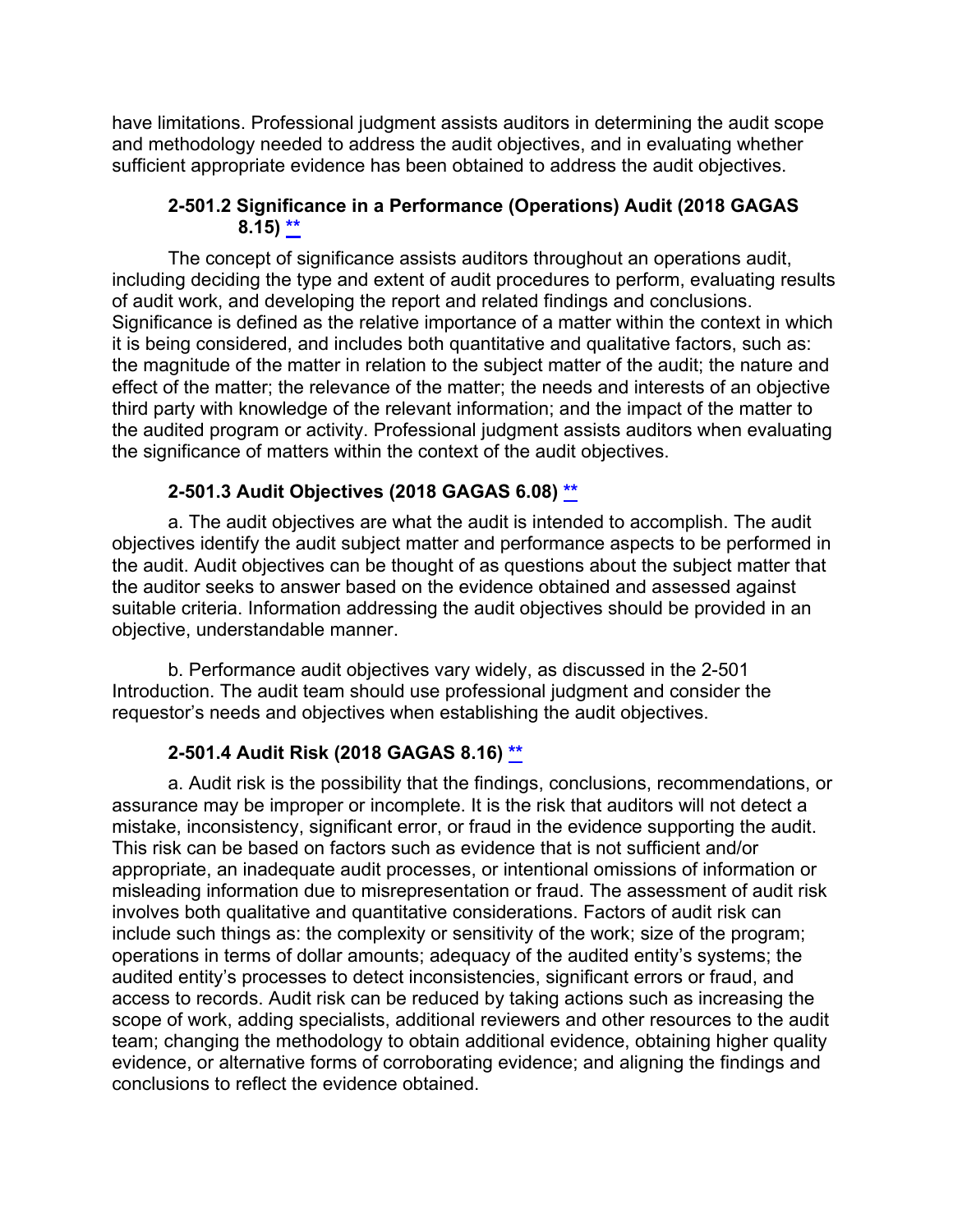b. The audit planning steps in the performance audit standard audit programs address assessing audit risk.

## **2-502 Planning (2018 GAGAS 8.03 – 8.35) [\\*\\*](#page-4-19)**

a. Audit teams must adequately plan the audit and document the planning of the work necessary to address the audit objectives. Auditors must plan the audit to reduce audit risk to an acceptably low level to provide reasonable assurance that the evidence is sufficient and appropriate to support findings and conclusions. This determination is a matter of professional judgment. In planning the audit, auditors should assess significance and audit risk and apply these assessments in defining the audit objectives, scope, and methodology. Planning is a continuous process throughout the audit. Therefore, auditors may need to adjust the audit objectives, scope, and methodology as work is being completed.

b. The scope is the boundary of the audit and is directly tied to the audit objectives. The scope defines the subject matter that the auditors will assess and report on, such as the documents or records to be evaluated, the time period of the evaluation and the geographic locations included in the evaluation.

c. The methodology describes the nature and extent of audit procedures for gathering and analyzing evidence to address the audit objectives. Audit procedures are the specific steps and tests auditors perform to accomplish the audit. Auditors should design the methodology to provide reasonable assurance that the evidence obtained is sufficient and appropriate to support the auditors' findings and conclusions in relation to the audit objectives and to reduce audit risk to an acceptably low level.

d. Adequate planning for performance audits includes gaining an understanding of the following, within the context of the audit objectives:

(1) the nature and profile of the programs and the needs of potential users of the audit report. The term program as used in 2018 GAGAS includes processes, projects, studies, policies, operations, activities, entities, and functions.

(2) internal control as it relates to the specific objectives and scope of the audit,

(3) information systems controls for purposes of assessing audit risk and planning the audit,

(4) provisions of laws, regulations, contracts, and grant agreements and potential fraud that are significant to the audit objectives,

(5) ongoing investigations or legal proceedings, and

(6) the results of previous audits and attestation engagements that directly relate to the current audit objectives.

e. The audit team will perform the following activities during the planning phase: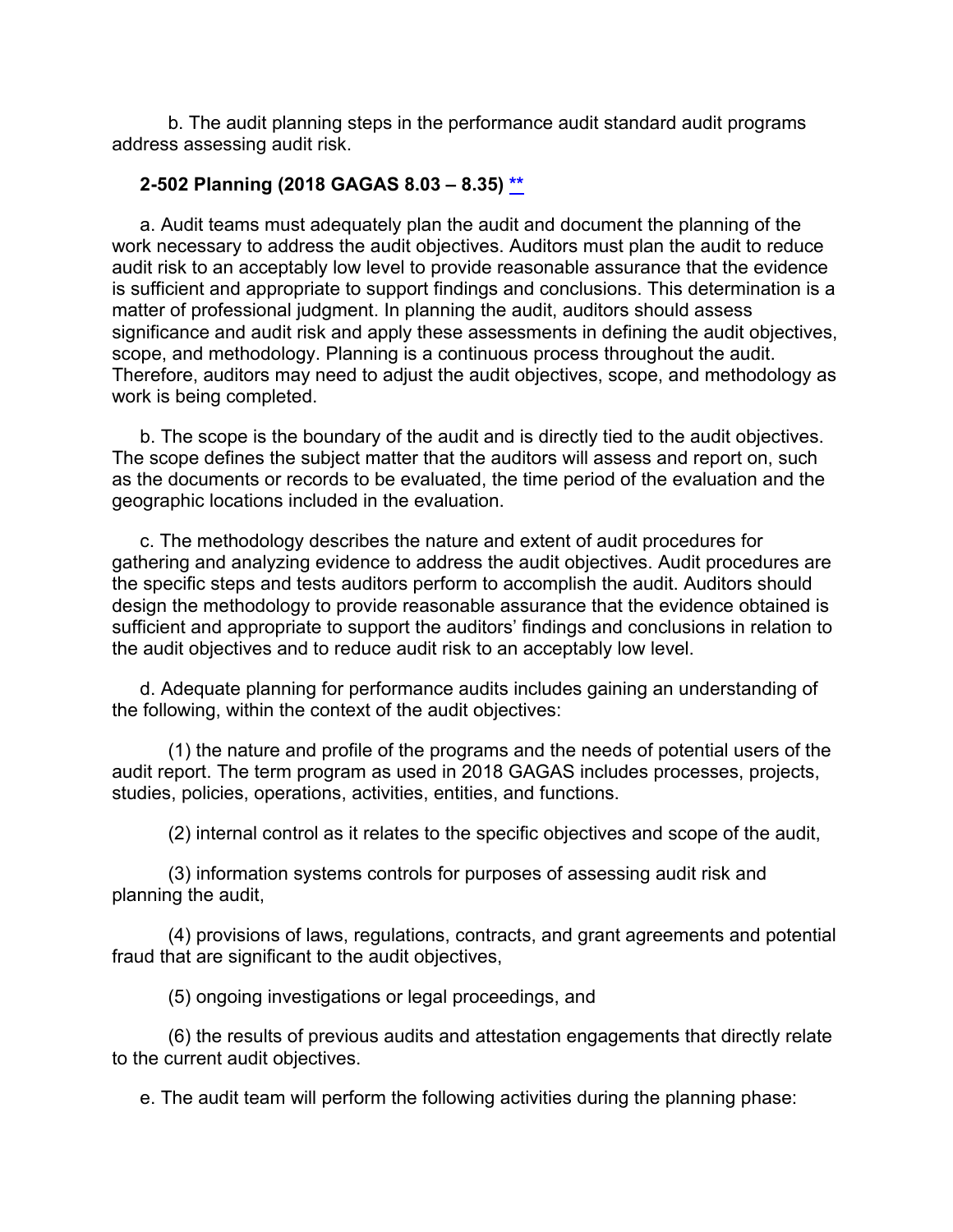(1) Identify suitable criteria based on the audit objectives that will enable the auditor to evaluate the subject matter,

(2) identify sources of audit evidence and determine the amount and type of audit evidence needed, given the audit risk and significance,

(3) evaluate whether to use the work of other auditors and specialist to address some of the audit objectives,

(4) assign staff and specialists that collectively possess the professional competence necessary to perform the audit, and identify other resources needed to perform the audit,

(5) communicate about planning and performance of the audit to management officials, Those charged with governance, and others as applicable, and

(6) prepare a written audit plan (see 2-502.12).

f. Auditors should communicate an overview of the objectives, scope, methodology, timing of the audit, and planned reporting (including any potential restrictions on the report) to contractor management, including those with sufficient authority and responsibility to implement corrective action in the program or activity being audited and the requestor of the audit services.

### **2-502.1 Nature and Profile of the Program and User Needs (2018 GAGAS 8.36 – 8.38) [\\*\\*](#page-4-20)**

a. DCAA auditors perform economy and efficiency audits with primary objectives related to determining the reasonableness of the costs being charged to Government contracts (versus reviewing specific programs). Program audits are typically performed by oversight agencies, such as the DoD OIG and the GAO.

b. 2018 GAGAS 8.36 requires auditors to obtain an understanding of the program under audit and the potential use that will be made of the audit results. Obtaining this understanding helps auditors to assess the relevant risks associated with the program and the impact of those risks on the audit objectives to design the scope and methodology for performing the audit. The auditors' understanding may come from previous knowledge about the program, knowledge gained from inquiries, observations, and reviewing documents while planning the audit. The extent and breadth of those inquiries and observations will vary among audits based on the audit objectives, as will the need to understand the individual aspects of the program. The auditor should consider the nature and profile of a program, which include:

(1) visibility, sensitivity, and relevant risks associated with the program,

(2) age of the program or changes in its condition,

(3) size of the program in terms of total dollars or other measures,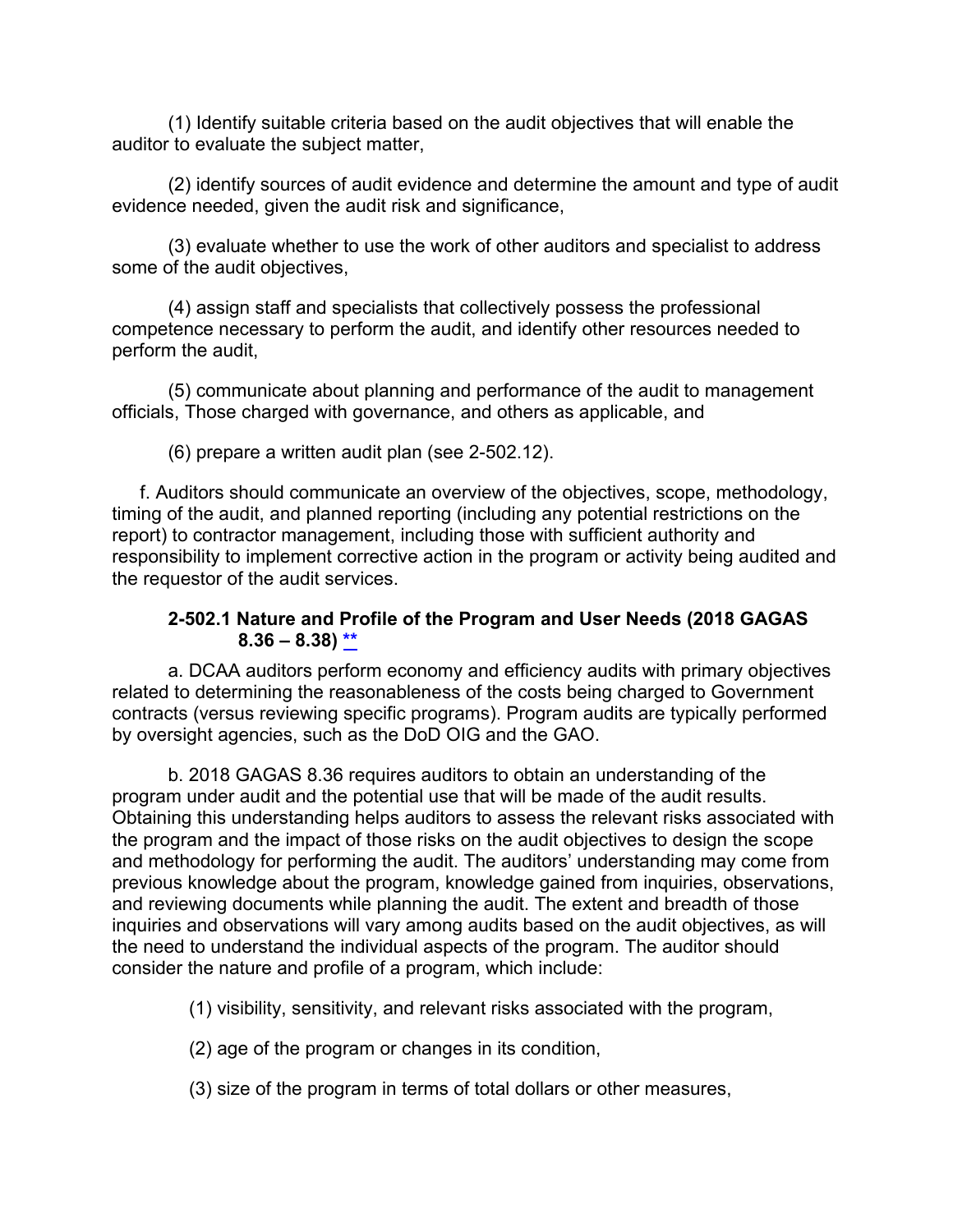(4) level and extent of review or other forms of independent oversight,

(5) the program's strategic plan and objectives, and

(6) external factors or conditions that could directly affect the program.

c. See 2-504 for additional information on obtaining sufficient and appropriate audit evidence and 2-S103.4, 14-502 and 14-503 for additional information on audit planning and planning considerations.

# **2-502.2 Internal Controls (2018 GAGAS 8.41 – 8.67) [\\*\\*](#page-4-21)**

a. Auditors should obtain an understanding of internal controls that are significant to the audit objectives (for example, controls applicable to any aspect of the activities in which the auditor attempts to judge whether existing practices can be made significantly more efficient or economical). Consideration of internal control in a performance audit begins with determining the significance of internal control to the audit objectives and documenting that determination. See 2018 GAGAS 8.41 for factors that may be considered when determining the significance of internal control to the audit objectives. Additionally, 2018 GAGAS 8.41 through 8.67 Internal Control provides application guidance related to obtaining an understanding, assessing significance, and reporting deficiencies in internal control as well as considerations related to information systems.

b. GAGAS requires auditors to assess, and document their assessment, of the design, implementation, and/or operating effectiveness of internal control to the extent necessary to address the audit objectives (2018 GAGAS 8.49). The levels of internal control assessment that may be performed for controls that are significant to the audit objects are:

(1) assessing the design of controls,

(2) assessing the design and implementation of controls, or

(3) assessing the design, implementation, and operating effectiveness of controls.

Assessment of internal control involves designing and performing procedures to obtain sufficient, appropriate evidence to support and document the findings and conclusions on design, implementation, and/or operating effectives of controls that are significant to the audit objectives. Key controls are generally assessed during the planning phase, which may include controls at both the entity and transaction levels. Changes may be made to the initial determination of key controls based on information gathered during fieldwork.

c. Assessment of the design and implementation of internal control is crucial to determine if the internal control is operating effectively to meet the control objective:

• Design. The design of internal control is assessed by determining whether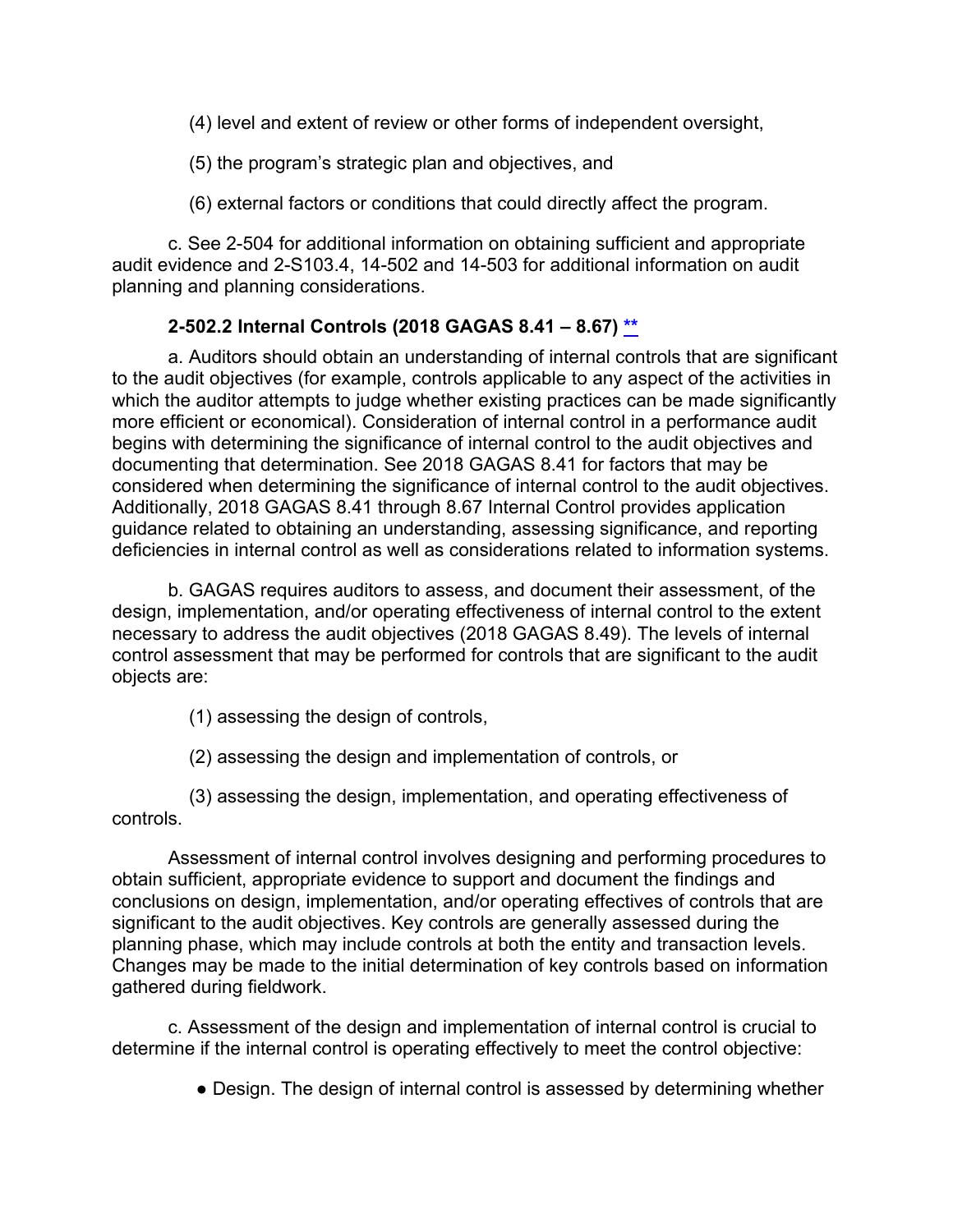controls individually and in combination are capable of achieving the objective for the control and addressing the related risk.

- Implementation. The implementation of internal control is assessed by determining if the control exists and has been placed into operation. A control that is not effectively designed cannot be effectively implemented.
- Operating Effectiveness. The operating effectiveness of internal control is assessed by determining whether controls were applied at relevant times during the period under evaluation, the consistency with which they were applied, and by whom or by what means they were applied. If a control is not effectively designed and implemented, it cannot operate effectively.

d. Auditors should document their assessment of internal control and plan to obtain sufficient, appropriate evidence to support their assessment about the effectiveness of those controls. The effectiveness of significant internal controls is frequently dependent on the effectiveness of the information systems internal controls. Thus, when obtaining an understanding of internal control significant to the audit objectives, auditors should also determine whether it is necessary to evaluate information systems controls.

e. The effectiveness of internal control that is significant within the context of the audit objectives can affect audit risk. Consequently auditors may need to modify the nature, timing or extent of audit procedures based on the assessment of internal controls and the results of internal control testing.

f. Auditors may obtain an understanding of internal control through inquiries, observations, inspection of documents and records, review of other audit reports and/or through substantive tests. The nature and extent of procedures performed to obtain an understanding of internal control will vary depending on specific audit's objectives, audit risk, known or potential internal control deficiencies, and the auditors' knowledge of internal control gained in prior audits.

g. Consider the following principal types of internal control objectives to identify controls that are significant to the audit objectives.

(1) Effectiveness and efficiency of operations: Controls over operations include policies and procedures that the audited entity has designed and implemented to provide reasonable assurance that the operation meets its objectives, while considering cost-effectiveness and efficiency. Understanding these controls can help auditors understand the program operations.

(2) Relevance and reliability of information: Controls over the relevance and reliability of information include policies, procedures, and practices that have been implemented to provide reasonable assurance that operational and financial information used for decision making and internal and external reporting is relevant and reliable and fairly represented in reports. Understanding these controls can help auditors assess the risk that the information gathered by the entity may not be relevant or reliable, in order to design appropriate tests of the information significant to the audit objectives.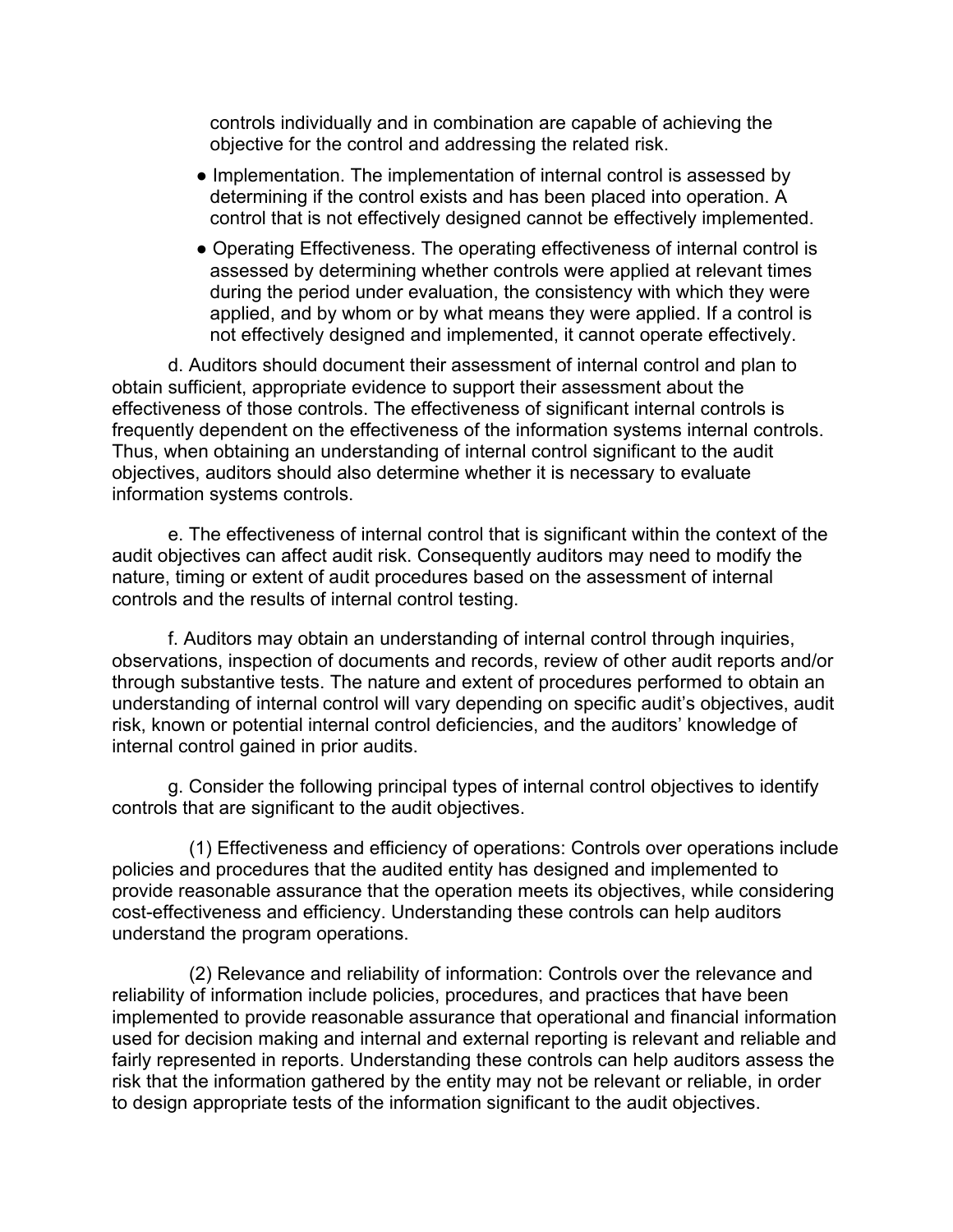(3) Compliance with applicable laws, regulations, and provisions of contracts or grant agreements: Controls over compliance include policies and procedures that have been implemented to provide reasonable assurance that the program is performed in accordance with applicable laws, regulations, and provisions of contracts or grant agreements. Understanding the relevant controls over compliance with those laws, regulations, and provisions of contracts or grant agreements assist the auditors in identifying the controls that are significant within the context of the audit objectives can assessing the risk of noncompliance with the provisions of contracts or grant agreements, violations of law and regulations, fraud, and illegal acts.

## **2-502.3 Internal Control Deficiencies Considerations (2018 GAGAS 8.54 - 8.57) [\\*\\*](#page-5-0)**

a. Deficiencies in internal control may be identified during assessment of a control. A deficiency exists when the design, implementation, or operation of a control does not achieve the desired control objectives to address related risks.

- A design deficiency exists when a necessary control is either missing or not properly designed. An improperly designed control would result in the control objective not being met even if the control operates as designed.
- An implementation deficiency exists when a properly designed control is not correctly implemented.
- A deficiency in operating effectiveness exists when a properly designed and implemented control does not operate as designed, or the person performing the control does not have the necessary competence or authority to perform the control effectively.

b. 2018 GAGAS 8.54 requires auditors to evaluate and document the significance of identified internal control deficiencies within the context of the audit objectives. Deficiencies are evaluated on both an individual and aggregate basis, with consideration given to the correlation among deficiencies.

c. Determining whether deficiencies are significant within the context of the audit objectives involves evaluating the following factors:

(1) Magnitude of impact, which is the likely effect that the deficiency could have on the entity (or program) achieving its objectives. Magnitude is affected by factors such as the size, pervasiveness, and duration of the deficiency's impact. A deficiency may be more significant to one audit objective than another.

(2) Likelihood of occurrence

(3) Nature of the deficiency involves factors such as the degree of subjectivity involved with the deficiency and whether the deficiency arises from error, fraud or misconduct.

d. When determining the cause of internal control deficiencies, it may be helpful for auditors to perform an analysis to identify the root cause of the deficiencies, for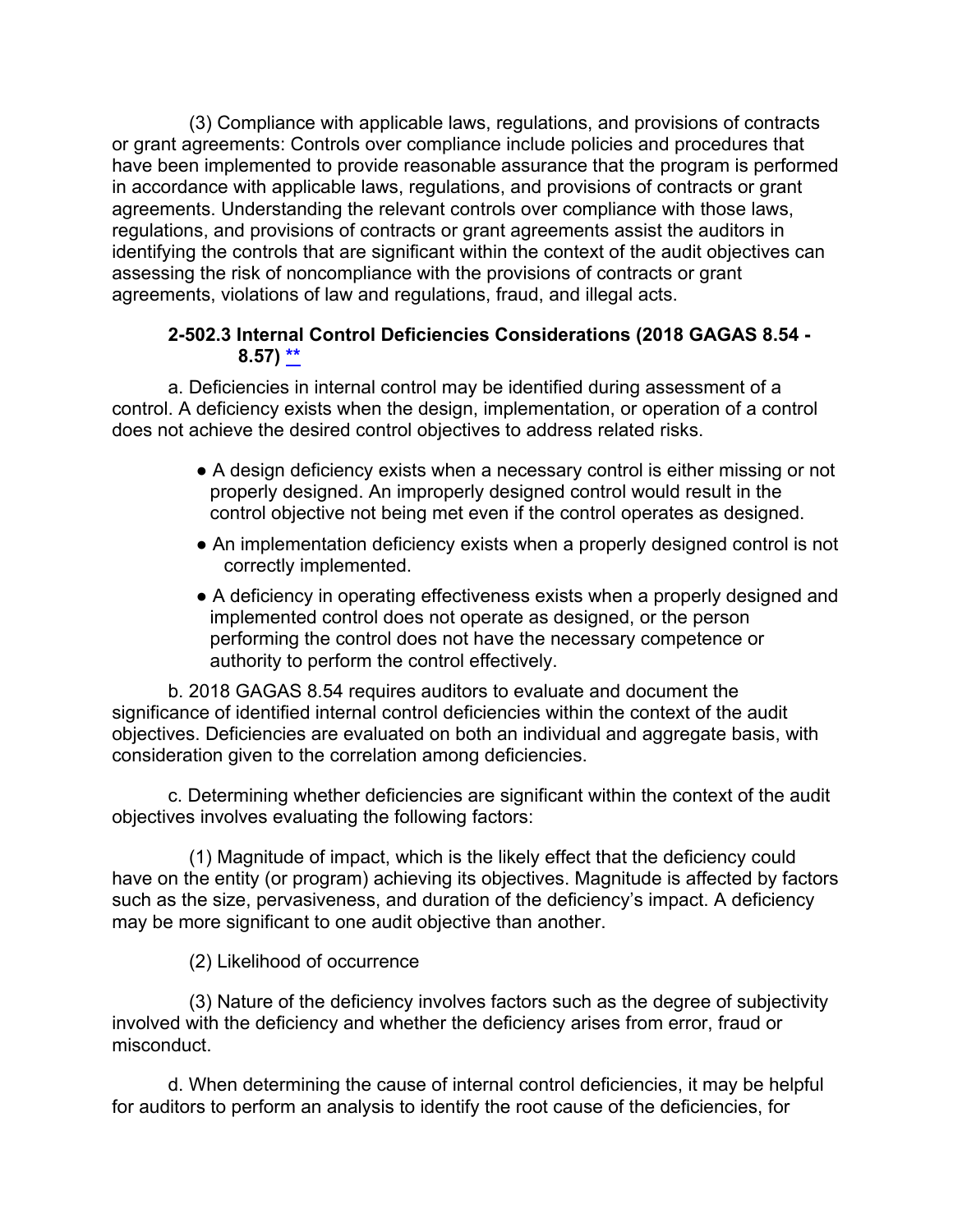example, is the deficiency due to improper design or improper implementation, override of the control by staff, etc. This may strengthen the quality of the audit recommendations for corrective actions. Findings of internal control deficiencies should be developed using the four elements of a finding identified in 2018 GAGAS 8.116. See 2018 GAGAS 8.58 for examples of control deficiencies.

### **2-502.4 Information Systems Controls (2018 GAGAS 8.59 – 8.67) [\\*\\*](#page-5-0)**

a. The effectiveness of significant internal controls frequently depends on the effectiveness of information systems controls. When an auditor obtains an understanding of significant internal controls, the auditor should also determine if it is necessary to evaluate the information systems controls. Understanding information systems controls (e.g., general controls, application controls, user controls) is important when information systems are used extensively throughout the program under audit and the fundamental business processes related to the audit objectives rely on information systems.

b. An organization's use of information systems controls may be extensive; and the auditor should focus on the information systems controls that are significant to the audit objectives. Auditors should evaluate the design, implementation, and/or operating effectiveness of such systems controls. Information systems controls that are significant to the audit objectives may need to be evaluated for effectiveness in order to obtain sufficient, appropriate evidence. Auditors should obtain a sufficient understanding of information systems controls necessary to assess audit risk and plan the audit. See 2018 GAGAS 8.67 for factors that may assist in determining the significance of information system controls to the audit objectives.

c. The evaluation of information systems controls may be done in conjunction with the auditors' consideration of internal control within the context of the audit objectives, or as separate audit objectives or procedures. The extent of the audit procedures to obtain such an understanding depends on the significance of the information system controls to the audit objectives. In addition, the nature and extent of audit risk related to information systems controls area affected by the nature of the hardware and software used the configuration of the entity's systems and networks, and the entity's information systems strategy.

d. Auditors should determine which audit procedures related to information systems controls are needed to obtain sufficient, appropriate evidence to support the audit findings and conclusions. The following factors may assist auditors in making this determination.

(1) Understanding the significance of the impact of the system relative to the accessibility and reliability of the information produced, and

(2) Identifying key controls that are critical to providing assurance that the information required for the audit is reliable and evaluating those key controls, e.g. general, application, and user controls.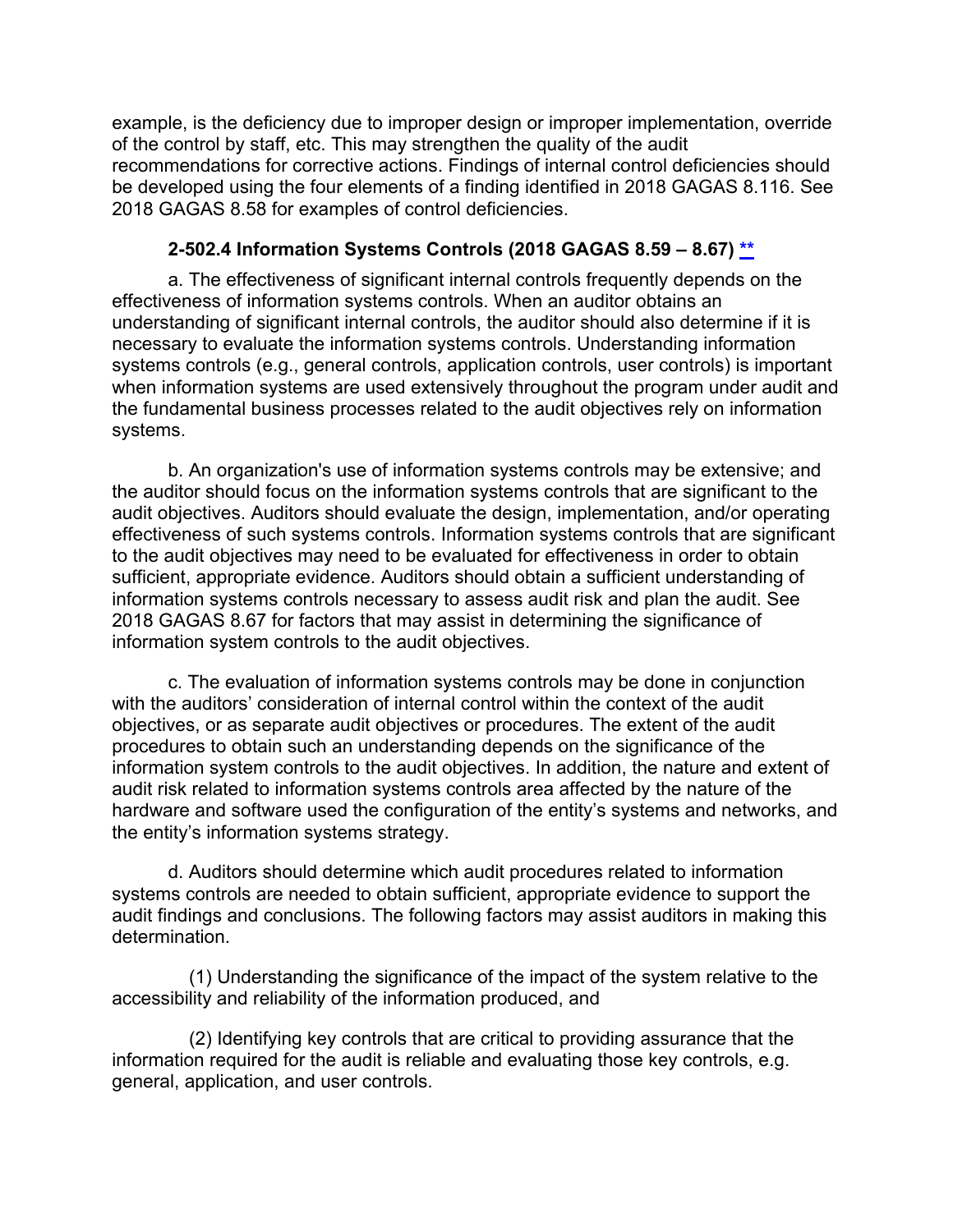e. The following factors may assist in designing appropriate audit procedures to evaluate the effectiveness of significant information systems controls include:

(1) The extent of assessment of internal controls that are significant to the audit objectives depends on the reliability of the information processed or generated by the information systems.

(2) The availability of evidence outside the information system to support or corroborate findings and conclusions.

(3) The relationship of information systems controls to data reliability: When critical systems controls are effective, the auditor may be able to reduce the extent of substantive testing of the related data.

(4) Evaluating the effectiveness of systems controls as an audit objective: Auditors should test information systems controls necessary to address the audit objectives. For example, the audit objective may involve assessing the effectiveness of systems controls related to certain systems, facilities, functions, or organizations.

#### **2-502.5 Provisions of Laws, Regulations, Contracts and Grant Agreements (2018 GAGAS 8.68 – 8.70) [\\*\\*](#page-5-1)**

a. Auditors should identify any provisions of laws, regulations, contracts, or grant agreements that are significant to the audit objectives and assess the risk that noncompliance could occur. Based on that risk assessment, the auditor should design and perform procedures to obtain reasonable assurance of detecting instances of significant noncompliance with provisions of laws, regulations, contracts, or grant agreements.

b. The assessment of audit risk may be affected by such factors as the complexity of the laws and regulations and provisions of contracts. The assessment of audit risk may also be affected by whether the entity has controls that are effective in preventing or detecting violations of laws, regulations, and provisions of contracts. If auditors obtain sufficient, appropriate evidence of the effectiveness of these controls, they may be able to reduce the extent of their tests of compliance.

c. Because the determination of waste and abuse is subjective, auditors are not required to perform specific procedures to detect waste or abuse in performance audits. However, auditors may consider whether and how to communicate such matters if they become aware of them. Auditors may also discover that waste or abuse are indicative of fraud or noncompliance with provisions of laws, regulations, contracts, and grant agreements. If, during the course of the audit, auditors become aware of waste or abuse that could be quantitatively or qualitatively significant to the program under audit, auditors should apply audit procedures specifically designed to test if the waste or abuse has a potentially material effect on the subject matter. After performing additional work, auditors may discover that the waste or abuse is indicative of fraud or noncompliance with provisions of laws, regulations, contracts, and grant agreements (see 4-800).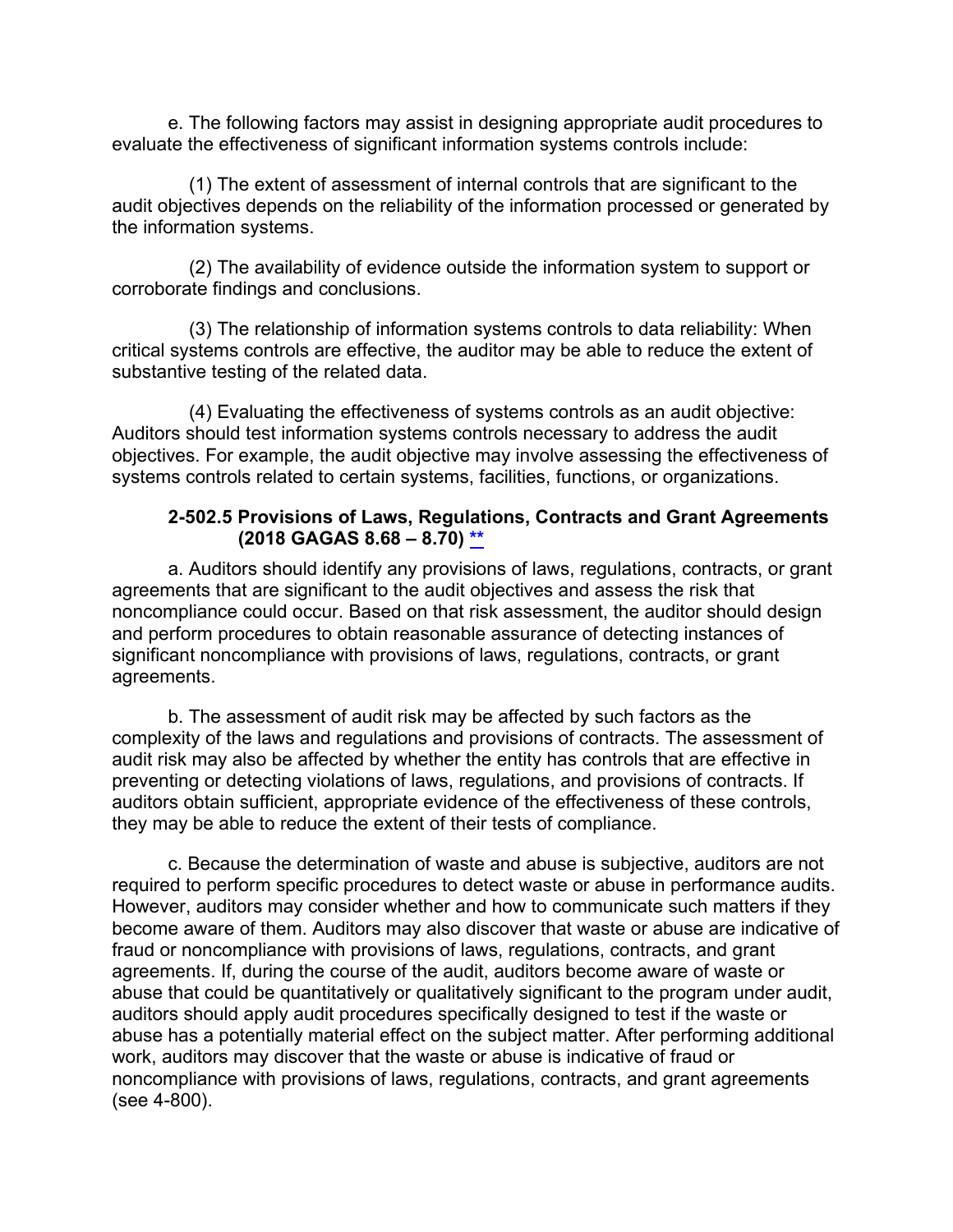d. Abuse is behavior that is deficient or improper when compared with behavior that a prudent person would consider a reasonable and necessary business practice given the facts and circumstances. The misuse of authority or position for personal gain or for the benefit of family members or business associates is also abuse. While abuse is distinct from acts of fraud, or violations of laws and regulations, and provisions of contracts, it may indicate that fraud or noncompliance with laws, regulations, and contracts is occurring. Examples of abuse include management having staff perform personal errands for them, or charging unneeded overtime.

e. Waste is the act of using or expending resources carelessly, extravagantly, or for no purpose. Waste can include activities that do not include abuse, and may not result in violations of law. Waste relates primarily to mismanagement, inappropriate actions, and inadequate oversight. Examples of potential waste include making travel arrangements contrary to established policies or that are unnecessarily expensive, or procuring items through vendors that are that are unnecessarily expensive.

#### **2-502.6 Fraud (2018 GAGAS 8.71 – 8.76) [\\*\\*](#page-5-2)**

a. In planning the audit, auditors should assess risks of fraud occurring that are significant to the audit objectives. Fraud involves obtaining something of value through willful misrepresentation. Whether an act is in fact fraud is a determination to be made through the judicial or other adjudicative system and is beyond auditors' professional responsibility. See [4-700](https://viper.dcaa.mil/guidance/cam/3130/general-audit-requirements#Sec4700) for auditor responsibilities related to suspected or identified instances of fraud.

b. The audit team should discuss the contractor's risk of fraud, including factors such as financial incentives, pressures to commit fraud, opportunities for fraud to occur, and rationalizations or attitudes that could allow individuals to commit fraud. Auditors should gather and assess information to identify risks of fraud that are significant to the audit objectives or that could affect the findings and conclusions.

c. Assessing the risk of fraud is an ongoing process throughout the audit. Professional skepticism assists auditors in assessing which factors or risks could significantly affect the audit objectives. If indications of fraud risk, significant to the audit objectives, arise during the course of the audit that were not identified in the planning stage, the auditor should modify the audit program as necessary and perform procedures designed to detect instances of fraud that are material to the subject matter. For example, auditors may obtain information through discussion with officials of the audited entity or through other means to determine the susceptibility of the program to fraud, the extent to which the audited entity has implemented leading practices to manage fraud risks, the status of internal controls the entity has established to detect and prevent fraud, or the risk that individuals in the audited entity could override internal controls. If the auditors become aware that fraud has, or likely has, occurred, follow the procedures in [4-702.4.](https://viper.dcaa.mil/guidance/cam/3130/general-audit-requirements?#p927)

d. There is no requirement for auditors to prove the existence of fraud. If the auditors obtain information raising reasonable suspicion of fraud, the procedures in 4- 702.3k should be followed to respond to the presence of fraud risk indicators.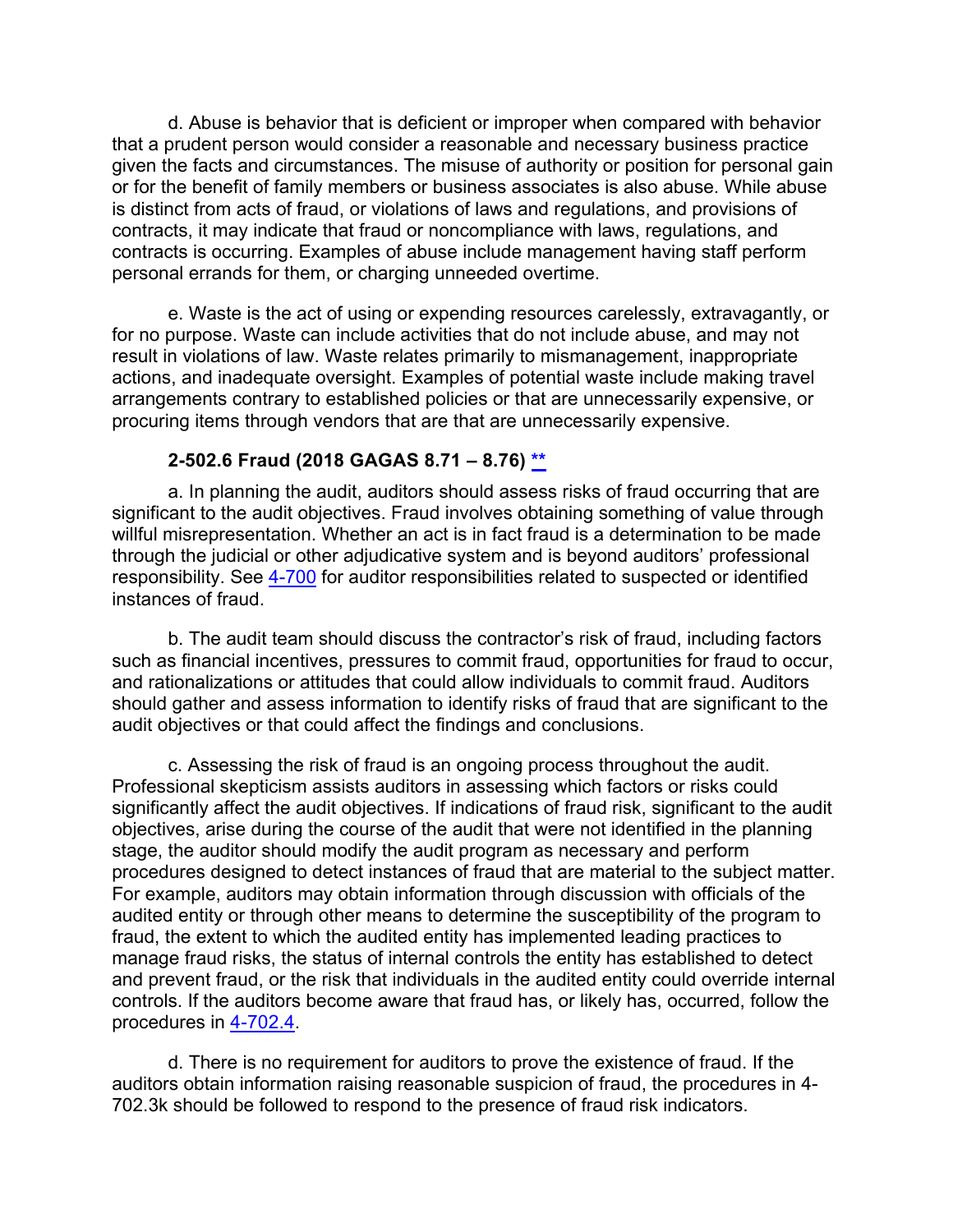### **2-502.7 Ongoing Investigations and Legal Proceeding (2018 GAGAS 8.27 – 8.29) [\\*\\*](#page-5-3)**

a. Avoiding interference with investigations or legal proceedings is important when pursuing indications of fraud or noncompliance, with provisions of laws, regulations, contracts, or grant agreements. When investigations or legal proceedings are initiated or in process, auditors should evaluate the impact on the current audit. In some cases, it may be appropriate for the auditors to work with investigators or legal authorities, or withdraw from or defer further work on the audit or a portion of the audit to avoid interfering with an ongoing investigation or legal proceedings.

b. In relation to reporting fraud, [DoD Instruction 7600.02;](https://www.esd.whs.mil/Portals/54/Documents/DD/issuances/dodi/760002p.pdf?ver=2019-04-03-110508-543) *Audit Policies*, Enclosure 3, Item No. 3, requires DCAA to refer indications of potential fraud or other criminal acts to the appropriate investigative organization. Procedures for reporting on potential fraud are provided in [4-702.4.](https://viper.dcaa.mil/guidance/cam/3130/Audit%20Planning/#Sec47024) Procedures on evaluating whether or how to perform audit activities subsequent to referral to avoid compromising the investigation are discussed in [4-702.5.](https://viper.dcaa.mil/guidance/cam/3130/general-audit-requirements?#Sec47025) Investigative support to investigators or legal authorities is performed by the DCAA Operations Investigative Support (OIS) Division [\(4-702.6\)](https://viper.dcaa.mil/guidance/cam/3130/general-audit-requirements?#Sec47026).

c. See [1-405](https://viper.dcaa.mil/guidance/cam/3127/introduction-to-contract-audit#Relationship14051) for guidance on FAO auditor interactions with investigators, the types of information that should be given to the investigator, and how to inform DCAA headquarters of requests made by investigatory agencies for contractor data.

d. In addition to the CAM references above, the audit programs for performance audit have audit planning steps to assist the auditor in avoiding interference with any on-going investigations or legal proceedings.

(1) The auditor should inquire of management during the entrance conference, or other appropriate meetings, regarding management's knowledge of any on-going investigations or legal proceedings or awareness, as well as their knowledge or awareness of any fraud or suspected fraud affecting the subject of the audit. This includes management's awareness of allegations of fraud or suspected fraud affecting the audit objectives, and contractor management understanding about the risks of fraud relevant to the audit objectives.

(2) The audit team (at a minimum, supervisor and auditor) must hold a planning meeting to understand the criteria, subject matter, and the contractor and its environment to discuss and identify potential noncompliance, whether due to error or fraud, that could materially affect the subject matter. This meeting is also an opportunity to discuss the awareness of any ongoing investigations or legal proceedings and how to proceed with the audit giving consideration to the current circumstances that could materially affect the subject matter of the audit.

e. OIS auditors prepare audit leads and are required to provide the audit lead to the cognizant FAO. Additionally, OIS has procedures in place to reach out to the cognizant FAO when they get notice of an investigation.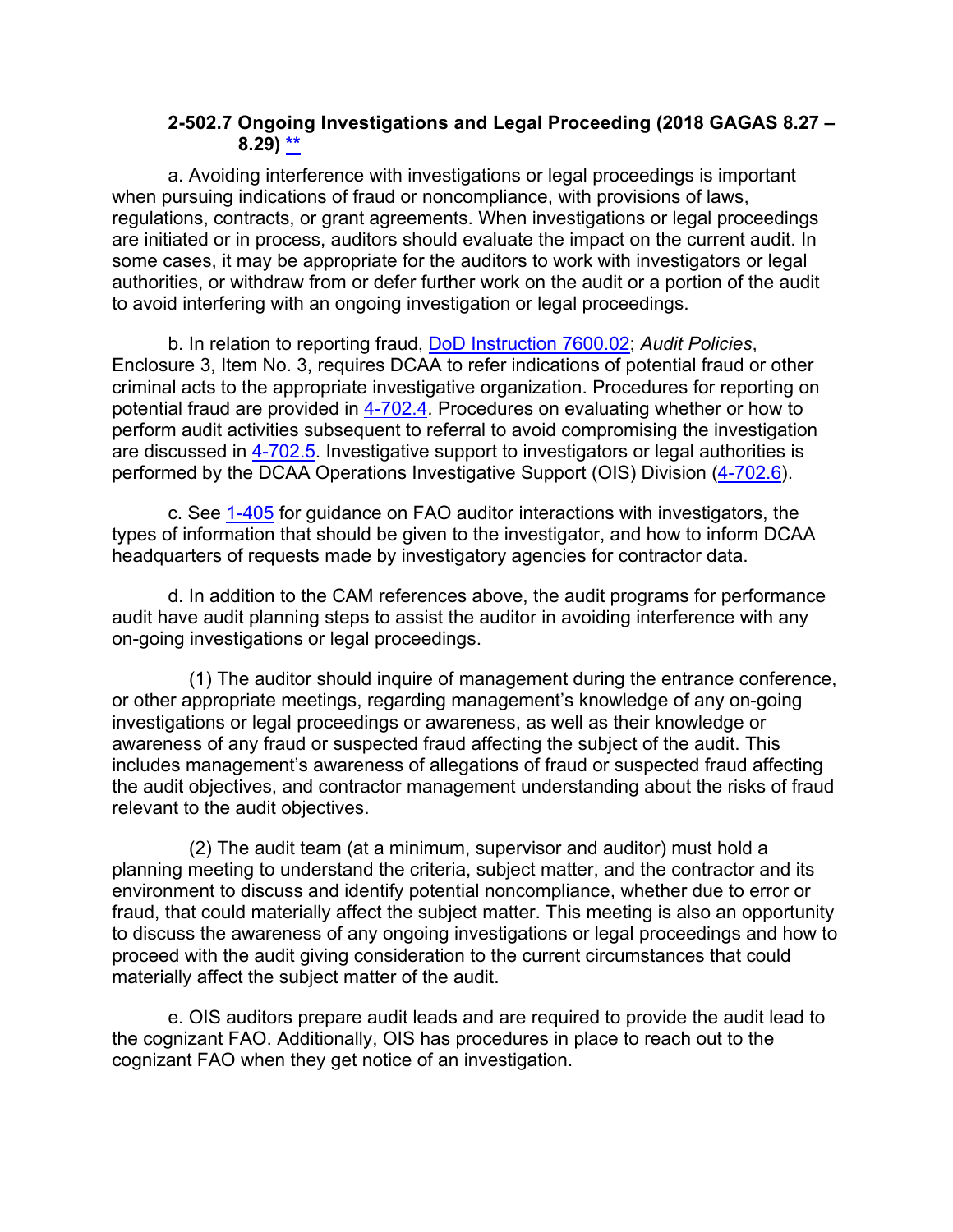### **2-502.8 Results of Previous Engagements (2018 GAGAS 8.30) [\\*\\*](#page-5-2)**

a. Auditors should evaluate whether the audited entity has taken appropriate corrective action to address previous engagements findings and recommendations that are significant to the audit objectives. When planning the audit, auditors should ask auditee management to identify previous audits, attestation engagements, and other studies that directly related to the objectives of the audit, including whether corrective actions have been implemented. Auditors should use this information in assessing risk and determining the nature, timing, and extent of current audit work, including determining the extent to which testing the corrective action is applicable to the current audit objectives.

b. The auditor will document the results of these inquires and evaluate the information as part of the audit risk assessment.

## **2-502.9 Audit Criteria (2018 GAGAS 8.17 – 8.19) [\\*\\*](#page-5-4)**

a. The criteria is used as the basis for evaluating the subject matter under audit. Criteria represent the required or desired state or expectation with respect to a program. (2018 GAGAS defines a program as: processes, projects, studies, policies, operations, activities, entities, and functions of an operation). Criteria provide the context for evaluating evidence and understanding findings, conclusions, and recommendations in the report.

b. Auditors should identify suitable audit criteria to achieve the audit objectives. Criteria must be readily available to the auditee and the report user, and can be derived from laws, regulations, contracts, grant agreements, professional standards, specific program requirements, measures, expected performance, defined business practices, benchmarks, etc. Auditors should use suitable criteria that are relevant to the audit objectives and permit consistent assessment of the subject matter.

c. Refer to 2-S103.3 for additional information on criteria.

## **2-502.10 Evidence (2018 GAGAS 8.90 – 8.107, 8.12 – 8.13, and 8.16) [\\*\\*](#page-5-5)**

a. During planning, auditors should identify potential sources of information that could be used as evidence. Auditors should determine the amount and type of evidence needed to obtain sufficient, appropriate evidence to address the audit objectives and adequately plan the audit work given the audit risk and significance. See [3-204.15](https://viper.dcaa.mil/guidance/cam/3129/audit-planning/#Sec320415) (Types, Sources, and Relative Quality of Audit Evidence) for information on types of sources and quality of evidence.

b. Auditors must obtain sufficient, appropriate audit evidence to provide a reasonable basis for their findings and conclusions. In assessing the appropriateness of evidence, auditors should assess whether the evidence is relevant, valid, and reliable. For example, when the audit objective is to report on the current status or condition of a process, appropriate evidence would provide reasonable assurance that the description of the current status or condition is accurate and reliable and does not omit significant information relevant to the audit objectives.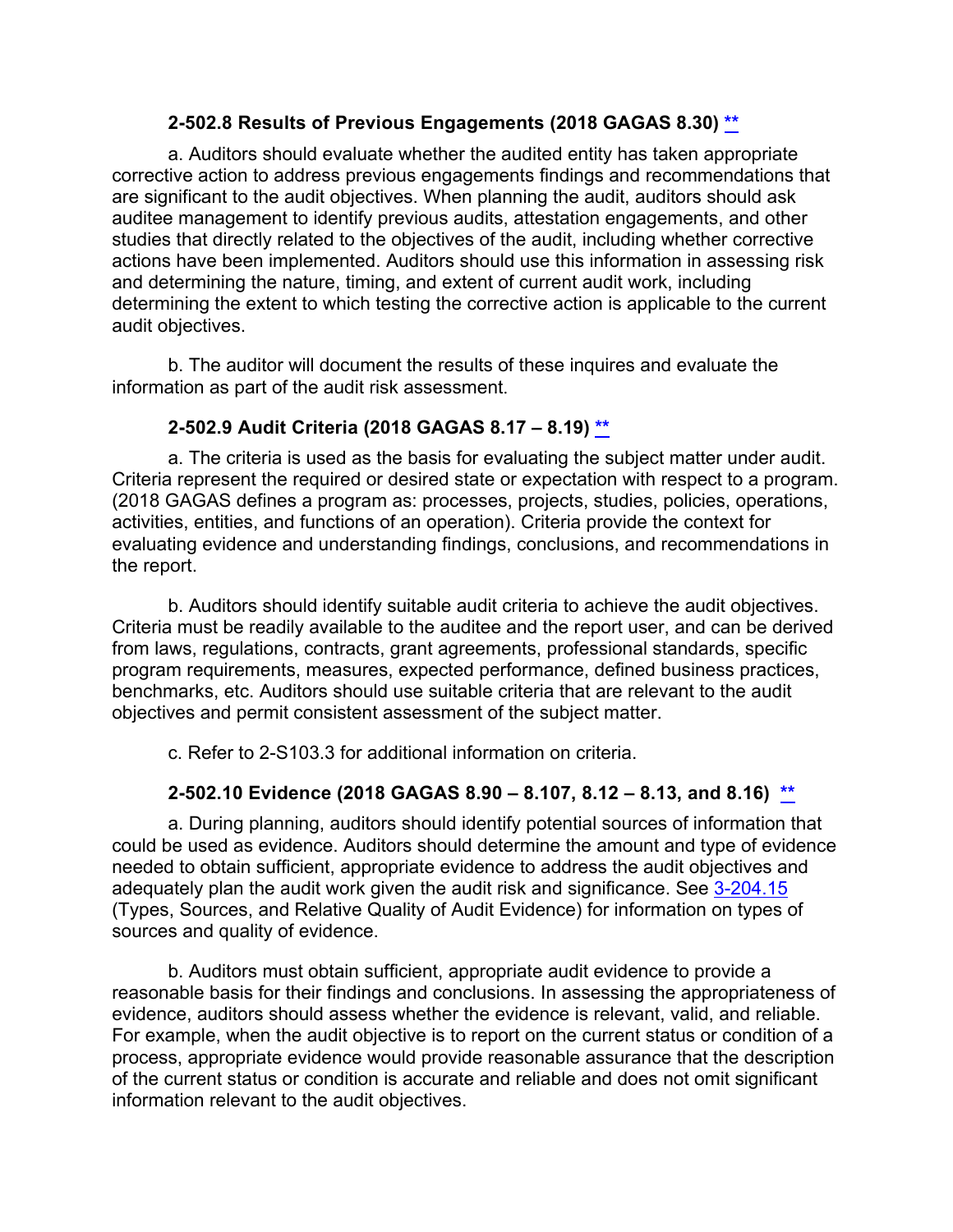c. Appropriateness is the measure of the quality of the evidence that encompasses its relevance, validity and reliability in supporting audit objectives and related findings. In assessing the overall appropriateness of evidence, auditors should assess whether the evidence is relevant, valid, and reliable. For oral testimony, the auditor evaluates the objectivity, credibility and reliability of the testimonial evidence. Strength of the oral testimony is generally higher when obtained under circumstances where the person is speaking freely than under conditions where the person may have felt intimidated.

(1) Relevance refers to the extent to which the evidence has a logical relationship and importance to the issue being addressed.

(2) Validity refers to the extent to which evidence is based on sound reasoning or accurate information.

(3) Reliability refers to the consistency of results when information is measured or tested and includes the concepts of being verifiable or supported.

d. Sufficiency is a measure of the quantity of evidence used to support the findings and conclusions related to the audit objectives. In assessing the sufficiency of evidence, auditors should determine whether enough appropriate evidence exists to address the audit objectives and support the findings and conclusions to the extent that would persuade a knowledgeable person that the findings are reasonable. The following presumptions are useful in judging the sufficiency of evidence. The sufficiency of evidence required to support the auditors' findings and conclusions is a matter of the auditor's professional judgement.

(1) Greater the audit risk requires a greater quantity and quality of evidence.

(2) Stronger evidence may allow less evidence to be used.

(3) Having a large volume of audit evidence does not compensate for a lack of appropriate evidence, i.e., evidence that is relevant, valid, and reliable to meet the audit objective.

e. When sampling is used, the method of selection that is appropriate will depend on the audit objectives. When a representative sample is needed, the use of a statistical sampling approach generally results in stronger evidence than that obtained by nonstatistical techniques. See [3.204.15](https://viper.dcaa.mil/guidance/cam/3129/audit-planning/#Sec320415) (Types, Sources, and Relative Quality of Audit Evidence) and [4-600](https://viper.dcaa.mil/guidance/cam/3130/general-audit-requirements/#Sec4600) (Section 6-Audit Sampling and Other Analytical Procedures) for guidance on statistical and nonstatistical approaches to audit sampling. For the judgmental selection methodology, see [4-602.1,](https://viper.dcaa.mil/guidance/cam/3130/general-audit-requirements/#Sec46021) Selection Methods That Are Not Sampling – Judgmental Selection). Requirements for working paper documentation are presented in 4-403g.

f. As discussed in 2-204 professional judgment is required to determine the sufficiency and appropriateness of evidence used to support the findings and conclusions and any recommendations reported as an integral part of the audit.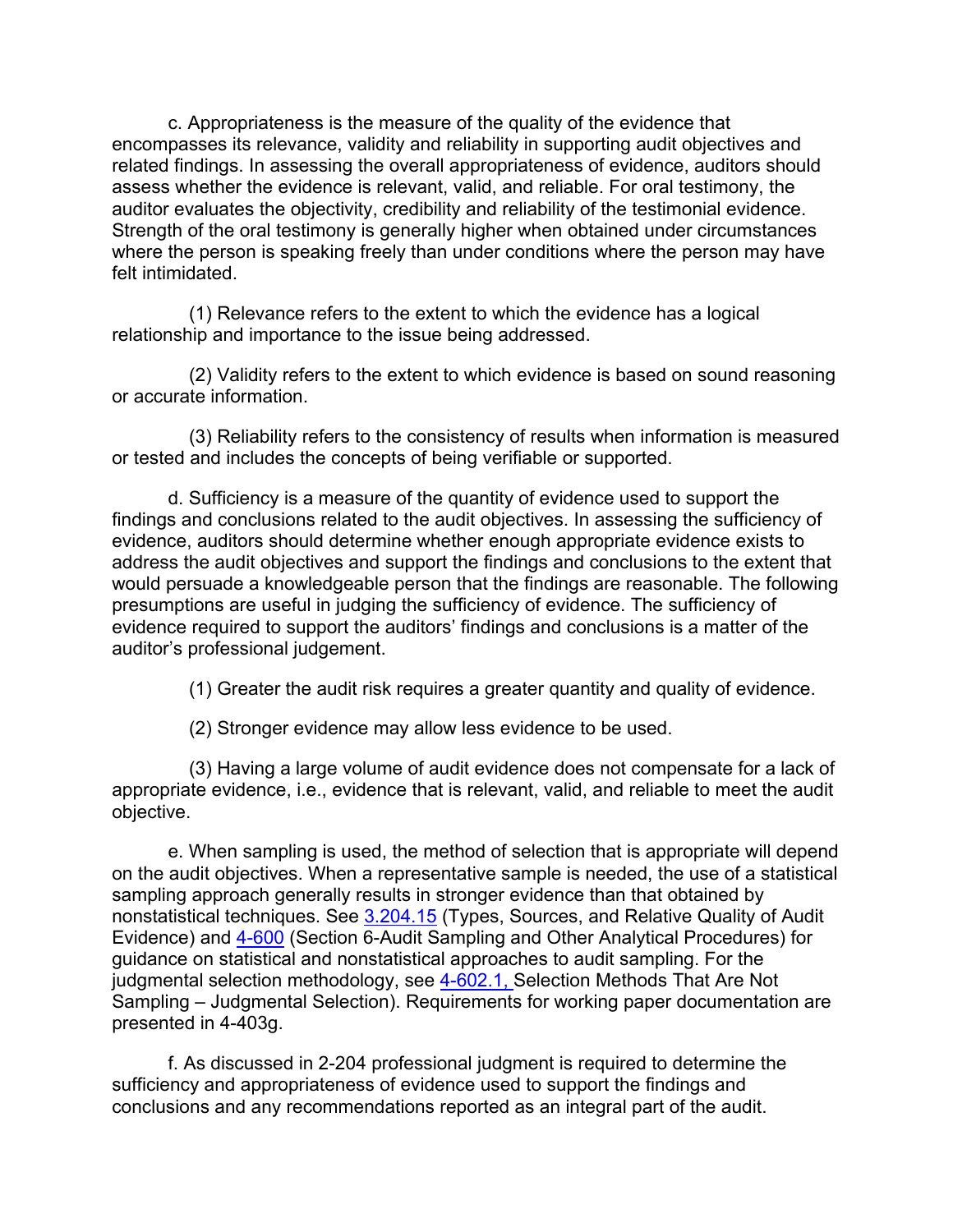g. If the auditors believe that it is likely that sufficient appropriate evidence will not be available, they may need to revise the audit objectives, modify the scope and methodology, and/or determine alternative procedures to obtain additional or other forms of evidence to meet the audit objectives. Auditors should evaluate whether the lack of sufficient, appropriate audit evidence is due to internal control deficiencies or other program weaknesses, and whether the lack of sufficient, appropriate evidence could be the basis for audit findings.

h. In assessing evidence, professional judgment assists auditors in determining the sufficiency and appropriateness of the evidence as a whole, by evaluating the significance of evidence to the audit objectives, findings, and conclusions, considering corroborating evidence and the level of audit risk. For example, in establishing the appropriateness of evidence, auditors may determine the reliability by obtaining supporting evidence using statistical methods and also obtaining corroborating evidence through physical observations and/or oral testimony. In this example the results of each type of evidence would be considered together to determine the sufficiency and appropriateness of the overall evidence for the audit objective. The concepts of audit risk and significance assist auditors in evaluating the sufficiency and appropriateness of the evidence.

i. When auditors use information that the audited entity officials provided as part of their evidence, the auditor may find it necessary to test management's procedures to obtain assurance, perform direct testing of the information, or obtain additional corroborating evidence. The nature and extent of the auditor's procedures will depend upon the significance of the information to the audit objectives and the nature of the information being used. If evidence is identified during testing that contradicts the information provided by management, the auditor may use a risk-based approach to consider additional necessary procedures, and document how the conflicting evidence situation was resolved.

j. Auditors should assess the sufficiency and appropriateness of computerprocessed information regardless of whether this information is provided by the audited entity or auditors independently extract it. The nature, timing and extent of audit procedures to assess sufficiency and appropriateness is affected by the effectiveness of the auditee's internal controls over information, including information systems controls, the significance of the information for its intended use, and the level of detail presented in the auditors' findings and conclusions in light of the audit objectives. The assessment of the sufficiency and appropriateness of computer-processed information includes considerations regarding the completeness and accuracy of the data for the intended purposes.

k. Professional judgment assists auditors in determining the sufficiency and appropriateness of evidence taken as a whole. Interpreting, summarizing, or analyzing evidence is typically used in the process of determining the sufficiency and appropriateness of evidence and in reporting the results of the audit work. Auditors interpret the results of audit testing and evaluate whether the nature and extent of the evidence obtained is sufficient and appropriate to meet the audit objectives. The steps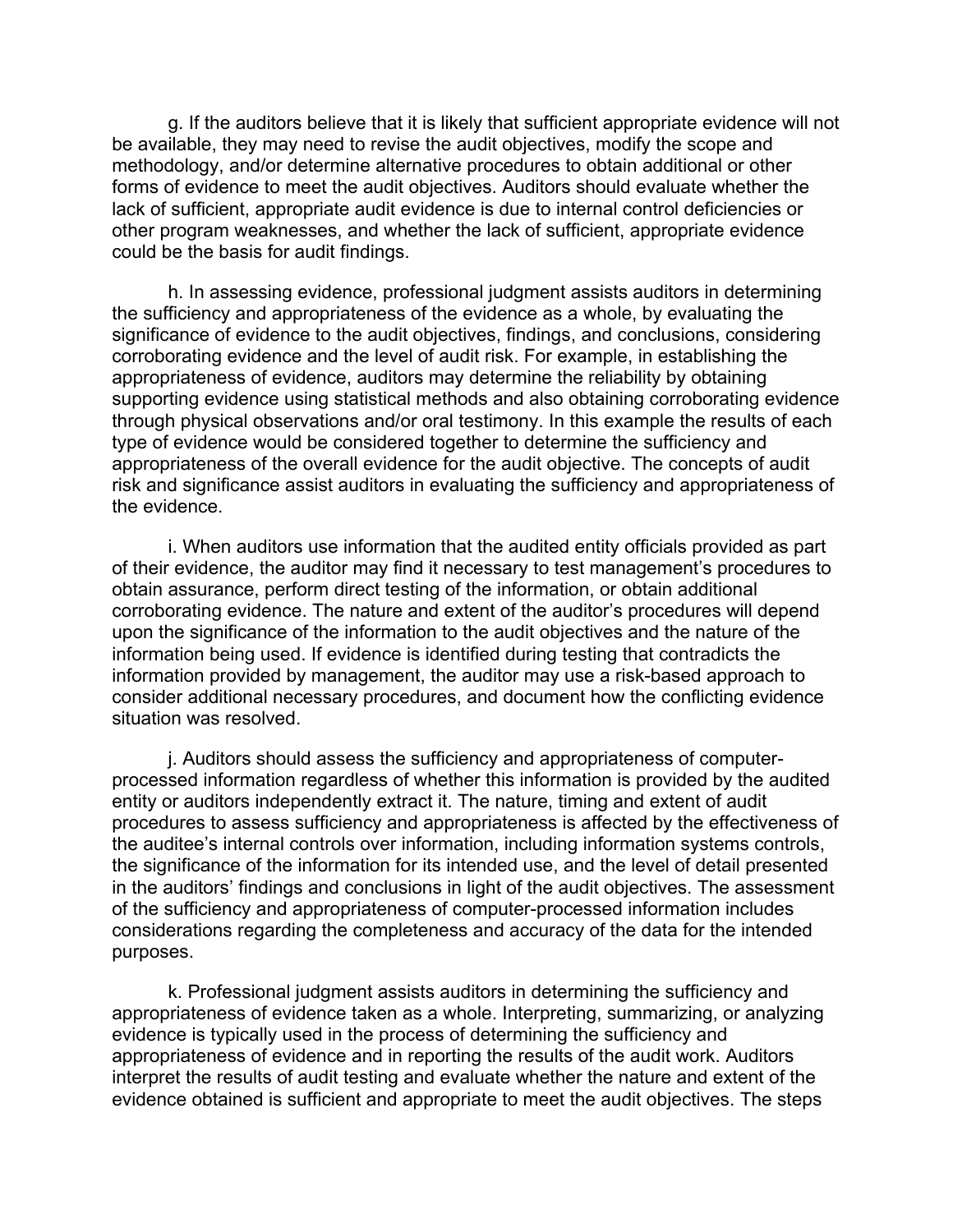to assess evidence depend on the nature of the evidence, and how significant the evidence is to support the findings and conclusions. When appropriate, auditors may use statistical methods to analyze and interpret evidence to assess sufficiency.

l. Overall Assessment of Evidence. Auditors should perform and document an overall assessment of the collective evidence used to support findings and conclusions, including the results of any specific assessments performed to conclude on the validity and reliability of specific evidence. When assessing the overall sufficiency and appropriateness of evidence, auditors should evaluate the expected significance of the evidence to the audit objectives; available corroborating evidence; and the level of audit risk. Auditors should not use insufficient or inappropriate evidence as support for findings and conclusions.

m. Evidence is sufficient and appropriate when it provides a reasonable basis to support the findings or conclusions within the context of the audit objectives

n. Evidence is not sufficient or not appropriate when:

(1) using the evidence carries an unacceptability high risk that it could lead the auditor to reach an incorrect or improper conclusion,

(2) the evidence has significant limitations, given the audit objectives and intended use of the evidence, or

(3) the evidence does not provide an adequate basis for addressing the audit objectives or supporting the findings and conclusions.

Auditors should not use insufficient or inappropriate evidence as support for findings and conclusions.

o. Evidence has limitations or uncertainties when the validity or reliability of the evidence has not been assessed in context of the audit objectives or for its intended use. Limitations also include errors identified by the auditors during testing. When auditors identify limitations or uncertainties in evidence that is significant to the audit findings and conclusions, additional procedures should be performed as appropriate. Such procedures include:

(1) seeking independent corroborating evidence from other sources,

(2) redefining the audit objectives or limiting the audit scope to eliminate the need to use the evidence,

(3) presenting findings and conclusions that are based on supporting evidence that is sufficient and appropriate, and describing in the report the limitations or uncertainties with the validity or reliability of the evidence, if such disclosure is necessary to avoid misleading the report users about the findings or conclusions, and

(4) determining whether to report the limitations or uncertainties themselves as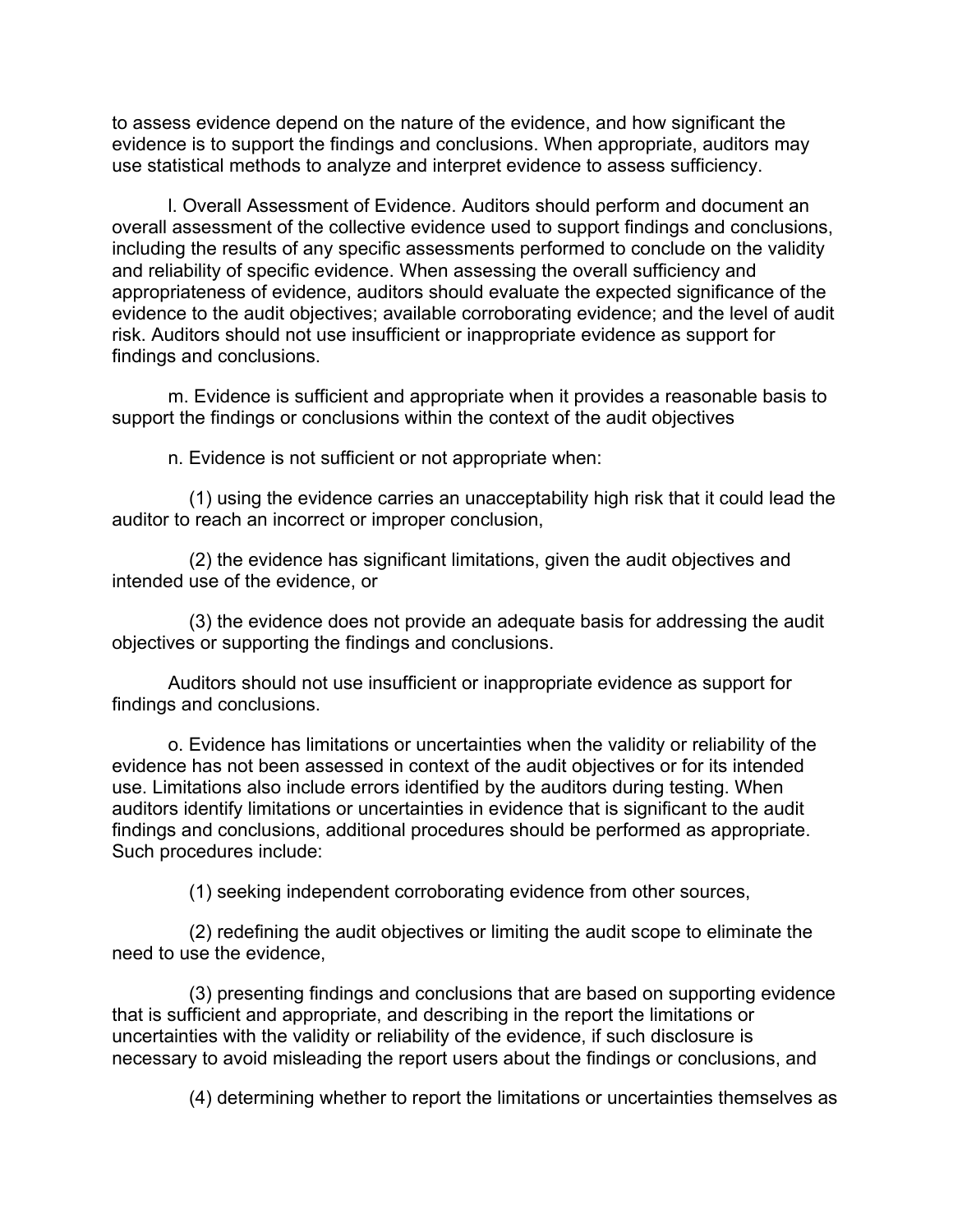a finding, including any related significant internal control deficiencies.

p. Auditors should plan and perform procedures to develop the elements of a finding necessary to address the audit objectives. In addition, the auditors may develop recommendations for corrective action if they are significant to the audit objectives. The elements needed for a finding are related to the objectives of the audit. Thus, a finding or set of findings is complete to the extent that the audit objectives are addressed and the report clearly relates those objectives to the elements of the finding. The elements of a finding consist of criteria, condition, effect, and cause. See [10-211.2c](https://viper.dcaa.mil/guidance/cam/3147/preparation-and-distribution-of-audit-reports/#p258) (Structured Notes) for a discussion of these elements in relation to the structured note Statement of Condition(s) and Recommendation(s) (SOCAR) format that is used for performance audits.

### **2-502.11 Using the Work of Others Auditors (2018 GAGAS 8.80 – 6.44 and 8.86) [\\*\\*](#page-5-4)**

a. Auditors should determine whether other audits have been conducted or are being conducting on the program that could be relevant to the audit objectives. The results of other audit work may be useful sources of information for planning and performing the audit. If other audits identified areas that warrant further audit work or follow-up, those results may influence the current audit objectives, scope and methodology.

b. If other audits have been completed, the auditors may be able to use the work of the other auditors that are relevant to the objectives of the current audit to support findings or conclusions and to gain efficiencies and avoid duplication of efforts.

c. When using the work of another audit organization, the audit team should perform procedures that provide a sufficient basis for using that work. Refer to [4-1000](https://viper.dcaa.mil/guidance/cam/3130/general-audit-requirements/#Sec41000) (Section 10-Relying Upon the Work of Others) for additional guidance on using the work of other auditors.

d. Some audits may necessitate the use of specialized techniques or methods that require the skills of a specialist. Specialists to whom this section applies include, but are not limited to actuaries, appraisers, attorneys, engineers, environmental consultants, statisticians, and information technology experts. If auditors intend to use the work of external specialists (i.e., not within DCAA), they should assess the professional qualifications and independence of the specialists. Independence is assessed by identifying threats and applying any necessary safeguards using the Independence Framework in 2018 GAGAS chapter 3. See [Appendix B](https://viper.dcaa.mil/guidance/cam/3163/appendix-b-specialist-assistance) (Specialist Assistance) for guidance on requesting and evaluating the work of an internal or external specialist.

(1) DCAA internal specialists are under DCAA's quality control program for independence and they evaluate independence in accordance with the requirements in 2-S103.1. Additional information on objectivity, competence and capability of DCAA internal specialists is in [Appendix B-103](https://viper.dcaa.mil/guidance/cam/3163/appendix-b-specialist-assistance/#SecB103) (Evaluation of Competence, Capability and Objectivity – Internal Specialist).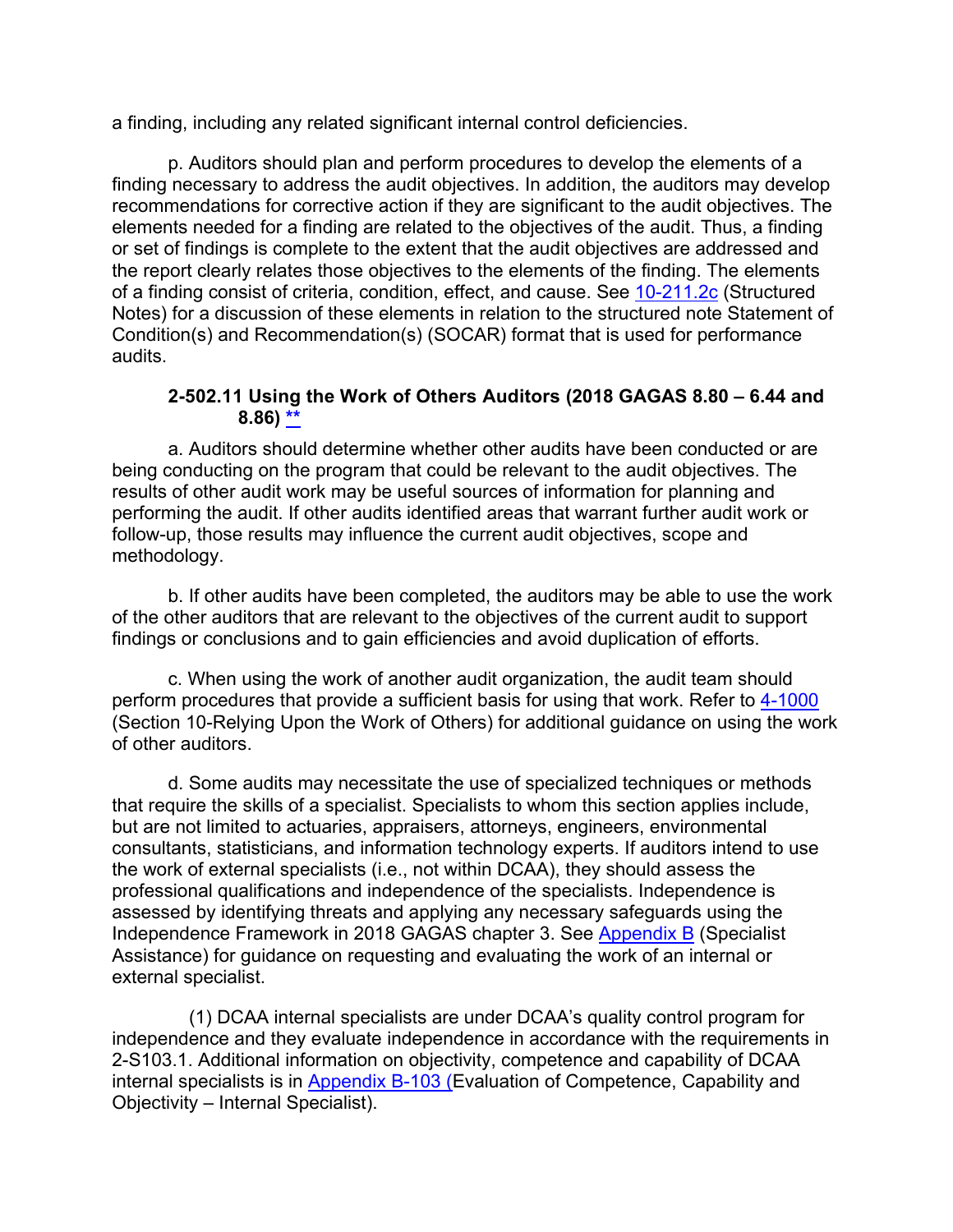(2) External specialists, such as a specialist who works for DCMA do not come under DCAA's quality control program. See [Appendix B-104](https://viper.dcaa.mil/guidance/cam/3163/appendix-b-specialist-assistance/#SecB104) (Evaluation of Competence, Capability and Objectivity – DCMA and DoD Military Command Specialists) and [B-105](https://viper.dcaa.mil/guidance/cam/3163/appendix-b-specialist-assistance/#SecB105) (Evaluation of Competence, Capability and Objectivity – DCMA Insurance/Pension Specialists) for the DCAA Headquarters-level assessment of objectivity (independence), competence and capability the external specialists employed by DCMA and DoD Military Commands.

e. Auditors planning to use the work of a specialist should document the nature and scope of the work to be performed by the specialist including:

(1) the objectives and scope of the specialist's work,

(2) the intended use of the specialist's work to support the audit objectives,

(3) the specialist's procedures and findings so they can be evaluated and applied to other planned audit procedures, and

(4) the assumptions and methods used by the specialist.

# **2-502.12 Communications (2018 GAGAS 8.20 – 8.26) [\\*\\*](#page-5-6)**

a. Auditors should communicate an overview of the objective, scope, methodology, and timing of the audit and planned reporting (including any potential restrictions on the report) to contractor management; to include individuals with sufficient authority and responsibility to implement corrective action in the program or activity being audited as well as the individuals contracting for or requesting the audit services.

b. Determining the form, content, and frequency of communication is a matter of professional judgment, although written communication is preferred. Auditors may use an engagement letter to communicate the information in paragraph a. and retain the communication in the audit file.

c. Chapter 4, [4-100,](https://viper.dcaa.mil/guidance/cam/3130/general-audit-requirements/#Sec4100) (Section 1-FAO Coordination with Procurement and Contract Administration Personnel) provides additional guidance on FAO coordination with procurement and contract administration personnel, and [4-302.3](https://viper.dcaa.mil/guidance/cam/3130/general-audit-requirements/#Sec43023) (Contractor Notification Letter) provides guidance on contractor notification of the audit. Standard audit programs provide a proforma contractor notification letter and ACO acknowledgment-notification memorandum that may be used for this purpose.

# **2-502.13 Preparing a Written Audit Plan (2018 GAGAS 8.33 – 8.35) [\\*\\*](#page-5-7)**

a. Written audit programs must be prepared for each audit and are essential to conducting audits efficiently and effectively. During the course of the audit, the audit plan should be updated, as necessary, to reflect any significant changes to the plan during the audit. The audit plan documents the significant decisions about the audit objectives, scope and methodology and the auditor's basis for those decisions. Audit programs provide: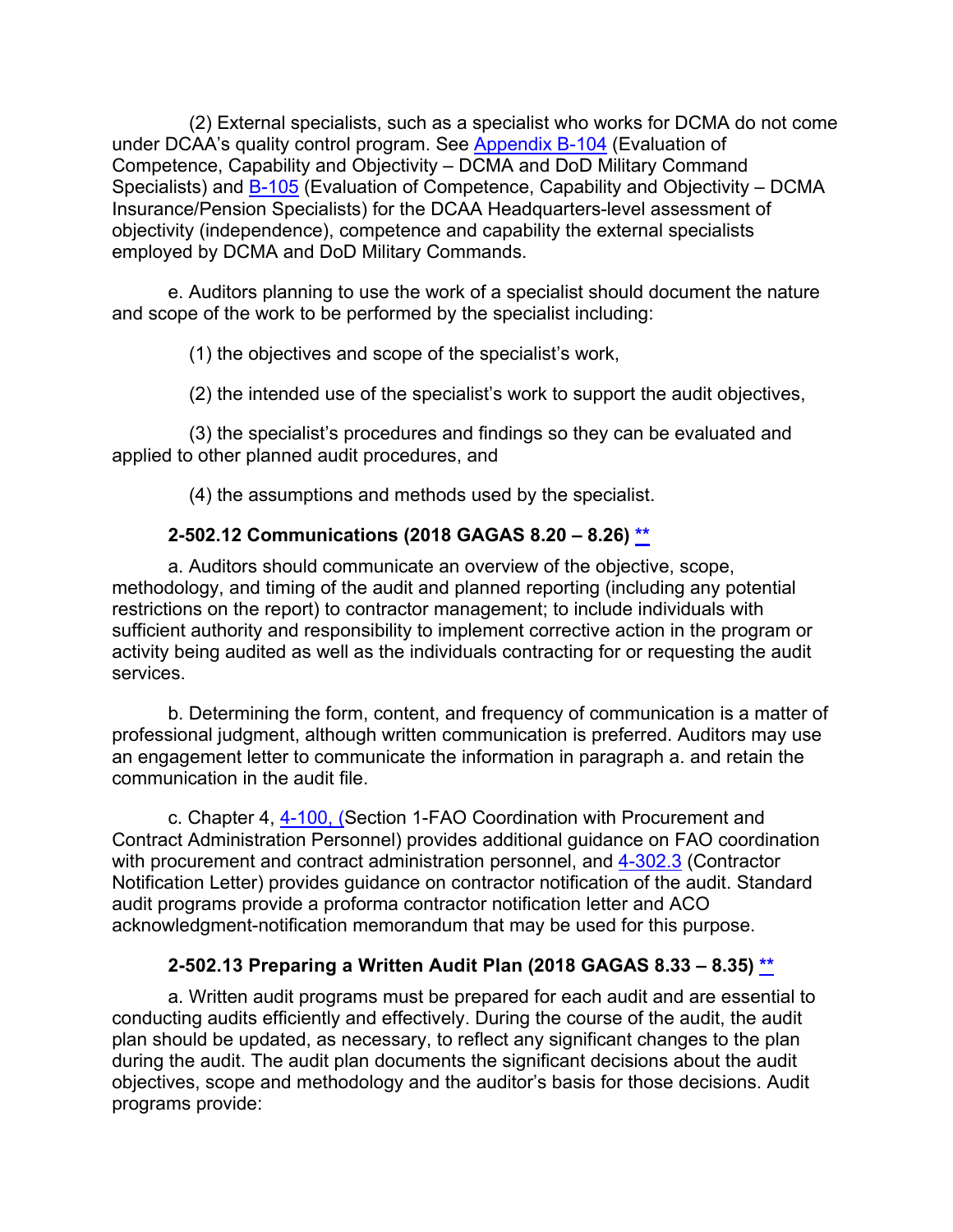(1) A description of the audit methods and audit steps and procedures to be conducted to meet the audit objectives.

(2) A systematic basis for assigning work and supervising the audit staff to ensure that enough staff, supervisors, and specialists with adequate collective professional competence are assigned to the audit and ensuring necessary resources are available to conduct the audit to meet the expected time frame.

(3) Audit objects that are likely to result in a useful report,

(4) Adequately addressing relevant risks,

(5) Ensuring that the audit scope and methodology are adequate to address the audit objectives and the available evidence is likely to be sufficient and appropriate, and.

(6) The basis for a summary record of work.

b. See [3-203,](https://viper.dcaa.mil/guidance/cam/3129/audit-planning/#Sec3203) The Audit Program for general information on the audit program and [14-500,](https://viper.dcaa.mil/guidance/cam/3158/other-contract-audit-assignments#Sec14500) Section 5 – Performance Audits for additional information on audit planning and audit programs.

## **2-503 Supervision (2018 GAGAS 8.87-8.89) [\\*\\*](#page-5-8)**

a. Auditors, (i.e., the audit supervisors or other auditors designated to supervise auditors) must properly supervise the audit staff. Audit supervision involves assigning staff with the collective knowledge, skills, and experience appropriate for the job, assigning individuals who, prior to beginning work on the engagement, possess the competence needed for their assigned roles, engaging specialists when needed, providing sufficient guidance and direction to staff assigned to the audit to address the audit objectives and follow applicable standards, staying informed about significant problems encountered, reviewing the work performed for compliance with GAGAS, and providing effective on-the-job training. The nature and extent of the supervision of staff and the review of audit work may vary depending on a number of factors, such as the size of the audit organization, the significance of the work, and the experience of the staff.

b. Supervisory reviews of audit work and the report should be timely and must be performed and documented in the working papers before the report is issued. Supervisory reviews of the evidence that supports the findings, conclusions and recommendations contained in the audit report should include verification that:

(1) auditors complied with the auditing standards,

(2) the audit program adequately addresses relevant risks,

(3) the proposed audit scope and methodology are adequate to address the audit objectives,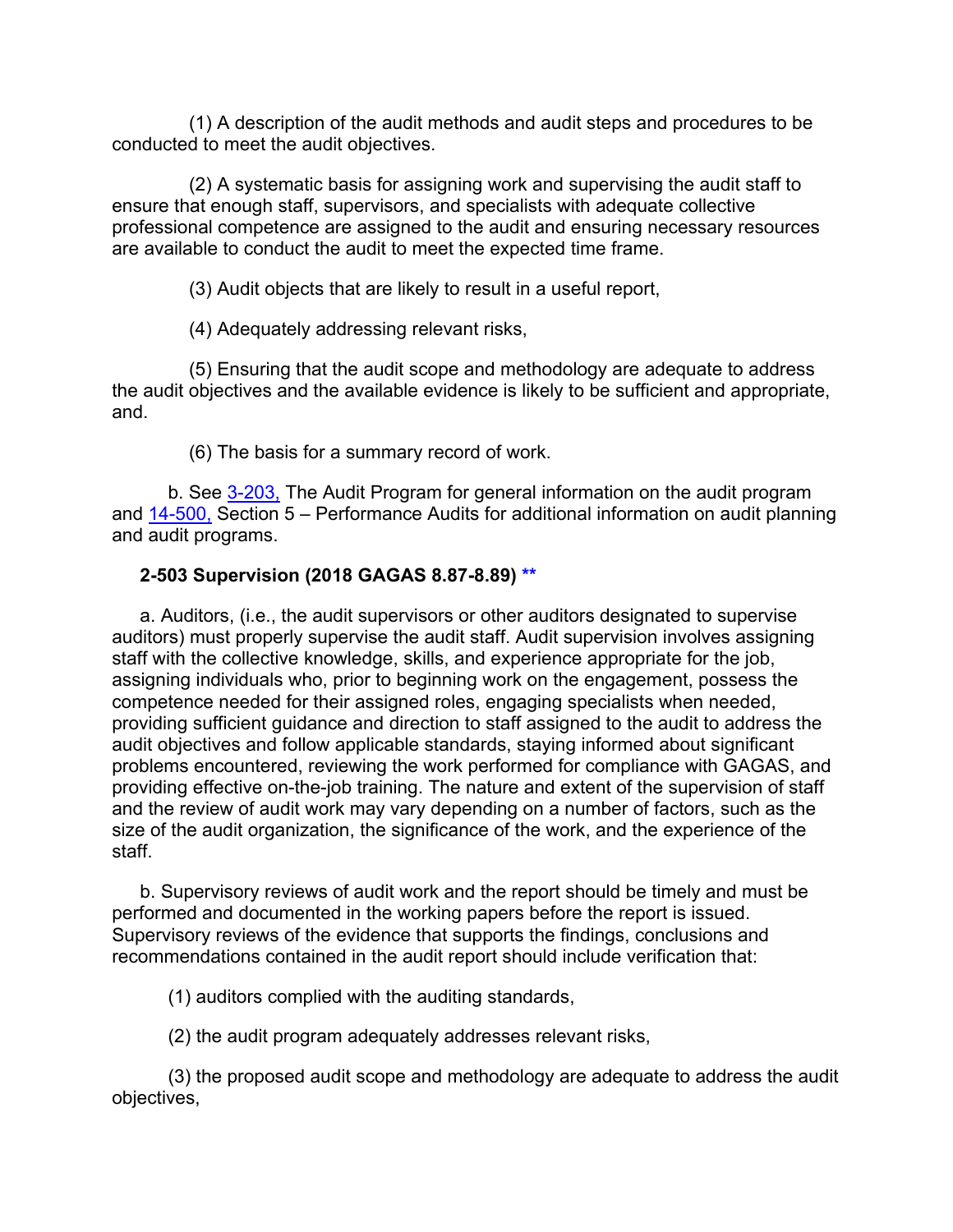(4) the audit program is appropriately modified to meet the audit objectives and is approved by the supervisor including any subsequent changes to the audit program,

(5) the working papers adequately support findings and conclusions,

(6) the working papers provide adequate evidence to prepare a meaningful report, and

(7) the audit team accomplished the audit objectives.

c. See [DCAAI 7642.2,](https://sharepoint.dcaaintra.mil/headquarters/resources/CM/CMC/Publications/Publications/DCAAI%207642.2.pdf) Management Review and Technical Support of Audits for additional guidance.

### **2-504 Audit Documentation (2018 GAGAS 8.132 – 8.139) [\\*\\*](#page-5-9)**

a. Auditors must prepare audit documentation related to planning, conducting, and reporting for each audit. Working papers should contain sufficient detail to enable an experienced auditor, having no previous connection to the audit, to understand from the working papers the nature, timing, extent, and results of procedures performed and the evidence obtained and its source and the conclusions reached, including evidence that supports the auditor's significant judgments and conclusions.

b. Auditors should design the form and content of audit documentation to meet the circumstances of the particular audit. The audit documentation constitutes the principal record of the work performed in accordance with standards and the conclusions reached. The quantity, type, and content of audit documentation are a matter of professional judgment.

c. Audit documentation is an essential element of audit quality. The process of preparing and reviewing audit documentation contributes to the quality of an audit. Audit documentation serves to:

(1) provide the principal support for the auditors' report,

(2) aid auditors in conducting and supervising the audit, and

(3) allow for an efficient review of the audit quality.

d. GAGAS requires auditors to document the following:

(1) the objectives, scope, and methodology of the audit,

(2) the work performed and evidence obtained to support significant judgments and conclusions, as well as expectations in analytical procedures, including descriptions of transactions and records examined; (for example by listing file numbers, case numbers, or other means of identifying specific documents examined, but copies of documents examined or detailed listings of information from those documents are not required) (see 4-400 guidance on documentation of working papers),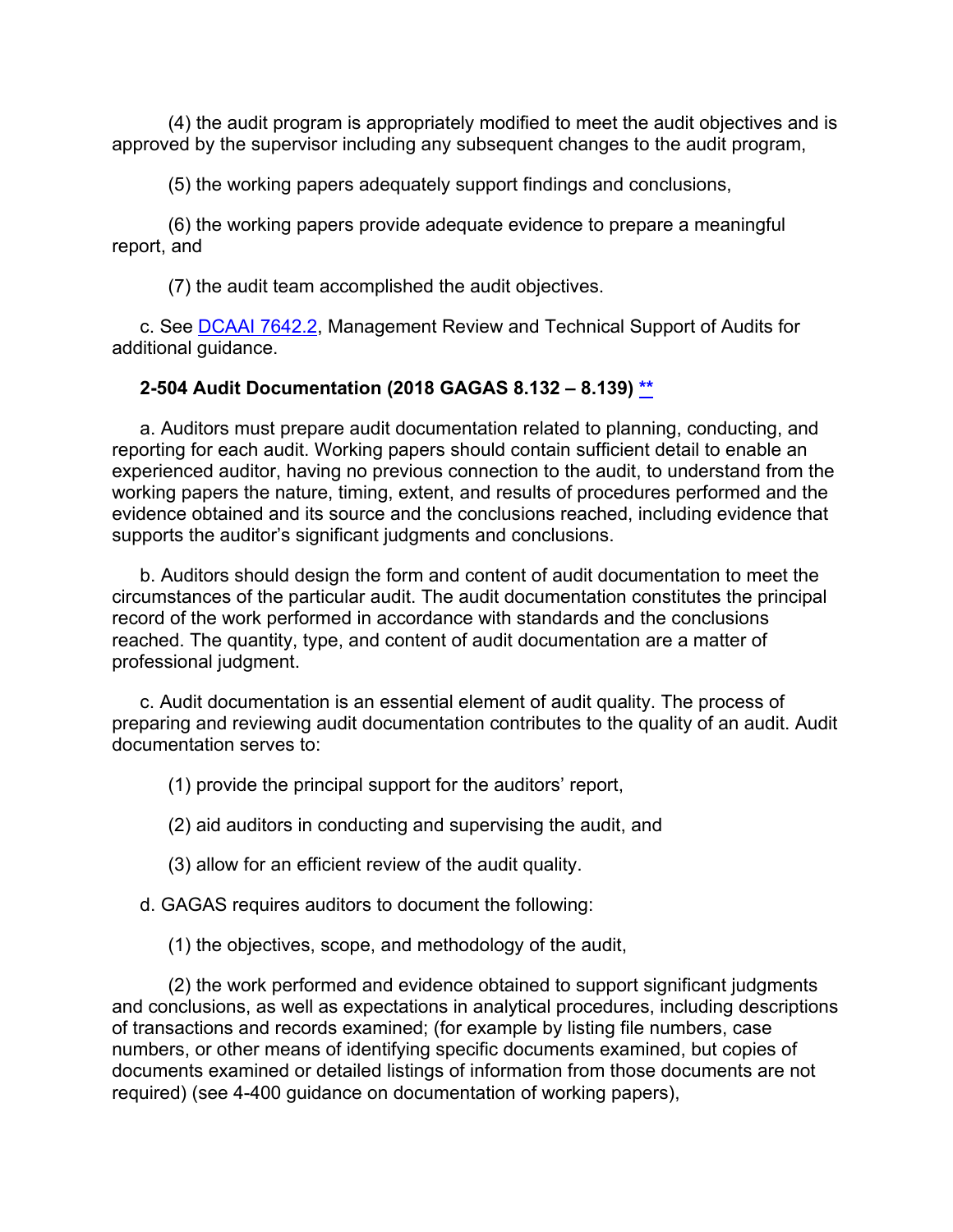(3) evidence of supervisory review, before the audit report is issued, of the evidence that supports findings, conclusions, and recommendations contained in the audit report, and

(4) departures from any applicable GAGAS requirements (due to law, regulation, scope limitations, restriction on access to records, or other issues impacting the audit) and the impact on the audit and on the auditor's conclusions. This applies to departures from unconditional requirements (i.e., must) as well as presumptively mandatory (i.e., should) requirements when alternate audit procedures performed in the circumstances were not sufficient to achieve the objectives of the standard. These circumstances would generally require a modified statement of GAGAS compliance (see 2-603.6).

e. Underlying GAGAS audits is the premise that audit organizations in federal, state, and local governments and public accounting firms engaged to perform audits in accordance with GAGAS cooperate when auditing programs of common interest so that auditors may use others' work to avoid duplication of efforts. Subject to applicable laws and regulations, auditors should make appropriate individuals as well as audit documentation available upon request and in a timely manner to other auditors or reviewers to satisfy these objectives. See [1-203,](https://viper.dcaa.mil/guidance/cam/3127/introduction-to-contract-audit#Sec1203) GAO Access to Records and Files, for guidance on providing access to DCAA audit files to the Government Accountability Office, and [1-404.2,](https://viper.dcaa.mil/guidance/cam/3127/introduction-to-contract-audit#Sec14042) DCAA Assistance to Government Internal Audit Organizations for guidance on providing access to the DoD OIG and other executive branch internal audit organizations.

# **2-600 Section 6 – Reporting Standards for Performance Audits (DCAA Operations Audits) [\\*\\*](#page-5-10)**

## **2-601 Introduction (2018 GAGAS 9.01 – 9.02) \*\***

The Yellow Book establishes reporting standards and provides guidance for performance audits conducted in accordance with GAGAS. This section discusses reporting the auditors' compliance with GAGAS, the form of the report, report contents, and report issuance and distribution of performance audit reports.

#### **2-602 Reporting (2018 GAGAS 9.06 – 9-09, 9-68) [\\*\\*](#page-5-11)**

a. Auditors should issue audit reports communicating the results of each completed performance (e.g., operations) audit. DCAA communicates the results of performance audits by issuing an audit report (see also [14-505,](https://viper.dcaa.mil/guidance/cam/3158/other-contract-audit-assignments/#Sec14505) Conferences and Reports on Operations Audits) transmitted to the report recipients in accordance with [4-407d\(4\),](https://viper.dcaa.mil/guidance/cam/3130/general-audit-requirements/#p514) Computer-Aided Working Papers.

b. The purposes of the DCAA performance audit reports are to:

(1) Communicate the results of audits to the appropriate cognizant federal agency official(s) (CFAO) responsible for oversight of the contractor.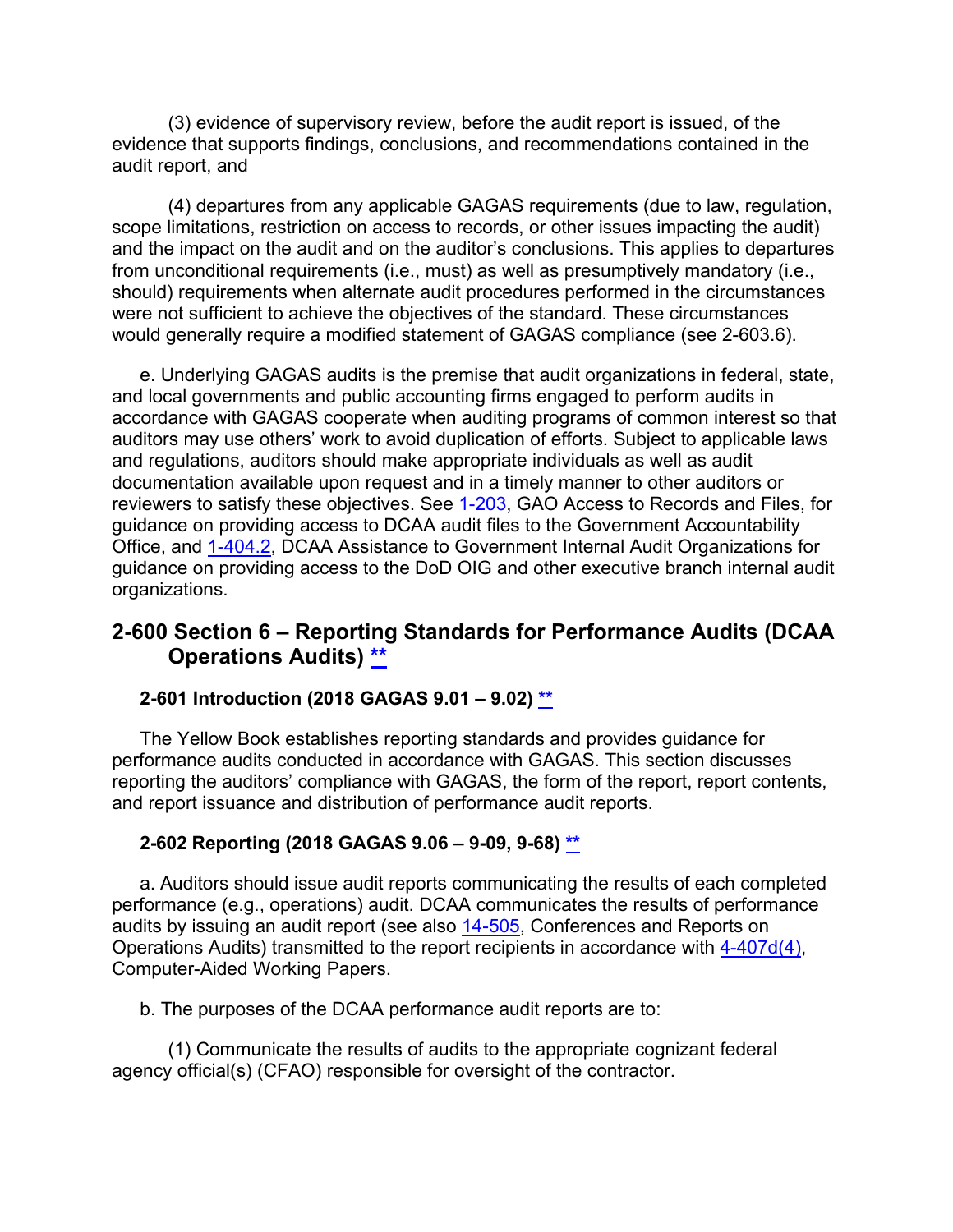(2) Make the results less susceptible to misunderstanding.

(3) Facilitate follow-up to determine whether appropriate corrective actions have been taken.

c. If an audit is terminated before it is completed follow the procedure in [4.403f,](https://viper.dcaa.mil/guidance/cam/3130/genral-audit-requirements/#p179) (Format and Contents of Working Papers).

d. If, after the report is issued, the auditors discover that there is not sufficient, appropriate evidence to support the reported findings or conclusions, they should communicate this in the same manner as the original report was distributed to report recipients to notify them to not rely on the findings or conclusions that were not supported in the original report. The auditors should then determine whether to conduct additional audit work necessary to reissue the report, including any revised findings or conclusions, or to redistribute the original report if the additional audit work does not result in a change in findings or conclusions.

## **2-603 Report Contents (2018 GAGAS 9.10 – 9.14) [\\*\\*](#page-5-12)**

Auditors should prepare audit reports that describe:

- the objectives, scope, and methodology of the audit;
- the audit results with findings, conclusions, and recommendations, as appropriate;
- a statement about the auditors' compliance with GAGAS; and,
- a summary of the views of responsible officials of the audited entity.
- If applicable, the auditor should also describe the nature of any confidential or sensitive information that was omitted from the report.

#### **2-603.1 Objectives, Scope and Methodology (2018 GAGAS 9.15 – 9.17)** [\\*\\*](#page-5-13)

a. The report should communicate the audit objectives in a clear, specific, neutral and unbiased manner that includes relevant assumptions including the purpose of the audit and report. When audit objectives are limited but broader objectives could be inferred by users, auditors should state in the audit report that certain issues were outside the scope of the audit in order to avoid potential misunderstanding.

b. In reporting the audit scope, auditors should describe the scope of the work performed and any limitations, including issues that are relevant to likely users, so they can reasonably interpret the findings, conclusions, and recommendations in the report without being misled. Auditors should also report any significant constraints imposed on the audit approach by information limitations or scope impairments, including denials or excessive delays of access to records or individuals.

c. When describing the work performed to address the audit objectives and support the reported findings and conclusions, auditors should, as applicable, explain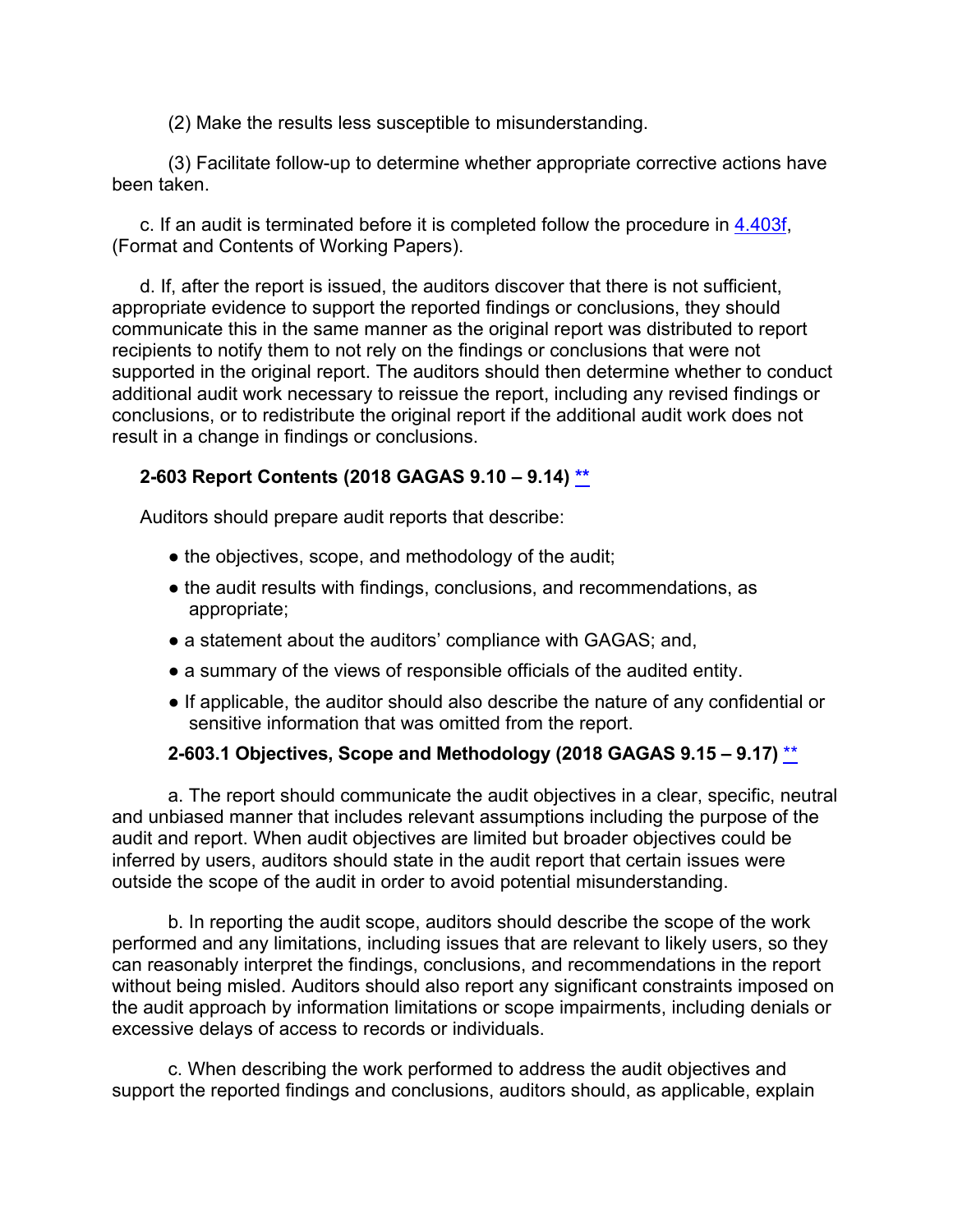the relationship between the population and the items tested; identify organizations, geographic locations and the period covered; report the kinds and sources of evidence; and explain any significant limitations or uncertainties based on the auditors' overall assessment of the sufficiency and appropriateness of the evidence in the aggregate.

d. In reporting audit methodology, auditors should explain how the completed audit work supports the audit objectives, including the evidence-gathering and analysis techniques, in sufficient detail to allow knowledgeable users of the report to understand how the auditor addressed the audit objectives. Auditors may include a description of the procedures performed as part of their assessment of the sufficiency and appropriateness of the information used as audit evidence. Auditors should identify significant assumptions made in conducting the audit, describe comparative techniques applied, describe the criteria used, and when sampling significantly supports the auditors' findings, conclusions, or recommendations, describe the sample design and state why the design was chosen, including whether the results can be projected to the intended population.

### **2-603.2 Audit Findings Conclusions, and Recommendations (2018 GAGAS 9.24-9.28) [\\*\\*](#page-5-14)**

## **2-603.2.1 Findings [\\*\\*](#page-5-15)**

a. The report should present sufficient, appropriate evidence to support the findings within the context of the audit objectives. Auditors should place the findings in perspective by describing the nature and extent of the issues and the extent of the work performed. The report should give the reader a clear basis for judging the prevalence and consequences of the findings. It should describe limitations or uncertainties about the reliability or validity of the evidence to avoid misleading the reader about the findings and to provide relevant background information to establish the context of the findings. Clearly developed findings assist the responsible Federal agency, as well as the contractor's management, in understanding the need for corrective action.

b. To give the reader a basis for judging the prevalence and consequences of these findings, auditors should, as applicable, relate the instances identified to the population or the number of cases examined and quantify the results in terms of dollar value, or other measures, as appropriate. If the results cannot be projected, auditors should limit their conclusions appropriately.

c. Auditors may provide background information to establish the context for the reader to understand the findings and the significance of the issues discussed. Appropriate background information may be included, such as: operation processes; significance of the operations (e.g. dollars, impact, purposes, past audit work, if relevant); a description of the audited entity's responsibilities; explanation of terms; organizational structure; and the statutory basis for the program or operations. When reporting audit results, auditors should disclose significant facts relevant to the audit objectives which, if not disclosed, could mislead knowledgeable users, misrepresent the results, or conceal significant improper or illegal practices.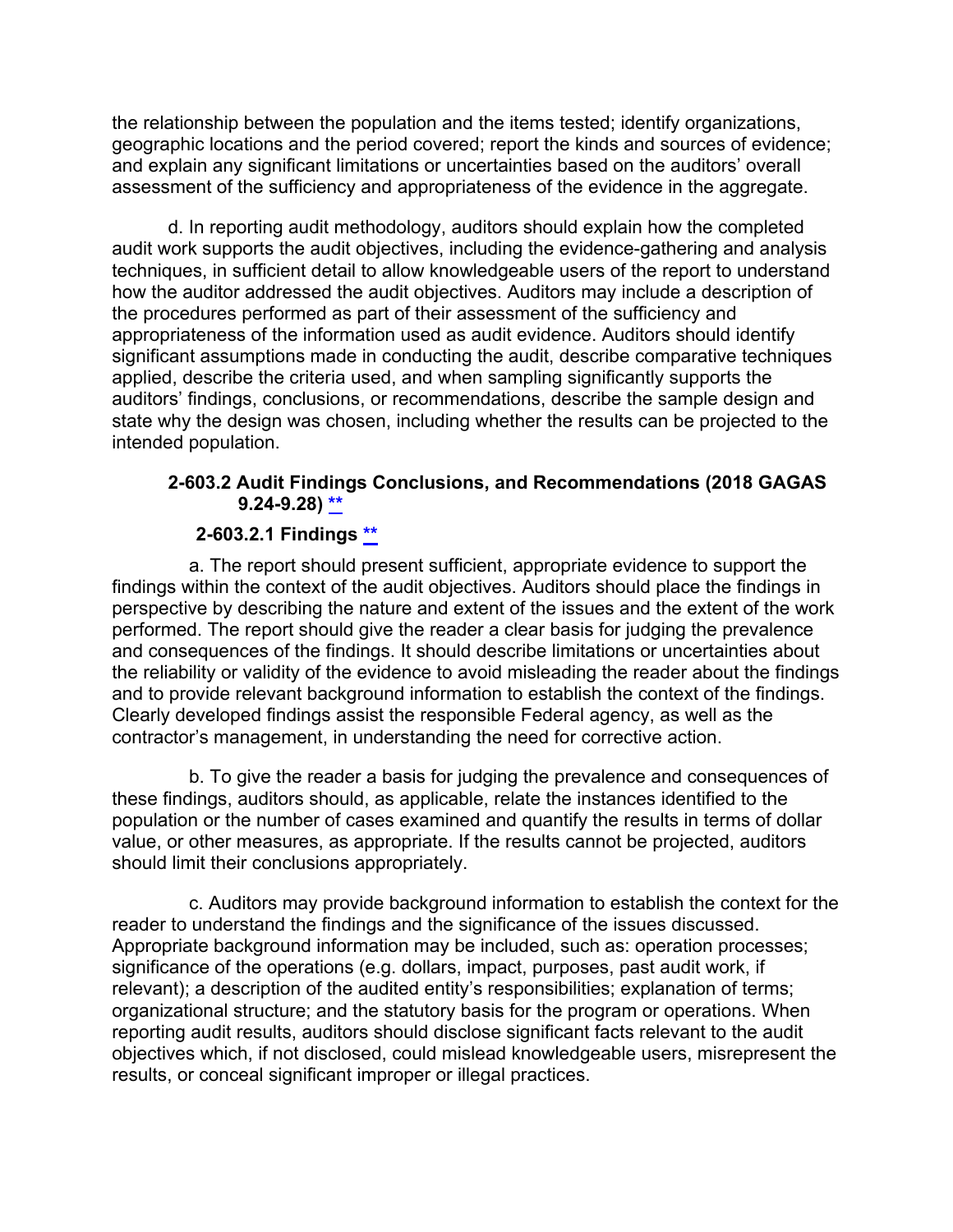d. When developing the elements of a finding, the auditors may provide recommendations for corrective action if they are significant to the audit objectives. The extent to which the elements for a finding are developed depends on the audit objectives. The auditor should consider internal control deficiencies in their evaluation of identified findings when developing the cause element of the finding when internal control is significant to the audit objectives. Thus, a finding or set of findings is complete to the extent that the auditors address the audit objectives.

e. See [10-104,](https://viper.dcaa.mil/guidance/cam/3147/preparation-and-distribution-of-audit-reports/#Sec10104) Good Writing Techniques for Effective Audit Reports for general guidance on good writing techniques for effective audit reports.

f. The audit report should describe limitations or uncertainties regarding the sufficiency or appropriateness of evidence in conjunction with the findings and conclusions in addition to describing them as part of the objectives, scope and methodology. Describing the limitations and uncertainties provides report users with a clear understanding regarding how much responsibility the audit team is taking for the information. The report should describe limitations or uncertainties with the reliability or validity of the evidence if:

(1) the evidence is significant to the findings and conclusions within the context of the audit objectives; and

(2) such disclosure is necessary to avoid misleading report users about the findings and conclusions.

Even though the audit team may have some uncertainty with the sufficiency or appropriateness of some of the evidence, they may nonetheless determine that in total there is sufficient appropriate evidence to support the findings and conclusions.

#### **2-603.2.2 Conclusions [\\*\\*](#page-5-16)**

Auditors should report conclusions based on the audit objectives and the audit findings. Report conclusions are logical inferences about the subject matter under audit based on the auditor's findings, not merely a summary of the findings. The strength of the conclusions depends on the persuasiveness of the evidence supporting the findings and the soundness of the logic used to formulate the conclusions. Conclusions are more compelling if they lead to the auditor's recommendations and convince the user of the report that action is necessary.

#### **2-603.2.3 Recommendations [\\*\\*](#page-5-17)**

a. When feasible, auditors should recommend actions to correct deficiencies and other findings that are significant to the audit objectives when identified during the audit and to improve programs and operations when the potential for improvement in programs operations and performance is substantiated by the reported findings and conclusions. Effective recommendations encourage improvements in the conduct of programs and operations. Recommendations should flow logically from the findings and conclusions and be directed at resolving the cause of the identified deficiencies and findings. Strong recommendations also provide the report user and the audited entity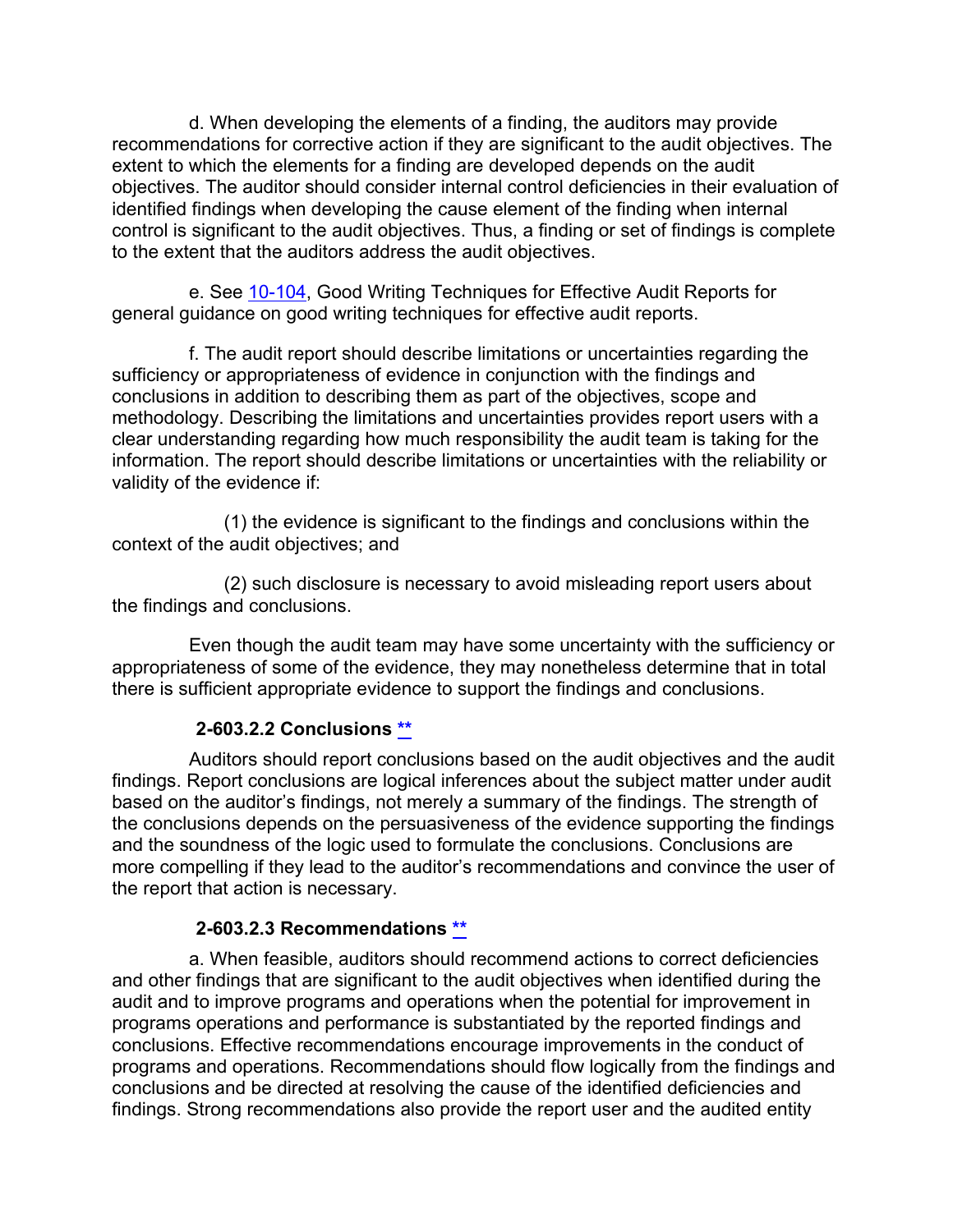with constructive, specific information to enable the contractor to determine an appropriate corrective action. Auditors must not make recommendations for corrective actions that direct the contractor "how" to correct the deficiency, which would be considered a management decision.

b. See [10-211.2c,](https://viper.dcaa.mil/guidance/cam/3147/preparation-and-distribution-of-audit-reports/#p358) Structured Notes for additional information on reporting recommendations using the Statement of Condition(s) and Recommendation(s) (SOCAR) format and [14-504,](https://viper.dcaa.mil/guidance/cam/3158/other-contract-audit-assignments/#Sec14504) Cost Avoidance Recommendation Resulting From Operations Audits for guidance on computing and reporting on cost avoidance recommendations resulting from a performance audit.

## **2-603.3 Reporting on Internal Control (2018 GAGAS 9.29-9.34)** [\\*\\*](#page-5-0)

a. 2018 GAGAS 9.29 – 9.34 outline the requirements for reporting the scope of work performed on internal controls and deficiencies in internal controls that are significant to the audit objectives. If only some of the internal control components (i.e., the COSO framework components), the components that are significant to the audit objectives should be included in the description of the scope of the audit.

b. When auditors detect deficiencies in internal control that have occurred or are likely to have occurred, and that are significant to the audit objectives, the audit report should include:

(1) the scope of work performed on internal control, and

(2) any deficiencies in internal control that are significant to the audit objectives and based upon the audit work performed.

c. When auditors detect deficiencies in internal control that are not significant to the audit objectives, but warrant the attention of CFAO, the deficiencies can be communicated either in the report or through a separate memorandum to the appropriate CFAO with responsibility for oversight of the audited entity. If the auditors have communicated deficiencies in a separate memorandum to the CFAO, the audit report should refer to that memorandum.

d. When auditors detect deficiencies that are clearly inconsequential considering both qualitative and quantitative factors, and do not warrant the attention of appropriate Government officials, the determination on whether or how to communicate the deficiencies is a matter of professional judgment. If the auditors have communicated deficiencies in a separate memorandum to the CFAO, the audit report should refer to that memorandum.

## **2-603.4 Reporting on Noncompliance with Provisions of Laws, Regulations, Contracts. and Grant Agreements (2018 GAGAS 9.35 – 9.39)** [\\*\\*](#page-5-1)

a. 2018 GAGAS 9.35 – 9.39 outlines the requirements for reporting noncompliance with provisions of laws, regulations, contracts and grant agreements to those charged with governance of the audited entity. DCAA reports findings of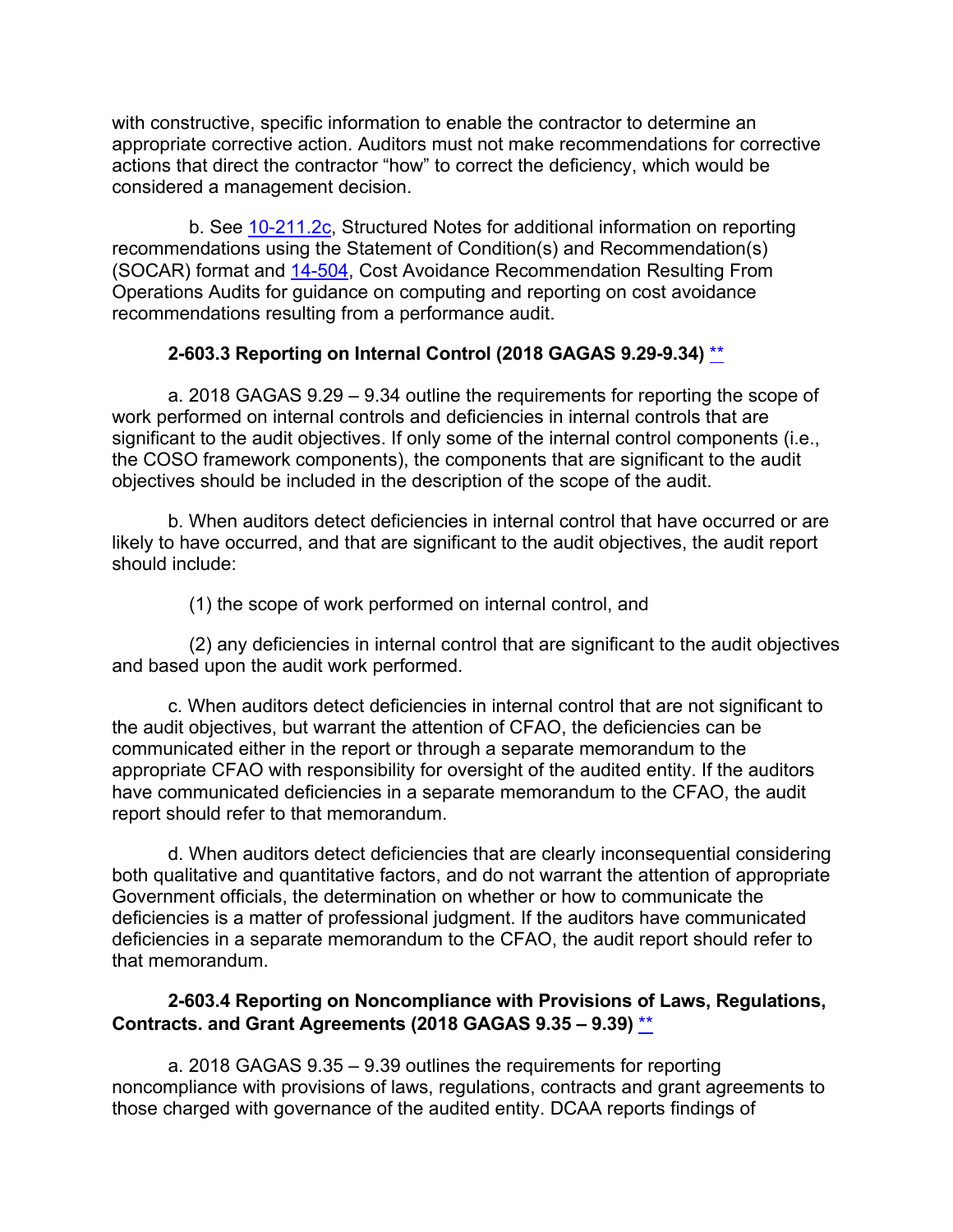noncompliance to the ACO that requested the audit or is responsible for oversight of the audited entity.

b. 2018 GAGAS presents different levels of reporting for instances of noncompliance:

(1) those that are significant to the audit objectives,

(2) those that are not significant but require the attention of those charged with governance, and

(3) those that are clearly inconsequential

c. Significant Noncompliance. When auditors conclude, based on sufficient, appropriate evidence, that noncompliance with provisions of laws, regulations, contracts, or grant agreements either has occurred, or is likely to have occurred, and is significant to the audit objectives they should report the matter as a finding. DCAA reports findings by issuing an audit report to the contracting officer responsible for taking action on finding. The contracting officer provides a copy of the report to the contractor. Buying commands that will be materially impacted by the report findings can also be on distribution of the audit report.

d. Less Than Significant. DCAA auditors communicate instances of noncompliance with provisions of laws, regulations, contracts, or grant agreements that are not significant to the audit objectives, but warrant the attention of the CFAO with responsibility for oversight of the audited entity, in either a separate memorandum to the CFAO or in the audit report. Noncompliances communicated through a separate memorandum should be referenced in the audit report.

e. Clearly Inconsequential. When auditors detect instances of noncompliance with provisions of laws, regulations, contracts, or grant agreements that are clearly inconsequential (considering both qualitative and quantitative factors) in relation to the audit objectives, and therefore do not warrant the attention of the CFAO, the noncompliance should not be included in the audit report, and the determination of whether and how to communicate such instances to the CFAO is a matter of professional judgment.

## **2-603.5 Reporting on Instances of Fraud (2018 GAGAS 9.40 – 9.44) [\\*\\*](#page-5-2)**

a. DoD Instruction 7600.02; *Audit Policies*, Enclosure 3, Item No. 3, requires DCAA to refer indications of potential fraud or other criminal acts to the appropriate investigative organization. Therefore, when suspected fraud or irregularities are discovered, DCAA policy is for the auditor to report it separately (see [4-700,](https://viper.dcaa.mil/guidance/cam/3130/general-audit-requirements/#Sec4700) Section 7- Responsibilities for Detection and Reporting of Suspected Irregularities). 2018 GAGAS 9.44 allows the auditor to limit public reporting of fraud or suspected fraud.

b. Auditors should report a finding when they conclude, based on sufficient, appropriate evidence, that fraud either has occurred, or is likely to have occurred, and is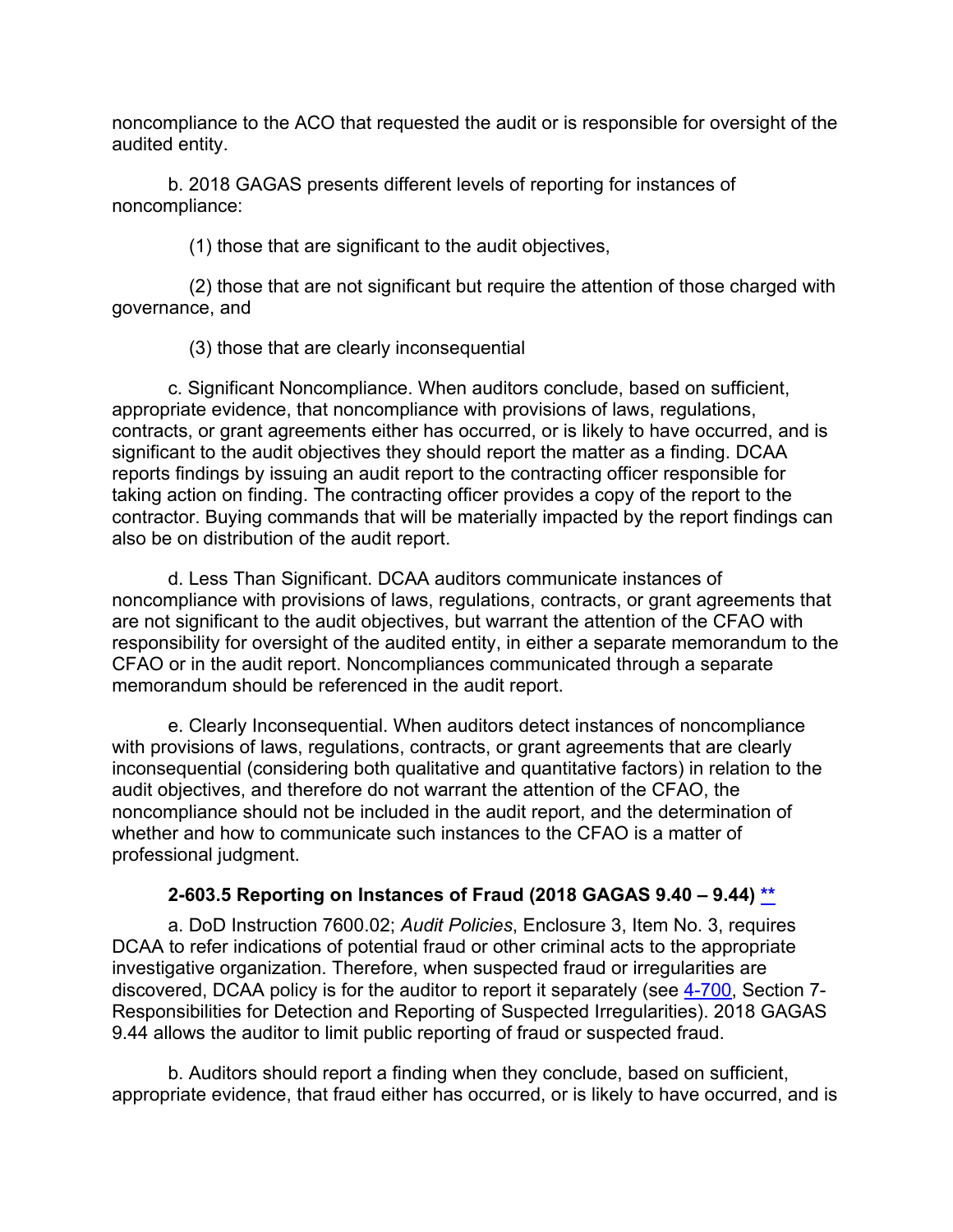significant to the audit objectives. Auditors may consult with authorities or legal counsel about whether reporting such information would compromise investigative or legal proceedings.

c. For instances of fraud that are not significant to the audit objectives, but warrant the attention of the CFAO with oversight responsibility for the audited entity, the instances may be communicated in a separate memorandum to the CFAO.

d. Whether a particular act is, in fact, fraud, may have to await final determination by a court of law or other adjudicative body.

#### **2-603.6 Reporting Auditor's Compliance with GAGAS (2018 GAGAS 9.03 – 9.05) [\\*\\*](#page-6-0)**

a. When the auditor complies with all applicable GAGAS requirements, an unmodified statement of GAGAS compliance will be included in the audit report. The proforma audit report in the standard audit program provides the language required by 2018 GAGAS for the unmodified statement.

b. When auditors do not comply with all applicable GAGAS requirements, a modified statement of GAGAS compliance will be included in the audit report. For performance audits, the auditor will modify the statement of GAGAS compliance in the proforma audit report to indicate the requirements that were not followed, or other language indicating the auditors did not follow GAGAS, e.g., because of significant departures from the requirements, the auditor was unable to perform the audit in accordance with GAGAS.

c. When auditors use a modified compliance statements, a scope limitation is also frequently present, such as restrictions on access to records, or access to government officials or other individuals needed to perform the audit. When auditors use a modified statement of GAGAS compliance, the report should disclose the applicable requirement(s) not followed and the impact on the audit objectives and/or scope of the audit resulting from departure from the requirements, and the level of assurance provided.

#### **2-603.7 Obtaining the Views of Responsible Officials (2018 GAGAS 9.50 – 9.55) [\\*\\*](#page-6-1)**

a. Auditors should obtain and report the views of responsible officials of the audited entity concerning the findings, conclusions, and recommendations included in the audit report, as well as any planned corrective actions.

b. Auditors should provide a draft report with findings to the responsible officials of the audited entity for review and comments. This assists in developing a report that is fair, complete, and objective. Written comments are preferable, but oral comments are acceptable.

c. When auditors receive written comments from the responsible officials, the comments should be summarized in the report and a copy of the full written comments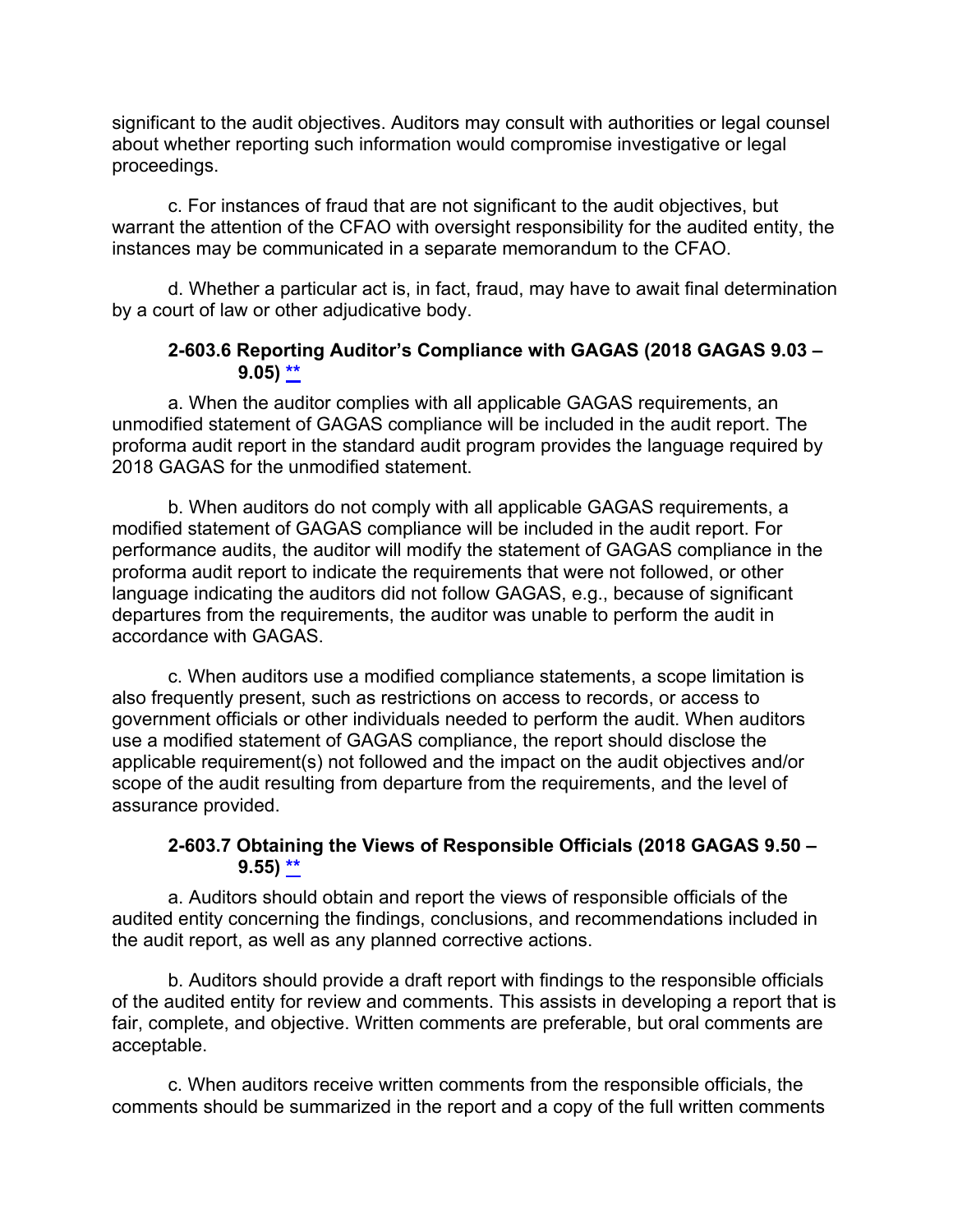included as an appendix to the report. When the responsible officials respond with oral comments only, auditors should prepare a summary of the oral comments for inclusion in the audit report. The summary should be provided to the responsible official for confirmation that the summary of the comments is fairly stated prior to issuing the audit report.

d. When the audited entity's comments are inconsistent or in conflict with the findings, conclusions or recommendations in the draft report, the auditor should evaluate the validity of the audited entities comments and explain the reasons for the disagreement in the audit report. If the auditor finds the comments to be valid and supported with sufficient, appropriate evidence, the audit report should be appropriately modified.

e. Obtaining oral comments may be appropriate in situations such as: meeting a reporting date that is critical to the user's needs; the auditors have worked closely with the responsible officials throughout the work and the parties are familiar with the findings and issues addressed in the draft report; when the auditors do not expect major disagreements from the entity's officials regarding the findings, conclusions, and recommendations in the draft.

f. In cases where the audited entity provides technical comments in addition to its written or oral comments on the report, auditors may disclose in the report that such comments were received.

g. If the audited entity refuses or is unable to provide comments within a reasonable period of time, the audit report should indicate that the audited entity did not provide comments.

h. See [4-304.5,](https://viper.dcaa.mil/guidance/cam/3130/general-audit-requirements/#Sec43045) Operations Audits – Exit Conferences for information on obtaining comments from responsible officials and 10-208.5d for information on reporting those comments.

#### **2-603.8 Confidential and Sensitive Information (2018 GAGAS 9.61 – 9.67) [\\*\\*](#page-6-2)**

a. 2018 GAGAS 9.61 – 9.67 outlines the requirements for reporting on confidential and sensitive information for publicly available reports and in circumstances where information is omitted from the audit report (e.g., classified or sensitive information). Performance audit reports issued by DCAA are issued to the federal official that requested the audit and are not made publicly available.

b. In circumstances where information must be omitted from the audit report, (for example, classified information) auditors should evaluate if the omission could distort the results or conceal improper acts and revise the report language as necessary to avoid report users from drawing inappropriate conclusion based on the information that is contained in the report. If the report refers to the omitted information, the reference may be general and not specific. If the omitted information is not necessary to meet the audit objectives, the report need not refer to its omission.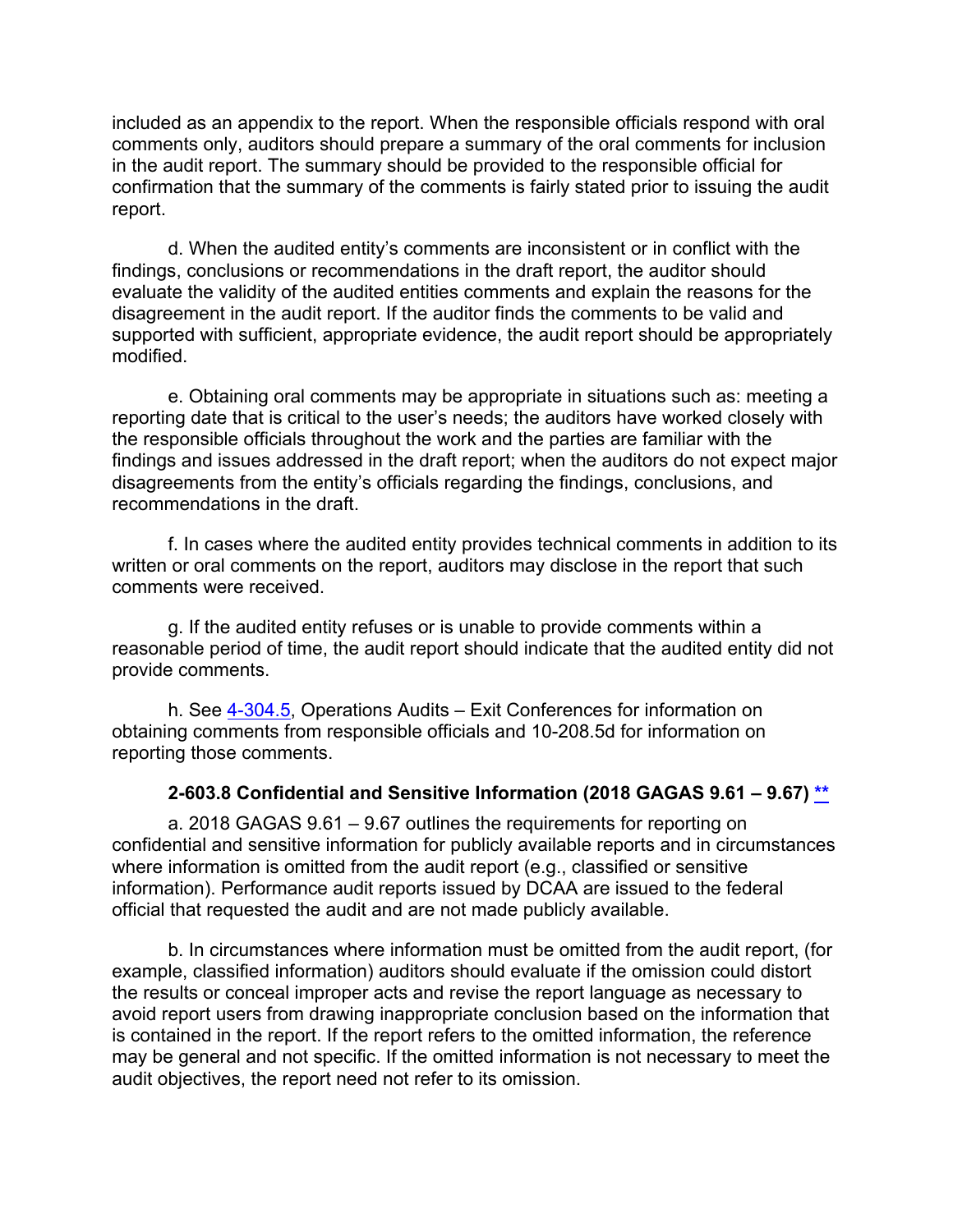c. Auditors should consider the potential public availability of classified or limited use performance audit reports through public records laws (e.g., FOIA) when determining whether confidential or sensitive information should be included in the audit report, or whether it should be issued under a separate classified or limited use report containing the information that is classified or may otherwise be prohibited from general disclosure by federal, state, or local laws, and distribute the report only to persons authorized by law or regulation to receive it (GAGAS 9.65).

d. The auditor may consult with legal counsel regarding applicable public records laws and any requirements or other circumstances that may necessitate the omission of certain information. See 1-700 for more information about the Freedom of Information Act.

e. DCAA audit reports may contain contractor propriety information that if disclosed to the public, would reasonably be expected to cause harm to the interested parties. The proforma audit report delivered with the standard audit program contains the "CUI" marking to indicate the report contains unclassified information requiring safeguarding and dissemination controls, consistent with applicable law, regulation, or government-wide policy.

f. See [1-507,](https://viper.dcaa.mil/guidance/cam/3127/introduction-to-contract-audit/#Security15071) Security Requirements for Contract Information for additional information on security requirements for contractor information and [10-210.2,](https://viper.dcaa.mil/guidance/cam/3147/preparation-and-distribution-of-audit-reports/#Sec102102) Report Restrictions – General for additional general information on audit report distribution restrictions.

#### **2-603.9 Report Quality Elements (2018 GAGAS 9.17) [\\*\\*](#page-6-3)**

2018 GAGAS 9.17 presents report quality elements to assist the auditor in developing and writing the performance audit report. Report quality elements include being accurate, objective, complete, convincing, clear, concise and timely, as the subject matter permits.

(1) An accurate report is supported by sufficient, appropriate evidence with key facts, figures, and findings that are traceable to the audit evidence.

(2) An objective report presents language in a balanced in content and tone.

(3) A complete report contains sufficient, appropriate evidence to satisfy the audit objectives and promote an understanding of the matters reported. It also does not omit significant relevant information related to the audit objectives.

(4) A convincing report is responsive to the audit objectives, presents findings persuasively, and the conclusions and recommendations flow logically from the facts presented.

(5) A clear report is easy for the user to read and understand.

(6) A concise report is no longer than necessary to convey and support the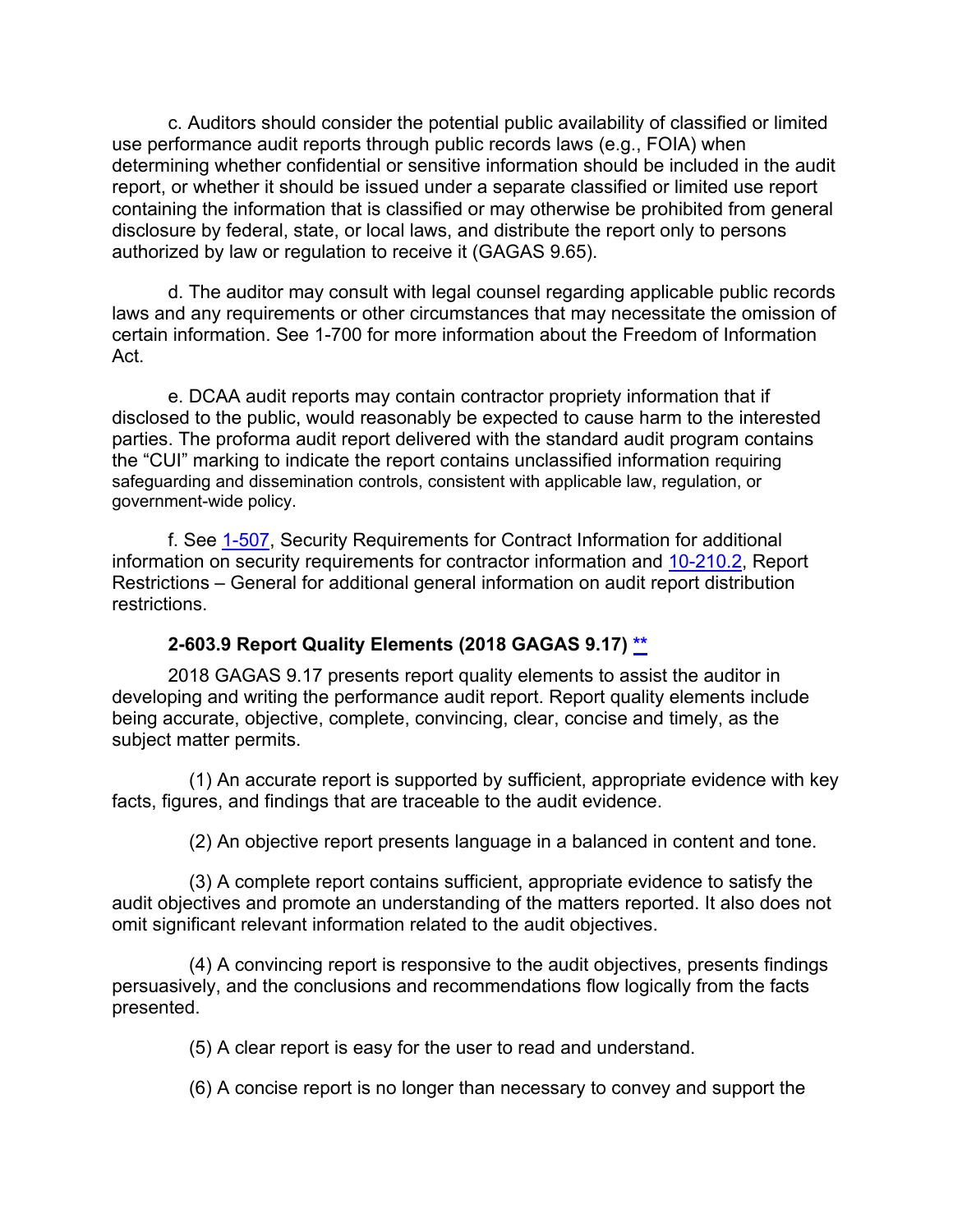message.

(7) The auditor's goal is to provide relevant information within the timeframe to meet the needs of the intended user. Throughout the audit, the auditors should communicate significant matters to appropriate entity and oversight officials. Such communication alerts officials to matters needing immediate attention and allows them to take corrective action before the final report is completed. When corrective action is taken before the report is issued, the auditor will, nonetheless, include the finding in the audit report and may comment on corrective actions taken by the contractor.

## **2-604 Report Distribution (2018 GAGAS 9.56) [\\*\\*](#page-6-4)**

a. 2018 GAGAS 9.56 recognizes that distribution of audit reports depends on the relationship of the auditor to the audited organization and the nature of the information contained in the report. Because DCAA does not perform audits for the audited entity, DCAA policies and procedures establish that reporting of deficiencies and noncompliances are issued to the CFAO who has responsibility for oversight of the audited entity, not to the management or governance body of the audited entity. Other Federal officials who have legal oversight authority or who may be responsible for acting on audit findings and recommendations and to others authorized to receive such reports may also be on distribution of the audit report (e.g., PCOs, CACOs). When Field Detachment will be receiving the report, provide the report as a blind copy and do not list them on the audit report distribution page.

b. Auditors should document any limitations on report distribution.

c. Chapter 10, [10-210.2,](https://viper.dcaa.mil/guidance/cam/3147/preparation-and-distribution-of-audit-reports#Sec102102) Report Restrictions – General, specifies disclosure restrictions applicable to audits performed by DCAA.

d. In addition to the general distribution guidance shown in [10-200,](https://viper.dcaa.mil/guidance/cam/3147/preparation-and-distribution-of-audit-reports/#Sec10200) Section 2-Audit Report Format and Contents (General), [15-100,](https://viper.dcaa.mil/guidance/cam/3161/other-dcaa-functions/#Sec15100) Section 1 – Special Procedures for Non-DoD Agencies provides general guidance for distribution requirements pertaining to non-DoD agencies and [Table 15-1S6,](https://viper.dcaa.mil/guidance/cam/3161/other-dcaa-functions/#p600) Supplement – Additional Report Distribution Requirements for Non-DoD Organizations provides distribution requirements specified by the non-DoD organizations.

# **2-S10 Supplement – Description of DCAA Quality Control System [\\*\\*](#page-6-5)**

## **2-S101 Introduction [\\*\\*](#page-6-6)**

DCAA's quality control program is an important element of the Agency's overall focus on quality which emphasizes "prevention" as a means for reducing errors and rework. To further ensure that quality is being achieved, it also provides for an adequate level of monitoring and inspection. As an agency that provides professional services, DCAA has a responsibility to establish and conform to professional standards. To meet this responsibility, DCAA has established standards based on generally accepted government auditing standards which incorporate the standards of the American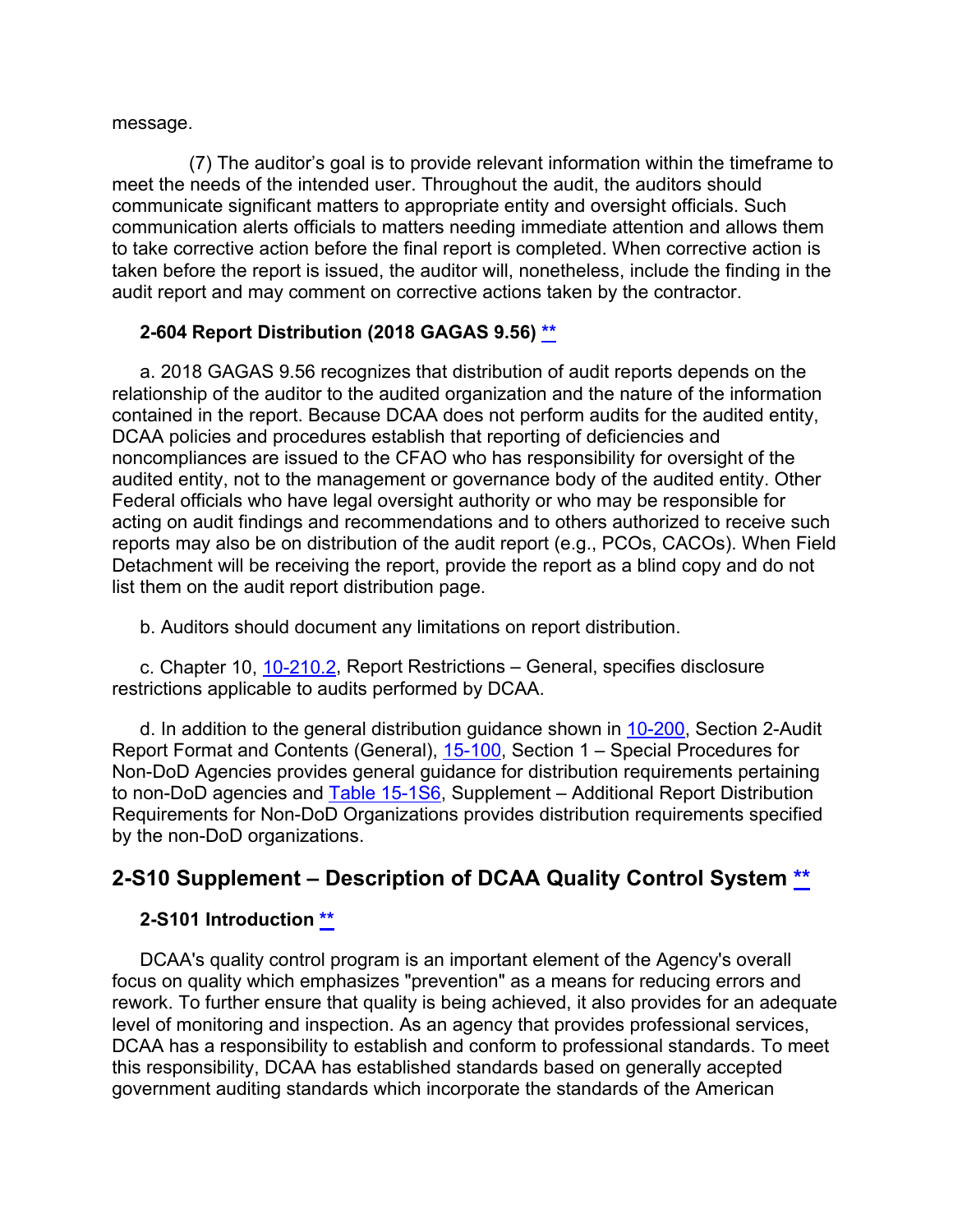Institute of Certified Public Accountants. To ensure that it provides professional services that conform to professional standards, DCAA is required to have a system of quality control and, indeed, maintains such a system. The authority for and descriptive details of this system can be found in the various official pronouncements and Agency publications, including the DCAA Charter, Instructions, Manuals, and other DCAA directives. A summary description of the system follows.

## **2-S102 Philosophy, Organization, and Approach to Providing Quality Services [\\*\\*](#page-6-7)**

## **2-S102.1 Philosophy [\\*\\*](#page-6-8)**

DCAA is an independent audit agency within the Department of Defense (DoD) with a mission to perform contract audits and provide all necessary accounting and financial advisory services for the DoD, and other agencies by serving the public interest as its primary customer and ensuring that taxpayer dollars are spent on fair and reasonable contract prices. In accomplishing this mission, the Director of DCAA has fully committed the Agency staff to attain the highest level of integrity and competence. This is best explained through our vision statement set forth as follows:

*Dedicated professionals working together to deliver top-quality audit services to support the Department and the warfighter and to protect the taxpayer's interest.*

Good working relationships and open communications with our stakeholders will minimize potential conflicts between their needs and the Agency's requirement to perform contract audits that conform with generally accepted government auditing standards.

## **2-S102.2 Organization [\\*\\*](#page-6-9)**

DCAA's basic system of quality control encompasses the Agency's organizational structure, as detailed in the DCAA Organization Manual (DCAAM 5110.1), and outlined below.

## a. Headquarters

(1) Office of the Director. DCAA's Director reports to the Under Secretary of Defense (Comptroller) and exercises worldwide direction of the Agency in performing all contract audits for DoD and other agencies upon request. The Director's staff includes a Deputy Director, four Assistant Directors (Policy, Operations, Quality and Human Capital and Resource Management (Resources)), a General Counsel and a Chief of Staff. The Director is the senior management official responsible for establishing policies and procedures for the management control program in conjunction with the Federal Managers' Financial Integrity Act (FMFIA). Resources serves as the focal point for developing regulations and guidance, accumulating information, and drafting the Director's annual statement required under the FMFIA. Resources monitor tests of critical management controls performed by others as reported through the FMFIA process. Resources also advises the Director and Deputy Director on any sensitive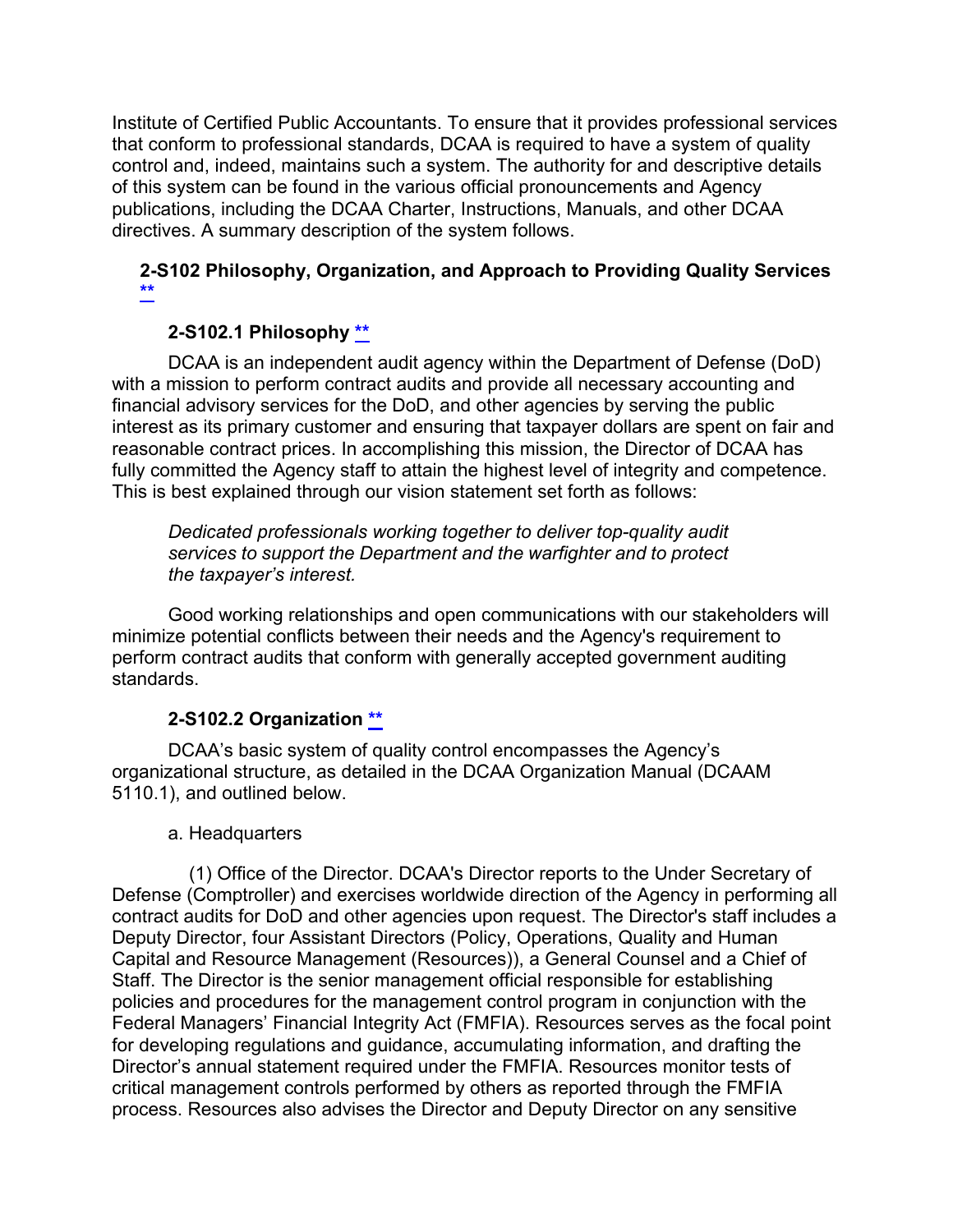matters disclosed by quality or management control reviews reported through the FMFIA process.

#### (2) Assistant Directors

(a) Operations. Responsible and accountable for providing technical guidance and direction to the Agency for field contract audit operations. This includes directing the development of Agency audit objectives, activities, operational schedules, and priorities to assure effective accomplishment of field contract audit operations.

(b) Policy and Plans. Responsible and accountable for directing the formulation and development of DCAA contract audit policy and for the coordination, issuance, and integration of this policy. Assigned divisions include: Accounting and Cost Principles (PAC), Auditing Standards (PAS), Incurred Cost (PIC), and Pricing and Special Projects (PSP). DCAA's auditing standards subject matter experts (a Division Chief and several program managers) reside in the PAS Division. PAS is dedicated solely to activities related to the development and formulation of DCAA's contract audit policy for compliance with auditing standards (GAGAS, SSAEs, SAS, etc.), including but not limited to the following program areas: independence (including advisory services), professional judgment, competence, planning and supervision, auditor communication, sufficient evidence/adequate testing, internal controls, assessing the risk of fraud, audit documentation, reporting, and agreed-upon procedures. For example, PAS monitors and researches relevant auditing standards and develops or revises guidance as needed; develops or provides advice on the development of training related to auditing standards; responds to inquiries from Regional offices, Corporate Audit Directorates (CADs), and field offices; identifies problems with implementation of guidance and determines the need for revision; reviews the work of other Policy divisions for compliance with auditing standards; and provides technical assistance to other Headquarters elements on issues with auditing standards implications. When appropriate, PAS seeks advice from the GAO on the interpretation and implementation of GAGAS related to complex audit policy issues and unusual independence questions using the contact information for technical and practice questions posted to the [GAO](http://www.gao.gov/yellowbook/overview)  [website.](http://www.gao.gov/yellowbook/overview) PAS also consults with other organizations, such as the AICPA and DoDIG, to obtain technical advice on auditing standards issues.

(c) Human Capital and Resource Management. Responsible and accountable for formulating, directing, and executing plans, programs, policies, and procedures related to the management of DCAA resources including financial management, personnel management and administration, information resources management, management analysis, security, and general administration activities.

(d) Integrity and Quality Assurance. Responsible and accountable for monitoring the system of quality control and providing the Agency with reasonable assurance that the policies and procedures related to the system of quality control are relevant, adequate, operating effectively and complied with in practice.

b. Regional Offices or Corporate Audit Directorates and Field Detachment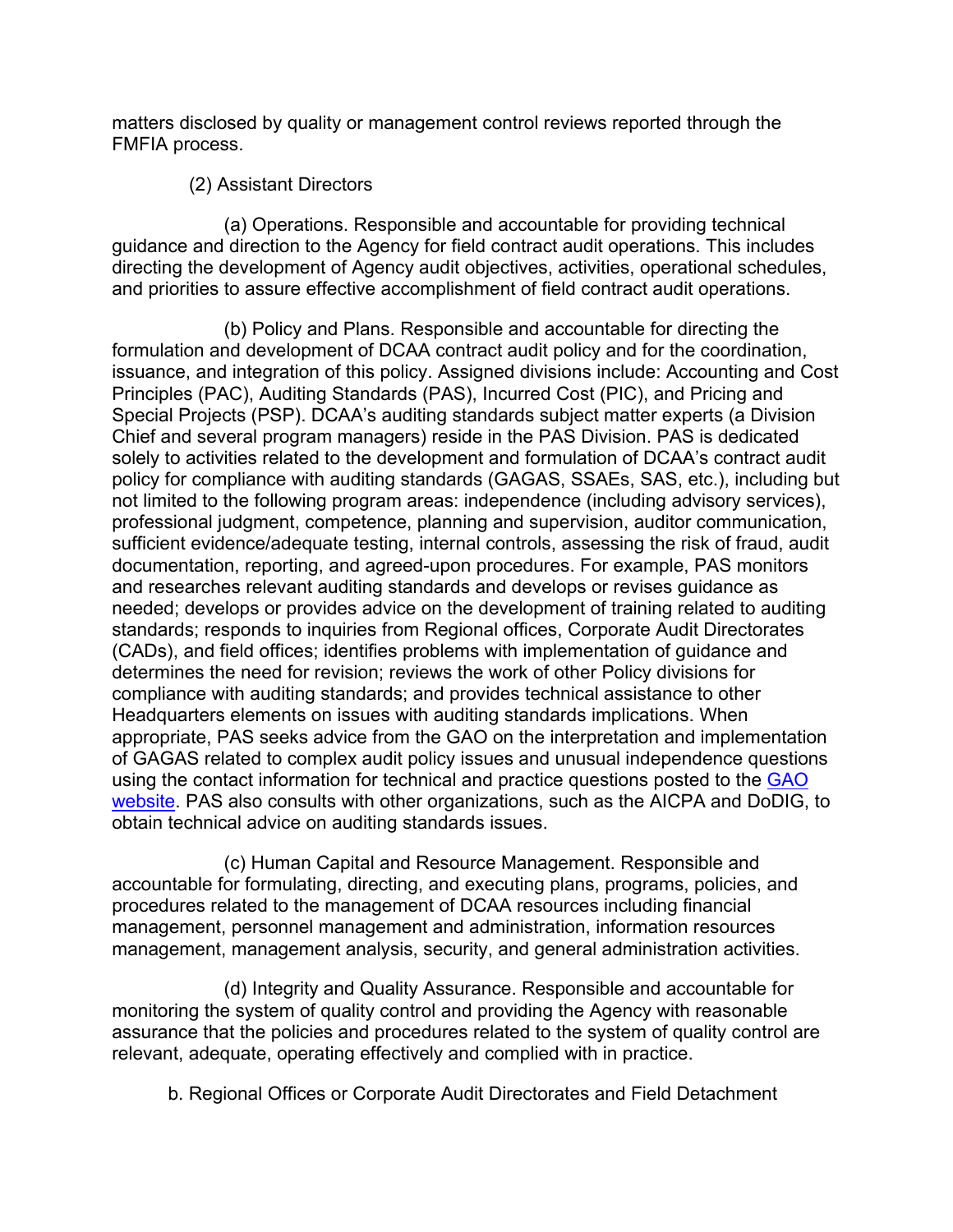(1) Office of the Regional Director or Corporate Audit Director. DCAA presently has three Regional Directors and four Corporate Audit Directors who are individually responsible and accountable to the Director for planning, managing, and accomplishing the Agency's mission in assigned geographical or corporate areas. This includes directing the overall management of DCAA personnel and resources assigned to the individual Regional Offices or CADs and to the various Field Audit Offices (FAOs) and suboffices within the regions/CADs. Each Director's staff includes a Deputy, several Regional/Corporate Audit Managers, a Special Programs Manager, a Resources Manager/Liaison, and a Special Assistant to the Director.

(2) Director, Field Detachment. The Director of DCAA's Field Detachment is responsible and accountable for the overall planning, management, and execution of worldwide DCAA contract audits of compartmented programs and for managing all of the resources and staff assigned to the Detachment. The Director's staff includes a Deputy Detachment Director, several Detachment Audit Managers, and a Special Assistant to the Field Detachment Director.

(3) Field Audit Offices (FAOs).

(a) Resident Offices. Are established at contractor facilities whenever the amount of audit workload justifies the assignment of a permanent staff of auditors and support elements. Resident Offices, which can be made up of several suboffices of components within the same company, are responsible and accountable for planning and executing a comprehensive, integrated audit program to carry out DCAA's audit mission. Resident offices are responsible for implementing a sound quality control program based on Headquarters and Regional or CAD directives.

(b) Branch Offices. Are established to plan and execute a comprehensive audit program to carry out DCAA's audit mission at those contractor locations, within a general geographical area, which individually do not have sufficient workload to justify establishing a Resident Office. Branch Offices are generally organized to cover their smaller contractors from one central office on a mobile basis. Larger contractors are often covered from suboffices. Branch offices are responsible for implementing a sound quality control program based on Headquarters and regional directives.

- c. Executive Steering Committee
	- The Executive Steering Committee (ESC) includes the Director, Deputy Director, Assistant Directors, General Counsel, Inspector General, Regional Directors, Corporate Audit Directors, and Director, Field Detachment. The Chief of Staff and Chief, Enterprise Communications provides staff support to the ESC. The purpose of the ESC is to establish the vision and strategic goals for the Agency; monitor the attainment of the goals and identify, evaluate, and make recommendations on Agency-wide policy and improvement projects.
	- identifying, evaluating, and making recommendations on Agency-wide policy and improvement projects.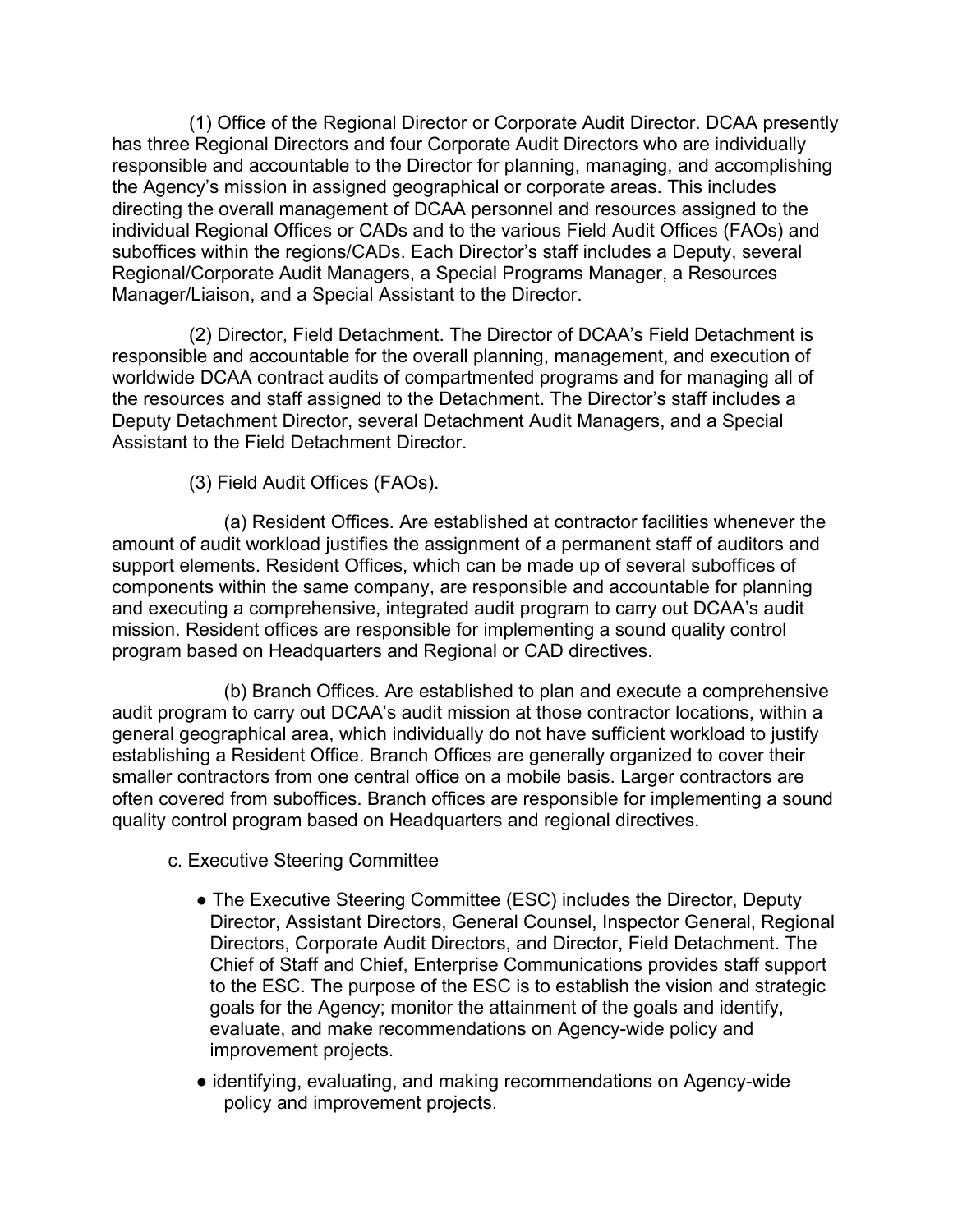#### d. Participative Work Teams

Participative Work Teams (PWTs) are in place at all DCAA field offices. Audit PWT members include the supervisory auditor and his/her assigned auditors. PWTs hold regularly scheduled meetings to share information and complete PWT-related responsibilities.

## **2-S102.3 Approach [\\*\\*](#page-6-10)**

Auditing in accordance with generally accepted government auditing standards is the principal work of the Agency. To promote the quality accomplishment of this work, DCAA auditors are initially guided to take steps to develop a thorough knowledge of the contractual matters and circumstances affecting their audits. These steps entail:

- Developing an "intelligence base" on a contractor's operations and contracting environment in order to assess the events and conditions that affect the contractor actions and the Government's cost impact.
- Identifying the audit universe and documenting interrelationships between a contractor's organization and operations so that all significant auditable activities which affect the costs of Government contracts are identified.
- Accurately assessing the strengths and weaknesses of a contractor's internal controls, accounting and management systems, and methods of operation, in order to: (1) identify the relative risk in selecting or deferring a contractor system for audit evaluation in the current period; (2) evaluate the Government's exposure to potential fraud, waste, and mismanagement; and (3) tailor audit programs for specific assignments. It is DCAA's policy that each accounting or management system at major contractor segments that have significant flexibly-priced contract work be reviewed on a cyclical basis and the results of these reviews be recorded on an Internal Control Audit Planning Summary (ICAPS) form.
- Accomplishing certain basic, core audit requirements before rendering an opinion on contract costs incurred and before relying on incurred costs in any other review or evaluation. If no weaknesses are disclosed, the satisfaction of these core requirements provides a basic level of assurance that a contractor's incurred cost representations are reliable. If weaknesses are disclosed, audit procedures must be extended accordingly.
- Determining that contractor systems for estimating prices are adequate and in compliance with applicable regulations.
- Assuring that all laws, regulations, and authoritative technical guidance for the accounting and auditing professions (including those issued by DCAA) are followed.
- Continually assessing progress on individual assignments and program areas in order to react timely and positively to changed conditions within the industry, acquisition, and audit environments. DCAA, for example, continually assesses the increased use of information technology and its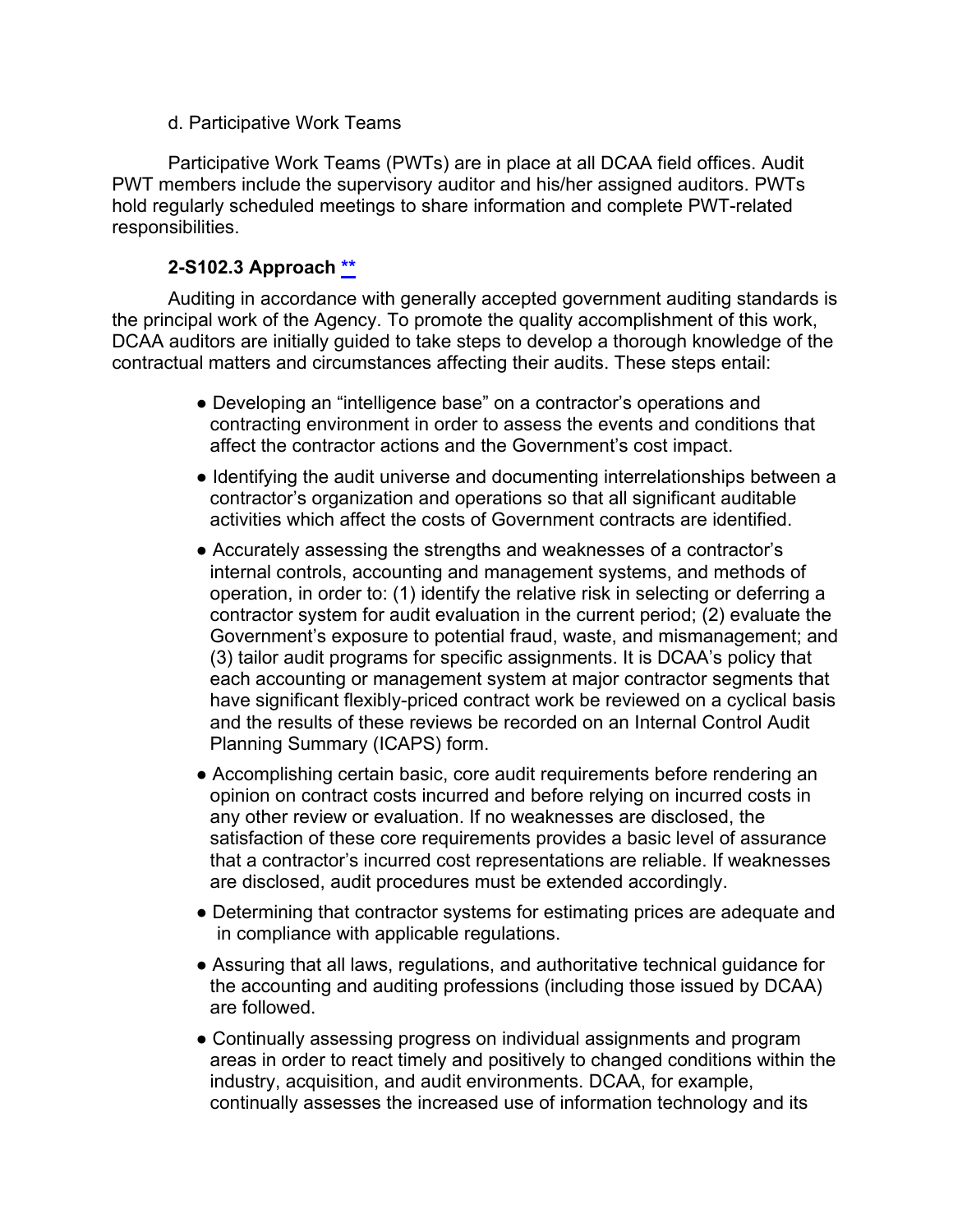impact on Agency audits.

## **2-S103 Elements of DCAA's Quality Control System [\\*\\*](#page-6-11)**

#### **2-S103.1 Independence and Ethical Requirements [\\*\\*](#page-6-12)**

a. Objective

To establish policies and procedures on independence, legal and ethical requirements to provide reasonable assurance that the audit organization and its personnel maintain independence and comply with applicable legal and ethical requirements in GAGAS 5.08.

- b. Policies and Procedures
	- (1) General Requirements

(a) DCAA employees at all organizational levels must adhere to the requirements on independence as stated in the GAGAS general standards, DCAA Instructions, Contract Audit Manual (CAM), and Personnel Management Manual (PMM). 2-203 implements guidance on the GAGAS general standard pertaining to independence and the following quality control policies and procedures, which prescribe the DCAA auditor's and internal specialist's responsibilities for independence when performing work on audits.

(b) Auditors and internal specialist should evaluate their independence in relation to all contractors under their assigned FAO's cognizance. Regional and CAD personnel should evaluate their independence in relation to all contractors audited by the region/CAD. For HQ personnel, this evaluation should consider all contractors audited by the Agency.

(c) It is DCAA's policy that auditors and internal specialists must immediately notify their supervisor in writing, if they believe they have or may have a threat to independence of mind or in appearance. The supervisor should take action to resolve the identified threat or potential impairment in a timely manner.

(d) No auditor or internal specialist with a significant threat to independence will be permitted to work on any assignment affected by the significant threat. In these cases, employees may be reassigned or rotated without change in grade to assure independence.

(e) Auditors and internal specialists should re-evaluate their independence when facts and circumstances change including changes to their personal situation (e.g., marital status changes, spouse changes employer) or upon temporary or permanent reassignment to another office. Auditors and internal

(f) Audit Specific Re-evaluation. Auditors and internal specialists should re-evaluate their independence for each individual audit in which they perform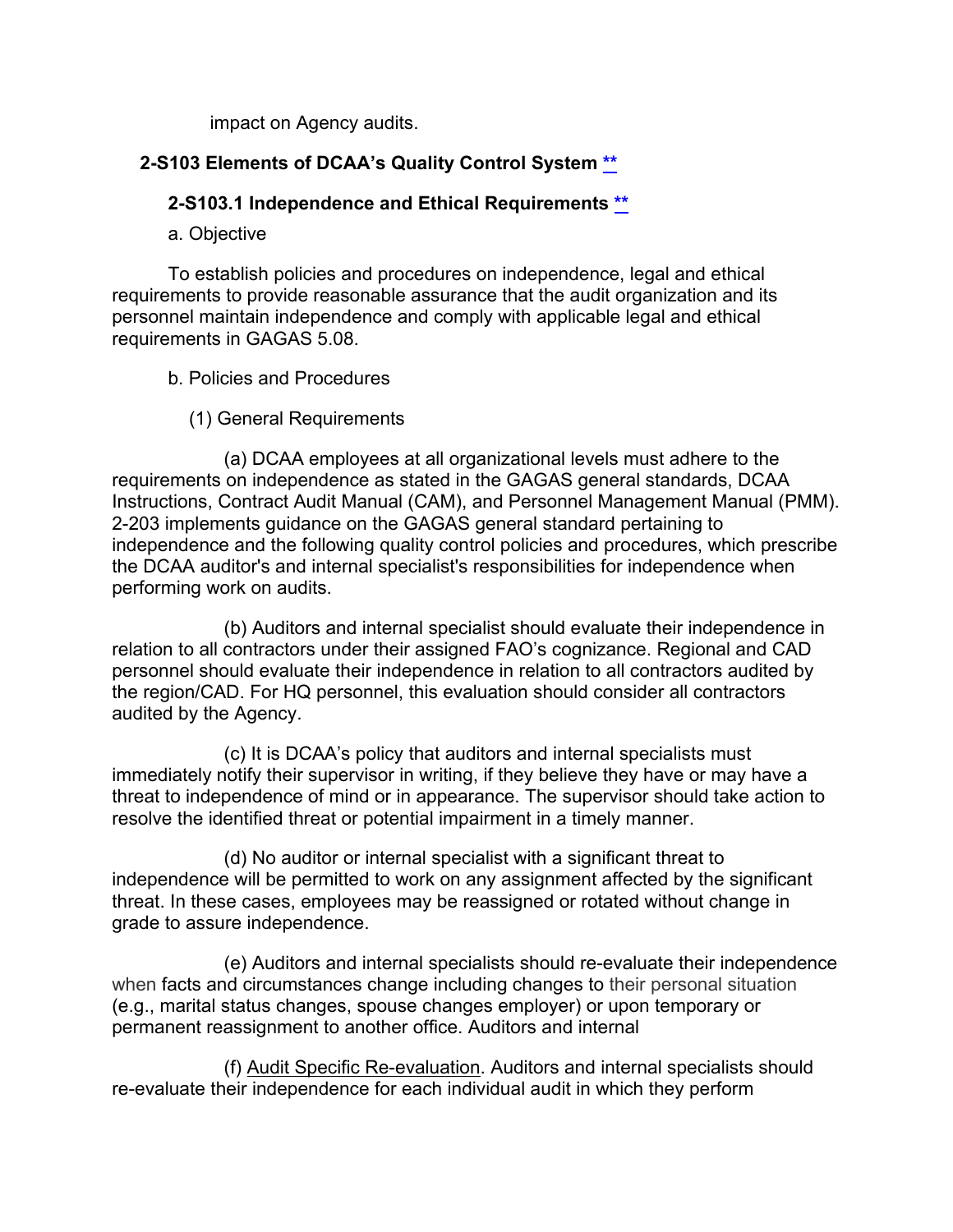procedures or consult on. If the re-evaluation did not identify any independence threats, the auditor or internal specialist should complete the Audit Specific Independence Determination working paper (W/P 34) documenting his or her independence in relation to performing the audit. Generally, the CaseWare file should be generated upon initiation of an engagement and auditors and internal specialist should be given access to the CaseWare file as soon as they are assigned to an engagement. CaseWare includes an automated W/P 34 process which only allows the user to access the working papers once they have completed the automated process indicating they are independent. CaseWare also delivers a PDF version of W/P 34 to be used in unique situations where the team member does not access the CaseWare file. Generally, team members who performed work or consulted on an audit during the preliminary (including early engagement) and planning phases should sign the W/P 34 prior to risk assessment approval. In all other cases (e.g., when an auditor is assigned to an audit during fieldwork), the W/P 34 should be signed prior to final audit report or memo approval.

(g) DCAA employees are expected to always act professionally, objectively and without bias when performing audits and dealing with contractor personnel. DCAA management recognizes that disagreements between contractors and auditors over audit issues and the conduct of audits often occur (e.g., regarding access to records) and that such disagreements are not an indicator of potential independence impairment (e.g., bias). However, DCAA management should promptly investigate credible complaints regarding inappropriate behavior toward contractor representatives that would indicate a lack of audit objectivity. The resolution of the complaint should be documented.

- (2) Documentation Requirements
	- (a) Documentation of GAGAS Independence Threats.

Auditors should use the Agency's [Documentation of GAGAS](https://sharepoint.dcaaintra.mil/headquarters/resources/cpp/OGC/ethics/eni/SitePages/Home.aspx)  [Independence Threats](https://sharepoint.dcaaintra.mil/headquarters/resources/cpp/OGC/ethics/eni/SitePages/Home.aspx) template to notify their supervisor in writing when they have identified facts or circumstances that creates threats that may impair their independence in relation to an assigned audit, in-process audits, or potential future audits. The auditor is responsible for completing and signing Section I, and submitting the document to his or her supervisor. The supervisor is responsible for completing Section II to document the results of the evaluation and the rationale for the conclusions reached. If applicable, the supervisor will document the application of safeguards in Section III. The employee will acknowledge the evaluation and conclusions reached in Section IV.

(b) Notice of Recusal. Auditors and internal specialists should use the [Memorandum for Notice of Recusal](https://sharepoint.dcaaintra.mil/headquarters/resources/cpp/OGC/ethics/conflictsofinterest/Documents/Disqualification%20Form%20for%20Conflict%20of%20Interest%20or%20Threat%20to%20Independence.pdf) to communicate situations where the application of safeguards cannot eliminate or reduce the threat risk to an acceptable level.

(c) Audit Specific Independence Determination. Auditors and internal specialist are required to re-evaluate their independence in relation to each specific audit they perform work or consult on. If no threats are identified, the auditor or internal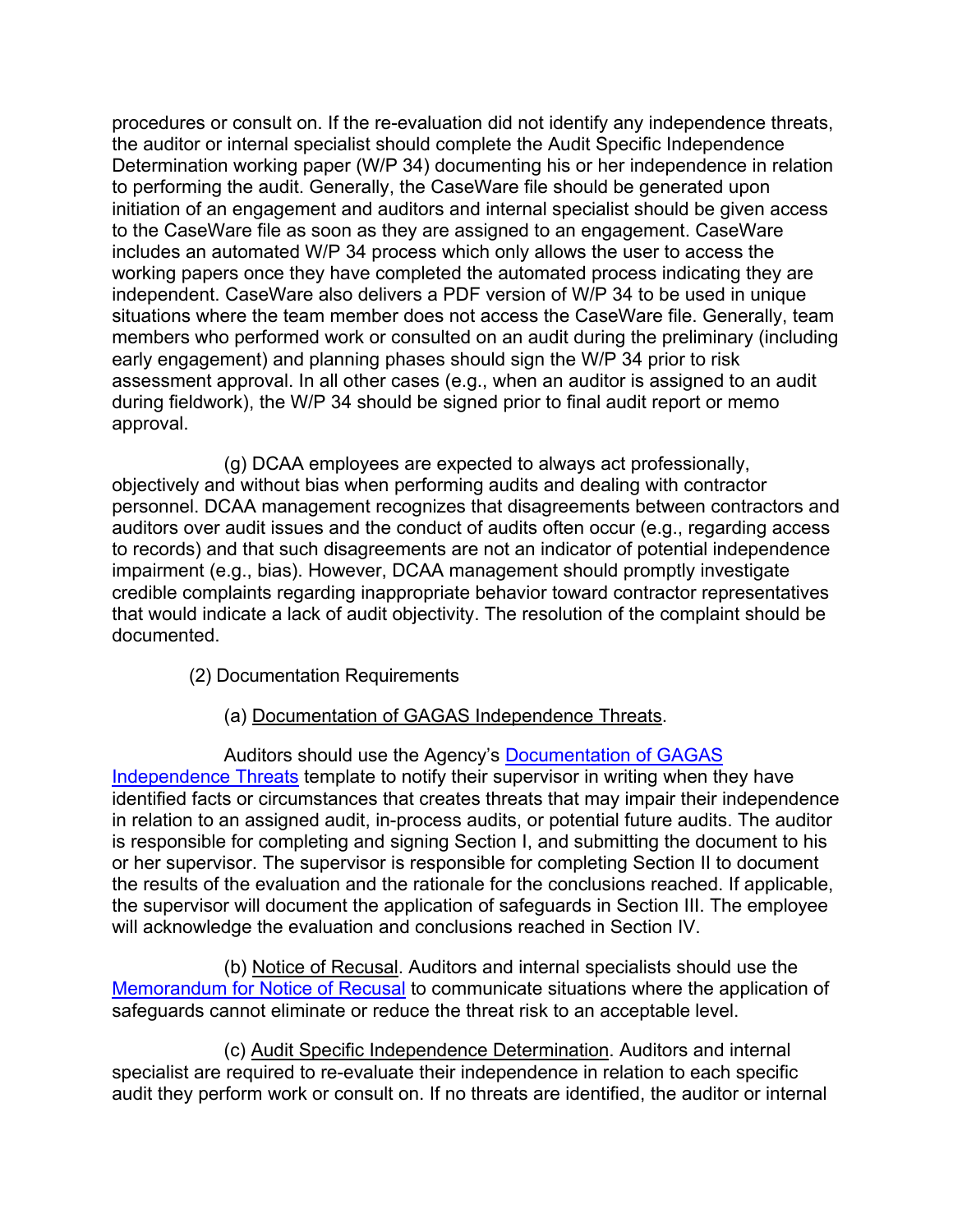specialist should complete the Audit Specific Independence Determination work paper (W/P 34) to document they have not identified any threats to independence in relation to the specific assignment. If threats are identified, the auditor or internal specialist should immediately cease work on the assignment, notify their supervisory, and follow the procedures for documenting independence threats as prescribed in sub-paragraphs (a) and (b) above.

(d) Annual Affirmation of Compliance. Auditors and internal specialist are required to provide an annual written affirmation of retrospective compliance with the Agency's policies and procedures on independence. This affirmation is obtained during the annual independence training process.

(3) Mandatory Annual Training

All audit staff and internal specialists (e.g. DL attorney-advisors who support audits, OTST industrial engineers, and operations research specialists) must complete mandatory independence training upon entering employment with the Agency and annually thereafter. The annual independence training serves to:

- Provide knowledge concerning the GAGAS independence standards and related ethical principles.
- Describe the GAGAS conceptual framework to independence.
- Explain auditors' and internal specialists' responsibilities for evaluating, documenting, and reporting independence threats.
- Explain supervisors' responsibilities upon notification of a threat.
- Prompt personnel to evaluate and/or re-evaluate their independence using the GAGAS conceptual framework.
- Capture auditors' and internal specialists' affirmation of compliance with the Agency's independence policies and procedures.

#### (4) Actions taken by Supervisor Upon Notification of a Threat

The supervisor will take action to resolve any identified independence threats in a timely manner. The actions taken by the supervisor to address identified threats to independence will vary depending on whether identification of the threat or potential independence impairment occurred upon completion of the training, before the performance of work on the audit, during the performance of the audit, or after report issuance.

(a) Upon Completion of Training or Before Performance of Audit Work.

When the supervisor is informed of a threat to an auditor's independence, the supervisor should review Section I of the ["Documentation of GAGAS Independence](https://intranet.dcaa.mil/Lists/Audit_Programs__Other_Miscellaneous_Documents/DispForm.aspx?ID=258&Source=https%3A%2F%2Fintranet%2Edcaa%2Emil%2FSitePages%2FAPRSOAG%5F2%2Easpx%23InplviewHash01ace581%2De97e%2D48fc%2D9fb6%2Df593bc5fdfa8%3DPaged%253DTRUE%2Dp%5FDocumentType%253DOAG%2Dp%5FActivityCode%253D24010%2Dp%5FID%253D197%2DSortField%253DDocumentType%2DSortDir%253DDesc%2DPageFirstRow%253D31%2DFilterField1%253DDocumentType%2DFilterValue1%253DOAG&ContentTypeId=0x010081CD2F96F4602146955C3A214C000D5C)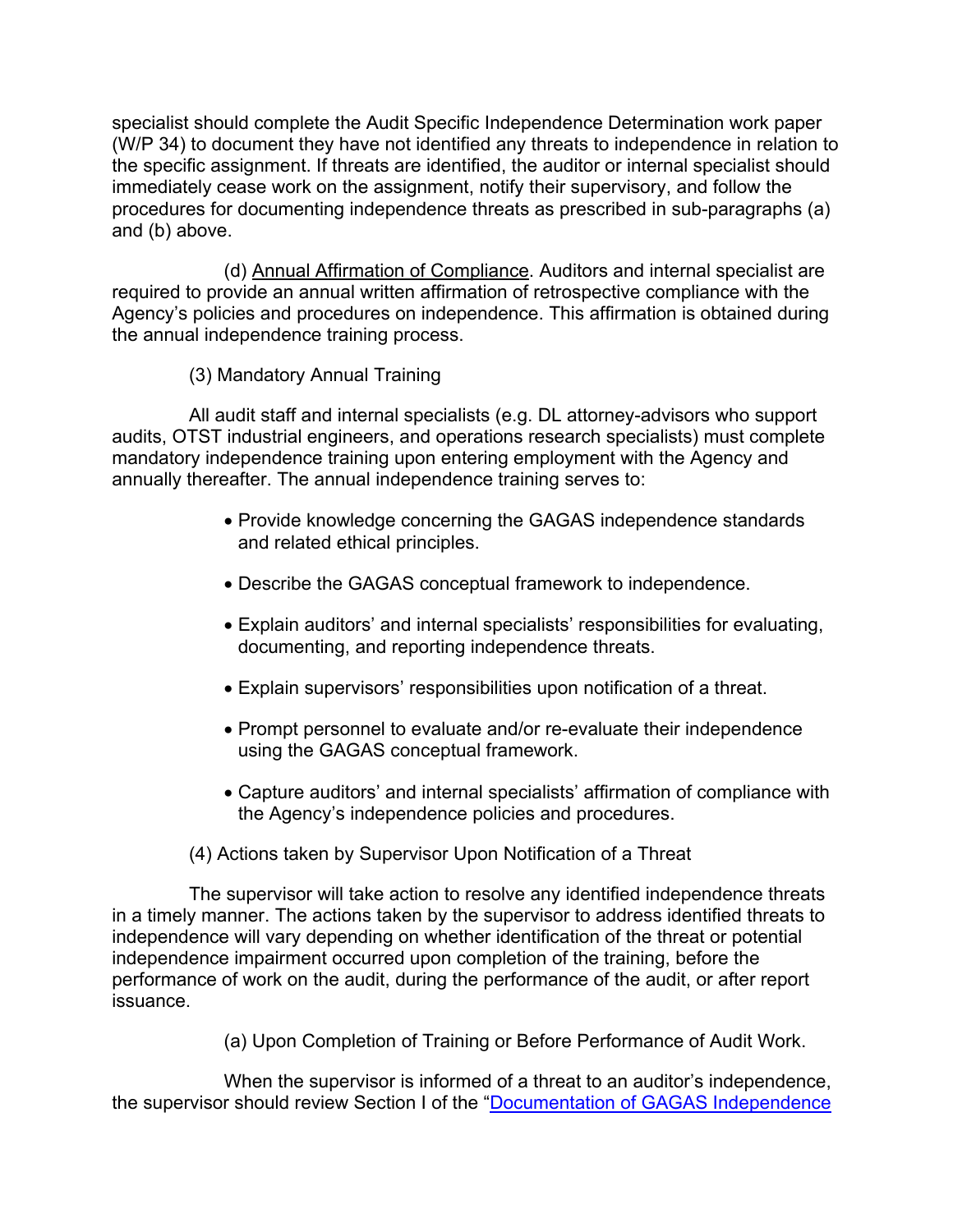[Threat"](https://intranet.dcaa.mil/Lists/Audit_Programs__Other_Miscellaneous_Documents/DispForm.aspx?ID=258&Source=https%3A%2F%2Fintranet%2Edcaa%2Emil%2FSitePages%2FAPRSOAG%5F2%2Easpx%23InplviewHash01ace581%2De97e%2D48fc%2D9fb6%2Df593bc5fdfa8%3DPaged%253DTRUE%2Dp%5FDocumentType%253DOAG%2Dp%5FActivityCode%253D24010%2Dp%5FID%253D197%2DSortField%253DDocumentType%2DSortDir%253DDesc%2DPageFirstRow%253D31%2DFilterField1%253DDocumentType%2DFilterValue1%253DOAG&ContentTypeId=0x010081CD2F96F4602146955C3A214C000D5C) document signed and submitted by the auditor or internal specialist using the following procedures:

(i) Discuss the identified threat with the auditor or internal specialist, evaluate the significance of the threat, and document the results of the evaluation and the rationale for the conclusions reached in Section II of the "Documentation of GAGAS Independence Threat" document.

(ii) If application of safeguards is necessary, document the safeguards applied to eliminate or reduce the threat to an acceptable level and explain why the safeguard is effective in Section III of the "Documentation of GAGAS Independence Threat" document.

(iii) If it is determined, the auditor or internal specialist needs to disassociate him or herself from the audit, or from audits of the contractor, the file documentation should include a copy of the employees disqualification letter.

(iv) Digitally sign the "Documentation of GAGAS Independence Threat" document in Section III, regardless of whether safeguards are applied or not.

(b) During the Performance of the Audit.

If informed of a threat to independence during an audit, the supervisor should take the following actions:

(i) Immediately notify DCAA Headquarters, PAS of the issue through the regional office.

(ii) Ensure the auditor or internal specialist immediately ceases working on any affected engagements pending a determination of the significance of the threat.

(iii) Follow the procedures outlined above in paragraph (4a) to document and evaluate the threat and, if the threat is significant, document the safeguards applied.

(iv) If the threat is significant, assess the impact on the work already performed on the affected in-process engagements and determine what actions are necessary to ensure the audits comply with GAGAS.

(v) Document the impact assessment, including the rationale for the conclusions.

(vi) Coordinate the impact assessment and any other actions to be taken regarding the in-process audits with DCAA Headquarters (PAS) through the regional office.

(c) After Report Issuance. If a threat to independence is identified after issuance of the audit report, GAGAS 3.34 requires an evaluation of the threats impact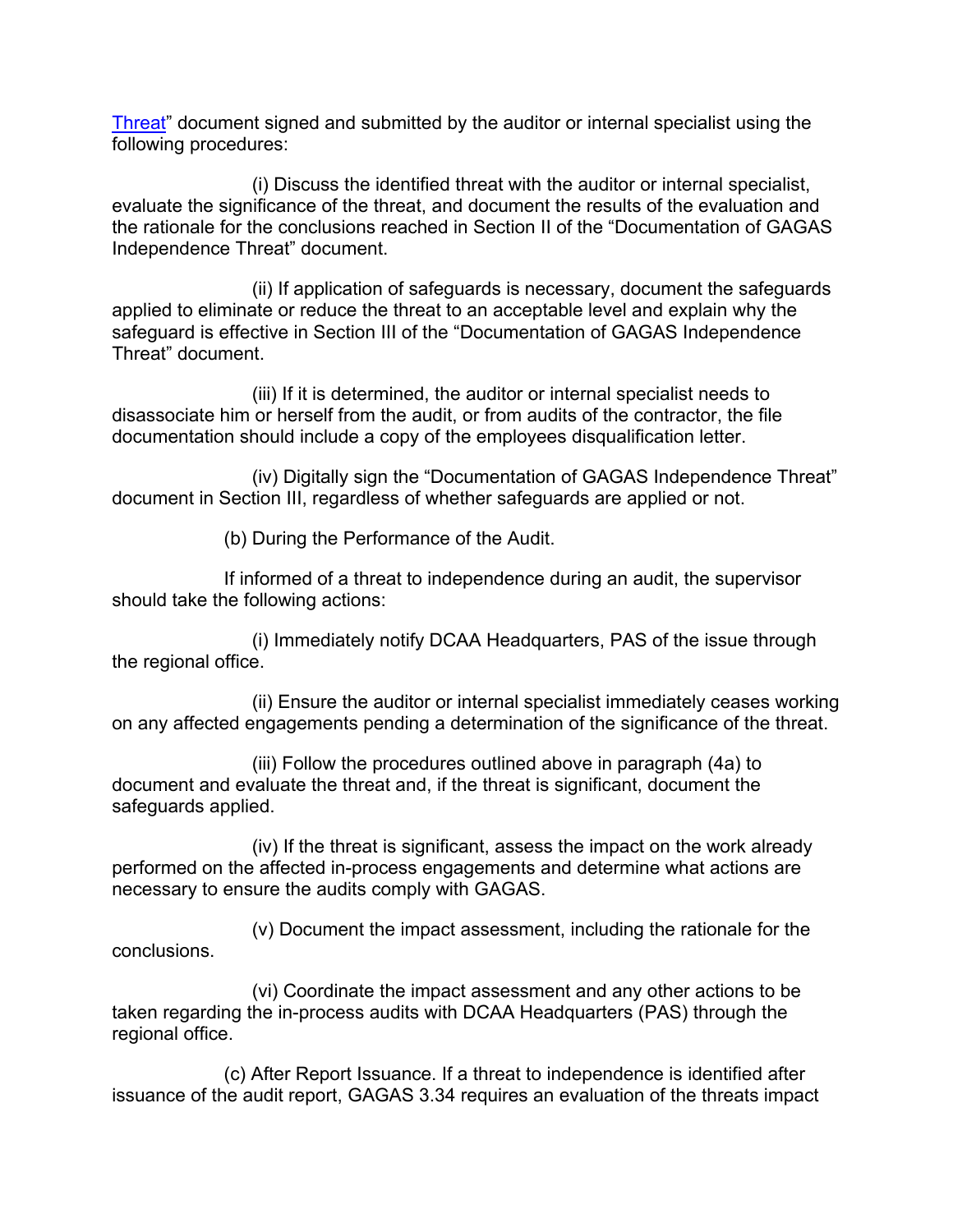on the audit and on GAGAS compliance. If it is determined the threat was significant, the standards require the auditor provide written notice to the parties to whom the report was distributed and rescind the report. This will ensure the report users are not relying upon audit conclusions that may be impacted by the significant threat to independence. In addition, auditors are required by the standards to perform an assessment to determine if additional audit work is necessary to reissue the audit report, including any revised findings or reissue the original report if the additional audit work does not result in a change in findings or conclusions. When a threat to independence is identified after report issuance, the supervisor should:

(i) Immediately notify DCAA Headquarters, PAS of the issue through the regional office.

(ii) Evaluate the threat, using the GAGAS conceptual framework and document the evaluation including the rationale for the conclusions reached.

(iii) If the threat is significant, draft a written notice to the parties to whom the report was distributed. The written notice should indicate a significant threat to independence existed during the performance of the audit. In addition, the written notice should explain the report is being rescinded. The written notice should include all pertinent information including that an assessment is being conducted to determine the impact on the audit and whether it will be necessary to conduct additional audit work to reissue the report.

(iv) Coordinate the notice with DCAA Headquarters, PAS through the regional office before making any notifications to the report recipients.

(v) Perform the assessment of the impact the threat had on the audit report and determine what additional audit work is necessary to reissue the audit. Document the assessment including the rationale for the conclusions, and a description of the additional audit work to be performed.

(vi) Coordinate the impact assessment with DCAA Headquarters PAS through the regional office.

(vii) Upon completion of the additional audit work, reissue the report, including any revised findings or conclusion or reissue the original report if the addition audit work did not change the findings.

(5) Ethics Requirements

GAGAS also requires all auditors and internal specialists be aware of and comply with applicable Government ethics laws and regulations. The standards of conduct for DCAA employees are set forth in the provisions of DoD Directive 5500.7, "Standards of Conduct," and DoD Regulation 5500.7R, "Joint Ethics Regulation". In a particular case, if either of the GAGAS independence or the ethics requirements are more restrictive than the other is, the auditor or internal specialist must follow the more restrictive rule.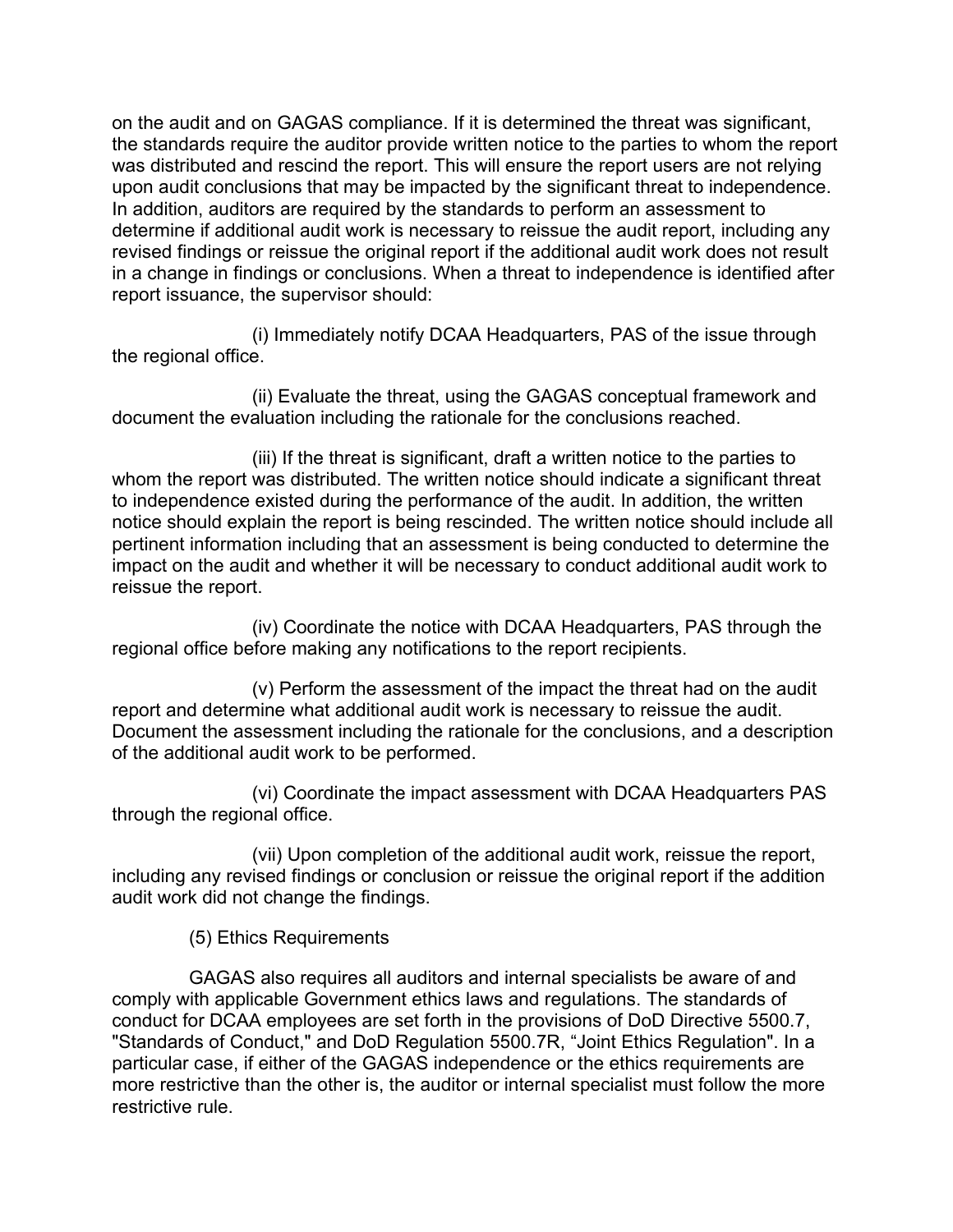#### (6) Seeking Advice

An auditor or internal specialist who thinks he or she may have a threat to independence of mind or in appearance that would be significant and create an impairment should inform his or her supervisor in writing and discuss it with the supervisor promptly. When an independence or ethics question cannot be answered at the local level, the field audit office should provide the facts and circumstances, including its evaluation of the issue, to the regional office and request a determination from the regional office. If the regional office is uncertain, it should forward the facts and circumstances and the regional analysis of the issue to Headquarters. Since most independence issues also involve ethics, send the request to the Designated Agency Ethics Official or Alternative Designated Agency Official at DCAA's General Counsel (DL). DL will obtain input from Policy on GAGAS independence issues and prepare a consolidated response to all questions that involve both GAGAS and ethics concerns.

(7) Compliance Requirements

DCAA auditors are required to comply with the preceding policies and procedures. Failure to do so may result in disciplinary action as appropriate.

#### **2-S103.2 Personnel Management [\\*\\*](#page-6-13)**

a. Objective

To provide reasonable assurance that:

- those hired possess the appropriate characteristics to enable them to perform competently,
- work is assigned to auditors having the degree of technical training and proficiency required in the circumstances,
- auditors participate in continuing professional education and other professional development activities that enable them to fulfill responsibilities assigned and satisfy the GAGAS continuing professional education requirements, and
- personnel selected for advancement have the qualifications necessary to fulfill the responsibilities of the position they will assume.

#### b. Personnel Hiring Policies and Procedures

(1) General. DCAA's policy is to make use of all available resources to assure that the Agency is fully staffed with qualified and competent auditor and administrative personnel. Recruiters must be carefully selected for their ability to represent the Agency effectively and to carry out this policy. The procedural guidance and specific responsibilities for implementing DCAA's recruitment program are contained in [DCAA](https://sharepoint.dcaaintra.mil/headquarters/resources/cpp/Staffing/CareerCenter/for%20Recruiters/Pages/For%20Recruiters.aspx)  [Recruiters.](https://sharepoint.dcaaintra.mil/headquarters/resources/cpp/Staffing/CareerCenter/for%20Recruiters/Pages/For%20Recruiters.aspx) This guidance covers the candidate sources and criteria for source selection, the college recruitment program, recruitment for intermediate- and seniorlevel positions, and candidate selection procedures.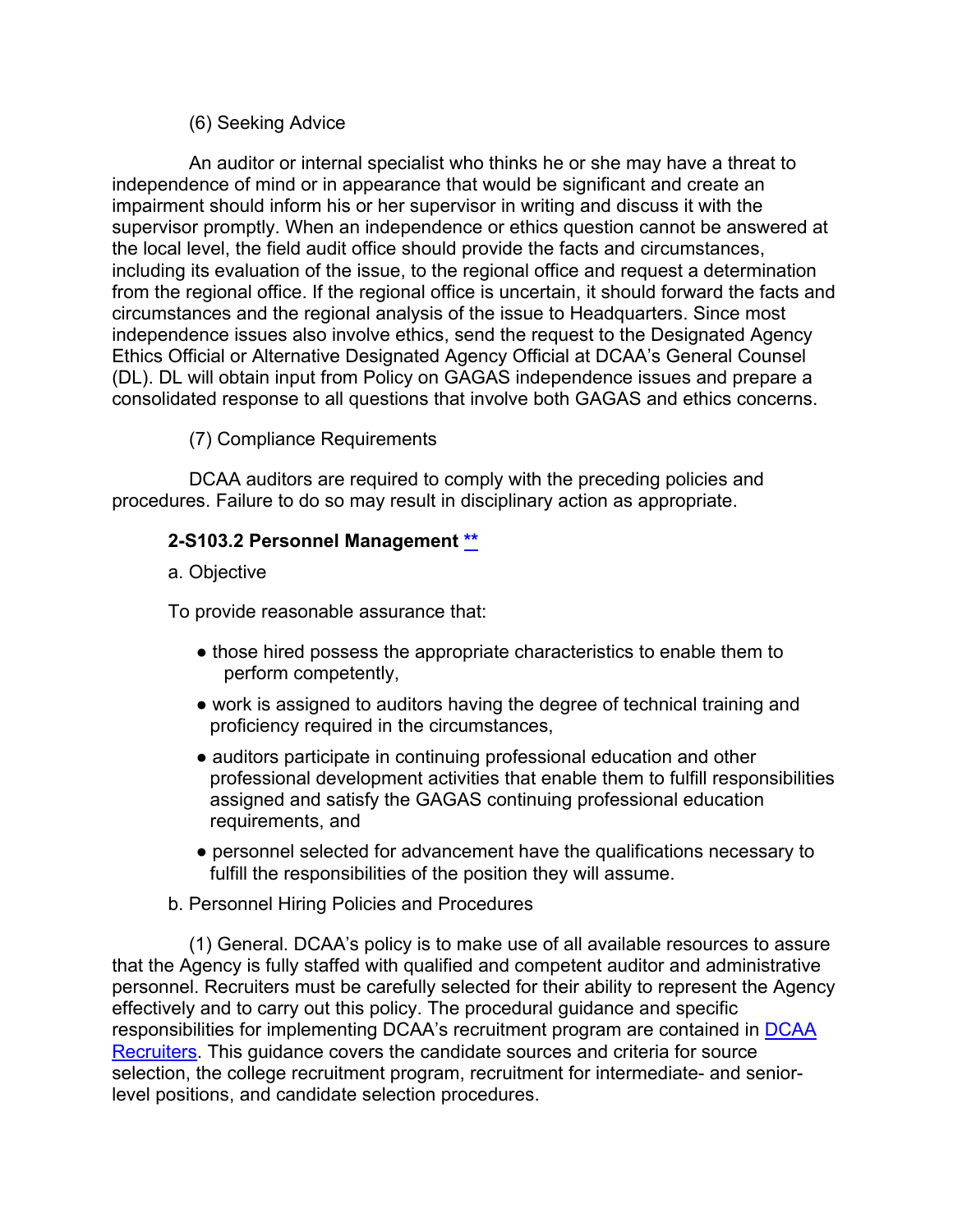(2) Qualifications. The Office of Personnel Management (OPM) establishes the required qualifications for Accountant and Auditor positions, GS-5 through 12. Qualifications for DCAA's administrative positions are found in the OPM Qualification Standards Handbook X-118 governing the particular occupational series.

(3) Informing Applicants and New Hires. During orientation provided through the on-boarding process conducted by DCAI, new hires are informed of Agency policies and procedures relevant to them. A recruitment brochure is also available to any interested person or college recruitment office.

(4) Employee Retention. As an extension of the recruitment process, DCAA invokes a probationary period. If, during this period, an employee is determined to lack the skills and character traits necessary for satisfactory performance as a career employee, his or her appointment will be terminated. Details on completing an Auditor Probationary Appraisal Report and the procedures relating to actions required by supervisors of new employees in the probationary period are covered in [DCAA](https://sharepoint.dcaaintra.mil/headquarters/resources/CM/CMC/Publications/Publications/DCAAI%201400.27.pdf)  [Instruction No. 1400.27,](https://sharepoint.dcaaintra.mil/headquarters/resources/CM/CMC/Publications/Publications/DCAAI%201400.27.pdf) Probationary and Trial Period Policy.

c. Personnel Assignment Policies and Procedures

(1) General. Headquarters is responsible for providing the strong, central direction necessary for development and maintenance of a competent, professional staff and for effective utilization of this staff. Staffing positions are established and personnel are assigned at each organizational level to provide an optimum balance among mission needs, economy and efficiency of operations, and effective employee utilization. The Agency's personnel policies and procedures relating to position classification and position management are contained in [DCAA Instruction No. 1400.15,](https://sharepoint.dcaaintra.mil/headquarters/resources/CM/CMC/Publications/Publications/DCAAI%201400.15.pdf)  [Position Management and Position Classification Policy.](https://sharepoint.dcaaintra.mil/headquarters/resources/CM/CMC/Publications/Publications/DCAAI%201400.15.pdf) These policies and procedures are compatible with and fully support all affirmative social action programs. Refer to the preceding section on Organization for the general responsibilities of all principal DCAA organizational elements.

(2) Staff Qualifications. DCAA auditors and specialists (see Consultation below) must collectively have the skills necessary to accomplish all aspects of DCAA's audit mission. This requires detailed knowledge of:

- accounting and auditing theory, principles, procedures, and practices,
- organizations and contracts subject to audit,
- Government contracting policies and regulations, and
- management principles and skills.

Update and maintenance of the required skills is accomplished through DCAA's continuing education program (see Professional Development below).

(3) Staff Requirements and Distribution. DCAA's staff requirements are determined based on estimates of the workload and the time required to perform this work in accordance with generally accepted government auditing standards.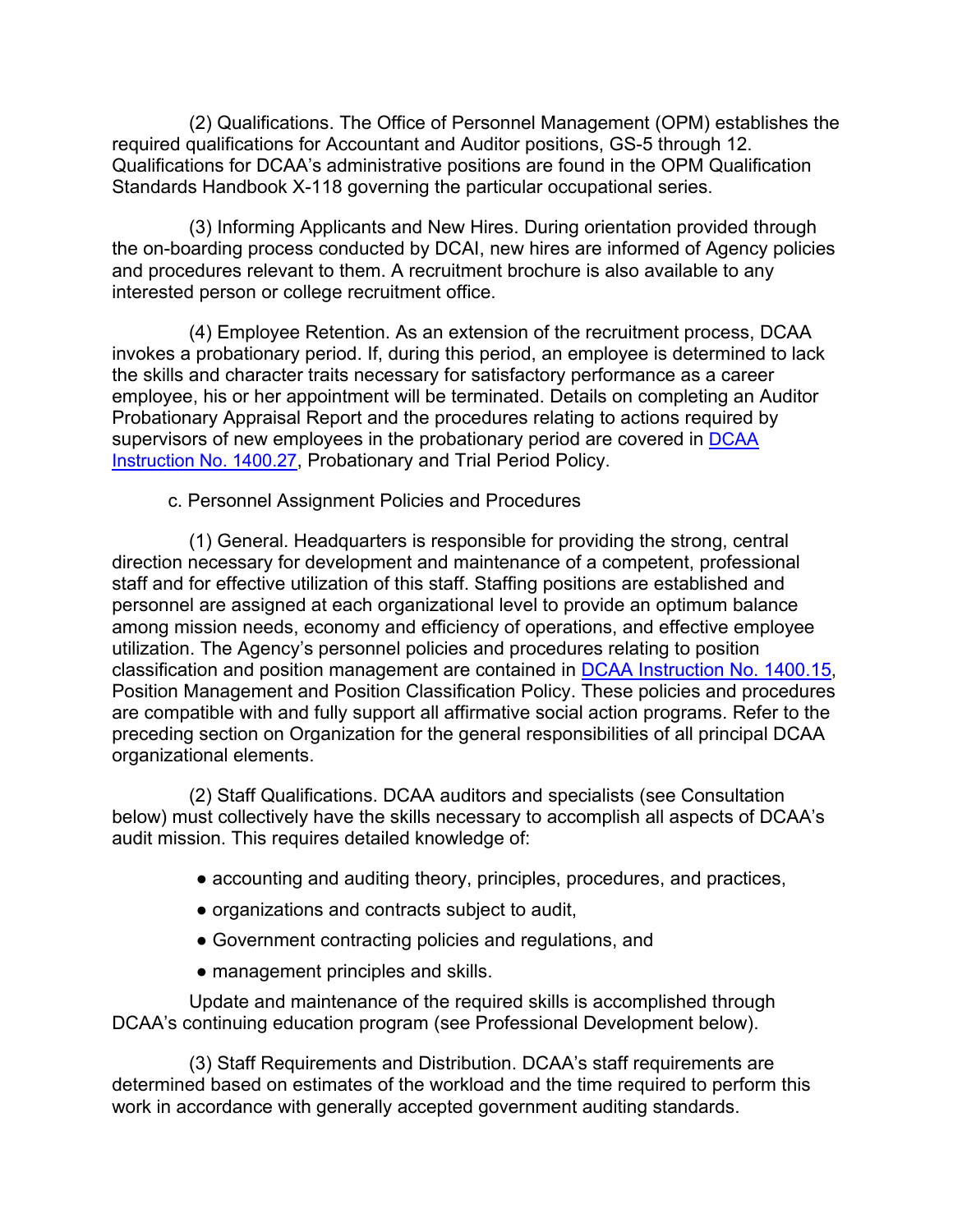Appropriate consideration in calculating these estimates must be given to such factors as Government financial risk and vulnerability to fraud, waste, and abuse. Guidance for determining staffing requirements is provided annually through issuance of a Headquarters Planning and Staff Allocation Document (PSAD). This memorandum contains specific Agency direction for determining staffing requirements for the coming year.

The distribution of available personnel within DCAA is based on an evaluation of total Agency workload and priorities, and is made in consonance with the respective workloads of the five DCAA Regions, the Field Detachment, and Headquarters. Regional offices make distributions to Field Audit Offices (FAOs). A DCAA office is established when sufficient workload exists to justify a separate audit unit without unnecessarily duplicating administrative support requirements (see Organization in 2- S102.2).

The general guidelines used by DCAA for organizing staff, programming audits, scheduling performance of audit segments, and analyzing progress are contained in the Audit Planning Guide, available on the Intranet, which covers management of mobile audit workload and management of resident audit offices. Detailed programming objectives and guidance are set forth in the annual PSAD.

(4) FAO Assignments. The Field Audit Office or FAO is DCAA's base level organizational unit responsible for providing advisory services and planning and performing contract audits for the DoD and other Government agencies. Accordingly, FAO managers have primary responsibility for the assignment of field office personnel while audit supervisors (see Supervision below), reporting to the FAO managers, generally direct the actual planning and performance of the individual audits.

The FAO supervisors, together with the FAO managers, are responsible for considering and weighing many variables and factors when assigning personnel. They must ensure the auditor possesses the necessary knowledge, skills, and abilities to perform the audit. They must also consider the technical difficulty, timing requirements, specialized expertise needed, and availability of personnel for each assignment. Under the direction of the supervisory auditor, the GS-13 Technical Specialists assigned to an FAO are responsible for the technical management and performance of the most complex audits in their specific program areas. Examples of these program areas are the Cost Accounting Standards, post award audits, terminations, claims, incurred costs, internal controls, compensation, and universities and not-for-profits.

(5) Reassignment/Rotation. Employees are reassigned to different positions and locations as necessary to accomplish the Agency's mission. In fact, the Agency encourages employees to be mobile in the interest of broadening their experiences and increasing their qualifications. Specific procedures covering employee reassignment/rotation to satisfy Agency objectives are contained in [DCAAI 1400.22,](https://sharepoint.dcaaintra.mil/headquarters/resources/CM/CMC/Publications/Publications/DCAAI%201400.22.pdf) Auditor Rotation Policy.

d. Professional Development Policies and Procedures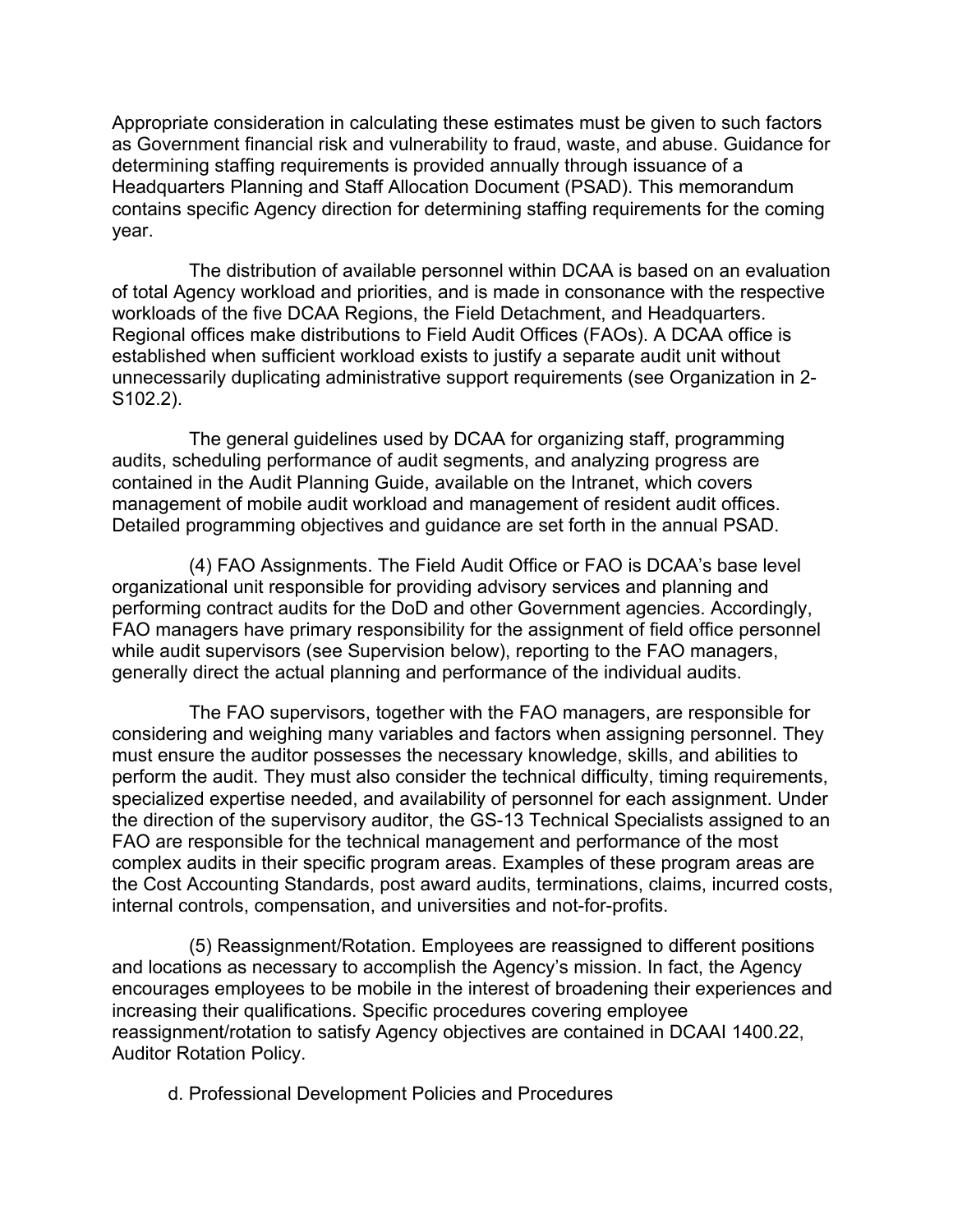(1) General Guidelines & Requirements. It is DCAA's policy to systematically plan for and provide all of the training and development necessary for its auditors to:

- meet the GAGAS continuing professional education requirements,
- maximize their performance proficiency, and
- assure they remain current in the contract audit environment.

Individual organizational elements are responsible for establishing adequate plans and controls to ensure that all training and employee development activities are accomplished economically, effectively, and on a timely basis, in consonance with the Agency's training and development program. This program encompasses:

- on-the-job training and skill development through carefully planned and progressively more complex employee assignments,
- formal training, including courses given by the Defense Contract Audit Institute (DCAI),
- self-development courses, developed or approved by DCAA personnel and administered by the Regions or DCAI,
- professional continuing education programs,
- attendance at short-term training courses on specific subjects offered by other sources, and
- self-development through attaining professional certification (e.g., Certified Public Accountant) and advanced degrees (including the Director's Fellowship Program in Management).

Specific procedures and responsibilities for carrying out the Agency's professional development program at all organizational levels are contained in the following PMM chapters:

| Chapter 16 | <b>Career Management Program</b>            |
|------------|---------------------------------------------|
| Chapter 21 | <b>Training and Development</b>             |
| Chapter 30 | <b>Professional Activities Outside DCAA</b> |

PMM, Chapter 21 presents DCAA's Master Training and Development Plan for Auditors. This plan identifies the formal technical and management training, by type and course, which is essential or desirable for progression from one audit career level to another within DCAA.

The knowledge and skills that are required by contract auditors at various grade levels to effectively perform their assigned tasks are detailed in Chapters 16 of the PMM and [DCAAI 1400.48,](https://sharepoint.dcaaintra.mil/headquarters/resources/CM/CMC/Publications/Publications/DCAAI%201400.48.pdf) Performance Management Program.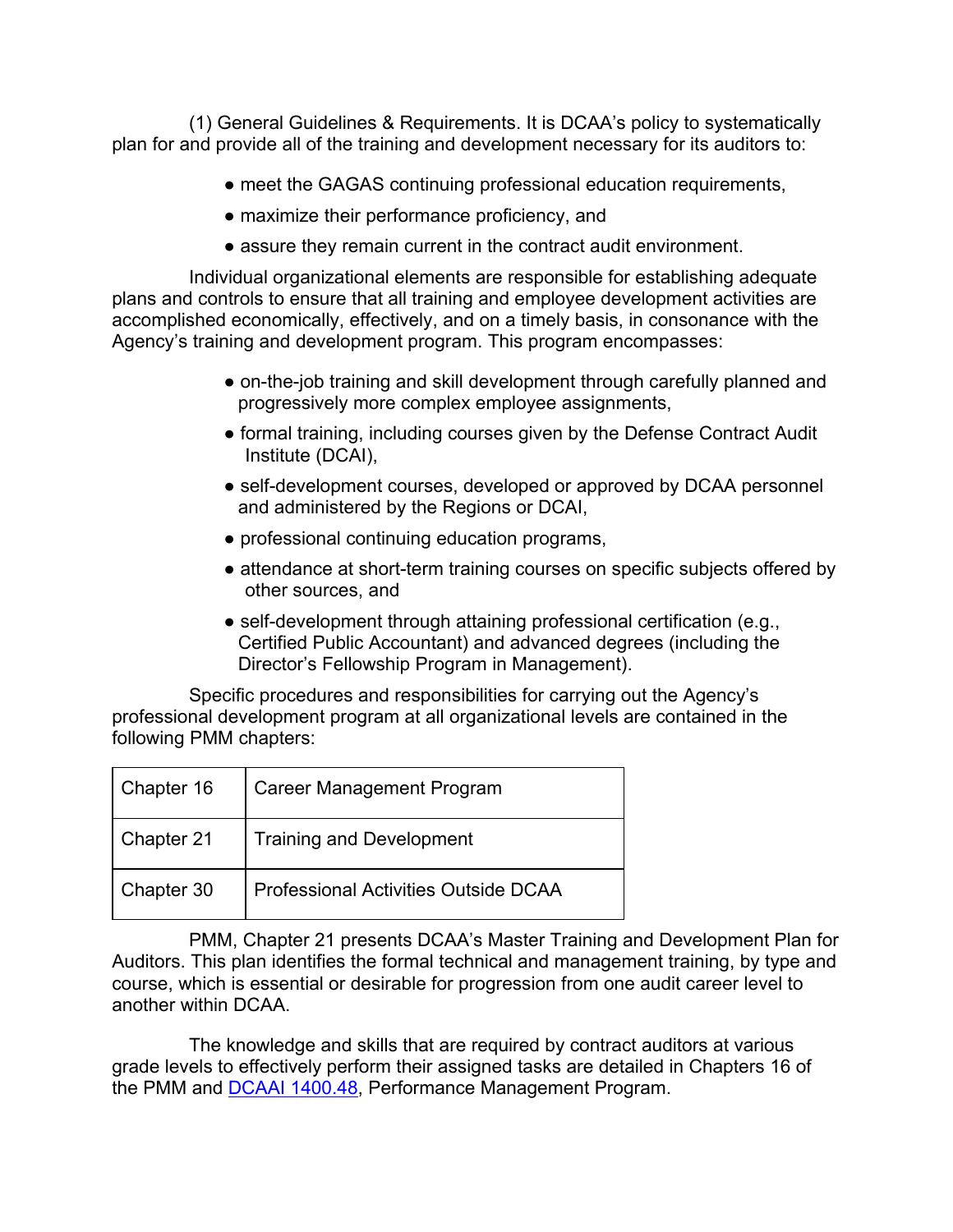These chapters also provide guidance on assessing individual performance and identifying individual training and education needs. As an integral part of its overall training and development program, DCAA also requires that specific evaluations be performed to assess the extent to which training sources are achieving stated objectives.

(2) Defense Contract Audit Institute (DCAI). The DCAI is responsible for developing the Agency's training program and courses. Courses provided at the Institute are designed and periodically updated to enable DCAA's auditors and managers to gain the knowledge and skills they need to perform their assigned tasks in carrying out DCAA's audit mission. The courses are also designed to improve performance weaknesses and to prepare employees for higher responsibilities.

(3) Specialization. Training needs are continuously reviewed and updated to meet present and anticipated Agency needs in specialized areas such as information systems and cost accounting for pensions and insurance. This specialized training is accomplished through the same basic training sources described in the General paragraph above, or derived from working with Agency specialists from Headquarters, Regional Offices, or DCAA's Technical Support Branch.

(4) On-the-job Training. This form of training is an integral part of the Agency's overall training and development program and is one of the most important responsibilities of all DCAA supervisors. It provides employees with the opportunity to participate in all types of audit assignments at progressively higher levels of complexity and in different contract audit environments.

#### e. Advancement Policies and Procedures

(1) Required Qualifications. The qualifications necessary for the various levels of auditor responsibility within DCAA can be stated in terms of the progressive growth in an individual's technical competence and professional ability. This concept of career development is delineated in PMM Chapter 16. The accounting and auditing knowledge and skills that are essential for the contract auditor at various grade levels to effectively perform the assigned tasks are stated in Chapter 16, , and Appendix B, of the manual and [DCAAI 1400.48,](https://sharepoint.dcaaintra.mil/headquarters/resources/CM/CMC/Publications/Publications/DCAAI%201400.48.pdf) Performance Management Program.

(2) Criteria for Evaluating Performance. The performance of most DCAA personnel is evaluated in accordance with Office of Personnel Management (OPM) regulations. In many instances, these OPM regulations have been implemented by DoD directives and instructions. The objectives of DCAA's performance appraisal system include identifying the job elements of each position, establishing performance standards relative to the elements, informing employees of the job elements and the performance standards for their positions, and conducting a periodic formal review and discussion of the quality of each employee's work performance in relation to the established performance standards. These objectives and associated DCAA appraisal policies and procedures are presented in DCAAI 1400.48.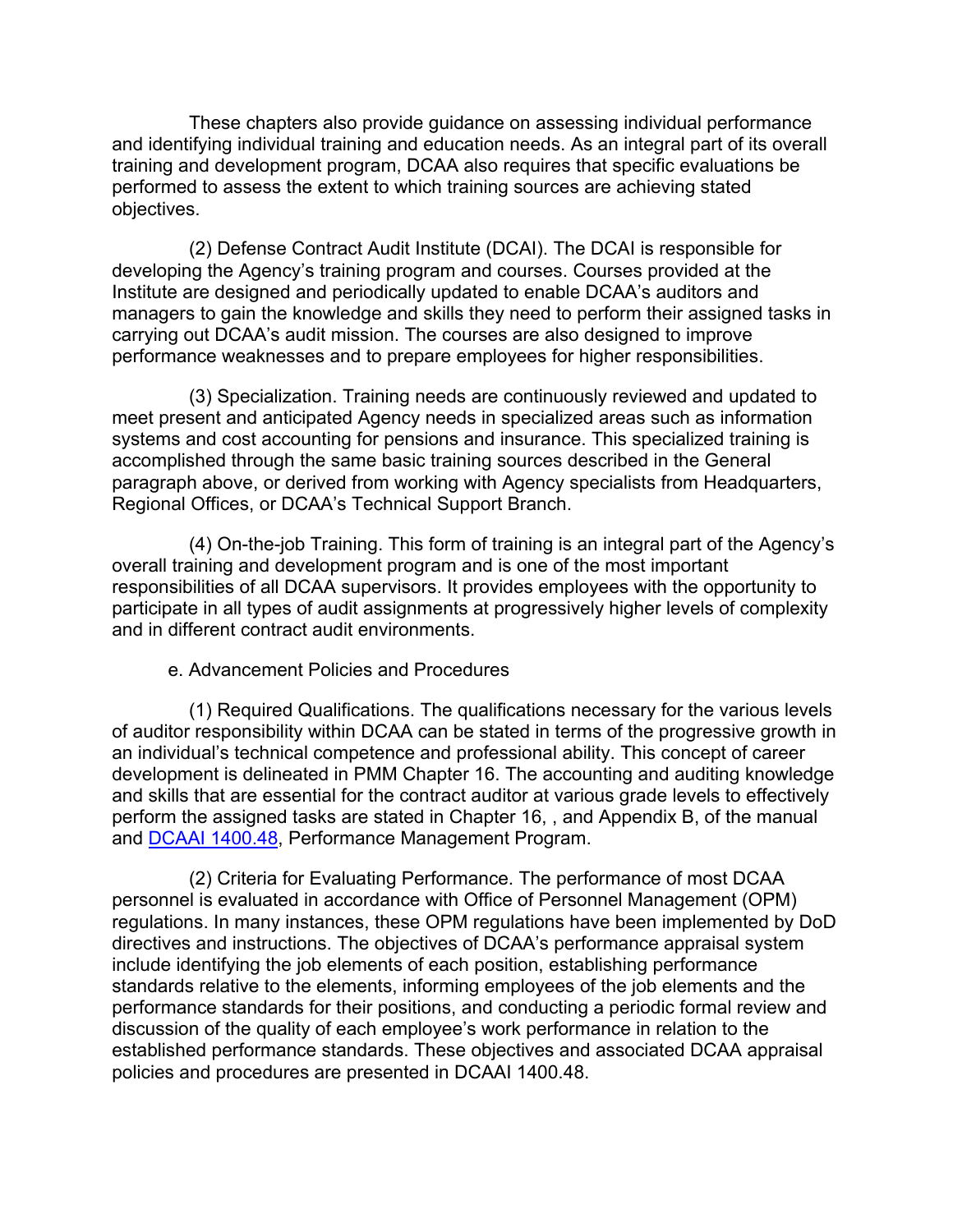(3) Advancement Decisions. Selections for promotions are made from among the best qualified candidates, based solely on their relative knowledge, skills, and abilities. Advancement selections to auditor positions GM-13 and above are made in accordance with DCAA's Career Management Program policies (see below). Positions GS-12 and below are promoted non-competitively (without using vacancy announcements) by career ladder promotions, as employees demonstrate their ability to perform higher level duties. Agency guidance on advancement decisions is contained in [DCAAI 1400.38,](https://sharepoint.dcaaintra.mil/headquarters/resources/CM/CMC/Publications/Publications/DCAAI%201400.38.pdf) Merit Promotion and Placement.

(4) Career Management and Career Boards. DCAA managers and supervisors at all organizational levels are responsible for aiding subordinates in defining career objectives and implementing career plans and for making advancement recommendations (or decisions, when authorized) regarding employees under their supervision. Employees, in turn, are encouraged to familiarize themselves with the operation of the merit promotion program, provide complete and accurate information needed for consideration under the merit promotion program, and periodically review and update their experience records and other personal data maintained by the Personnel Office. Individual careerists must further provide the initiative and energy necessary for development of the skills required in their career field and recognize the advantages of mobility to themselves and the Agency.

A DCAA Career Development Board (CDB) is established at Headquarters with responsibilities for providing policy guidance and monitoring DCAA's career management planning and programming activity. The CDB consists of senior Headquarters executives who:

- recommend for the Director's approval the establishment or revision of employee development activities which may be expected to improve the operation of the career management program, and
- review lists of candidates for filling all auditor and administrative positions at grade GS-14 and above to determine those best qualified for referral to the Director, who is the selecting official.

Regional Directors are accountable for the effective functioning of their respective Region's career management programs and Career Management Boards (CMBs). Each CMB consists of senior regional managers who recommend any needed revisions in the program to the Regional Director and who periodically evaluate the region's career management programs.

## **2-S103.3 Acceptance of Engagements/Assignments [\\*\\*](#page-6-14)**

#### a. Objective

To provide reasonable assurance that:

● DCAA undertakes only those engagements/assignments that can be completed with professional competence and ensuring auditors are independent,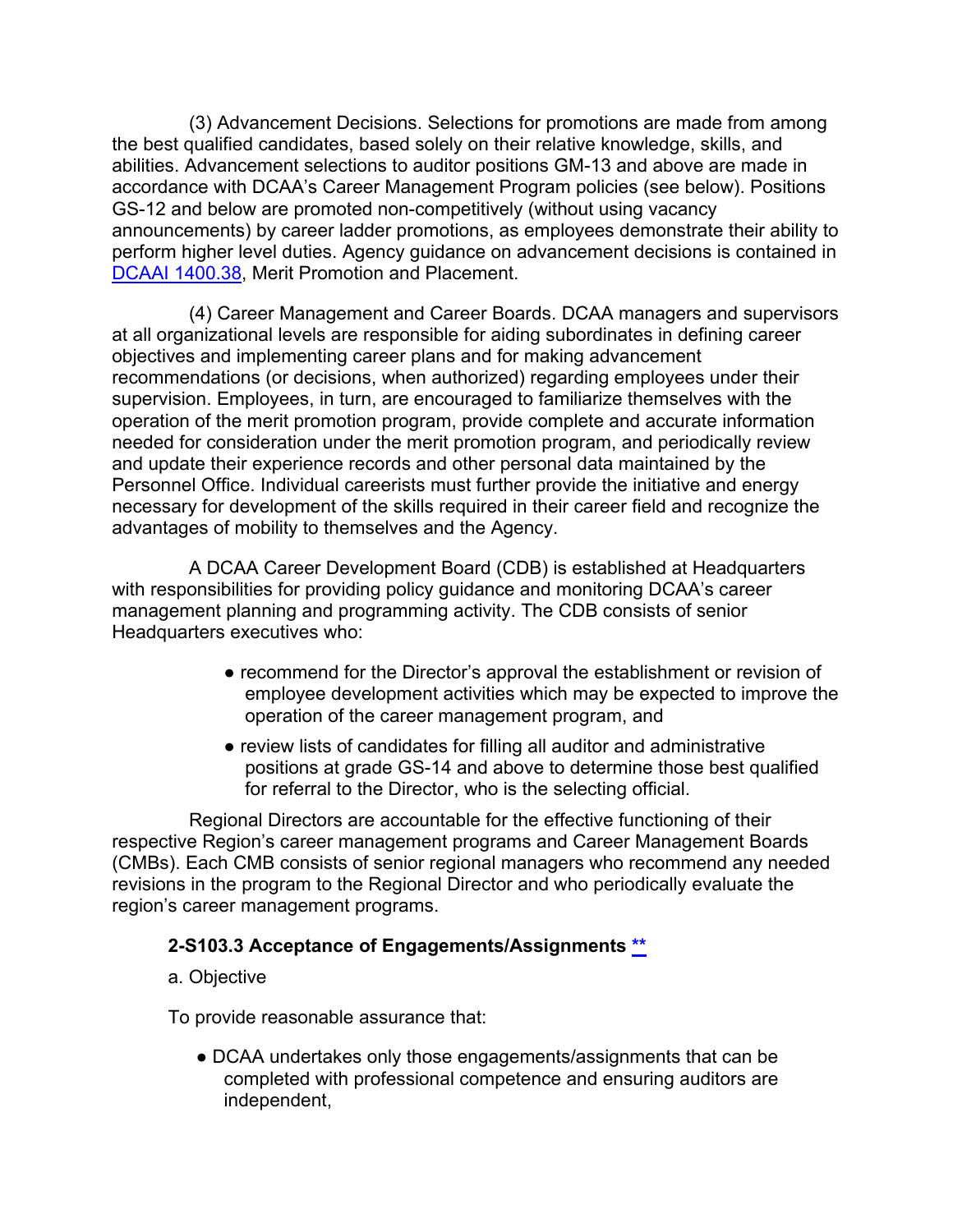- the risks associated with providing professional services in particular instances are appropriately considered, and
- an understanding is reached with the customer regarding the services to be performed.
- b. Policies and Procedures.

(1) General Requirements. It is DCAA's mission to perform all necessary contract audits for DoD (and other agencies as appropriate) and provide accounting and financial advisory services regarding contracts and subcontracts to those responsible for procurement and contract administration. If a requested audit service appears to be outside the mission of DCAA, the request is referred to the Agency Director for a determination as to whether DCAA will perform the requested service. Only those engagements that can be completed with independence and professional competence are undertaken by DCAA.

(2) Understanding the Services to be Performed. During the planning phase of an assignment, it is essential that auditors coordinate with the customer or contracting official to obtain an understanding of the:

- purpose of the audit,
- contractual, regulatory, or other factors pertinent to the review,
- nature of the audit services to be performed, and
- auditors should determine the scope of audit based on the overall risk.

## **2-S103.4 Engagement Performance [\\*\\*](#page-6-15)**

a. Objective

To provide reasonable assurance that work performed by personnel meets the applicable professional standards, regulatory requirements, and the Agency's standards of quality. Audit assignments must be adequately planned, performed, supervised, reviewed, documented, and communicated in accordance with the GAGAS.

## b. Engagement Design & Execution Policies and Procedures

(1) Planning of Field Work. Adequate planning requires that appropriate consideration be given to the assignment of personnel. Consideration should also be given to report format and content. Likewise, coordinating the audit with cognizant contractor and Government procurement representatives both prior to and during the audit is important. Although aspects of audit planning are presented throughout Chapter 3 specifically covers this critical element of quality control.

In planning and managing audits, regions and FAOs are directed to:

- ensure that quality performance is emphasized, and
- implement the total audit concept technique (TACT).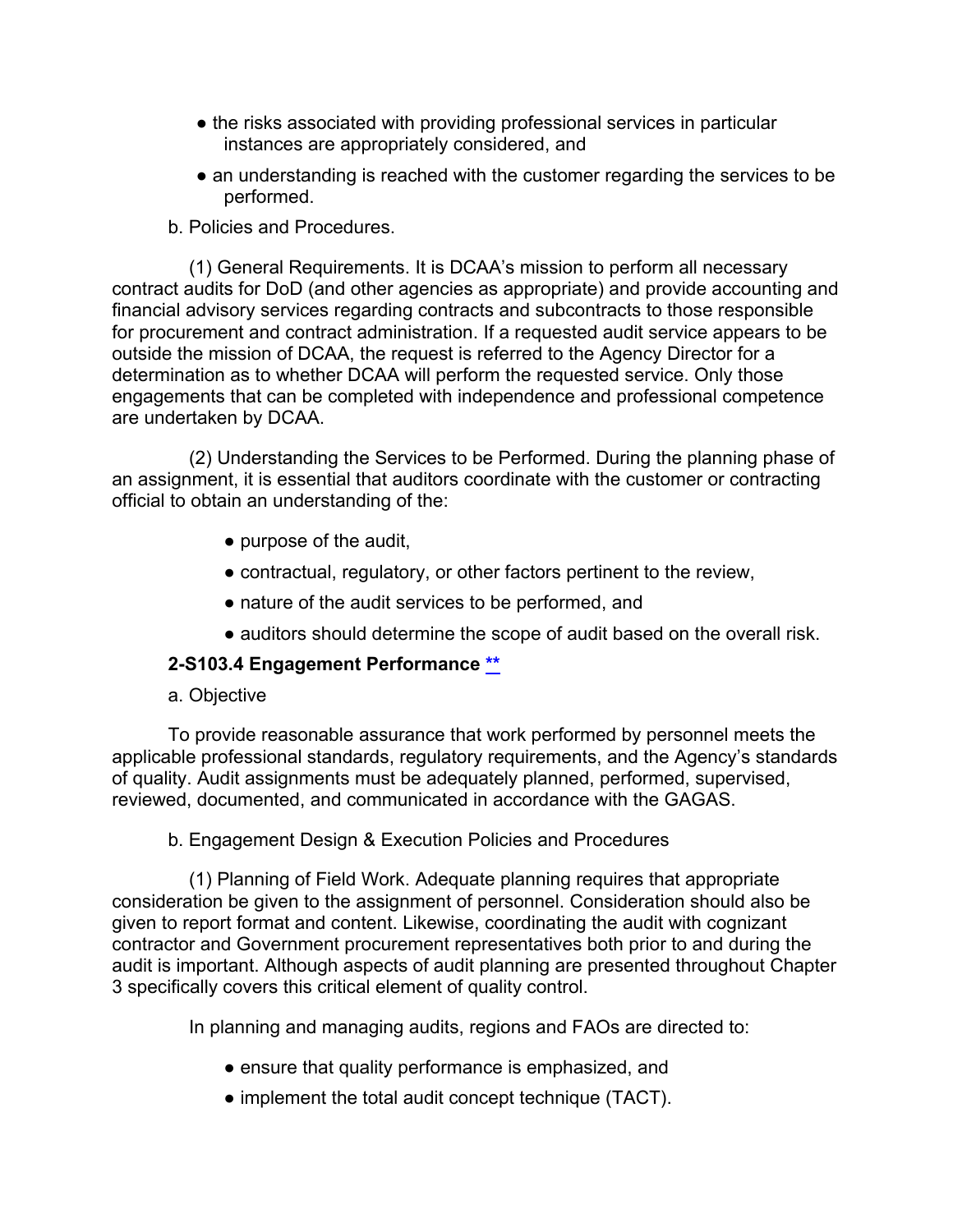While the techniques of TACT are geared to audits of major contractors, the TACT principle (managing audit activities on the basis of an integrated totality) applies equally to audits of smaller contractors. Certain TACT techniques are required and performed annually as part of DCAA's planning process.

(2) Performance of Field Work. Every auditor assumes the duty to exercise professional judgment in the performance of audits. Professional judgment requires auditors to perform their audits in accordance with generally accepted government auditing standards (GAGAS). Auditors should ensure that the nature, timing and extent of audit procedures performed are consistent with the risk assessments made and audit plan established. The CAM provides detailed audit guidance for the different audits/procedures performed.

(3) Supervision of Field Work. Supervisors are responsible for assuring that the necessary auditing procedures and tests are properly designed and systematically laid out so that they can be understood by the assigned audit staff. The extent of supervision and review required varies with the audit circumstances and depends on such factors as complexity of the work, the qualifications of the persons performing the work, and the extent of consultation available and used. The level of detail in a supervisor's instructions must be tailored to the auditor's experience, so that all elements necessary to performing a quality audit are addressed. Sufficient care must be exercised in supervising auditors and in reviewing their work throughout the audit. Findings and audit exceptions should be clearly described and well supported, and recommendations should be responsible and appropriate to the conditions described. Although aspects of audit supervision are presented throughout section 2-303.3 specifically covers this critical element of quality control.

(4) Review of Working Papers and Reports. Supervisory review of working papers and reports is required to ensure that:

- the auditor conforms to auditing standards,
- audit programs are followed unless deviation is justified,
- he working papers conform to standards and adequately support the reported audit findings,
- the auditor accomplishes the audit objectives,
- the report is prepared in accordance with CAM, and
- the needs of the customer are understood and considered.

Documentation of supervisory reviews must be prepared and retained. A technical specialist or GS-12 senior auditor who has been properly delegated to act for a GS-13 supervisory auditor has the same authority as the supervisor to approve/initialoff on all audit working papers and final draft report, unless otherwise prohibited by the supervisor or FAO manager. Copies of delegations of authority must be maintained in the FAO permanent files under file code 205.9, Delegations of Authority.

Supervisors must assure that each auditor is fully aware of the GAGAS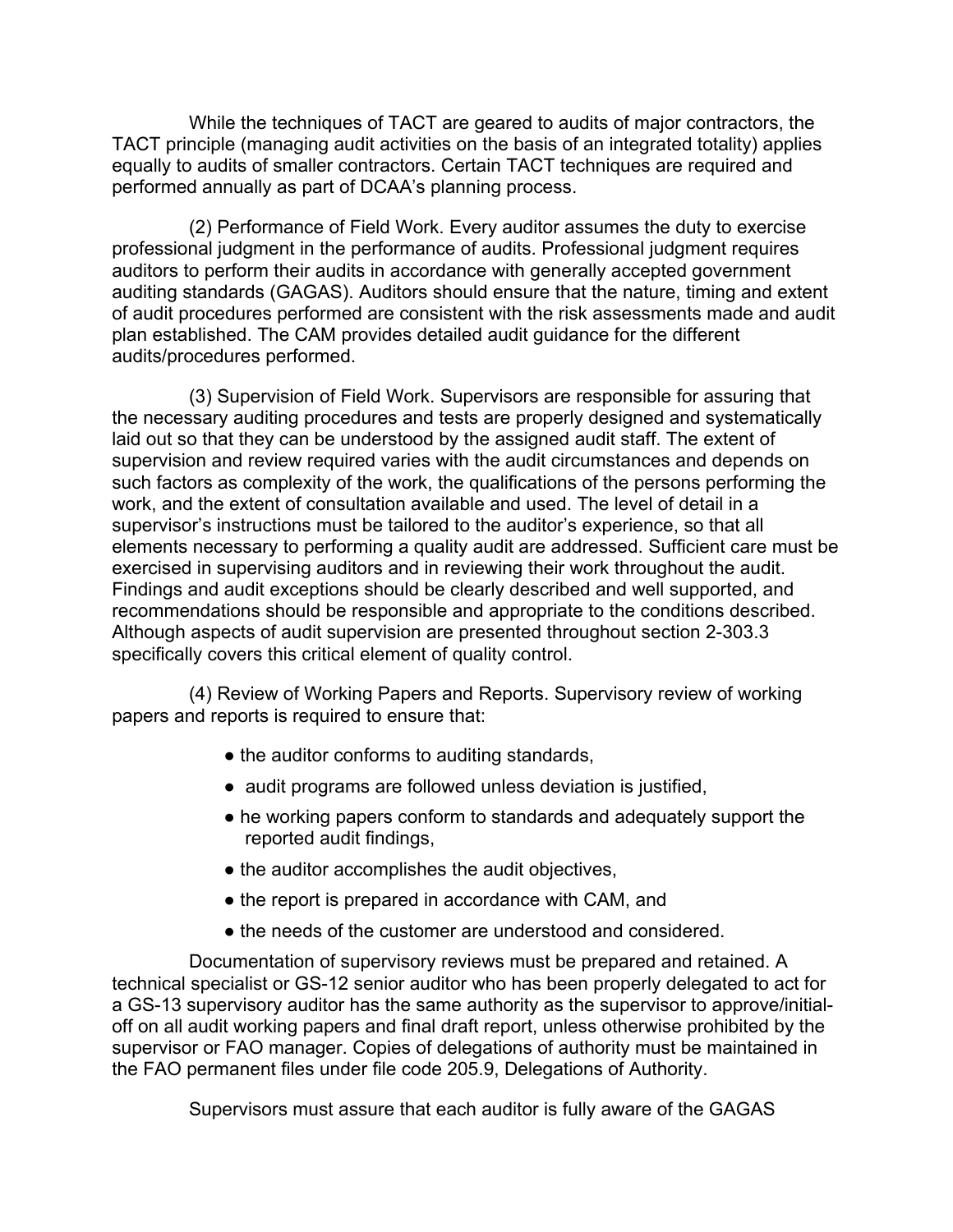auditing and reporting requirements implemented in CAM. FAO supervisors are also responsible, along with their FAO and regional managers, for implementing all Headquarters policy guidance memorandums. Headquarters updates pro forma audit programs and reports as new policy guidance is issued. Audit programs are expected to be tailored to the specific assignment and approved by the supervisor.

The full performance level for DCAA auditors is the GS-12 senior auditor position. Experienced GS-12s may be called upon to give onsite work direction to trainees as long as it does not preempt the supervisor's responsibility or unduly interfere or prevent the GS-12 from the timely accomplishment of his/her principal work. Some GS-12s may be asked to furnish advice and instructions on specific audit programs, tasks, and techniques; plan and review individual work assignments within the scope of the total audit assignment; maintain the status and progress of work assignments; and provide on-the-job training to trainees.

(5) Documentation of Audit Performance. The auditor's work should be documented and retained in the form of working papers. Working papers should contain sufficient information to enable an experienced auditor having no previous connection with the audit to ascertain that the evidence supports the auditor's significant conclusions and judgments. The auditor should obtain sufficient, appropriate and relevant evidence to support a reasonable basis for his/her conclusions. Section [4-400,](https://viper.dcaa.mil/guidance/cam/3130/general-audit-requirements#Sec4400https://viper.dcaa.mil/guidance/cam/3130/general-audit-requirements) Section 4-Audit Working Papers contains detailed guidance for the preparation, format, contents and retention of audit working papers.

(6) Communication of Audit Results. Audit reports are the principal means of communicating the audit results to our customers. Auditors must exercise professional judgment in preparing, reviewing, and processing reports to provide reasonable assurance that the reports are accurate, complete, clear, and prepared in accordance with the GAGAS reporting standards. [Chapter 10,](https://viper.dcaa.mil/guidance/cam/3147/preparation-and-distribution-of-audit-reports) Preparation and Distribution of Audit Reports contains detailed guidance for the preparation and distribution of DCAA audit reports. FAO managers should review and sign significant or sensitive reports as prescribed in [DCAA Instruction 5600.1,](https://sharepoint.dcaaintra.mil/headquarters/resources/CM/CMC/Publications/Publications/DCAAI%205600.1.pdf) Delegation of Signature Authority for Audit Reports and Other Related Documents. This Instruction also establishes the requirements for delegating supervisors' authority for signing certain audit reports and related audit documents.

#### c. Specialist Assistance

The auditor is responsible for obtaining sufficient appropriate evidence to express an opinion and support audit findings. Since the advice of specialists can constitute a significant part of this evidence, auditors must recognize when areas of an assignment require assistance from an individual possessing expertise in a field other than auditing or accounting, and then obtain assistance from individuals who have the skills needed to evaluate those areas. [Appendix B,](https://viper.dcaa.mil/guidance/cam/3163/appendix-b-specialist-assistance) Specialist Assistance contains detailed guidance on assessing the need for specialist assistance, requesting assistance from internal and external specialists, evaluating the work of the specialists, and referencing the specialist's work in the audit report.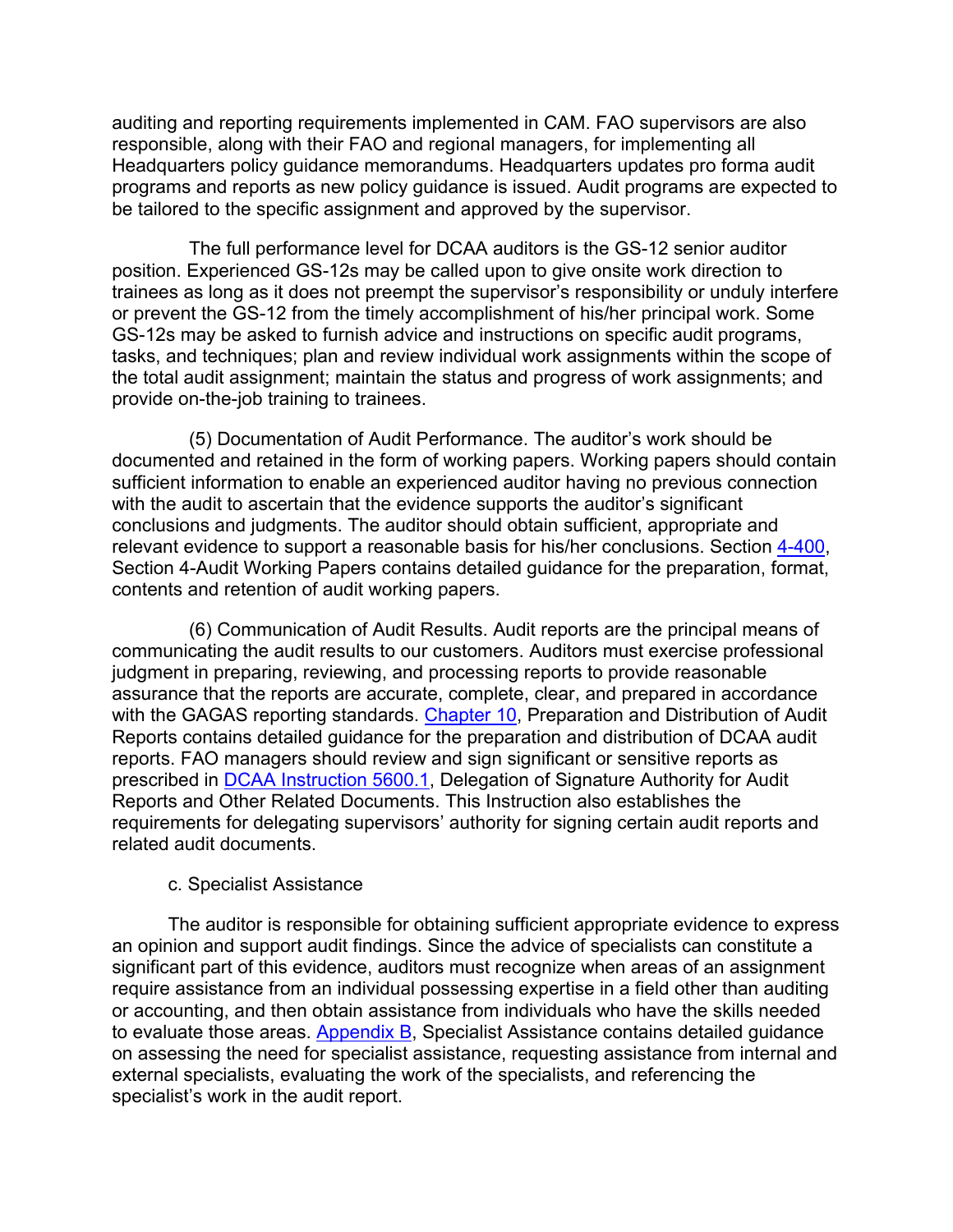## **2-S103.5 Monitoring [\\*\\*](#page-6-16)**

a. Objective

To provide reasonable assurance that the policies and procedures established by DCAA for each of the elements of quality control described above are suitably designed and are being effectively applied. Monitoring involves ongoing consideration and evaluation of the:

- relevance and adequacy of DCAA's policies and procedures,
- appropriateness of DCAA's guidance materials,
- effectiveness of professional development activities, and
- compliance with DCAA's policies and procedures, including appropriate follow-up of quality related issues.
- b. Policies and Procedures

(1) General. Direct responsibility for quality control in all audit and resource management functions is vested in line and staff managers and supervisors at all levels of DCAA. As stated above, Resources is responsible for preparing the Director's annual statement certifying that DCAA's system of internal accounting and administrative control provides a reasonable assurance that management controls are in place and operating effectively as required under the Federal Managers' Financial Integrity Act (FMFIA). As reported through the FMFIA process, Resources monitors tests of critical management controls performed by others and advises the Director and Deputy Director on any sensitive matters disclosed by quality or management control reviews. In addition, the Special Assistants to the Regional Director/Corporate Audit Director and Director, Field Detachment coordinate periodic management control reviews in accordance with FMFIA.

(2) Relevance and Adequacy of DCAA's Policies and Procedures. Quality control review planning considers the universe of all audit and resource management functions at all organizational levels. Areas for review are prioritized on the basis of periodic full-scale vulnerability assessments, supplemented by data-monitoring at the Headquarters level and continual input of other indicators from any source. The assessments consider the coverage and results of external audits and oversight reviews such as those by the Government Accountability Office; the Department of Defense; Office of the Inspector General; Office of Personnel Management; the Information Security Oversight Office; the Office of the Secretary of Defense; and the Office of Government Ethics. Depending on its nature, the area to be reviewed may be covered by:

- onsite visits to lower-tier offices by Headquarters or Regional Office program managers or functional specialists,
- fact-finding by cognizant line or functional staff managers or supervisors using such tools as centrally directed survey instruments and checklists for gauging audit performance,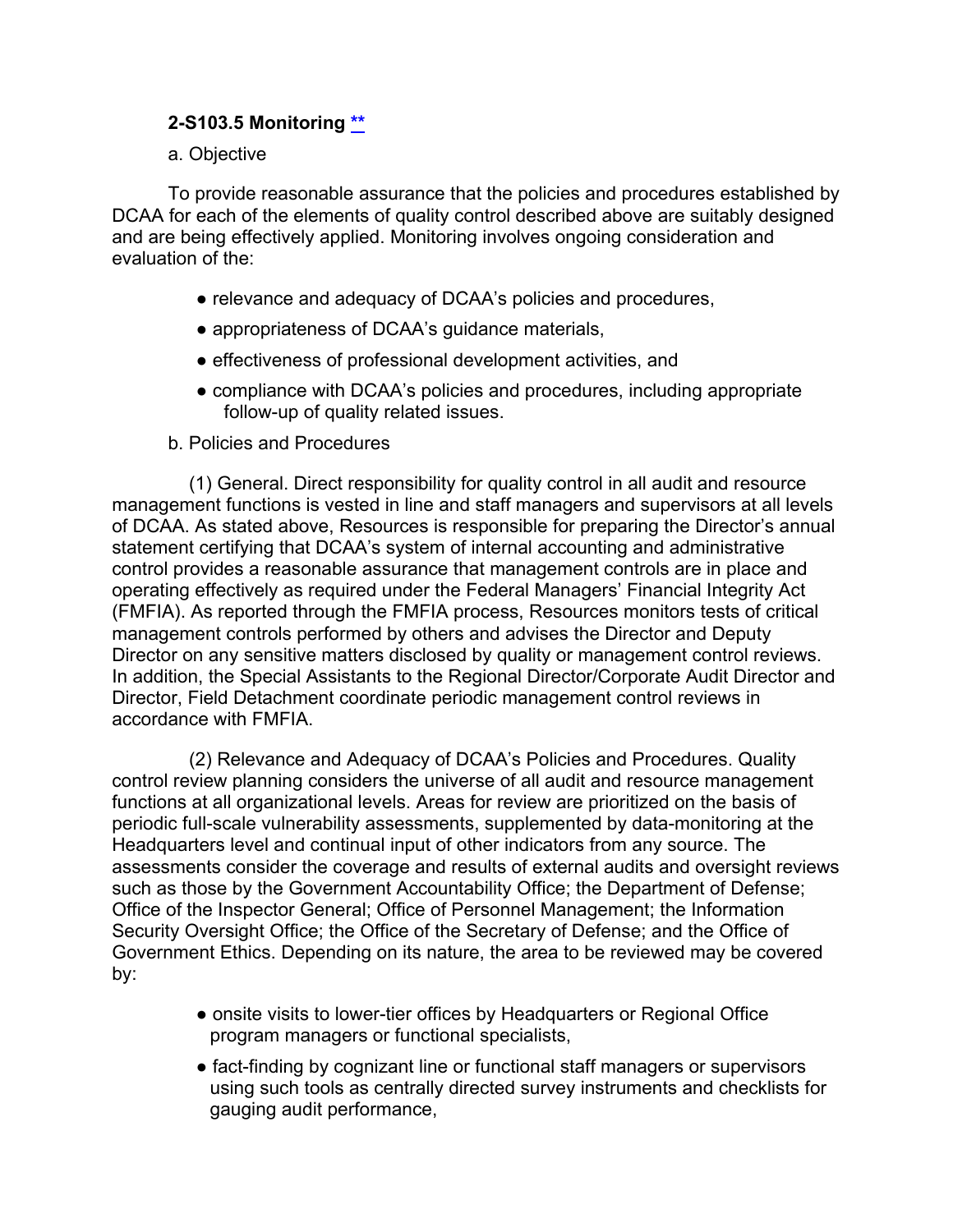- Headquarters desk reviews of sample transaction/event packages called in from Field Audit Offices (for example, audit reports or working papers),
- onsite review of internal systems by DCAA specialists who normally support our contract audit function, such as IT staff, or
- review by peers from outside the organization being reviewed, such as the peer review performed by independent reviewers as required by GAGAS.

The quality control program provides timely feedback to all levels of management on the state of compliance with the Agency's objectives, policies, and procedures. It also provides appropriate focal points for tracking the implementation of corrective action plans established by management to address issues of noncompliance disclosed by external reviews or internal quality control activities. All significant review results and associated plans affecting Agency-wide operations are reported to the Agency's Executive Steering Committee (see Organization above in 2-S102.2).

(3) Appropriateness of DCAA's Guidance Materials. DCAA produces and maintains a substantial amount of audit guidance, audit management guidance, and administrative guidance in the form of regulations, instructions, manuals, pamphlets, and memoranda. DCAA's guidance publications/issuances are routinely posted to and readily accessible on the Agency's Intranet. DCAA's Headquarters, regional, and Field Detachment staffs continually assess the need for new or revised guidance. For example, Headquarters Policy and Plans Directorate makes necessary updates to the Agency's Contract Audit Manual and DCAA's standard audit programs, working papers, and shell audit reports. Guidance revisions arise from many sources, including the issuance of new professional standards, decisions of DCAA's Executive Steering Committee, and input from Headquarters, regional and field personnel.

(4) Effectiveness of Professional Development Activities. The Defense Contract Audit Institute (DCAI) is responsible for managing the Agency's professional development and training program. The DCAI staff evaluates on an ongoing basis the effectiveness of the Agency's professional development program (for additional information on DCAI's monitoring procedures see 2-S103.2 Professional Development section under the Personnel Management quality control element above).

(5) Compliance with GAGAS and DCAA's Audit Policies and Procedures and Follow-up of Quality Related Issues. Compliance is monitored on a daily basis by regional staff personnel, field audit office (FAO) management, and the members of the participative work teams at the individual FAOs. The QA organization within DCAA (see Organization above) assesses the state of auditor compliance on completed audit assignments by performing:

- QA-related review projects on both an Agency-wide and regional basis, and
- continuous rounds of internal reviews that follow guidelines adapted from the Council of the Inspectors General on Integrity and Efficiency (CIGIE) Review Guides.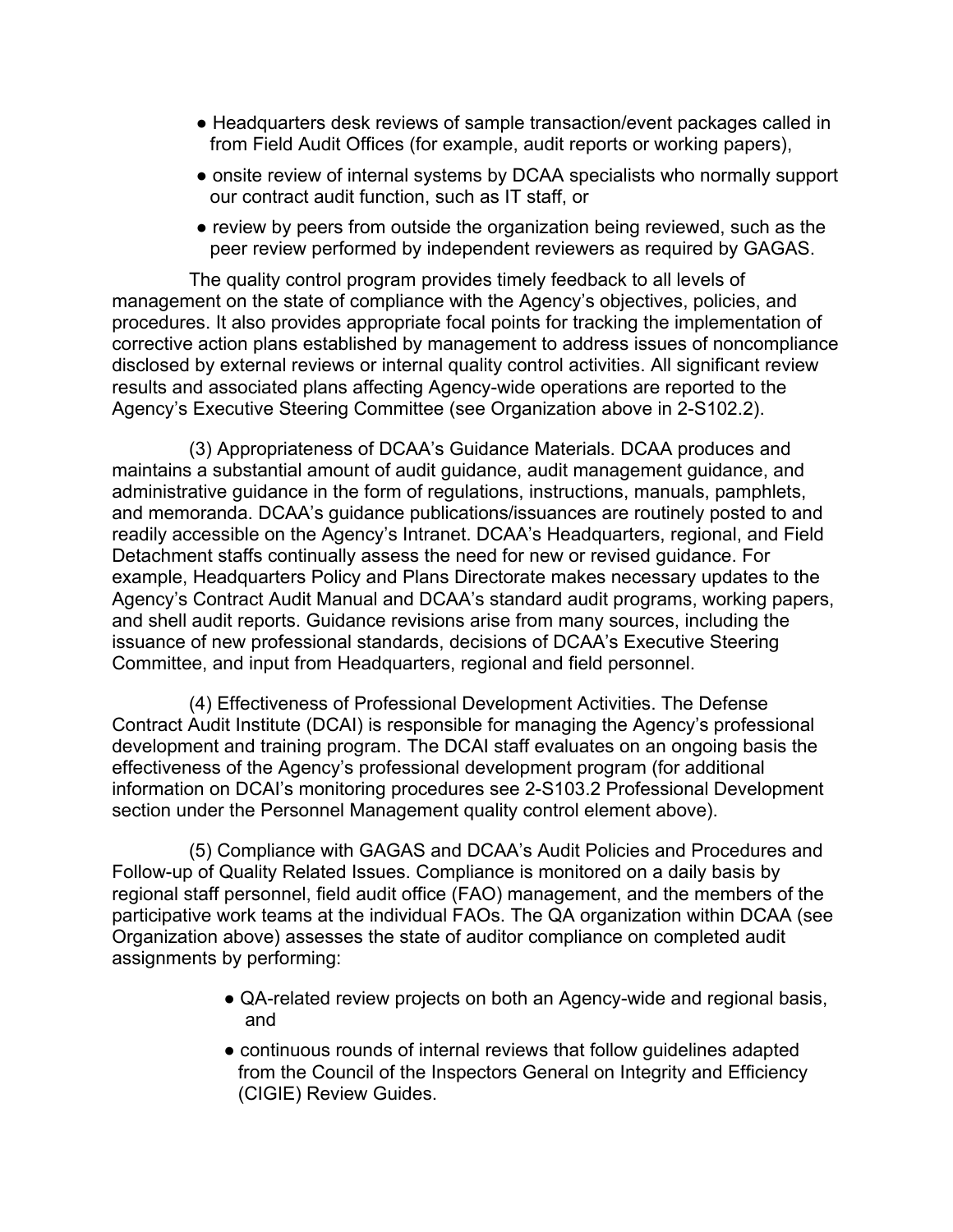The objectives of the CIGIE-based reviews are to:

- Evaluate the effectiveness of DCAA's quality control system as it relates to the selected audits and determine whether the FAOs and audits satisfactorily complied with the applicable GAGAS and Agency policies.
- Identify the Agency's audit policies, or elements thereof, that contribute to specific instances of noncompliant activity disclosed by the review,
- Identify the areas where improvements are needed in the level of FAO compliance with the GAGAS and DCAA's related audit policies.
- Significantly facilitate the implementation of Agency-wide process improvements.

A key component of monitoring is timely and effective follow-up of action taken by DCAA's audit and policy management to address/correct quality related issues identified by other elements of DCAA's quality control system. Timely and effective follow-up often involves the need for new or enhanced Agency policies and procedures, as well as the development and implementation of corrective action plans by Regional management (i.e., Regional Directors, Regional Audit Managers, FAO Managers, or Supervisors) to address specific issues or deficiencies. Headquarters Policy and Plans Directorate is responsible for revising Agency policies and procedures when inadequacies in guidance are identified. When deficiencies are identified in the level of field auditor compliance with policies and procedures or GAGAS, Regional management is responsible for developing appropriate corrective action plans to address the deficiencies/noncompliant practices. Regional management is also responsible for:

- assuring that the corrective actions are implemented in a timely and effective manner, and
- following-up on the actions taken on an "as needed" basis to assure that they achieve the intended results.

Tools available to DCAA management to monitor working paper compliance with GAGAS and Agency policy are the DCAA-adapted CIGIE-based checklists for Quality Assurance Reviews of Individual Attestation Assignments and Cancellation Checklist. The checklists can be used for the purposes of auditor self-assessment, a peer review, or a supervisory review of the audit working papers. The checklists are maintained by Headquarters – Quality, and can be found the DCAA Intranet Quality Assurance Directorate webpage under Quality Checklists.

## **2-S104 Administration of DCAA's Quality Control System [\\*\\*](#page-6-17)**

#### a. Objective

To provide reasonable assurance that the Agency's quality control system achieves its objectives. In so doing, appropriate consideration must be given to the:

• assignment of quality control responsibilities,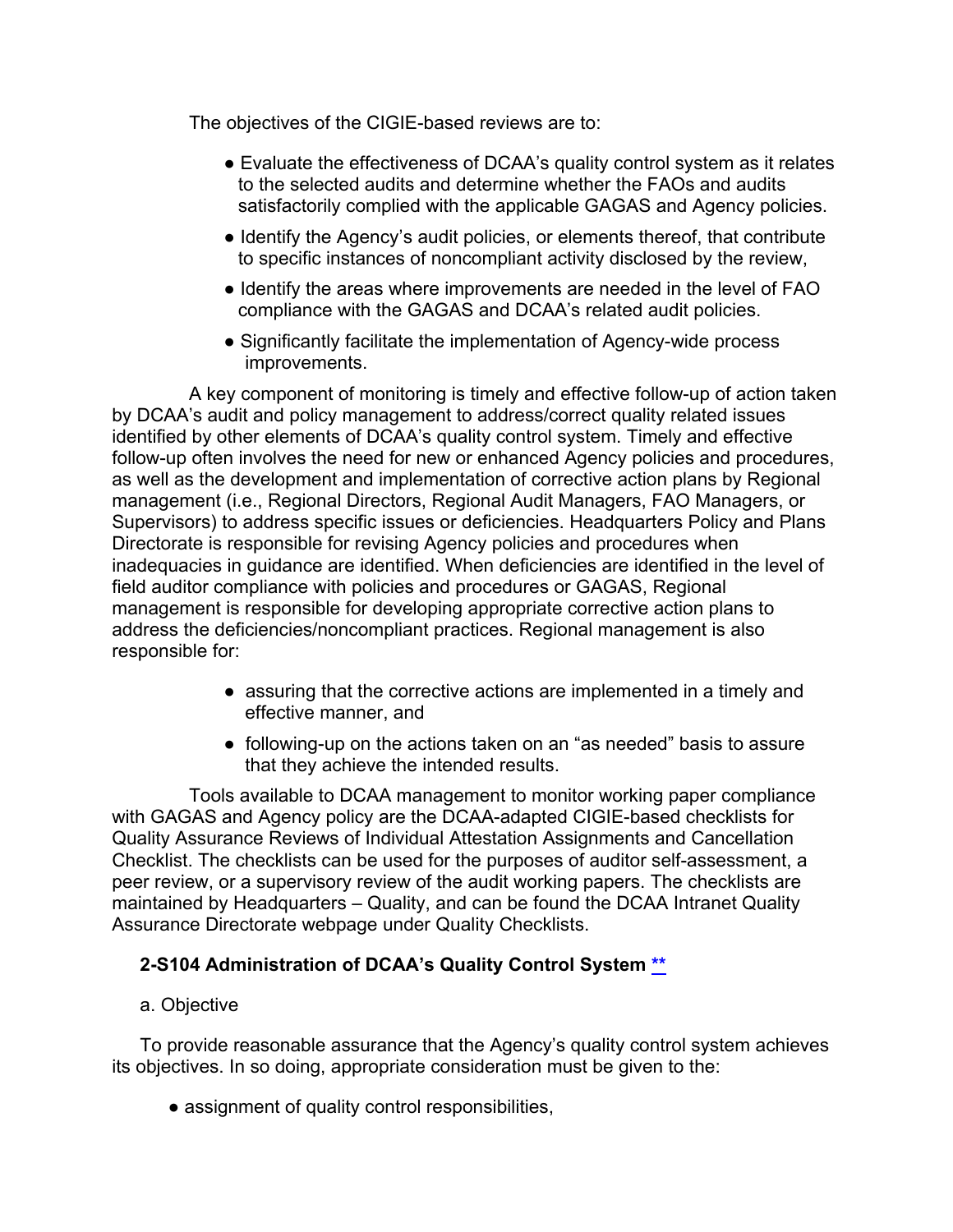- means by which quality control policies and procedures are communicated, and
- extent to which the Agency's policies and procedures and auditor compliance therewith should be documented.
- b. Policies and Procedures

(1) Assignment of Responsibilities. All quality control procedures discussed above are designed and maintained by the staff elements of DCAA's Headquarters, regions, CADs, or Field Detachment. All employees are responsible for complying with the procedures.

(2) Communication of Quality Control Policies and Procedures. The Agency's quality control policies and procedures are contained in various Agency publications, including the DCAA Charter (DoDD 5105.36), DCAA Instructions and Manuals. Most [Agency publications](https://sharepoint.dcaaintra.mil/headquarters/resources/CM/CMC/Publications/Pages/Publications.aspx) are contained on the DCAA intranet and are accessible to all auditors. The majority of the quality control procedures are implemented in the CAM. The CAM is updated continuously and available to all personnel on the DCAA Intranet.

(3) Documentation of DCAA's Quality Control Policies and Procedures. A strong, well-documented internal quality control system has been in place within DCAA since its inception. Key elements of the system are described throughout this manual and summarized in this section. The system is further documented in the Agency's charter, DCAA regulations, instructions, personnel management manual, etc. The Agency also documents its system of quality control for the Department of Defense, Office of Inspector General (DoDIG) through completion of Appendix A – Policies and Procedures, of the Inspectors General on Integrity & Efficiency (CIGIE) Guide for Conducting Peer Reviews of Audit Organizations of Federal Offices of Inspector **General** 

The attention given to improving the Agency's quality system and its documentation over the years is evidence of the strength of the system. The Agency's implementation of [the Federal Managers'](http://uscode.house.gov/view.xhtml?req=(title:31%20section:3512%20edition:prelim)%20OR%20(granuleid:USC-prelim-title31-section3512)&f=treesort&edition=prelim&num=0&jumpTo=true) Financial Integrity Act (FMFIA) and related DCAA internal management control system requirements [DCAA Regulation No. 5010.7,](https://sharepoint.dcaaintra.mil/headquarters/resources/CM/CMC/Publications/Publications/DCAAR%205010.7.pdf) Managers' Internal Control Program are key examples of the continuous improvement of the system and its documentation. FMFIA implementation, in particular, served to consolidate various elements of the system and restructure the system's documentation.

As noted under 2-S102.2.a.(1), Resources is responsible for drafting the Director's annual statement required by the Federal Managers' Financial Integrity Act (FMFIA). The statement documents that:

- the Director recognizes the importance of management controls,
- DCAA has conducted an annual evaluation of the Agency's system of accounting and administrative control, which covered the management controls within that system,